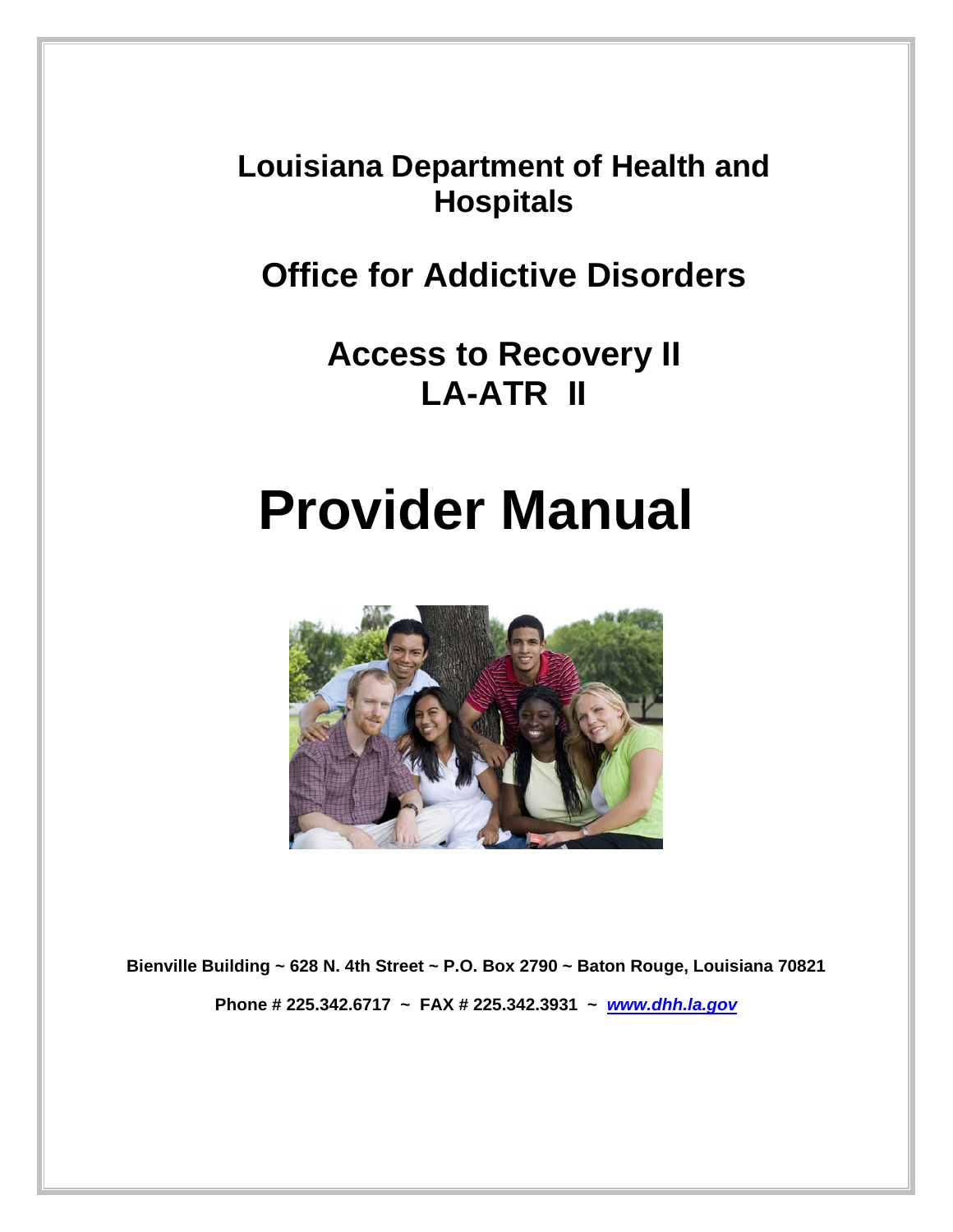#### **TABLE OF CONTENTS**

#### **TABLE of CONTENTS**

| <b>INTRODUCTION</b>                                                          |                         |  |  |  |
|------------------------------------------------------------------------------|-------------------------|--|--|--|
| <b>Office for Addictive Disorders</b>                                        | 4                       |  |  |  |
| <b>Access to Recovery II (ATR-II)</b>                                        | 4                       |  |  |  |
| 5<br>Purpose of the LA-ATR II Policy and Procedure Manual                    |                         |  |  |  |
| <b>1.0 PROVIDER ELIGIBILITY</b>                                              |                         |  |  |  |
| <b>1.1 General Requirements</b>                                              | $\underline{6}$         |  |  |  |
| 1.1.A Enrollment Application<br>$\circ$                                      | 6                       |  |  |  |
| 1.1.B Organizational Data<br>$\circ$                                         | $\overline{\mathbf{7}}$ |  |  |  |
| 1.1.C Program Summary<br>$\circ$                                             | $\overline{\mathbf{7}}$ |  |  |  |
| 1.1.D Provider Agreements<br>$\circ$                                         |                         |  |  |  |
| 1.1.E<br><b>Employee Paperwork</b><br>$\Omega$                               | $\frac{8}{8}$           |  |  |  |
| 1.1.F<br>Incorporation<br>$\circ$                                            |                         |  |  |  |
| 1.1.G Financial Statements and Audits<br>$\circ$                             | $\frac{9}{9}$           |  |  |  |
| <b>Disclosure of Ownership and Management</b><br>1.1.H<br>$\circ$            | $\overline{10}$         |  |  |  |
| 1.1.1<br><b>Insurance</b><br>$\circ$                                         | 11                      |  |  |  |
| 1.1.<br><b>Internet and E-mail Capable Computer</b><br>$\circ$               | 11                      |  |  |  |
| 1.1.K<br><b>Mandatory Training</b><br>$\circ$                                | 12                      |  |  |  |
| <b>1.2 Clinical Treatment Requirements</b>                                   | 12                      |  |  |  |
| <b>Licensed Substance Abuse Treatment Facility</b><br>1.2.A<br>$\circ$       | $\overline{12}$         |  |  |  |
| 1.2.B Compliance with 42 CFR, Part 2 and HIPAA<br>$\circ$                    | $\overline{13}$         |  |  |  |
| 1.2.C Clinical Treatment Providers - Licensing Law<br>$\circ$                | 13                      |  |  |  |
| 1.2.D Freedom of Choice<br>$\circ$                                           | $\overline{14}$         |  |  |  |
| 1.2.E<br><b>Comprehensive Assessment Providers</b><br>$\circ$                | 14                      |  |  |  |
| <b>1.3 Recovery Support Services Requirements</b>                            | 14                      |  |  |  |
| <b>Care Coordinator</b><br>1.3.A<br>$\circ$                                  | 15                      |  |  |  |
| 1.3.B Transportation<br>$\circ$                                              | $\overline{15}$         |  |  |  |
| 1.3.C Transitional Housing (Adults and Adolescents)<br>$\circ$               | $\overline{16}$         |  |  |  |
| 1.3.D<br><b>Spiritual Support Group and Pastoral Counseling</b><br>$\circ$   | 16                      |  |  |  |
| 1.3.E<br><b>Alcohol and Drug Free Social Activities</b><br>$\circ$           | 17                      |  |  |  |
| 1.3.F<br><b>Job Readiness (Education and Employment Supports)</b><br>$\circ$ | 17                      |  |  |  |
| 1.3.G<br><b>Life Skills</b><br>$\circ$                                       | 18                      |  |  |  |
| 1.3.H<br><b>Child Care</b><br>$\circ$                                        | 18                      |  |  |  |
| 1.3.1<br><b>Anger Management</b><br>$\circ$                                  | <u>18</u>               |  |  |  |
| 1.3J<br><b>Family Education</b><br>$\circ$                                   | 19                      |  |  |  |
| 1.3.K Recreational Therapy<br>$\circ$                                        | 19                      |  |  |  |
|                                                                              |                         |  |  |  |
| <b>APPLICATION SUBMISSION</b><br>2.0                                         | 20                      |  |  |  |
| PROVIDER ROLES AND RESPONSIBILITIES<br>3.0                                   |                         |  |  |  |
| 3.1 Service Provider Roles and Responsibilities                              | <u>22</u>               |  |  |  |
| $\circ$ 3.1.A Facility Administrator                                         | 22                      |  |  |  |
| $\circ$ 3.1.B Screener                                                       | $\overline{22}$         |  |  |  |
| o 3.1.C Assessor                                                             | $\overline{22}$         |  |  |  |
| o 3.1.D Care Coordinator                                                     | 23                      |  |  |  |
| $\circ$ 3.1.E Treatment Provider                                             | 24                      |  |  |  |
| o 3.1.F Recovery Support Provider                                            | $\overline{24}$         |  |  |  |
| 3.2 Staff Qualifications                                                     | 25                      |  |  |  |
| o 3.2.A Physician                                                            | $\overline{25}$         |  |  |  |
| o 3.2.B Psychologist                                                         | 25                      |  |  |  |
| o 3.2.C Registered Nurse                                                     | $\overline{25}$         |  |  |  |
| ○ 3.2.D Social Worker                                                        | 25                      |  |  |  |
| $\circ$ 3.2.E Certified Clinical Supervisor                                  | 25                      |  |  |  |

ATR Provider Manual February 17, 2009 - 1 http:www.la-atr.com/atr2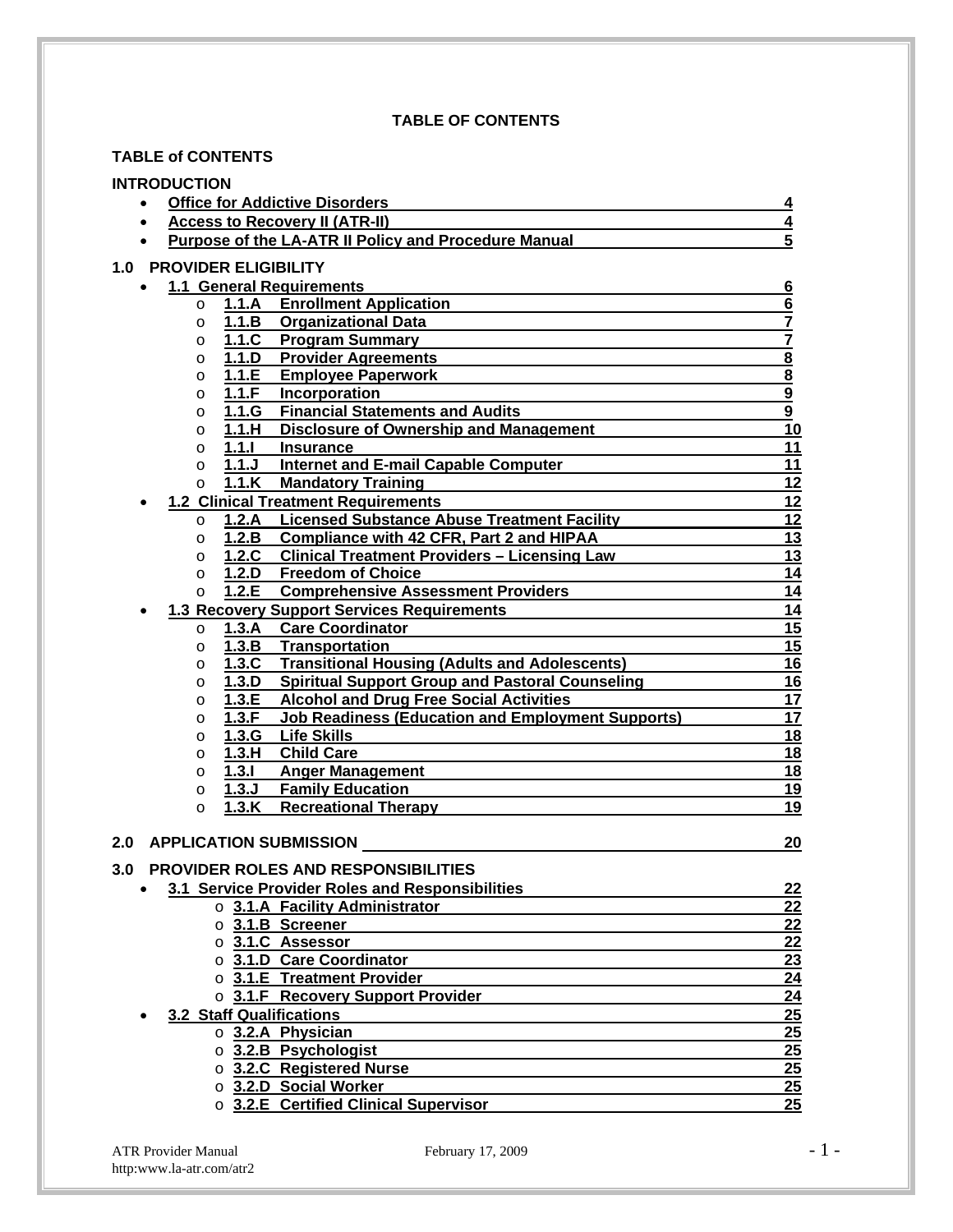| ○ 3.2.F Licensed Addiction Counselor                                                                                      | 25                                 |
|---------------------------------------------------------------------------------------------------------------------------|------------------------------------|
| ○ 3.2.G Certified Addiction Counselor                                                                                     | 25                                 |
| o 3.2.H Registered Addiction Counselor                                                                                    | 25                                 |
| o 3.2.1 Licensed Professional Counselor                                                                                   | 26                                 |
| o 3.2.J Licensed Practical Nurse                                                                                          | 26                                 |
| $\circ$ 3.2.K Counselor in Training                                                                                       | 26                                 |
| O 3.2.L All ATR-II Providers                                                                                              | 26                                 |
| <b>4.0 THE ATR PROCESS</b>                                                                                                |                                    |
| <b>Louisiana ATR-II Client Process</b><br>$\bullet$                                                                       | 27                                 |
| 4.1 Screening and Referral to ATR-II                                                                                      | 28                                 |
| 4.1.A Substance Use Screening Tools and Resources<br>$\circ$                                                              | 29                                 |
| 4.1.B Financial Eligibility Screen<br>$\circ$                                                                             | 30                                 |
| 4.1.C Annual Income Limits and Documentation<br>$\circ$                                                                   | 30                                 |
| ○ 4.1.D ATR-II and LADDS Data Systems                                                                                     | 31                                 |
| <b>4.2 Clinical Assessment</b>                                                                                            | 31                                 |
| 4.3 Patient Placement and Level of Care Along the Treatment Continuum                                                     | 33                                 |
| 4.3.A Continuum of Care<br>$\circ$                                                                                        | 33                                 |
| 4.3.B Treatment Continuum of Care<br>$\circ$<br>$\circ$ 4.3.C Patient Placement Decisions (Level of Care Recommendations) | 34<br>34                           |
| $\circ$ 4.3.D Clinical Justifications                                                                                     | 35                                 |
| $\circ$ 4.3.E Recovery Support Continuum of Care                                                                          | 36                                 |
| o 4.3.F Facilitating Freedom of Choice                                                                                    | 37                                 |
| <b>4.4 Electronic Voucher</b>                                                                                             | <u>38</u>                          |
| 4.4.A Voucher Processing and Payment<br>$\circ$                                                                           | 39                                 |
| TREATMENT PLANNING, INITIATION, AND ENGAGEMENT POLICY<br>5.0                                                              | 41                                 |
|                                                                                                                           |                                    |
| <b>ATR-II DOCUMENTATION REQUIREMENTS</b><br>6.0                                                                           |                                    |
| <b>6.1 Assessment</b>                                                                                                     | 42                                 |
| <b>6.2 Patient Placement Decisions</b>                                                                                    | 42                                 |
| 6.2.A Six Dimensions of ASAM PPC 2-R<br>$\circ$                                                                           | $\overline{42}$                    |
| <b>6.3 Treatment Plans</b>                                                                                                | $\overline{43}$<br>$\overline{44}$ |
| 6.4 Case/Progress Notes for Treatment and Recovery Support Services<br>6.5 Client Chart                                   | 45                                 |
|                                                                                                                           |                                    |
| ATR-II PROVIDER TRAINING REQUIREMENTS<br>7.0                                                                              | 47                                 |
| ATR-II PERFORMANCE INDICATORS AND OUTCOMES<br>8.0                                                                         |                                    |
| 8.1 ATR-II Service Provider Performance Indicators<br>$\bullet$                                                           | 48                                 |
| o 8.1.A Process Measures                                                                                                  | <u>48</u>                          |
| $\circ$ 8.1.B Quality of Care Measures                                                                                    | 49                                 |
| 8.1.C Treatment Outcome Measures<br>$\circ$                                                                               | 49                                 |
| 9.0 GPRA – GOVERNMENTAL PERFORMANCE AND RESULTS ACT                                                                       | 50                                 |
|                                                                                                                           |                                    |
|                                                                                                                           | 53                                 |
|                                                                                                                           | 53                                 |
| 12.0 CUSTOMER SATISFACTION SURVEY 54                                                                                      |                                    |
|                                                                                                                           | 54                                 |
|                                                                                                                           | 55                                 |
|                                                                                                                           | 55                                 |
|                                                                                                                           |                                    |
|                                                                                                                           | 55                                 |
| <b>17.0 ACTIONS TAKEN BY OAD</b>                                                                                          |                                    |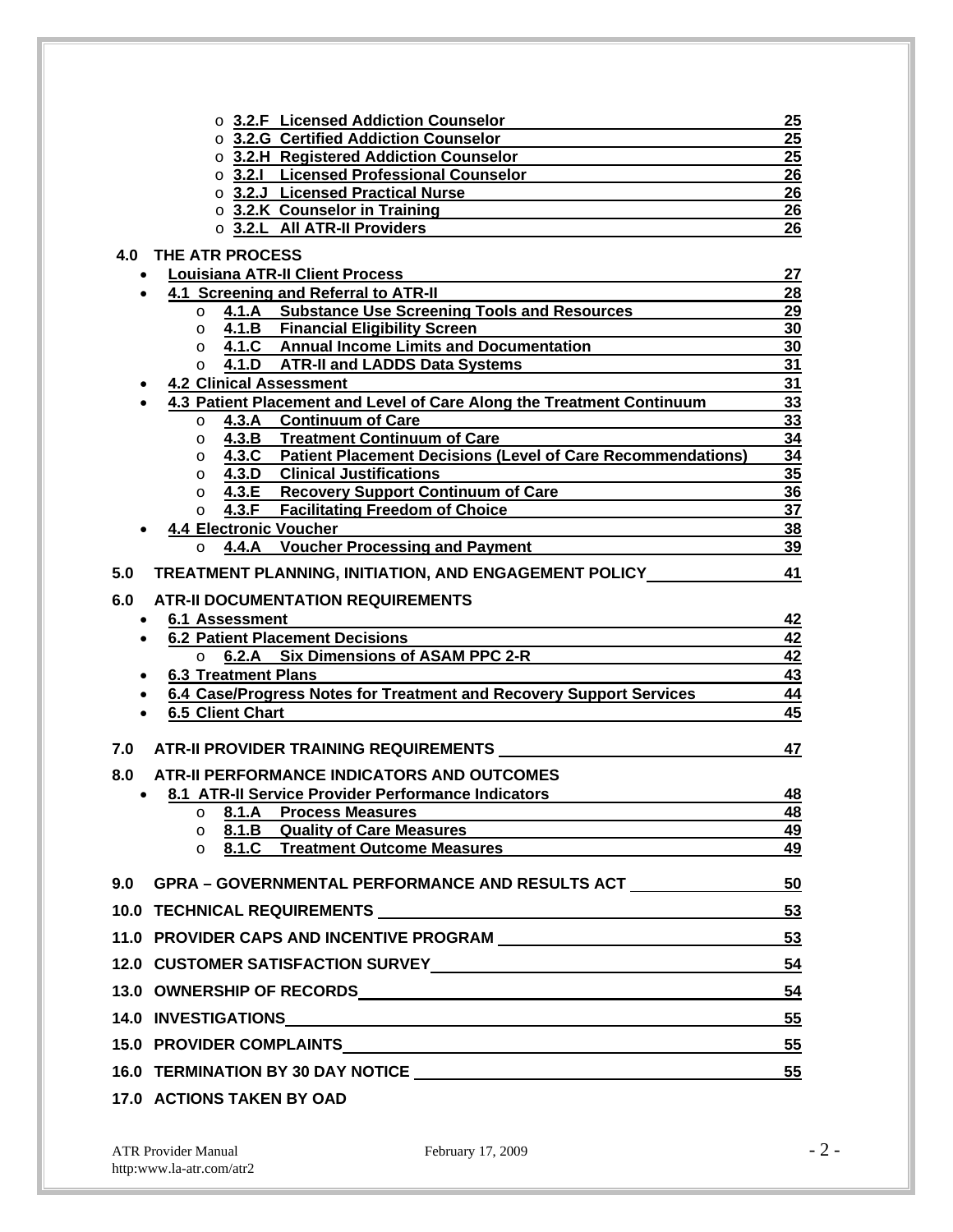| 17.1 Termination                                              | 56 |
|---------------------------------------------------------------|----|
| 17.2 Suspension                                               | 56 |
| • 17.3 Recoupment and Reasonable Indication of Non-compliance | 56 |
| <b>18.0 PROVIDER RESPONSE</b>                                 |    |
| 19.0 ATR-II GLOSSARY                                          | 58 |

#### **APPENDICES**

| <b>Appendix A:</b> | <b>ATR-II Facility Application and Agreements</b>     |  |
|--------------------|-------------------------------------------------------|--|
| <b>Appendix B:</b> | <b>Licensing Standard</b>                             |  |
| <b>Appendix C:</b> | <b>ADRA Clinical Supervision Guidelines</b>           |  |
| <b>Appendix D:</b> | <b>Screening Instruments</b>                          |  |
| <b>Appendix E:</b> | <b>Required Forms</b>                                 |  |
| <b>Appendix F:</b> | <b>Freedom of Choice</b>                              |  |
| <b>Appendix G:</b> | <b>ATR-II Matrix of Levels of Care</b>                |  |
| <b>Appendix H:</b> | <b>ATR-II Matrix of Recovery Support Services</b>     |  |
| Appendix I:        | <b>ASAM's Levels of Care Descriptions Crosswalk</b>   |  |
| Appendix J:        | <b>Examples of Levels of Care Service Definitions</b> |  |
|                    |                                                       |  |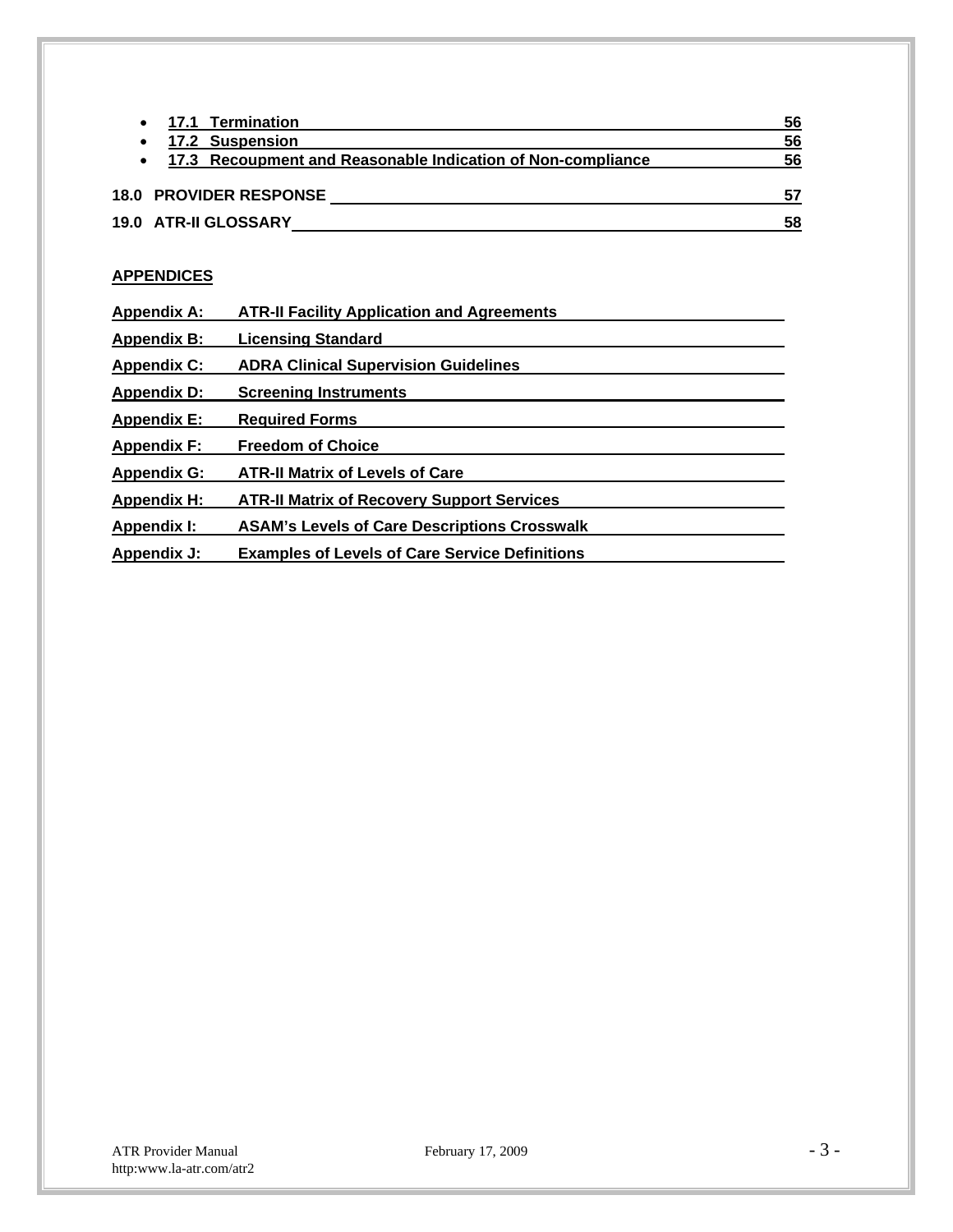### **INTRODUCTION**

#### **OFFICE FOR ADDICTIVE DISORDERS**

The Office for Addictive Disorders (OAD) is the state agency that is charged with implementing Louisiana's full continuum of prevention and treatment services for citizens affected by alcohol, drugs and gambling addictions. The continuum of care for treatment includes but is not limited to detoxification services, inpatient services, residential community-based services and outpatient community based services. OAD supports services for adults and adolescents, as well as specialized treatment programs to serve women, pregnant women, women with dependent children and persons with compulsive gambling problems. OAD is the designated administrator and regulator of the Access to Recovery II (ATR-II) grant that authorizes eligible entities to provide services to individuals through a voucher based system.

#### **ACCESS TO RECOVERY**

The ATR-II program is part of a Presidential initiative to 1) provide client choice among substance abuse clinical treatment and recovery support providers, 2) expand access to a comprehensive array of clinical treatment and recovery support options, including faith and community-based organizations, and 3) increase substance abuse treatment capacity.

The United States Department of Health and Human Services (HHS), Substance Abuse and Mental Health Services Administration's (SAMHSA) Center for Substance Abuse Treatment (CSAT) awards the ATR-II grant to Louisiana and other states across the nation. ATR-II aims to include more faith and community based caregivers and to enhance and expand overall services. Key features of ATR-II are that substance abuse treatment individuals will have a free choice of providers and recovery support services are included in the continuum of care.

ATR-II providers will be expected to use their ATR-II provider privileges and ATR-II funds to facilitate individual choice and promote individualized pathways to recovery through the provision of evidence-based substance abuse treatment and recovery support services. All ATR-II provider activities and services offered to individuals are to be entered into the ATR-II web-based voucher and electronic case record system.

Providers should ensure that:

 Each client receives an assessment by an ATR-II trained and approved assessor for the appropriate level of services and is then provided a genuine, free, and independent choice among eligible providers, among them at least one provider to which the client has no religious objection.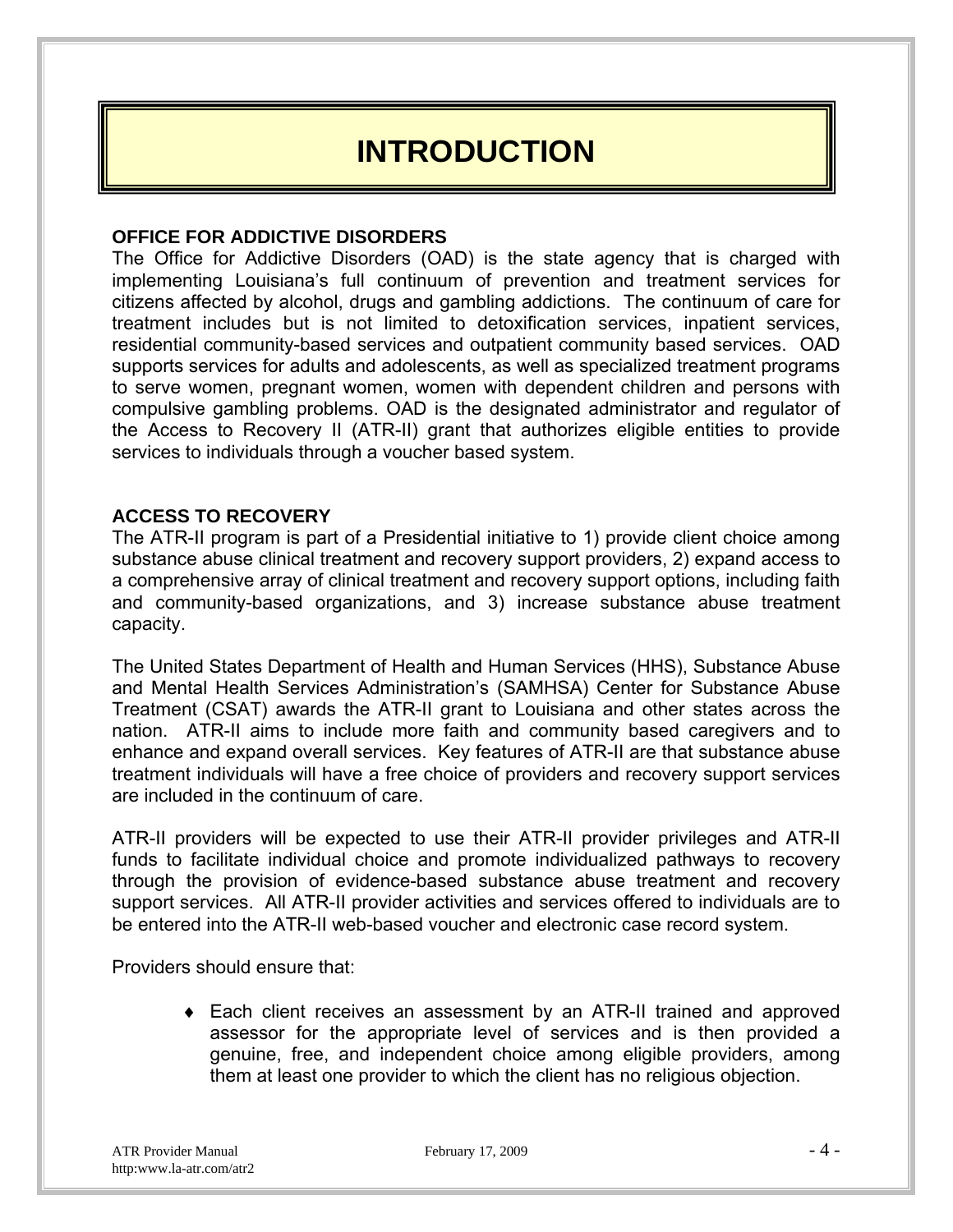All substance abuse assessment, clinical treatment, and recovery support services funded through the ATR-II project are provided through vouchers given to a client by the state utilizing the web-based voucher system.

#### **PURPOSE OF THE LA-ATR II POLICY AND PROCEDURE MANUAL**

This manual was developed by OAD for providers of ATR-II substance abuse treatment and recovery support services. ATR-II service providers may include state facilities or contractors, faith-based, community-based, or private sector agencies, credentialed professionals, or any other type of authorized provider. Because each individual will exercise free choice in selecting service providers, OAD will approve providers for participation in ATR-II but will not contract with them for payment. Instead, providers will be paid for their services via the electronic Access to Recovery Voucher System.

This policy and procedure manual addresses topics of interest to caregivers who are considering or have decided to provide services to ATR-II individuals. It includes information about:

- Provider enrollment and eligibility,
- Pre-screening and client eligibility determination,
- Consent to participate,
- Comprehensive assessment,
- GPRA completion and follow-ups,
- Freedom of Choice,
- Patient placement,
- Recovery Support Services selection,
- Treatment interventions,
- Care coordination.
- Client transfers and discharges,
- Post-treatment services,
- Documentation and billing requirements.

This manual will also serve as a resource to describe technical features of ATR-II and its electronic voucher system, from creating a voucher to securing payment for services.

Provider performance, quality of care, and treatment outcomes will be closely monitored. ATR-II provider performance and treatment outcomes will be compared with service providers throughout the state. We anticipate that the unique aspects of ATR-II will increase access to recovery, improve overall outcomes, and increase quality of life for our clients. Together, we will use ATR-II funding to progress toward making Louisiana's addiction treatment network among the best in the United States.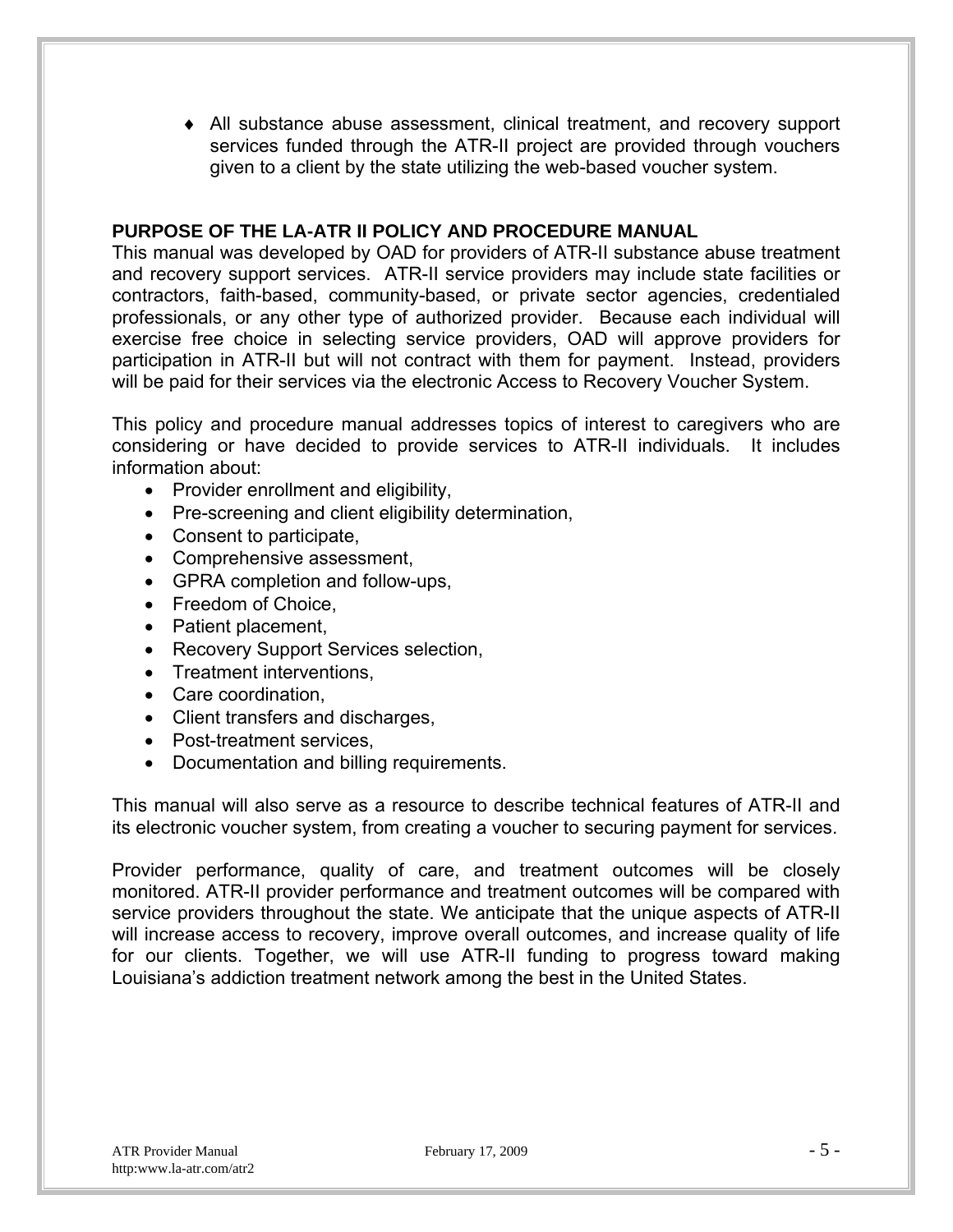### **1.0 PROVIDER ELIGIBILITY**

#### **PROVIDER ELIGILITY AND ENROLLMENT**

All providers who participate in the Louisiana ATR II program must comply with all the applicable requirements. For more information see **(appendix A)** for a sample copy of the LA-ATR II facility enrollment application packet.

#### **1.1 GENERAL REQUIREMENTS**

All providers must adhere to the following general requirements and submit the appropriate supporting documentation.

#### **1.1. A ENROLLMENT APPLICATION**

The enrollment application process begins electronically online at the www.laatr.com/atr2 website. Before starting the application process, make sure that all of the necessary information is readily available to complete the application. For security reasons, the system will not save incomplete facility enrollment applications. Existing ATR-II providers must complete the required paper reapplication process as directed, but they are not required to re-enroll online.

Facilities should be prepared to enter the ATR-II Facility Application elements below to complete the online application process:

- Legal Name of Facility
- Physical & Mailing Address
- Web Address
- Administrator Name, Phone Number, & Email Address
- Federal Tax ID
- Class Code
- Facility Type
- Bank Name & Address
- Bank Account & Routing **Numbers**
- Target Population
- Services Provided
- Agency License
- Organizational Status
- Staff Credentials

Applicants should carefully enter their e-mail address. An e-mail will be sent to the email address entered on the first screen to verify that the online application was completed successfully. A list of the forms and documents that are required to complete the facility enrollment process will be included in the email **(see Appendix A).** 

For more detailed information regarding enrollment online, please refer to instructions found in the LA-ATR II User Manual located online at www.laatr.com/atr2 under the "LINKS" tab.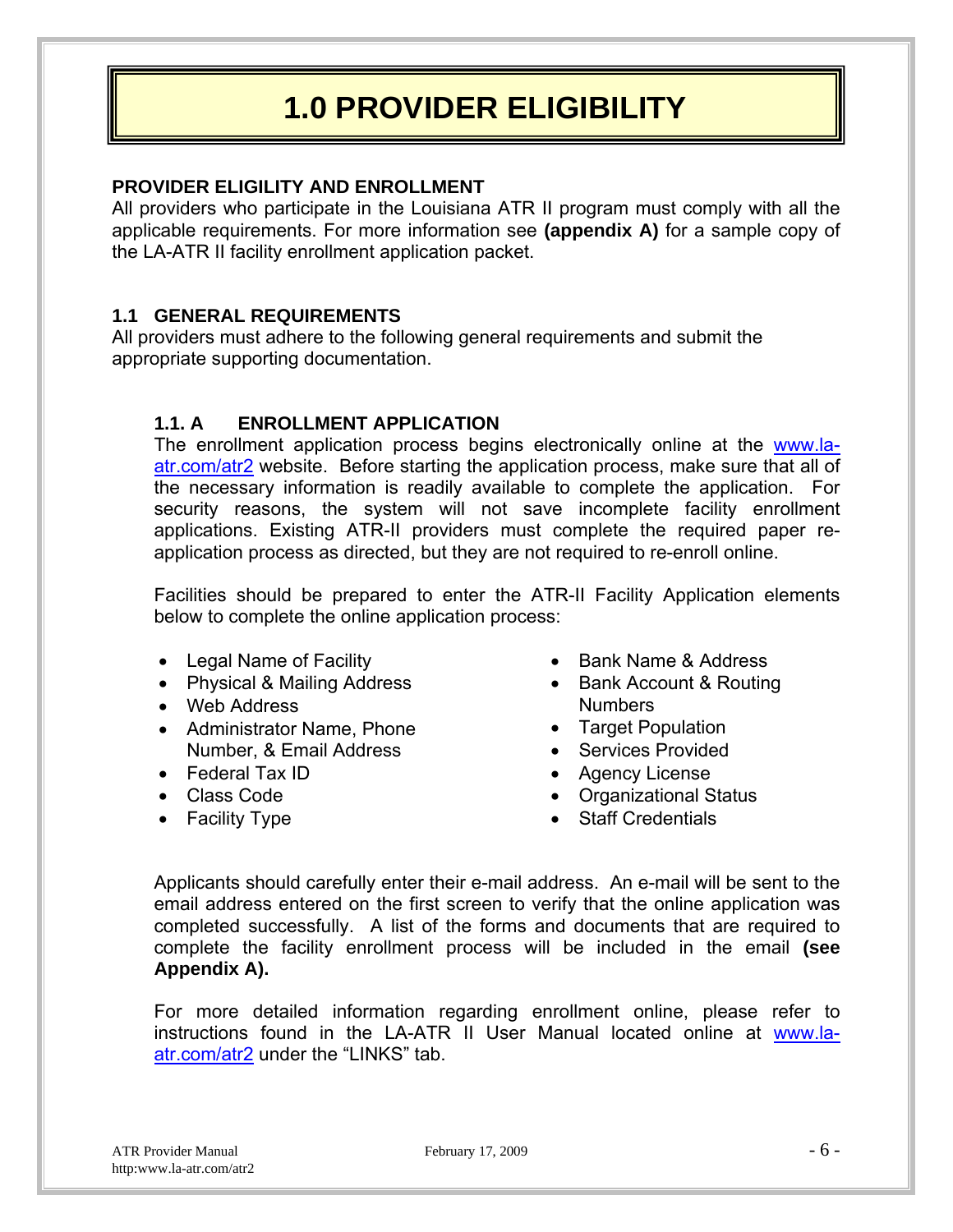### **1.1. B ORGANIZATIONAL DATA**

The facility application should include the following organizational information:

- Mission statement and/or vision statement of the facility/organization
- Table of organization or organizational chart of the facility/organization
- Facility/organization budget
- Drug and Alcohol Free Workplace policy
- Current inspections and certifications from Board of Health and Fire Marshal (not required for licensed clinical treatment, housing and childcare facilities since this paperwork is part of the annual license renewal process)

#### **1.1. C PROGRAM SUMMARY**

All applications should include a brief Program Summary narrative. The Program Summary should be 2-5 pages, including any charts, graphs, footnotes, etc. The narrative should be typed single space using Times New Roman 12 font with one inch margins (left, right, top, and bottom).

#### **SERVICES APPROACH**

Describe the following:

- o Population served
- o ATR-II services to be provided by the facility
- o Curricula and/or Models utilized for each service provided
- o Hours of Operation and Facility Service Schedule
- o Crisis Management Plan to ensure client safety in the event of personal crisis and/or natural disaster (this includes client evacuation plans)

#### **QUALITY ASSURANCE AND MONITORING**

Clinical Treatment Providers should describe the following:

- o Process to ensure that clients are placed in the appropriate levels of care and receive vouchers for the most appropriate services and are transitioned between services based on established criteria.
- o Plans to ensure that clients are given genuine, free and independent choice among clinical treatment and recovery support service providers.
- o Procedures and policies for screening, assessment and level of care determinations to identify appropriate clinical treatment and recovery support service options and to place clients with the eligible provider of their choice.

Clinical Treatment and Recovery Support Providers should describe the following:

o Provide plans for monitoring the operations and services of the facility and its effectiveness in meeting the needs of the clients.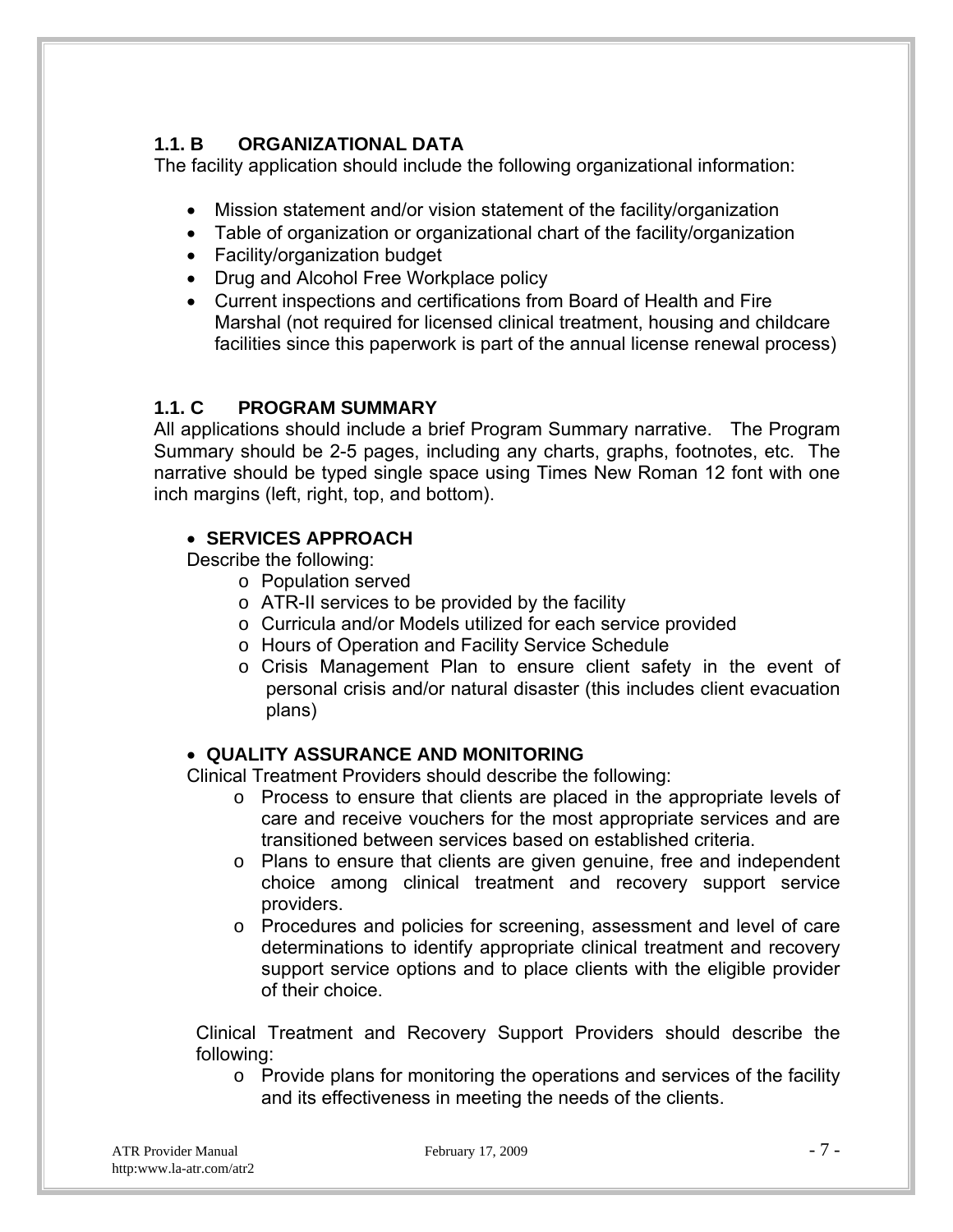- o In addition to the ATR-II client satisfaction survey, what other method/process does your program utilize for measuring client satisfaction in program.
- o Describe the collaboration efforts of the agency with other community partners.

#### **SUSTAINABILITY**

o Since it is a priority for ATR-II to ensure providers are partnering with other agencies and include sustainability in their strategic plan, describe other services provided by your facility that are not directly funded by ATR-II.

#### **LESSONS LEARNED**

o As providers of services to persons with addictive disorders, all applicants should indicate what lessons have been learned as a service provider and how those lessons learned are used to modify and build upon programming as an ATR-II provider.

#### **1.1. D PROVIDER AGREEMENTS**

The facility application packet includes the following provider agreements:

- *Louisiana Access to Recovery Direct Deposit (EFT) Authorization*  Electronic funds transfer (EFT), also known as direct deposit, is required for enrollment in the Louisiana Access to Recovery program. All payments will be transmitted to the financial account information on file.
- *Louisiana Access to Recovery Direct Deposit (EFT) Account Information*  An original voided check or a signed letter from a representative of the bank on the institution's letterhead must be included with the authorization agreement. Temporary or counter checks are not acceptable.
- *Louisiana Access to Recovery Provider Requirements and Conditions*
- *Office for Addictive Disorders Code of Conduct and Conduct Definitions*
- *Provider Acceptance OAD/LA-ATR-II Requirements and Conditions* (must be notarized by a Louisiana commissioned notary in good standing with the LA Secretary of State who is not affiliated with the provider agency)

#### **1.1.E EMPLOYEE PAPERWORK**

The facility application packet should include the following documents for each employee of the facility (this includes transportation drivers). These documents should also be submitted for any additional employees hired while an ATR-II provider.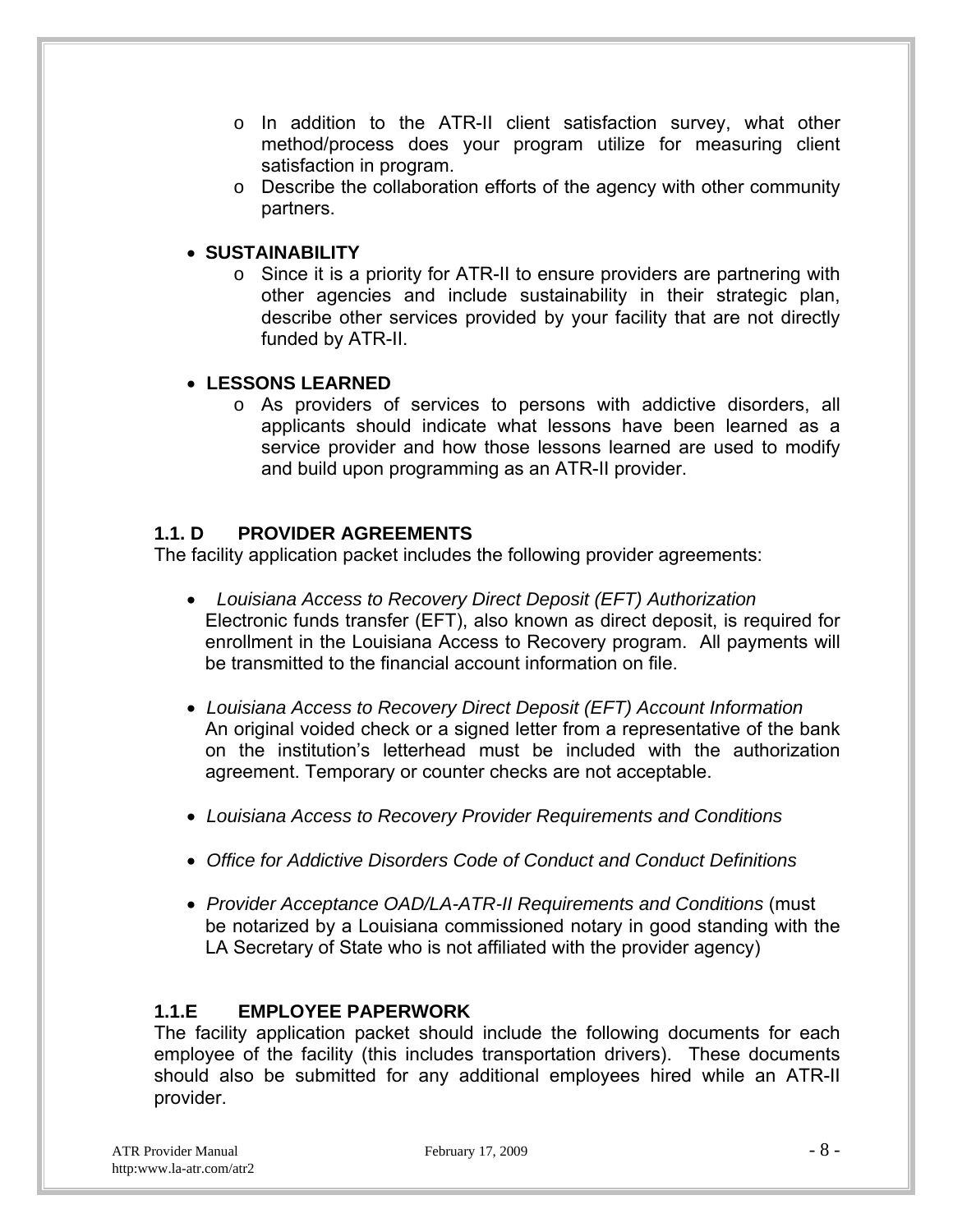- *Employee Survey Form*
- *Employee Acknowledgement of Code of Conduct*
- *Resume*
- *Copies of all licenses and/or certifications*
- *Professional Liability Insurance (as applicable)*
- *Louisiana Access to Recovery Criminal Conviction Disclosure*  All administrators, owners, and employees of the facility should complete this form. This requirement does not apply to state-operated facilities and has limited applicability to parish-operated facilities.
- *Criminal Background Check*

 All providers are required to submit a current criminal background check for all employees/staff. The criminal background check must be conducted at the National or State level. State level background checks can be conducted by the Louisiana State Police, Bureau of Criminal Identification.

#### **1.1. F INCORPORATION**

All providers must be incorporated with the Louisiana Secretary of State as a corporation (for-profit or non-profit) or a limited liability company. Sole proprietors, partnerships or "DBAs" (doing business as) are not acceptable. Incorporations must have an "active" status and must have an annual reporting status of "in good standing" with the Secretary of State.

Faith-based providers of clinical and recovery support services are subject to the same fiscal accountability standards as other providers for the use of government funds. Therefore, faith-based providers are encouraged to incorporate their ATR-II approved facility separately from their religious organization.

Information and all the necessary forms on incorporation may be obtained from the Louisiana Secretary of State website at www.sos.louisiana.gov. State-operated facilities and parish-operated facilities are exempt from this requirement. Parish operated means a direct appropriation of parish government.

#### **1.1. G FINANCIAL STATEMENTS AND AUDITS**

Current financial statements must be submitted with the enrollment application. These financial statements should be prepared by a certified public accountant (CPA) or CPA firm in good standing with the State Board of Certified Public Accountants of Louisiana. The Louisiana Legislative Auditor maintains a CPA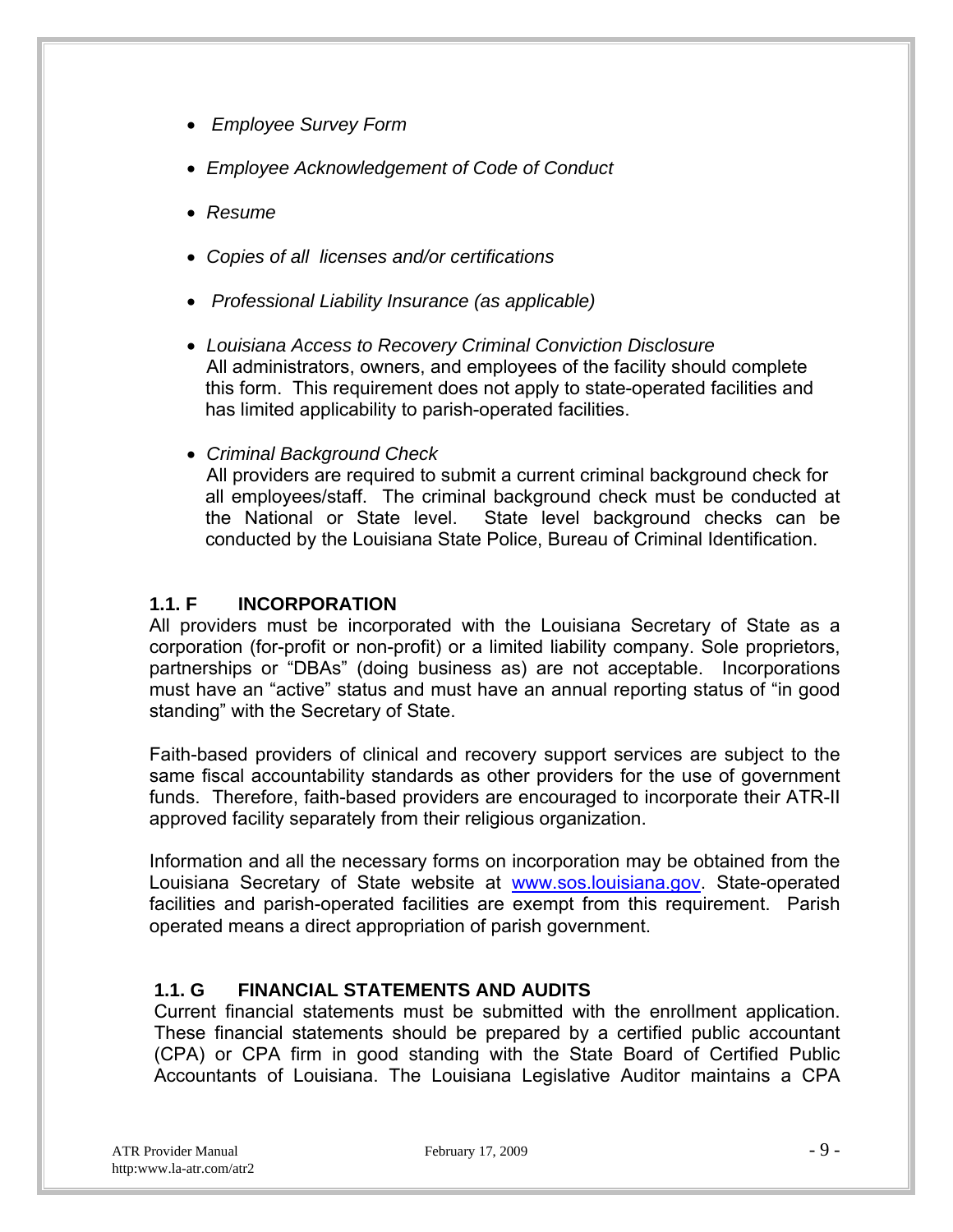listing which is located at www.lla.state.la.us/lla/cpa.htm. The financial statements must be prepared in accordance with the organization's calendar year.

All providers (faith-based and private) of clinical and recovery support services are subject to the same fiscal accountability standards as other providers for the use of government funds. Submission of financial statements and audit requirements do not apply to state-operated facilities.

Once a facility is approved as an ATR-II provider, certain annual audit requirements are required based on a \$100,000 revenue test. All providers that receive over \$100,000 revenue during the state fiscal year (July 1st - June 30th) must submit a financial and compliance audit. All providers that receive under \$100,000 revenue during the state fiscal year (July 1st - June 30th) must submit current financial statements. Financial statements and audit requirements must be completed by a CPA or CPA firm in good standing with the State Board of Certified Public Accountants of Louisiana that is also independent from the provider agency. It is the responsibility of the provider to hire and pay an independent certified public accountant to perform the audit.

In accordance with state policy, any agency receiving funds through the state has six months from the end of the state fiscal year to submit their completed financial and compliance audit or financial statements; therefore, providers must submit their completed financial reports to the Office for Addictive Disorders – Access to Recovery no later than December 31<sup>st</sup>. If a provider operates in accordance with a year that differs from the state fiscal years (i.e. calendar year or federal fiscal year) then the agency may submit the appropriate financial report for their fiscal year and financial statements for the period of January 1 through June 30. Providers that operate outside of the state fiscal year and submit their financial audits/reports for a different fiscal year will also be required to submit verification of their operational year as recognized by the Internal Revenue Service.

#### **1.1. H DISCLOSURE OF OWNERSHIP AND MANAGEMENT INFORMATION**

Disclosure of ownership must be completed to identify 1) all individuals that have direct or indirect ownership or a controlling interest greater than 5%; and 2) individuals that are considered to be part of the provider's management structure including but not limited to Board of Directors and/or Advisory Boards, members, directors, and agents.

The Louisiana Access to Recovery (LA-ATR II) Disclosure of Ownership and Management Information forms must be submitted with the facility enrollment application. The Louisiana Secretary of State Disclosure of Ownership form may be submitted in lieu of the Louisiana Access to Recovery (LA-ATR II) Disclosure of Ownership. The Louisiana Secretary of State Disclosure of Ownership form must be a photocopy of the "filed" form and must be current. Please note that the Louisiana Secretary of State Disclosure of Ownership form is not appropriate for non-profit corporations organized on a "non-stock" basis.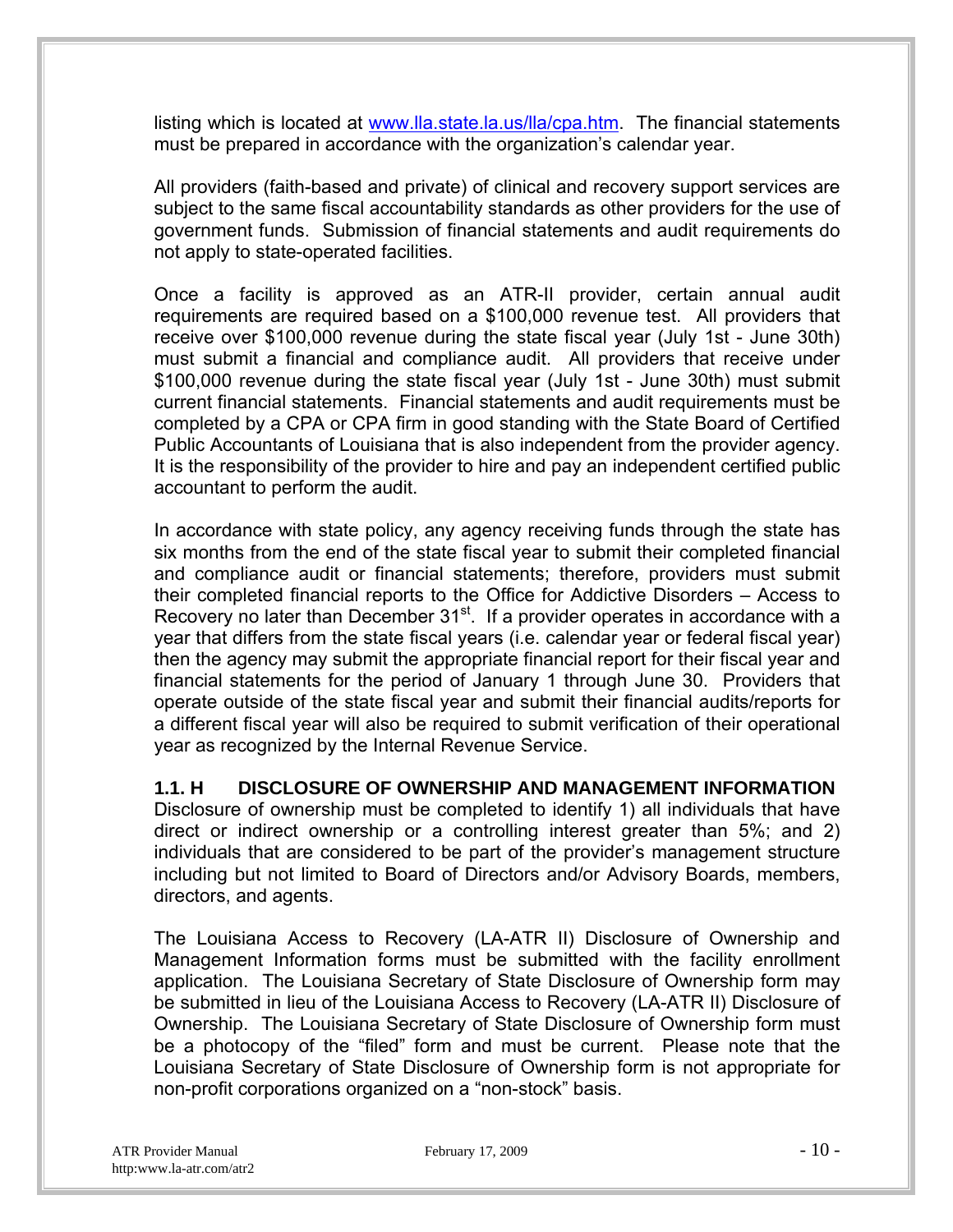#### **Changes in Ownership**

Any change in ownership must be reported to the ATR II staff within 30 calendar days of the effective date of change. The following information should be submitted:

- Louisiana Secretary of State Disclosure of Ownership form or Louisiana Access to Recovery II (LA-ATR II) Disclosure of Ownership form (not required for state-operated facilities or parish/local government operated facilities)
- Tax Identification letter from the Internal Revenue Service
- LA-ATR II Management Information form
- Articles of Incorporation (if changed) or a current certificate of good standing from the Louisiana Secretary of State
- Updated Louisiana Access to Recovery Direct Deposit Account Information form

#### **1.1. I INSURANCE**

General liability insurance of at least \$1 million is required for all clinical treatment facilities as well as all transportation, childcare, and housing recovery support providers. All other recovery support providers must maintain general liability insurance of at least \$500,000. The insurance policy must be issued in the name of the facility. All enrollment applications must include a certificate of insurance for the liability insurance stating that the policy has been paid in advance for a minimum of 90 days. Insurance binders are not acceptable.

Annual updates demonstrating proof of current and valid insurance is the responsibility of the provider. Any changes in insurance or insurance carrier must be submitted to the ATR-II office within 60 days.

#### **1.1. J INTERNET AND E-MAIL CAPABLE COMPUTER**

All providers in the ATR-II program are required to have computers with internet access and e-mail capability. The internet access may be T1, DSL, or Cable (Broadband). However, Cable (Broadband) or DSL is recommended. Only Recovery Support Services providers will be allowed to use Dial-up for internet access. Any Treatment provider using Dial-up internet access will be required to upgrade in order to participate in ATR-II. Please refer to section **10.0 Technical Requirements** for more details.

The facility must maintain a working and valid email address. In addition, all employees must have valid working email addresses. Failure to keep email addresses updated may result in revocation of ATR-II privileges. It is the provider's responsibility to keep the ATR-II staff informed of any changes to their email addresses.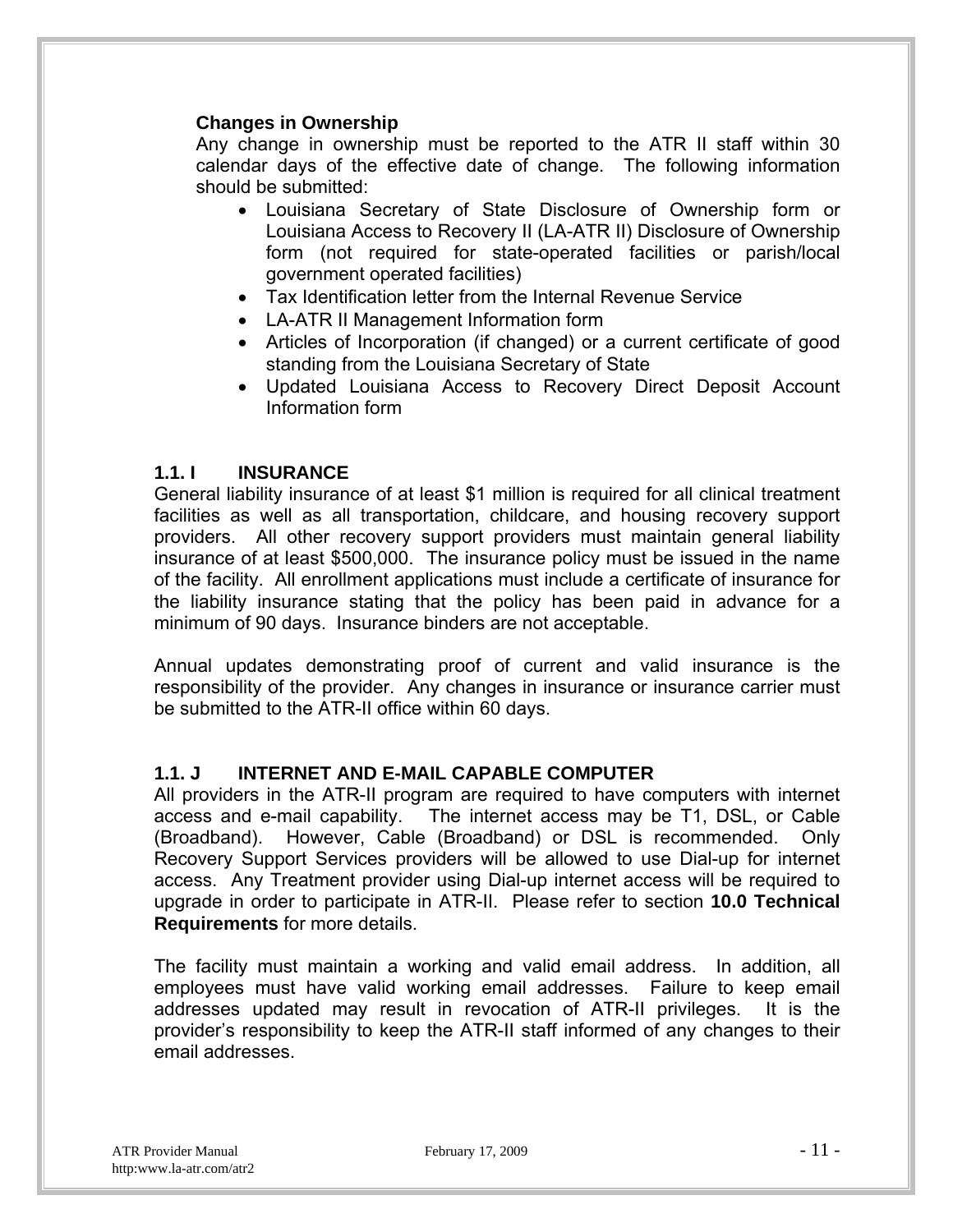#### **1.1. K MANDATORY TRAINING**

All providers must complete the mandatory training requirements that are outlined in section **7.0 ATR-II Provider Training Requirements**.

#### **1.2 CLINICAL TREATMENT REQUIREMENTS**

All clinical providers that participate in the Louisiana Access to Recovery II program must submit all of the documentation outlined below as well as provide three (3) letters of support. The letters of support may be from business associates, community leaders, consumers, and/or constituents. At least one of the letters of support must be from another funding source. Any provider without another funding source must describe their strategic plan and efforts to obtain other funding. Only one letter of support from a consumer (client) will be permitted.

#### **1.2. A LICENSED SUBSTANCE ABUSE TREATMENT FACILITY**

All clinical treatment providers must be licensed as a substance abuse facility by the Department of Health and Hospitals, Health Standards Section. A copy of the facility's license must be submitted with the application.

Clinical treatment providers must have at least six (6) months of operation as a licensed substance abuse treatment facility.

All clinical providers are expected to adhere to the Substance Abuse-Addiction Treatment Facilities Minimum Standards licensing law at all times. Failure to adhere to the licensing law may result in suspension or termination of provider privileges in the LA-ATR II program.

When a facility is approved as an ATR-II treatment facility, the facility is responsible for submitting a copy of its renewal license annually.

#### **OUTPATIENT / INTENSIVE OUTPATIENT**

- Facility must be licensed through the Bureau of Health Standards;
- Staff must be qualified and licensed as appropriate;
- Facility and staff must comply with all applicable provisions of LAC 48:I.Chapter 74;
- Intensive Outpatient alcohol and/or drug abuse treatment services with or without medication, including counseling and supportive services totaling nine hours per week or more; for example, two and a quarter hours for four days per week, or at least three hours for three days per week;
- Outpatient alcohol and/or drug abuse treatment services with or without medications, including counseling and supportive services at prescribed intervals greater than intensive outpatient;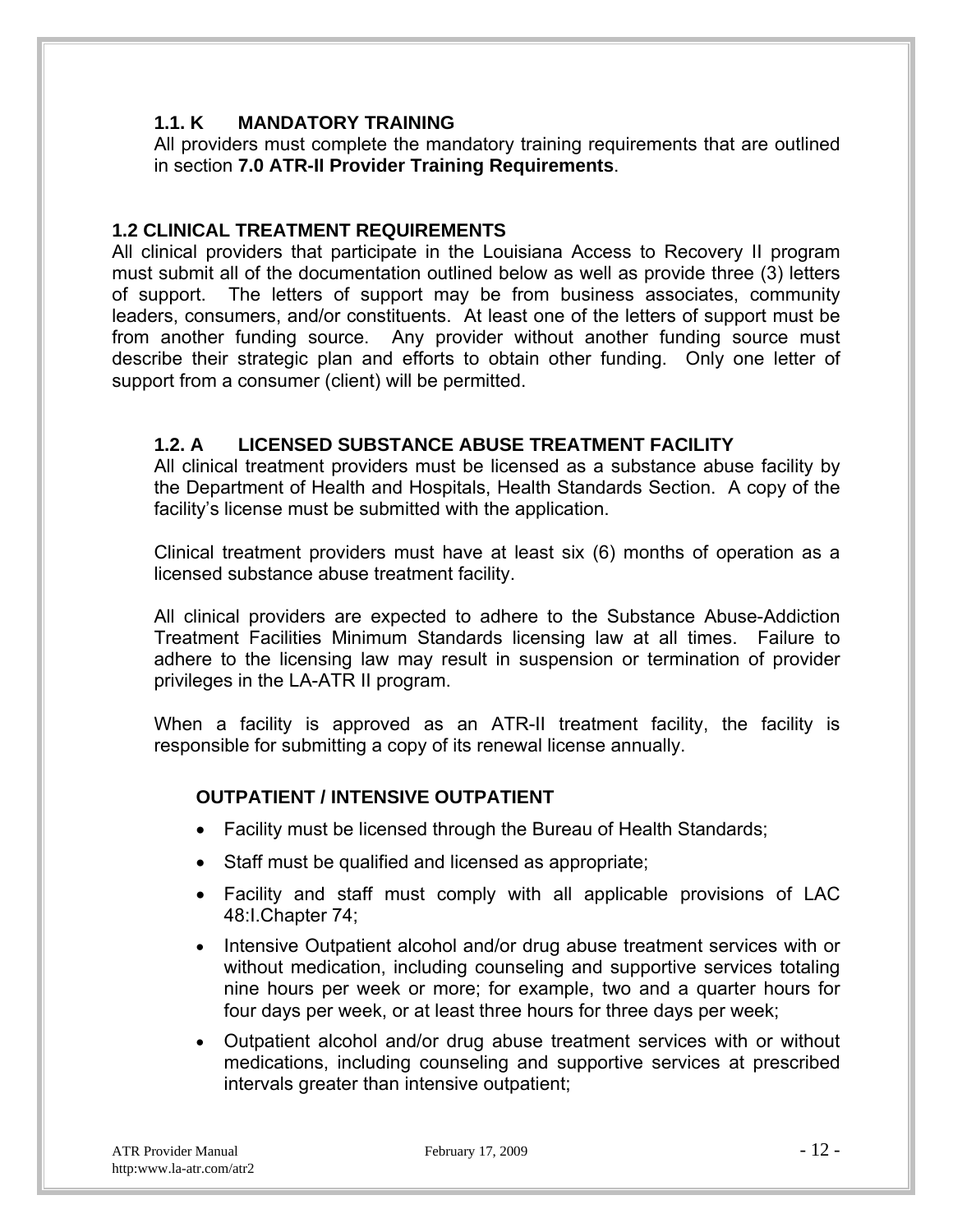- Provide recovery aftercare and rehabilitation services, including counseling and supportive services;
- Provide outreach services for social, mental and physical health issues and link to referral services as part of a comprehensive treatment plan

#### **1.2. B COMPLIANCE WITH 42 CFR, Part 2 and HIPAA**

All ATR-II approved facilities will comply with 42 Code of Federal Regulations (CFR), Part 2 and Health Information Portability Accountability Act (HIPAA) disclosure and signature requirements for handling protected health information of individuals they serve.

The following URLs will provide you with more information regarding 42 CFR, part 2 and HIPPA:

http://www.hipaa.samhsa.gov/download2/SAMHSA'sPart2- HIPAAComparisonClearedWordVersion.doc.

http://www.insighthouse.com/Confidentiality.html

http://www.hipaa.samhsa.gov/download2/Part2-HIPAAOverheads100202.ppt#4.

#### **1.2. C CLINICAL TREATMENT PROVIDERS – LICENSING LAW**

Treatment facilities and programs providing services in all modalities of care (Outpatient and Intensive Outpatient) must have a current license and comply with the Substance Abuse-Addiction Treatment Facilities Minimum Standards (LAC 48:I.Chapter 74 - **See appendix B**), which provides information regarding:

- General Provisions
- Core Requirements for all programs
- Individual Records and Documentation for all programs
- Children/Adolescent Programs
- Core Requirements for Treatment Programs
- Outpatient Programs
- Twenty-Four Hour Facilities
- Community-Based Programs

All facility staff must be qualified and licensed, as appropriate for services being rendered. At a minimum, facility and staff must comply with all applicable provisions of the Substance Abuse-Addiction Treatment Facilities Minimum Standards (LAC 48:I.Chapter 74) and provide services as described in §7451 of the Standards; however, ATR II requirements may exceed these minimum standards.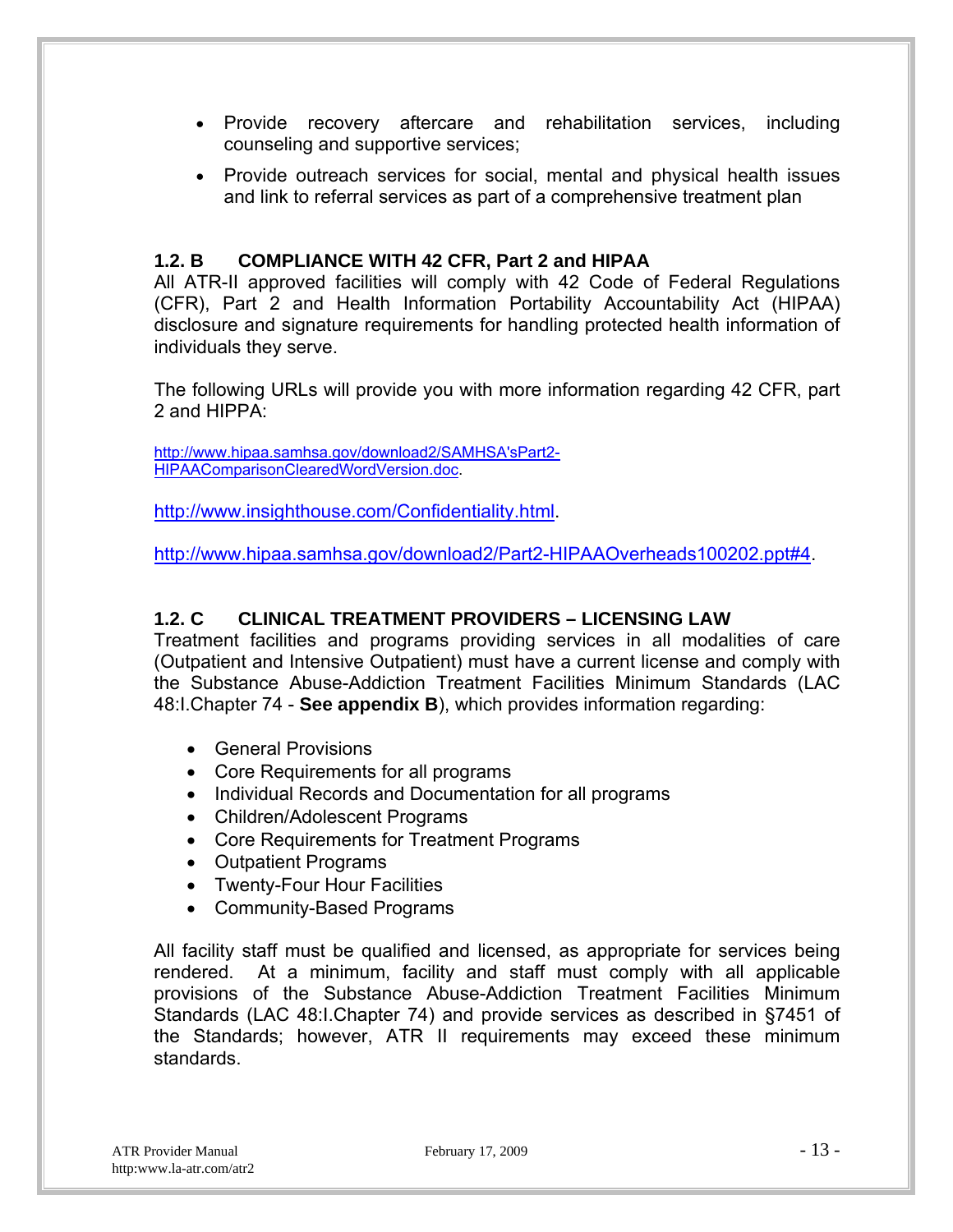#### **1.2. D FREEDOM OF CHOICE**

In addition to the above, all facilities, programs and individual providers will ensure that each client has been provided an explanation of the Access To Recovery II program, has voluntarily consented to participate in ATR-II, and has been provided freedom of choice for all initial and subsequent substance abuse treatment and recovery support services needed.

**Choice** is defined as a client being able to choose from at least two or more providers qualified to render the identified services needed, at least one provider to which the client has no religious objections. Individuals are requested to indicate a first and second choice of a provider from among those available providers on the Louisiana Access to Recovery (LA-ATR II) Freedom of Choice form. For more detailed instructions of ensuring genuine, free, and independent choice for individuals receiving services in the ATR-II program, please review section **4.3.F Facilitating Freedom of Choice**.

#### **1.2. E COMPREHENSIVE ASSESSMENT PROVIDERS**

Assessors who wish to be approved as comprehensive assessment providers in the ATR-II program must be OAD trained and/or approved to use the Addiction Severity Index (ASI) for adults and/or the Comprehensive Adolescent Severity Inventory (CASI) for adolescents as appropriate. In addition, assessors who wish to be approved for comprehensive assessment in the ATR-II program must be OAD trained and/or approved in Patient Placement Decision Making and Writing Clinical Justifications. All comprehensive assessment providers will be required to complete re-certification trainings as mandated by OAD.

#### **1.3 RECOVERY SUPPORT SERVICES REQUIREMENTS**

Recovery support caregivers who participate in LA-ATR II:

- Comply with 42 CFR, Part 2 and HIPAA disclosure and signature requirements for handling protected health information;
- Meet licensure, certification, registration or accreditation requirements, as appropriate, or if this does not apply, have experience in providing the service they seek to offer for a minimum of six (6) months;
- Operate according to an OAD approved curriculum, plan, or agenda;
- Provide three letters of support from business associates, community leaders, consumers, and/or constituents. One letter must be from another funding source and only one letter from a consumer/client will be permitted. Any provider without another funding source must describe their strategic plan and efforts to obtain other funding; and
- Participate in mandatory ATR-II training in cultural competency and core competencies.
- Recovery support service providers are bound by the Office for Addictive Disorders Code of Conduct and Code Definitions as well as the Code Ethics.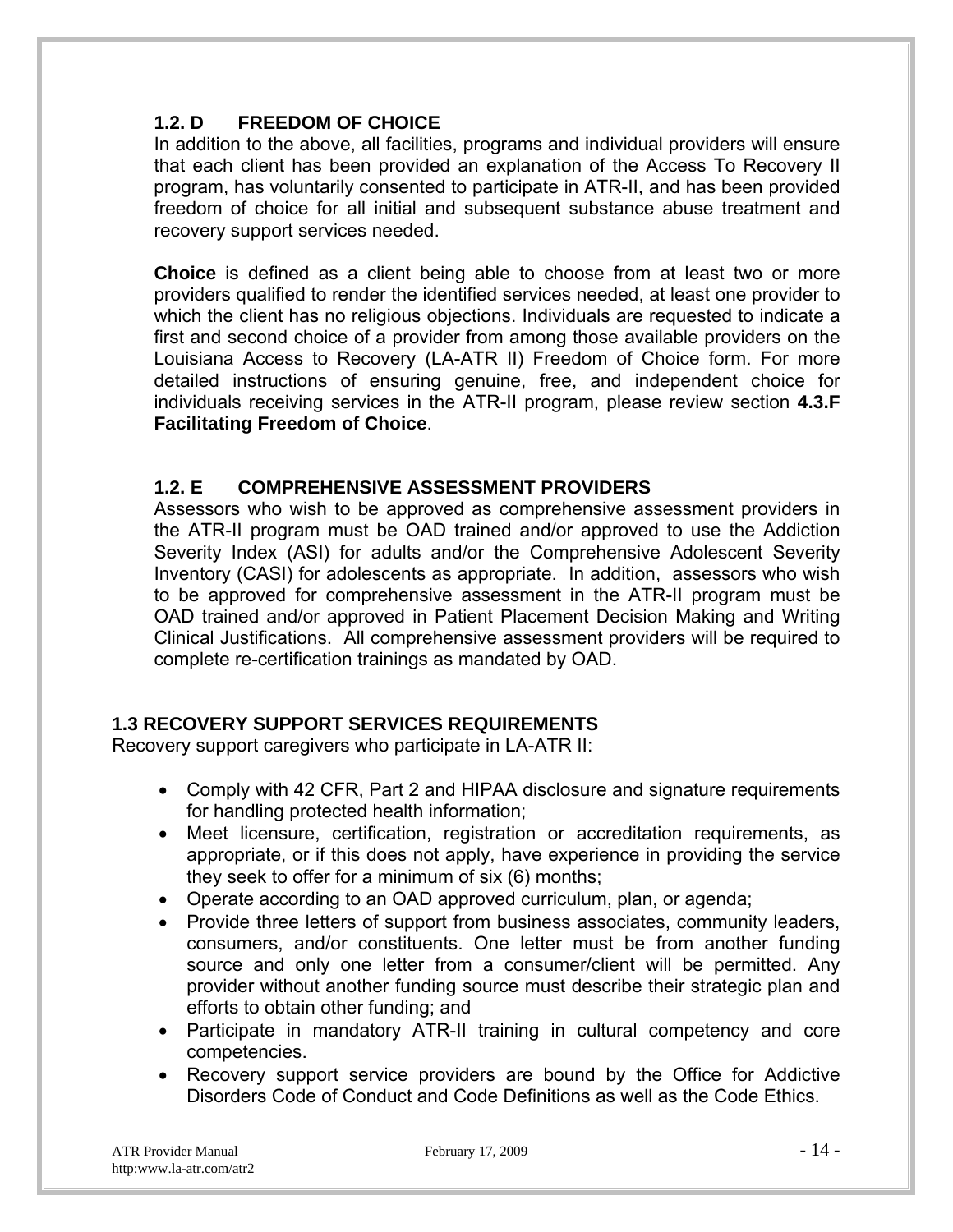All Recovery support service providers are required to provide a detailed case note specifying each service provided and the outcome of the service in the ATR-II system in order to be reimbursed for the service. See section **6.4 Case Notes for Treatment & Recovery Support Services** for detailed information required for all case notes.

#### **1.3. A CARE COORDINATOR**

Approved care coordinators must meet the following minimum eligibility requirements:

- Master's degree in social services discipline; or
- Bachelors degree in a social services discipline with at least one year relevant experience; or
- High school diploma with at least four (4) years relevant experience.
- "Relevant experience" as well as "acceptable social services discipline" is determined at the sole discretion of the ATR-II staff.
- An approved care coordinator is allowed a caseload ratio of 30:1, meaning 30 individuals to every one care coordinator.
- If an approved care coordinator also functions as a clinician, then the allowed caseload ratio is 25:1.
- Additional care coordinator responsibilities are detailed in the ATR-II Service Provider Roles and Responsibilities section of this manual.

#### **1.3. B TRANSPORTATION**

Treatment facilities and recovery support services programs providing transportation services must comply with the following standards, which include:

- A vehicle suitable for transporting clients must be used/owned by the facility. Pick-up trucks and two-door cars are not considered suitable vehicles. Suitable vehicles are determined at the sole discretion of the ATR-II staff.
- Each driver must be over 21 years of age.
- Each driver must possess a Louisiana Chauffeurs' License (Class D or higher) from the Office of Motor Vehicles.
- Each driver must submit a current copy of their online driver record from the Office of Motor Vehicles
- Each driver must submit proof of successfully completing a National Safety Council approved Defensive Driving course.
- Complete the Louisiana Access to Recovery Driver Information Form for each facility driver.
- Initial and sign the Louisiana Access to Recovery Transportation Requirements and Conditions.
- Maintain commercial automobile liability of \$100,000 per person and \$300,000 per accident or a combined service limit of \$300,000 at the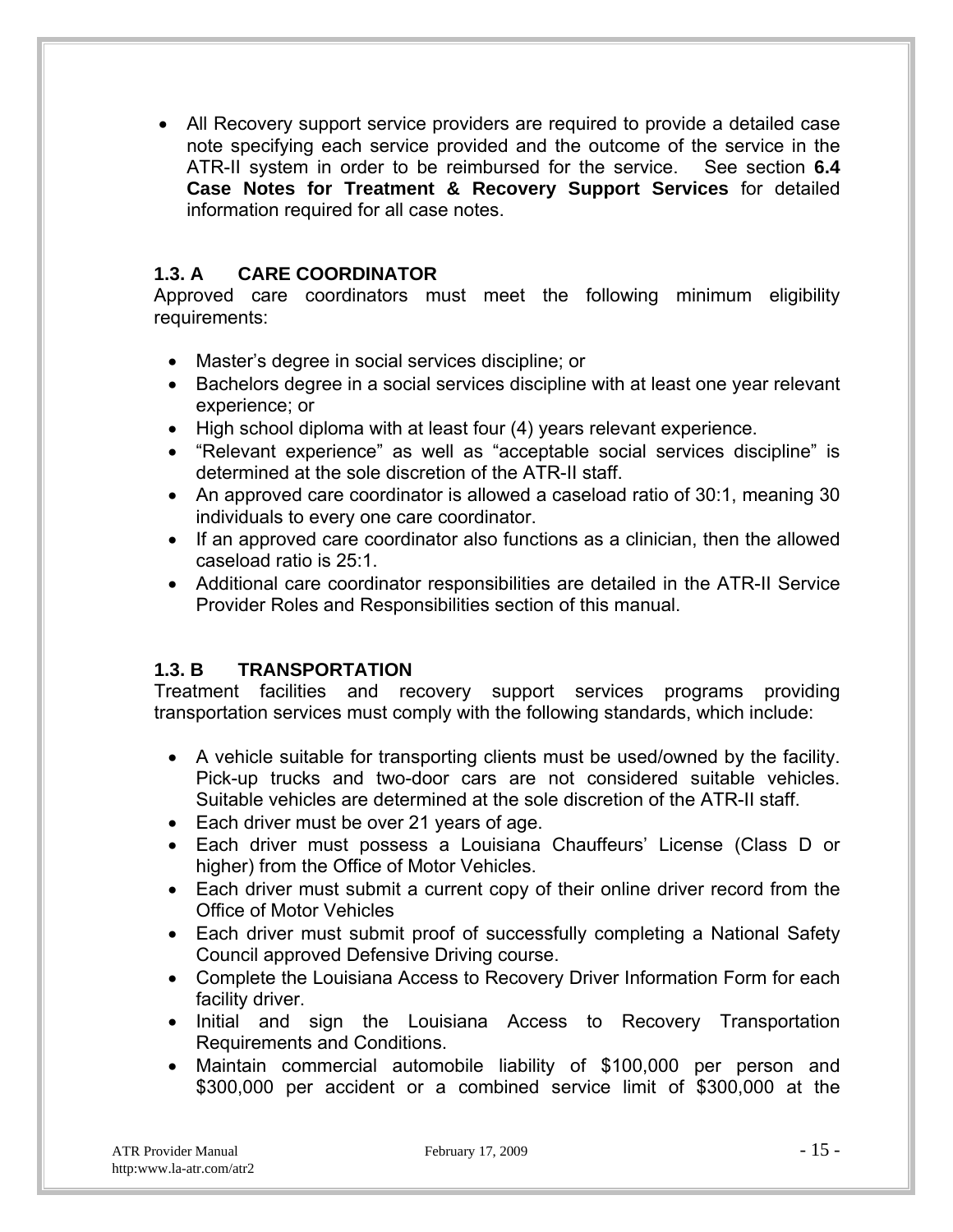minimum. This commercial automobile liability insurance requirement is in addition to the general liability insurance policy.

- Submit a certificate of insurance for commercial automobile liability and commercial general liability stating that the policy has been paid in advance for a minimum of 90 days. Insurance identification cards and insurance binders are not acceptable
- Submit all required paperwork for any additional vehicles used/owned and /or new employees/drivers while an ATR-II provider
- ATR-II cannot be billed for transporting clients to inherently religious activities, such as worship activities, church, or bible study.

#### **1.3. C TRANSITIONAL HOUSING - Adults and Adolescents**

Transitional housing providers must be currently licensed by the Louisiana Department of Social Services (DSS) or by the Louisiana Department of Health and Hospitals (DHH) as appropriate for the services provided. A copy of the facility's license must be submitted with the application.

All transitional housing providers are expected to adhere to the Adult Residential Care Minimum Standards licensing law for Shelter Care and/or the Substance Abuse Addiction Treatment Facilities Minimum Standards licensing law at all times. Failure to adhere to the licensing law will result in suspension or termination of provider privileges in the LA-ATR II program.

When a facility is approved as an ATR-II transitional housing provider, the facility is responsible for submitting a copy of its renewal license annually. All ATR-II housing providers are responsible for providing residents with both board and care.

#### **1.3. D SPIRITUAL SUPPORT GROUPS AND PASTORAL COUNSELING**

Approved Spiritual Support Group and Pastoral Counseling providers must meet the following minimum requirements:

- Licensed or ordained as a minister, pastor, priest, clergy, reverend, etc. A copy of the license or ordained certificate must be included in the facility application.
- Spiritual Support Groups and Pastoral Counseling sessions must last for a minimum of 45 minutes.
- A Pastoral Counseling session is conducted as an individual session. A Spiritual Support Group is conducted as a small group session that does not exceed 15 persons per group.
- Inherently religious activities, such as worship activities, church, or bible study, may not be billed to ATR-II as spiritual support group, pastoral counseling sessions or any other recovery support services.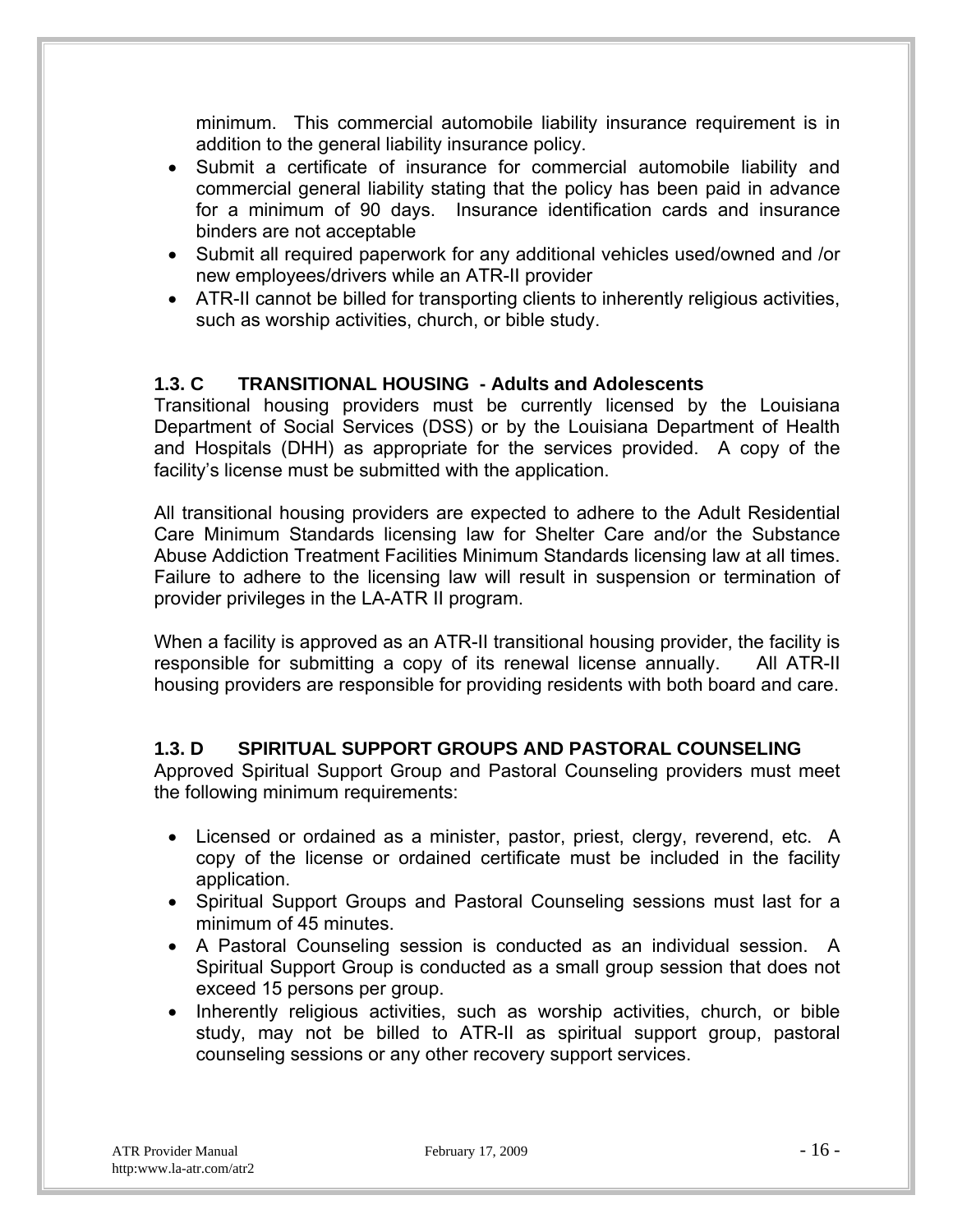### **1.3. E ALCOHOL AND DRUG FREE SOCIAL ACTIVITIES**

Alcohol and Drug Free Social Activities should be simple activities that foster healthy relationships, involve little stress, and encourage clients to engage in new and constructive activities. These activities may involve small or large groups, and they should foster communication and socialization skills in a drug-free environment. Activities on Friday and Saturday nights, as well as during holidays, are encouraged, as these are the times that substance abusing clients are most susceptible to relapse.

Approved providers must meet the following minimum requirements:

- Activities must operate based on an OAD approved curriculum, plan, or agenda, and they should be planned systematically and in advance.
- Activities may be opened to outsiders, including family and friends of the clients, in order to further support the clients' support network.
- Events may involve an array of activities, such as ball games, picnics, holiday meals, and community service projects.
- A session should be conducted with the group before and after the activity, in order to assist the clients with processing the activity.
- A session should last a minimum of 45 minutes.
- A session may not exceed 25 participants.
- Inherently religious activities, such as worship activities, church, or bible study, may not be billed to ATR-II as alcohol and drug free activities or any other recovery support services.

#### **1.3. F JOB READINESS (EDUCATION AND EMPLOYMENT SUPPORTS)**

Job Readiness is a recovery support service intended for use with clients that are employable and are in need of some guidance/direction with the process of obtaining and maintaining employment. If a client requires additional resources and education, such as a GED, then the client should be referred to a local adult education program by their Care Coordinator. Job Readiness curricula may topics such as Values & Ethics in the Workplace, Taking Directions and Accepting Criticism, Time Management, Money Management, Self Motivation, Completing a Job Application and/or Resume, and Interview Protocol.

Approved providers must meet the following minimum requirements:

- Job Readiness programs must operate based on an OAD approved curriculum, plan, or agenda, and sessions should be planned systematically and in advance.
- A session should last a minimum of 45 minutes.
- A session may be an individual session or a small group setting that does not exceed 25 participants.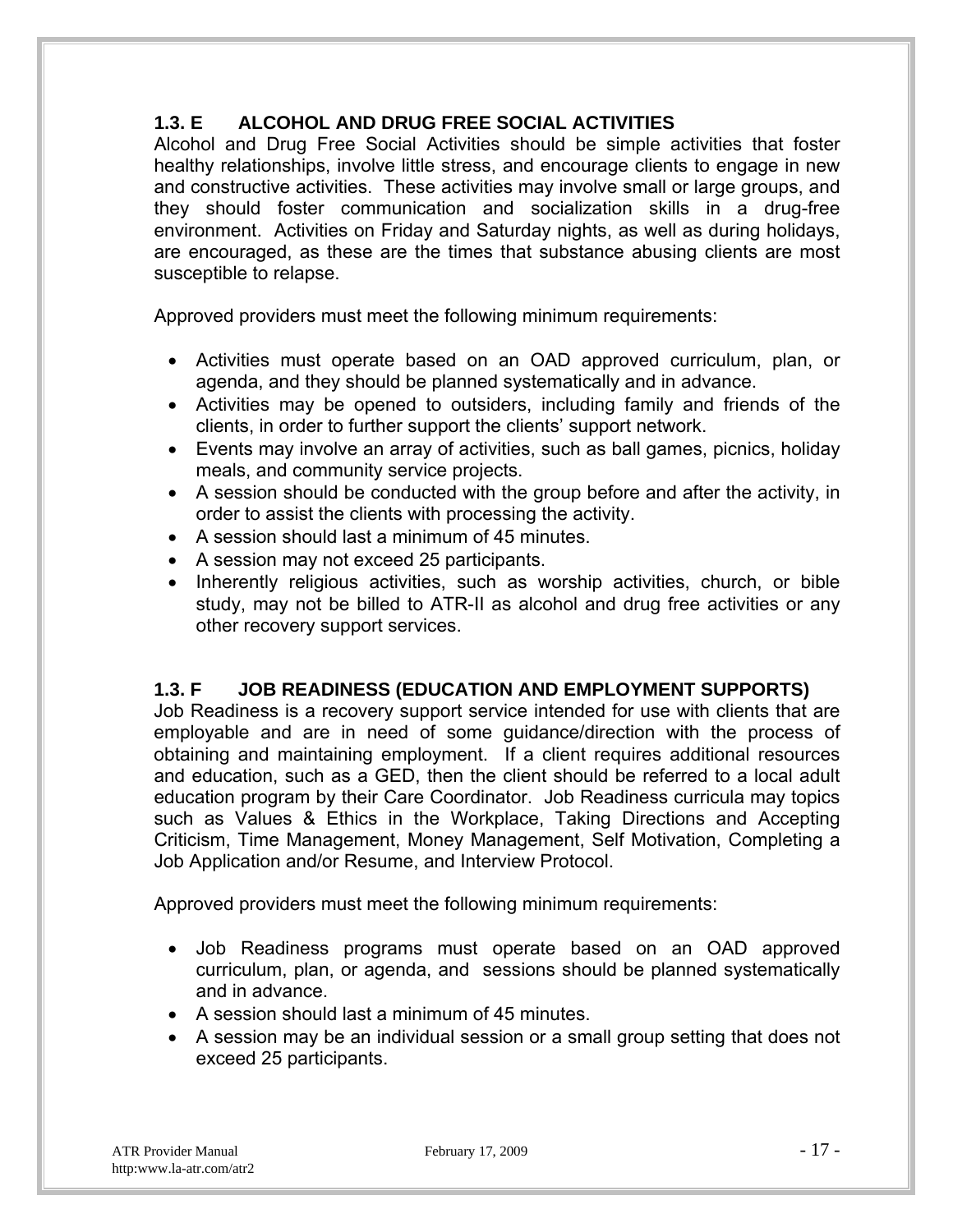• Inherently religious activities, such as worship activities, church, or bible study, may not be billed to ATR-II as job readiness or any other recovery support services.

#### **1.3. G LIFE SKILLS**

Life Skills curriculum may include topics such as Parenting, Healthy Relationships, HIV/AIDS Education, and Marriage and Family Therapy.

- Life Skills programs must operate based on an OAD approved curriculum, plan, or agenda. Sessions should be planned systematically and in advance.
- A session may be an individual session or a small group setting that does not exceed 25 participants.
- A session should last a minimum of 45 minutes.
- Inherently religious activities, such as worship activities, church, or bible study, may not be billed to ATR-II as life skills or any other recovery support services.

#### **1.3. H CHILD CARE**

Child care centers or homes must be licensed by the Louisiana Department of Social Services (DSS). A copy of the facility's license must be submitted with the application.

All child care providers are expected to adhere to the Child Day Care Center Class "A" Minimum Standards or Child Day Care Center Class "B" Minimum Standards licensing law at all times.

Failure to adhere to the licensing law may result in suspension or termination of provider privileges in the LA-ATR II program.

When a facility is approved as an ATR-II child care provider, the facility is responsible for submitting a copy of its renewal license annually.

#### **1.3. I ANGER MANAGEMENT**

Approved providers must meet the following minimum requirements:

- Anger Management sessions must operate based on an OAD approved curriculum, plan, or agenda. Sessions should be planned systematically and in advance.
- A session may be an individual session or a small group setting that does not exceed 25 participants.
- A session should last a minimum of 45 minutes.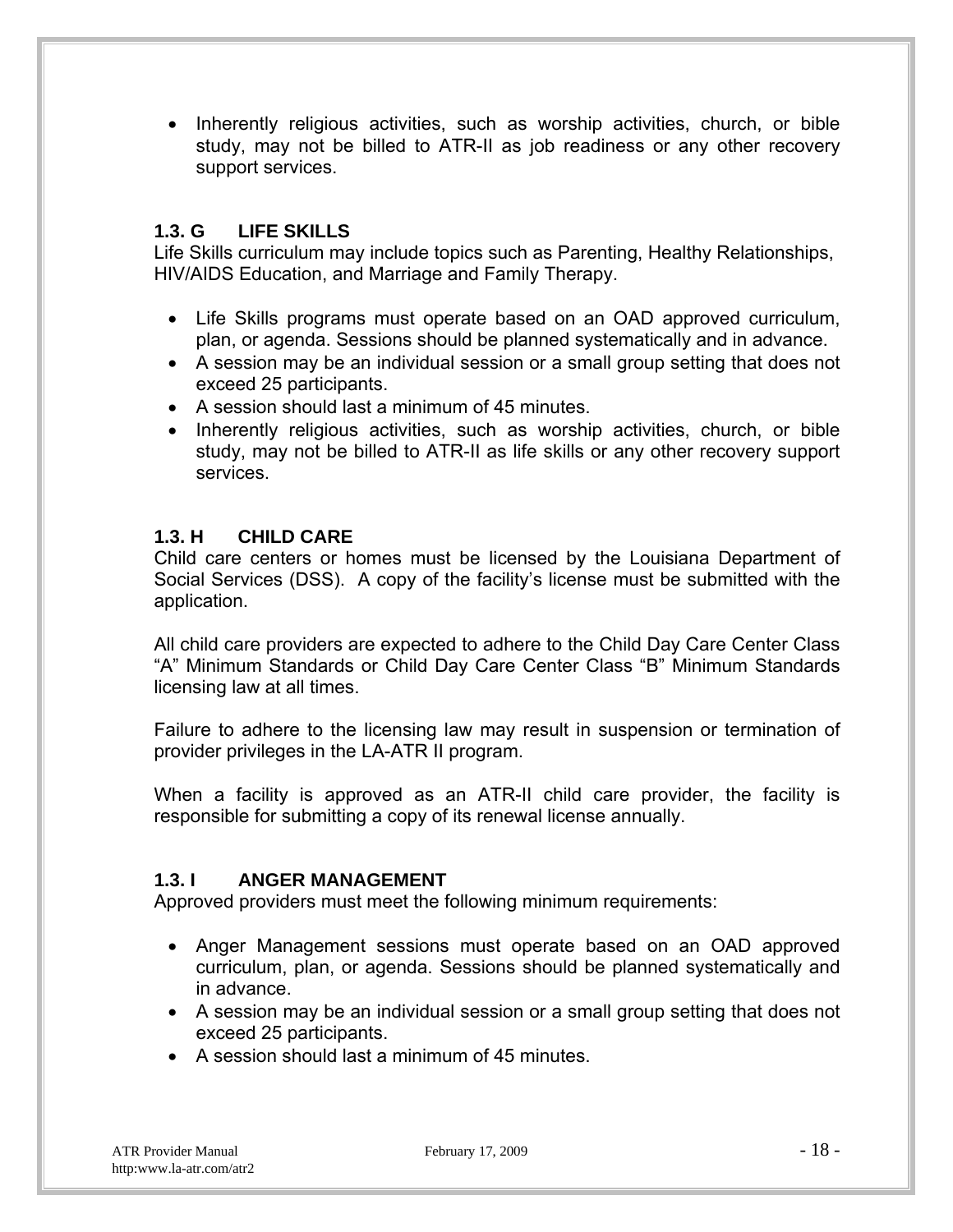#### **1.3. J FAMILY EDUCATION**

Family Education sessions are held in a group setting and include the family members from multiple clients. The client may or may not be present during these sessions. Approved providers must meet the following minimum requirements:

- Family Education sessions must operate based on an OAD approved curriculum, plan, or agenda. Sessions should be planned systematically and in advance.
- A session should be held in a small group setting that does not exceed 25 participants.
- A session should last a minimum of 45 minutes.

#### **1.3. K RECREATIONAL THERAPY**

Approved providers must meet the following minimum requirements:

- Recreational Therapy sessions must be conducted by a Certified Recreational Therapist or a therapist with an equivalent certification/licensure as defined by OAD. Sessions must operate based on an OAD approved curriculum, plan, or agenda, and they should be planned systematically and in advance.
- A session may be an individual session or a small group setting that does not exceed 25 participants.
- A session should last a minimum of 45 minutes.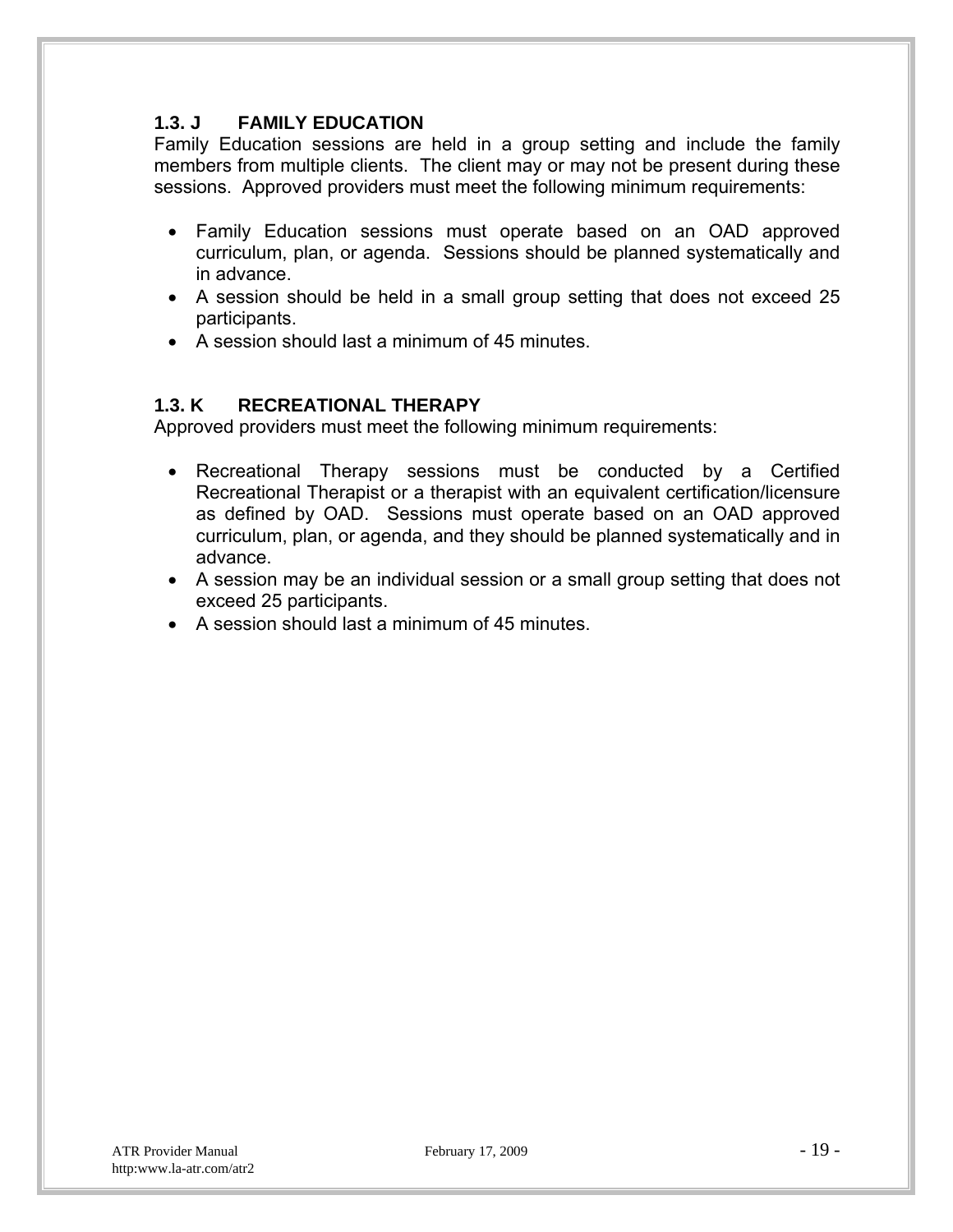### **2.0 APPLICATION SUBMISSION**

#### **APPLICATION SUBMISSION**

One complete, original, and notarized application packet and one complete copy are to be submitted to DHH-OAD. Applications may be shipped using only DHL, Federal Express (FedEx), United Parcel Service (UPS), or the United States Postal Service (USPS).

#### **Providers should make a copy of their completed application for their records prior to submission.**

Applications must be received by the application deadline, or you must have proof of its timely submission as specified below:

- For packages submitted via DHL, Federal Express (FedEx), or United Parcel Service (UPS), proof of timely submission shall be the date on the tracking label affixed to the package by the carrier upon receipt by the carrier. That date must be at least 24 hours prior to the application deadline. The date affixed to the package by the applicant will not be sufficient evidence of timely submission.
- For packages submitted via the United States Postal Service (USPS), proof of timely submission shall be a postmark no later than the specified deadline, and the following upon request by DHH-OAD:
	- o proof of mailing using USPS Form 3817 (Certificate of Mailing); or
	- o receipt from the Post Office containing the post office name, location, and date and time of mailing.
- The following addresses should be used accordingly:

#### **United States Postal Service Regular Delivery**  Attn: Access to Recovery Provider Enrollment LA Department of Health & Hospitals Office for Addictive Disorders P. O. Box 3868, Bin #9 Baton Rouge, LA 70821 **DHL, Federal Express (FedEx), or United Parcel Service (UPS) Overnight or Hand Delivery**  Attn: Access to Recovery Provider Enrollment LA Department of Health & Hospitals Office for Addictive Disorders 628 N.  $4^{\text{th}}$  Street,  $4^{\text{th}}$  Floor Baton Rouge, LA 70802

If you require a phone number for delivery, you may use (225) 342-6717.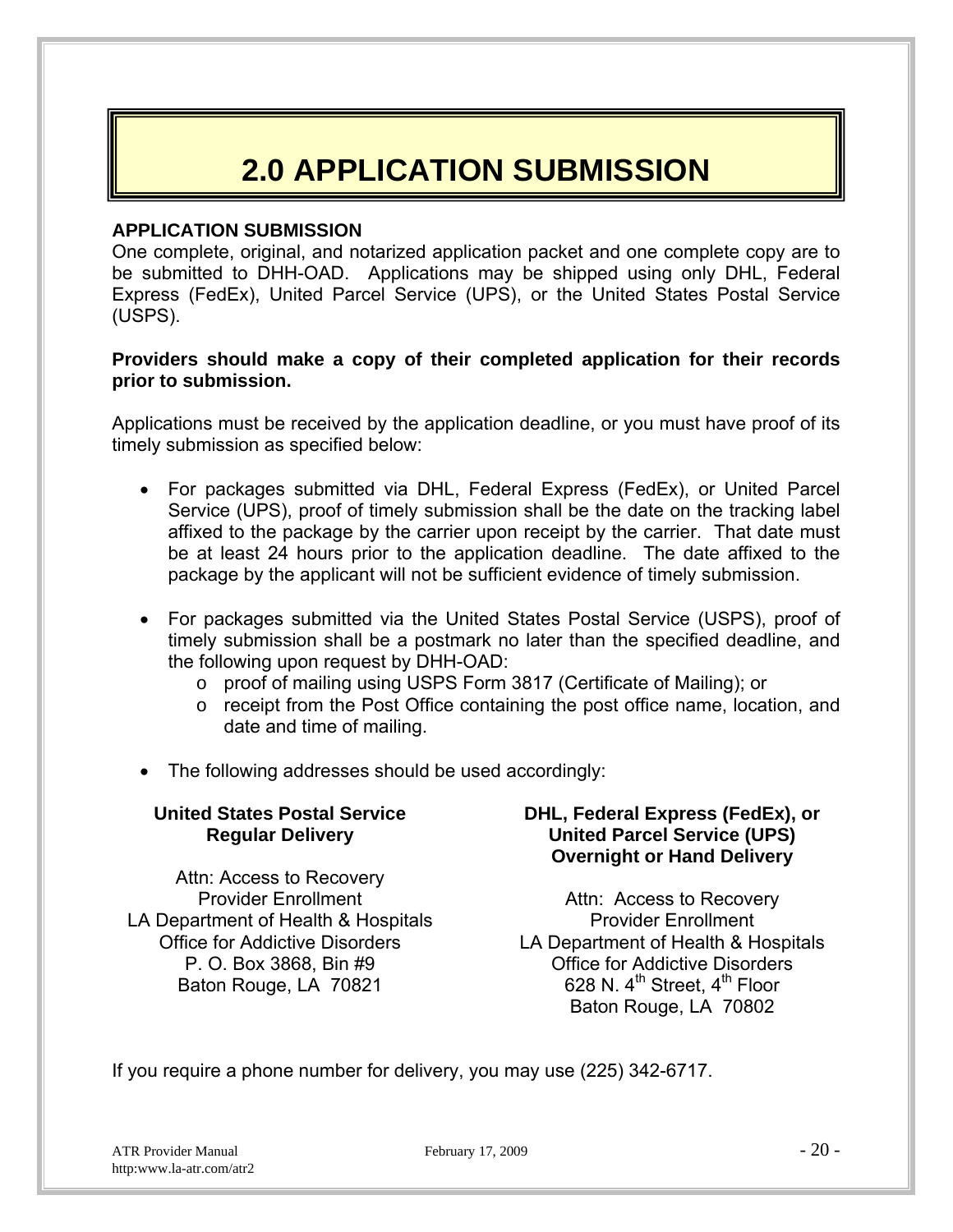Agencies will be notified by e-mail that their application has been received.

**Late applications will not be considered for review.** Please remember that mail sent to government facilities undergoes a security screening prior to delivery. Allow sufficient time for your package to be delivered. If an application is mailed to a location or office (including room number) that is not designated for receipt of the application, and that results in the designated office not receiving your application in accordance with the requirements for timely submission, it will cause the application to be considered late and ineligible for review.

**Applications sent by facsimile will not be accepted or considered for review.** 

**Incomplete applications will not be considered for review.** OAD is not responsible for incomplete applications and will return to provider any application that does not include all items listed on the Facility Application Checklist.

**Applications submitted by programs and/or agencies listed on the "DHH Banned from Business List" will not be considered for review.** 

**Submission of an application packet does not indicate approval as an ATR-II provider.** All completed application packets, as well as previous performance as a provider, will be reviewed to determine which agencies will be approved as providers with ATR-II.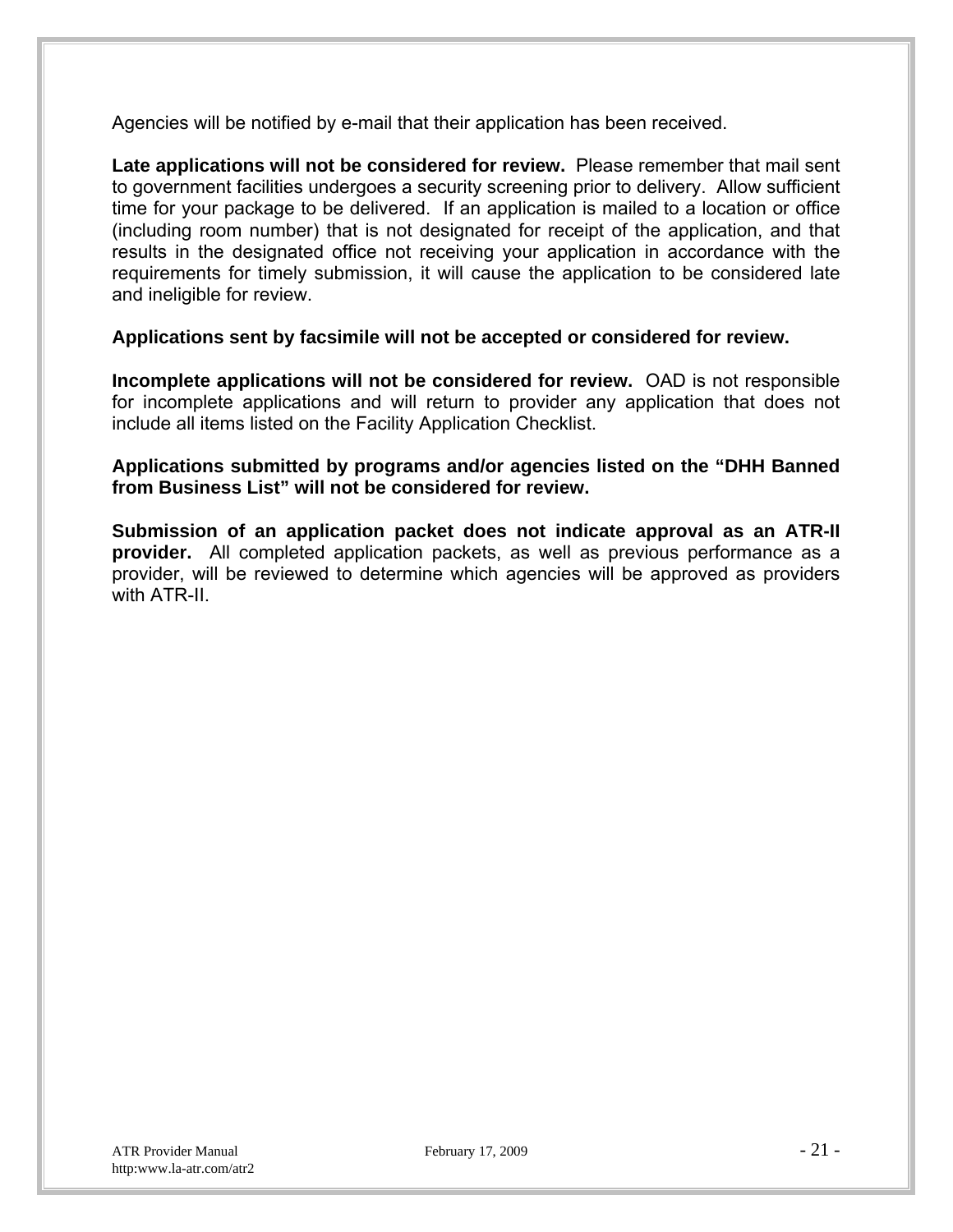## **3.0 PROVIDER ROLES & RESPONSIBILITIES**

#### **3.1 SERVICE PROVIDER ROLES AND RESPONSIBILITIES**

Because credentialing may differ for the various ATR-II provider roles, ATR-II providers may offer services only in the roles for which they have been approved  $\sim$  Specific Level(s) of Care, Specific Identified Target Populations (Adolescents vs. Adults), and Specific Recovery Support Services.

#### **3.1. A FACILITY ADMINISTRATOR**

- Functions as the director of the facility
- Exercises supervisory responsibility over all care coordinators, clinicians, assessors and Counselors In Training (CIT's) within the treatment facility. See **Appendix C** for ADRA Clinical Supervision Guidelines. Documentation of all supervision should be maintained and available for review upon request.
- Exercises authority to override the initial treatment plan developed from the comprehensive assessment, as deemed appropriate
- Assigns staff to roles within the ATR-II electronic data system and monitors appropriate access to the system
- Generates and monitors facility status reports
- Develops and implements ongoing performance and outcomes monitoring plans regarding the quality and appropriateness of all assessments, patient placement decisions, clinical justifications, treatment plans, transfers, and discharge planning

#### **3.1. B SCREENER**

- Determines the client's immediate needs for detoxification/withdrawal treatment, and/or medical and psychiatric stabilization, using direct observation, screening tool or self-report
- Determines that the client meets both the financial and clinical eligibility criteria for ATR-II
- Retains copy of client documentation of financial eligibility
- Refers the client to an ATR-II approved assessor

#### **3.1. C ASSESSOR**

An Assessor must be a Licensed Clinician or a Counselor in Training (CIT) under current supervision. If a screening has not been completed before the assessor meets with the client, the assessor is responsible for completing all of the screener roles identified above before beginning the assessment. The assessor is responsible for the following activities: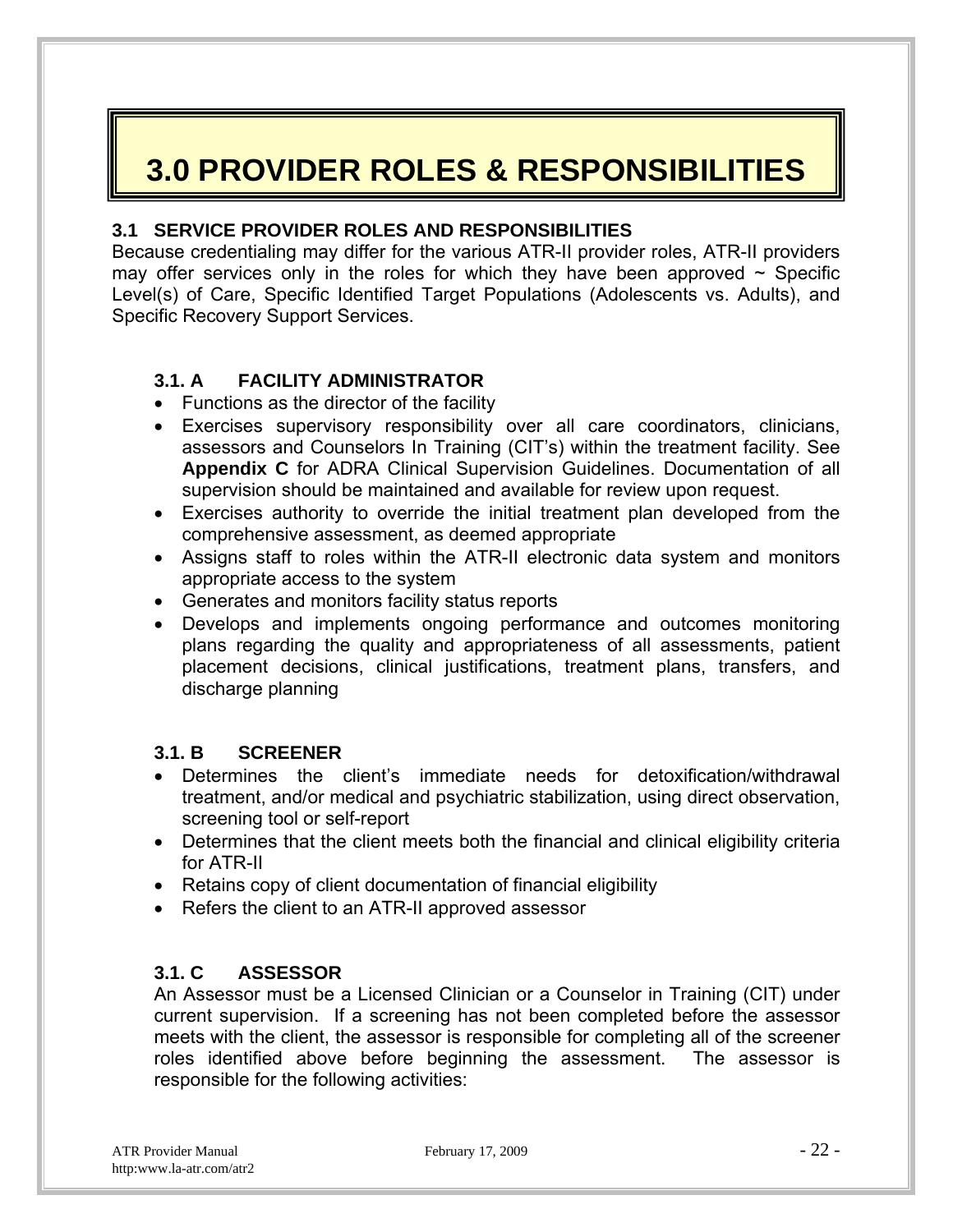- Collects referral source information from the client
- Determines that the client meets both the financial (see **Section 4.1.B**) and clinical eligibility (see **Section 4.2**) criteria for ATR-II
- Conducts the assessment either using the Addiction Severity Index (ASI) or the Comprehensive Adolescent Severity Inventory (CASI) with the client
- Obtains and documents client's consent to participate in Access To Recovery
- Determines and documents appropriate level of care recommendations
- Determines, documents and justifies appropriate treatment and recovery support services
- Provides client with and documents Freedom of Choice
- Calls the provider(s) chosen by the client to inform them of the client's choice and ensures the provider can serve the client
- Arranges initial appointment for the client with the chosen provider(s)
- Provides the client with a card with his appointment information and Internal Control Number (ICN)
- Inputs any additional data/comments into the ATR-II electronic data system
- Completes, closes and locks the case within 72 hours from the conclusion of the assessment
- Creates a treatment plan consistent with needs identified in the assessment and with the six problem dimensions of assessment used by the American Society of Addiction Medicine
- Follows up with client to ensure treatment is initiated post assessment

#### **3.1. D CARE COORDINATOR**

A care coordinator will be available at each treatment facility to ensure assigned recovery support services are appropriate for the client and that the level of care and stage of recovery are justified according to the assessment, case notes and/or other forms of documentation. An approved care coordinator must meet the following qualifications:

- Master's degree in social services discipline; or
- Bachelors degree in a social services discipline with at least one year relevant experience; or
- High school diploma with at least four (4) years relevant experience.
- "Relevant experience" as well as "acceptable social services discipline" is determined at the sole discretion of the ATR-II staff.

Care coordinators will ensure the consumer is properly linked to both appropriate recovery support services and levels of care. A care coordinator should not be assigned as the client primary counselor. The care coordinator is responsible for the following activities:

 Evaluates the appropriateness of the recovery support services selected for the client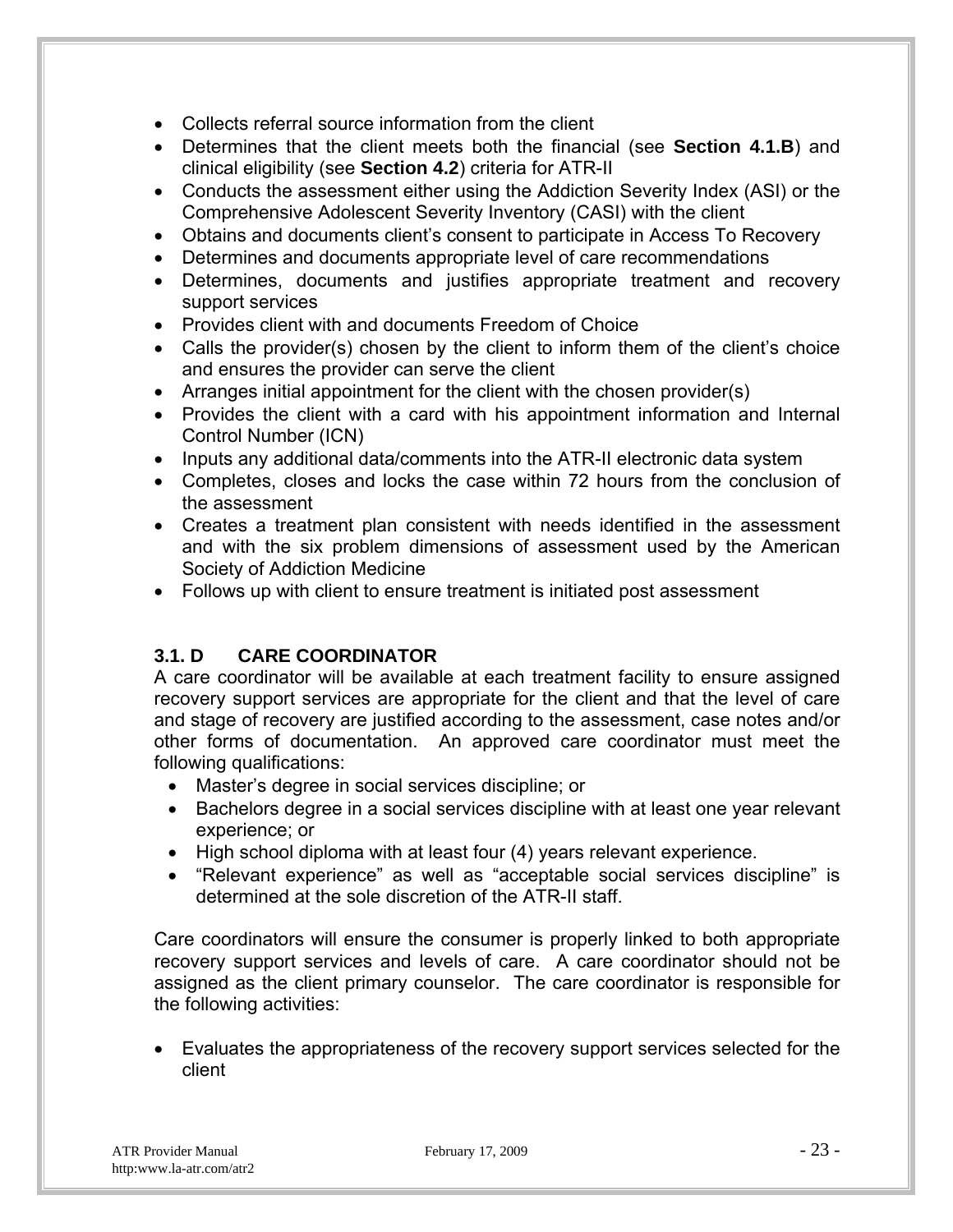- Ensures recovery support services assigned are appropriate for the identified level of care and stage of recovery
- Approves or denies recovery support services assigned, and documents justifications for services utilizing ATR-II recommended format. See **Section 6.0 ATR-II Documentation Requirements.**
- Ensures that the client initiates and engages in all treatment and recovery support services
- Assumes primary responsibility for recording recovery support services provided, and ensures that an appropriate service note has been entered into the "Case Notes" section of the ATR electronic data system on the date of service
- Works as liaison between recovery support service providers and treatment providers
- Assumes primary responsibility for monitoring the completion of Government Performance Requirements Act (GPRA) assessments, entering the data as necessary into the ATR-II electronic data system
- Provides community resource outreach and networking
- Monitors recovery support services to ensure services are provided in an ethical and professional manner

#### **3.1. E TREATMENT PROVIDER**

- Provides the client with treatment and/or recovery support services appropriate for the identified level of care and stage of recovery
- Completes GPRA discharge monitoring tools "face to face" or over the telephone with clients as scheduled. This service is automatically reimbursed through the ATR-II system and should not be billed as Care Coordination.
- Enters all services and data into ATR-II electronic data system on the date of service
- Documents all services provided in the "CASE NOTES" tab of the ATR-II web based system using the ATR-II recommended format. See **Section 6.0 ATR-II Documentation Requirements.**
- Maintains a paper chart incorporating all ATR-II documents and case notes with appropriate client and worker signatures

#### **3.1. F RECOVERY SUPPORT PROVIDER**

- Provides client with recovery support services as specified in the client's voucher and as approved by the care coordinator
- Documents all recovery support services provided, and provides case notes for all services utilizing the ATR-II recommended format and content required
- Enters services rendered and billing information or gives the information to the care coordinator for entry into the ATR-II system, as agreed upon by the entities involved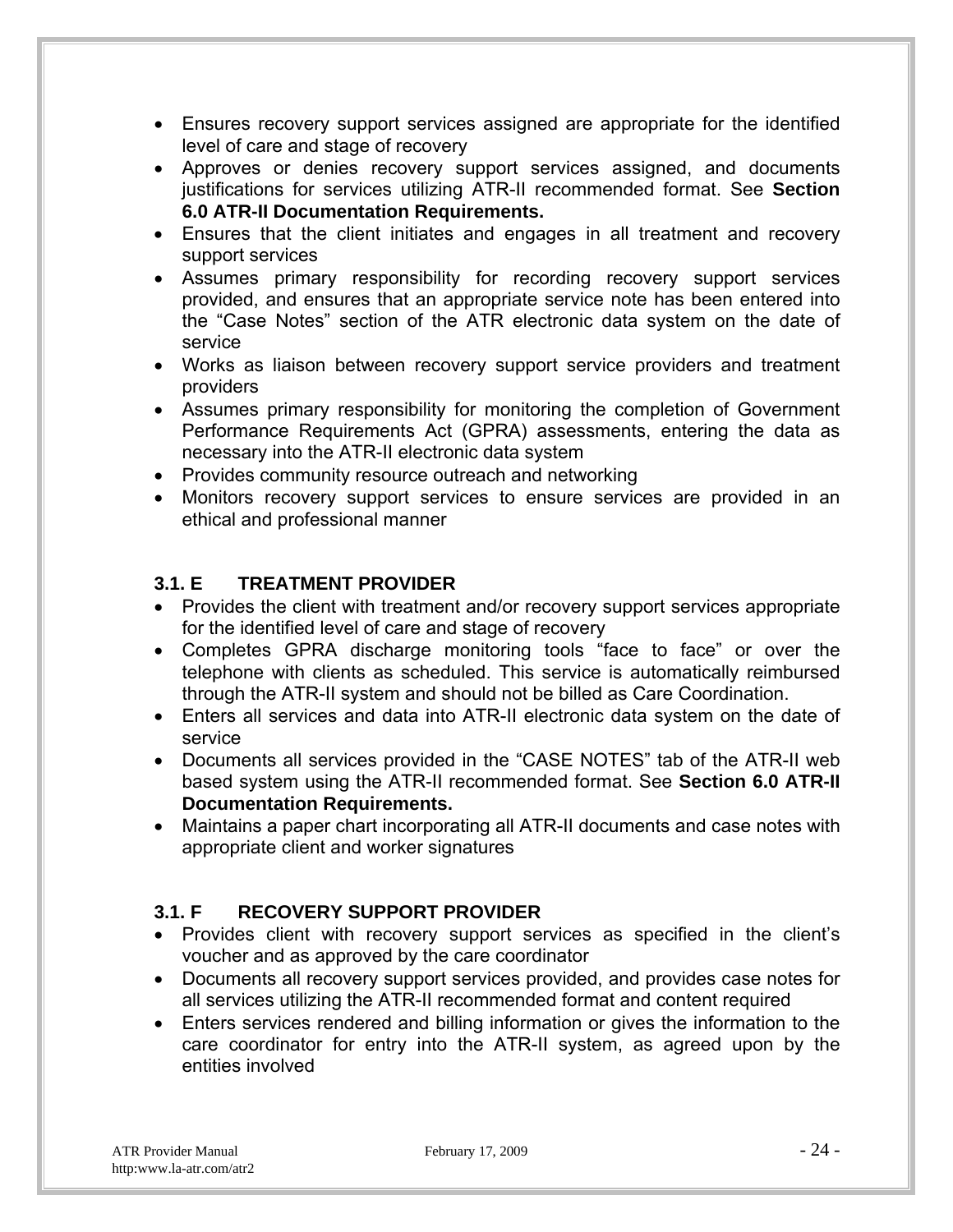#### **3.2 STAFF QUALIFICATIONS**

Services must be provided by individuals who meet the education and experience requirements as defined in this section. All applications should include a copy of (1) all staff resumes; (2) current licensures and/or certifications for all employees; and (3) professional liability insurance as appropriate for staff.

**3.2. A Physician:** Providers shall have a contract with a physician or physicians to provide consultation and/or services at the OAD office, an off-site service delivery location or in a recipient's natural environment (home or school) as medically necessary. The physician must a licensed medical doctor (M.D. or D.O.) who is board-certified or board eligible and authorized to practice medicine in Louisiana.

**3.2. B Psychologist:** An individual who is licensed as a practicing psychologist under the provision of R.S. 37:2351-2367.

**3.2. C Registered Nurse:** A nurse who is licensed as a registered nurse or an advanced practice registered nurse in the state of Louisiana by the Board of Nursing.

Note: A registered nurse providing services shall have documented evidence of five (5) CEU's annually that are specifically related to behavioral health and medication management issues.

**3.2. D Social Worker:** An individual who has a master's degree in social work from accredited school of social work and is a licensed clinical social worker under the provisions of R.S. 37:2701-2723.

**3.2. E Certified Clinical Supervisor:** An individual who has a master's degree in a mental health or addictions related field, is a current Licensed Addiction Counselor and holds the advanced supervisory certificate under the provisions of R.S. 17:403 (C).

**3.2. F Licensed Addiction Counselor:** An individual who has a master's degree in a mental health or addictions related field and is licensed under the provisions of R.S. 17: 403 (c).

**3.2. G Certified Addiction Counselor:** An individual who has a bachelor's degree in a mental health or addictions related field and is certified under the provisions of R.S. 17: 403 (c).

**3.2. H Registered Addiction Counselor:** An individual who has a high school diploma and is registered under the provisions of R.S. 17: 403 (c).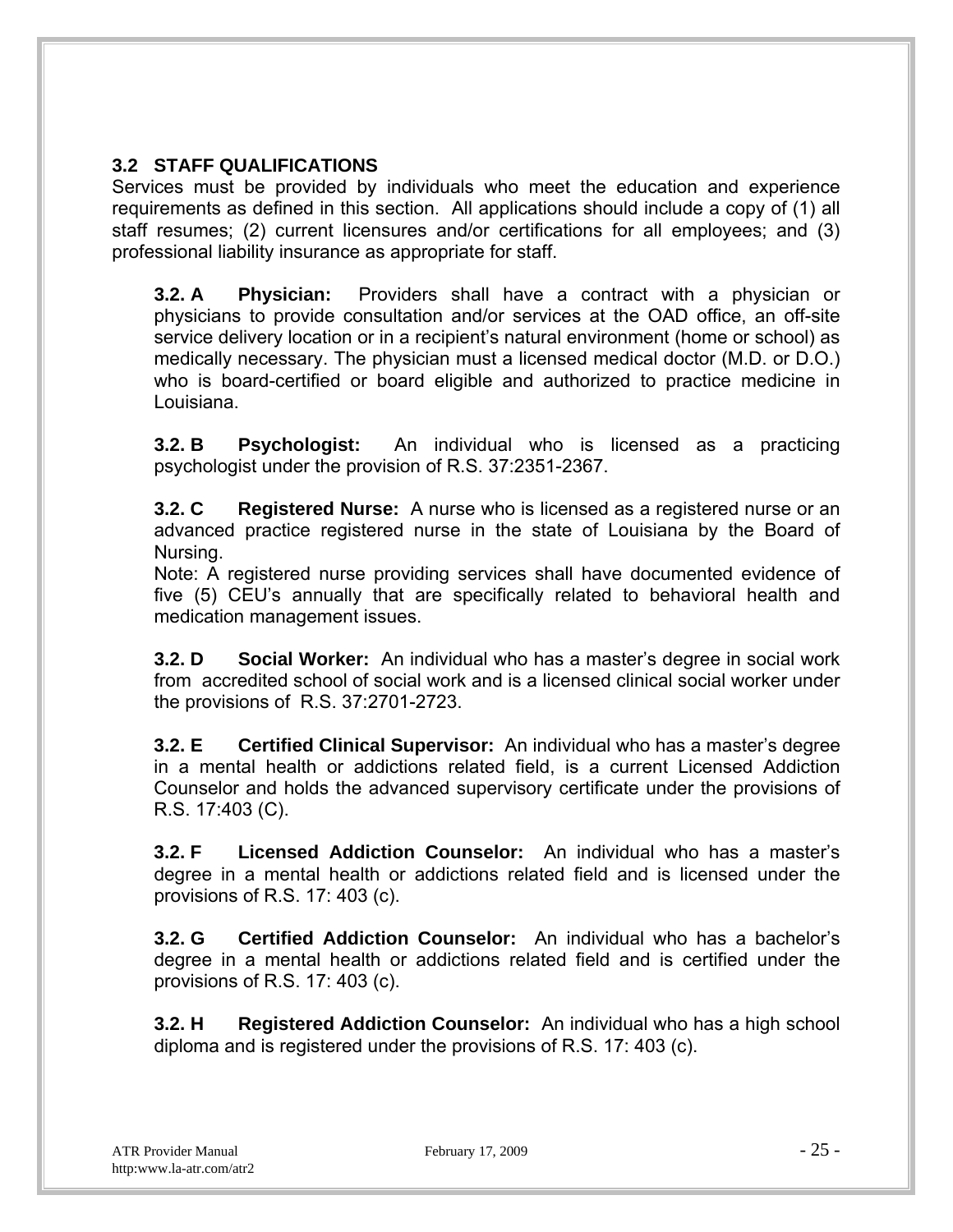**3.2. I** Licensed Professional Counselor: An individual who has a master's degree in a mental health or addictions related field and is licensed under the provisions of R.S. 37:1101-1115.

**3.2. J Licensed Practical Nurse:** An individual who is licensed as a licensed practical nurse by the Louisiana Board of Practical Nurse Examiners. **Note:** A licensed practical nurse providing services shall have documented evidence of five (5) CEU's annually that are specifically related to behavioral health and medication management issues.

**3.2.K Counselor in Training:** An individual who has not yet met the qualification to become a licensed, certified or registered counselor. A counselorin-training may only work under the direct supervision of a certified clinical supervisor under the provisions of R.S. 17: 403 (c).

**3.2. L All ATR-II Providers:** For all staff working with adolescent recipients that have an addictive diagnosis, an additional one (1) year of experience in working with adolescents who have mental health and/or addiction issues or the equivalent amount of years of formal academic (university) training or internship working with such adolescents is required. Professionals delivering Family Substance Abuse Counseling must have at least one (1) semester of course work in family systems theory. Documentation of this coursework must be maintained in the staff's personnel files and readily retrievable for review. Each definition may have additional staff qualifications which apply.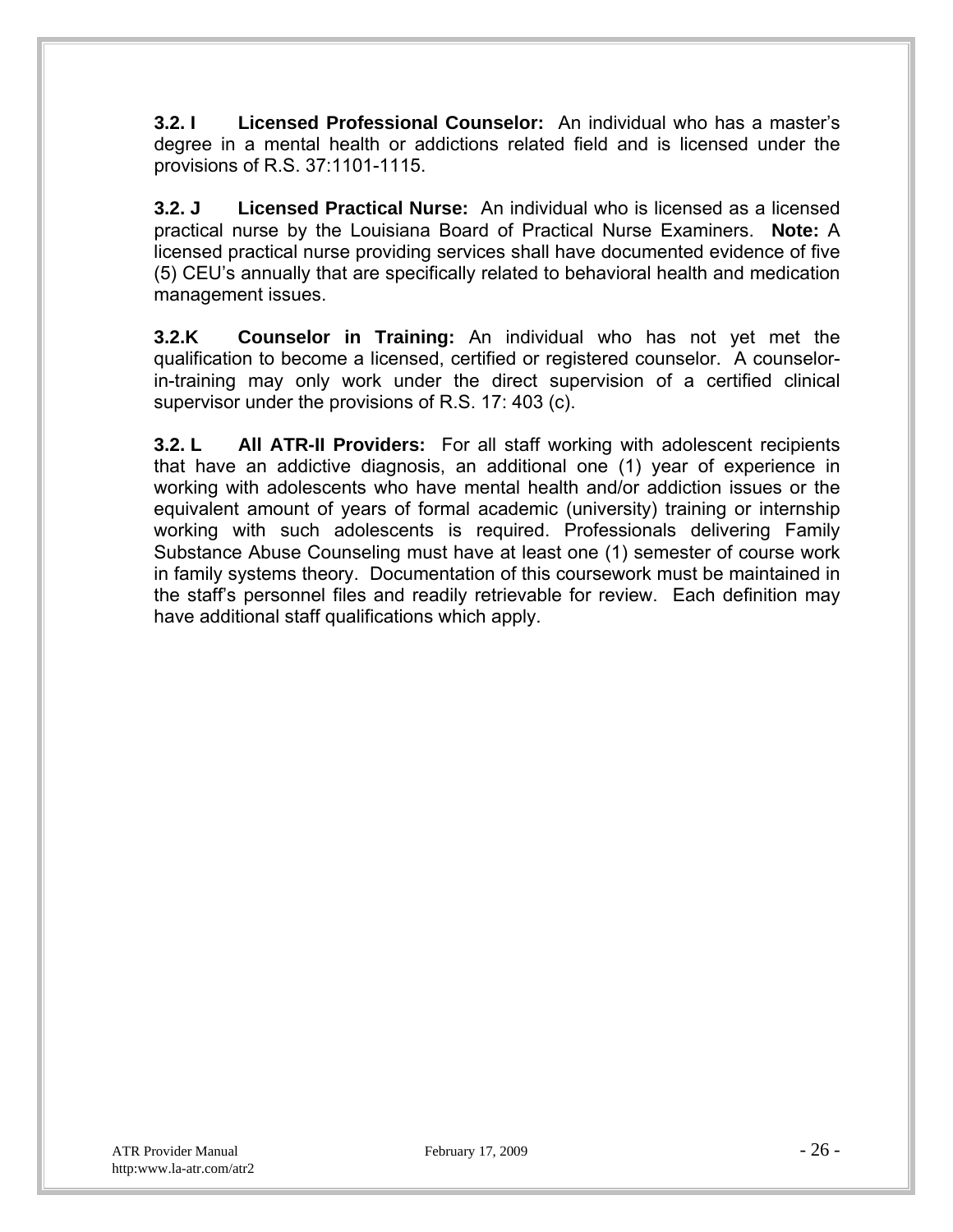### **4.0 THE ATR-II PROCESS**

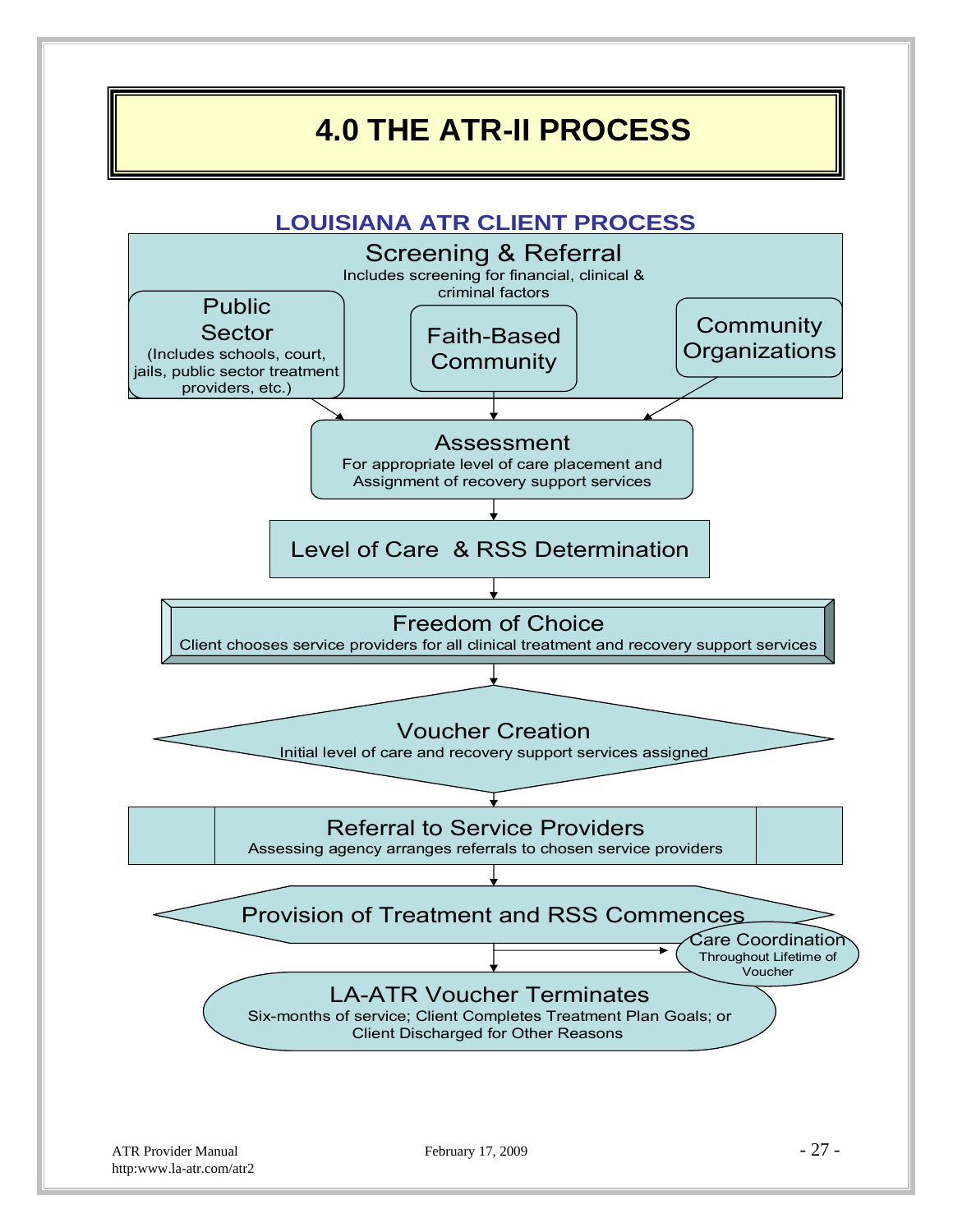#### **4.1 SCREENING AND REFERRAL TO ATR-II**

Screening may occur in churches, faith based or other community organizations, at OAD clinical treatment offices, in women's public health clinics, at school-based health clinics, safe and drug free schools, juvenile drug court, at the Office of Community Services, or other entities.

In order for approved providers to enter a client into the ATR-II system, the following criteria are to be met:

#### **Criteria 1: Criminal Justice Involvement (Priority Admission Status)**

- Client incarcerated within the past 12 months
- Client currently on probation/parole
- Client referred by criminal justice/court system

NOTE: The provider MUST have documented proof from the criminal justice system verifying any of the above. This documentation should be placed in the client's chart for review during monthly monitoring visits and fiscal audits.

#### **Criteria 2: Client reported using Methamphetamines or Ecstasy in the past 90 days (Priority Admission Status)**

REMINDER: If a client has been incarcerated/detained or in an inpatient/hospital setting for the past 90 days, then the "past 90 days" questions should reference the 90 days prior to their being incarcerated or hospitalized.

**Criteria 3: Existing ATR-I providers that have reached their limit in ATR-I can admit their "overflow" clients that meet the clinical and financial eligibility criteria into ATR-II. New ATR-II providers that are not involved in ATR-I can admit any clients into ATR-II that meet the clinical and financial eligibility criteria.** 

The target populations for ATR II are those involved with the criminal justice system that also have a diagnosis of substance abuse or dependence AND methamphetamine or ecstasy using clients. Any clients meeting the clinical and financial eligibility criteria identified in Criteria 4 and Criteria 5 below may be entered into ATR-II; however, those meeting Criteria 1 and Criteria 2 above are to be given priority status for admission into ATR-II.

#### **\*Criteria 4: Client has clinical diagnosis of alcohol and/or drug abuse or dependence**

NOTE: For these criteria, the federal government will mainly look at drug use over the past 30 days. Generally, if a client reports using in the past 30 days, they are considered to be eligible for ATR-II. If a client does not report any use in the past 30 days, the provider should offer additional comments to justify placing the client in treatment.

REMINDER: If a client has been incarcerated/detained or in an inpatient/hospital setting for the past 30 days, then the "past 30 days" questions should reference the 30 days prior to their being incarcerated or hospitalized.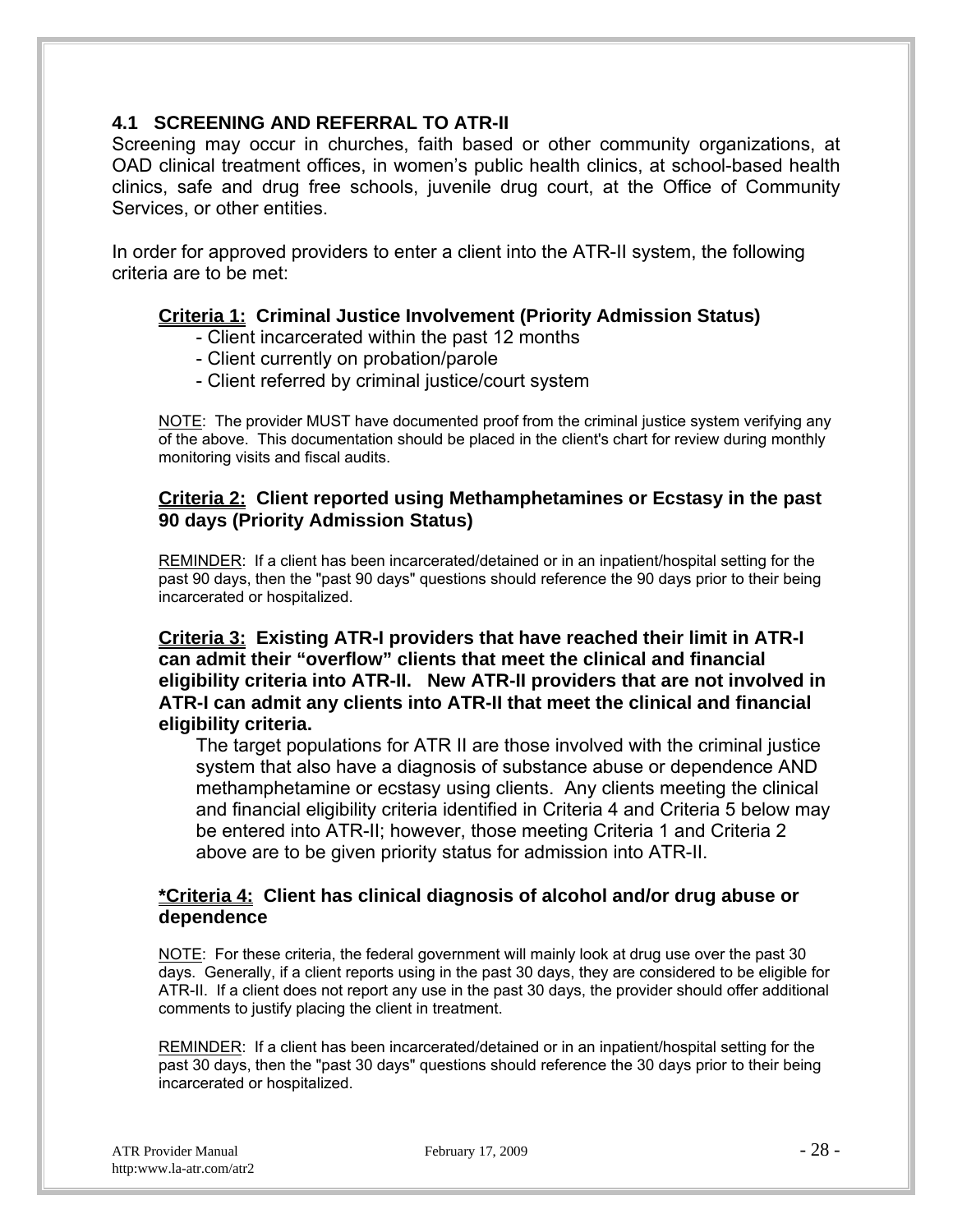#### **\*Criteria 5: Client meets income eligibility criteria**

NOTE: The provider MUST have documented proof of income in client's chart

#### **ALL clients entered into ATR-II must meet Criteria 4 and Criteria 5.**

Providers CANNOT discharge clients from ATR-I and immediately admit them into ATR-II under their agency. A client has to be discharged from ATR-I for a minimum of 60 days before the client can be considered for admission into ATR-II by that agency.

Clients are not to be placed in both ATR I and ATR II at the same time.

**ATR-II does not allow for re-admission of clients.** If a client has been discharged from ATR-II for a minimum of 60 days and is found to be in need of substance abuse treatment services again, then the client may be considered for admission into ATR-I or another treatment program with the Office for Addictive Disorders (OAD).

#### **4.1. A SUBSTANCE USE SCREENING TOOLS AND RESOURCES**

Both the CRAFFT test for alcohol and drug use **(see Appendix D)** and the AUDIT test for alcohol use **(see Appendix D)** are brief tools, tested and found to be sensitive in determining if adolescents need further assessment and treatment.

Some recommended tools to screen for substance use in the general population are the CAGE-AID Drug and Alcohol Screen **(see Appendix D)** and the AUDIT (Alcohol Use Disorders Identification Test) **(see Appendix D).** The CAGE-AID is not recommended for use among adolescents.

Young women, and particularly pregnant women, should be informed that there is no known safe level of alcohol or drugs for the developing baby. Developing fetuses are at particular risk for life-long effects if their mothers use drugs or alcohol. Screeners who serve pregnant women or women of childbearing age may wish to familiarize themselves with the **(Appendix D)** 5Ps Prenatal Substance Abuse Screen Instructions "How to Screen – A Brief Intervention" to fully serve such clients.

Because clients may be in crisis related to their substance use, mental health or other issues, screeners should maintain a contact list for their local crisis, suicide prevention or help line. OAD maintains a 24-hour help line for substance abuse issues, 877-664-2248

These screens are simple, quick questionnaires that aim to provide prevention and early treatment of substance abuse problems. The AUDIT and the 5Ps Prenatal Substance Abuse Screen are also available on OAD's website at www.addictionsla.com.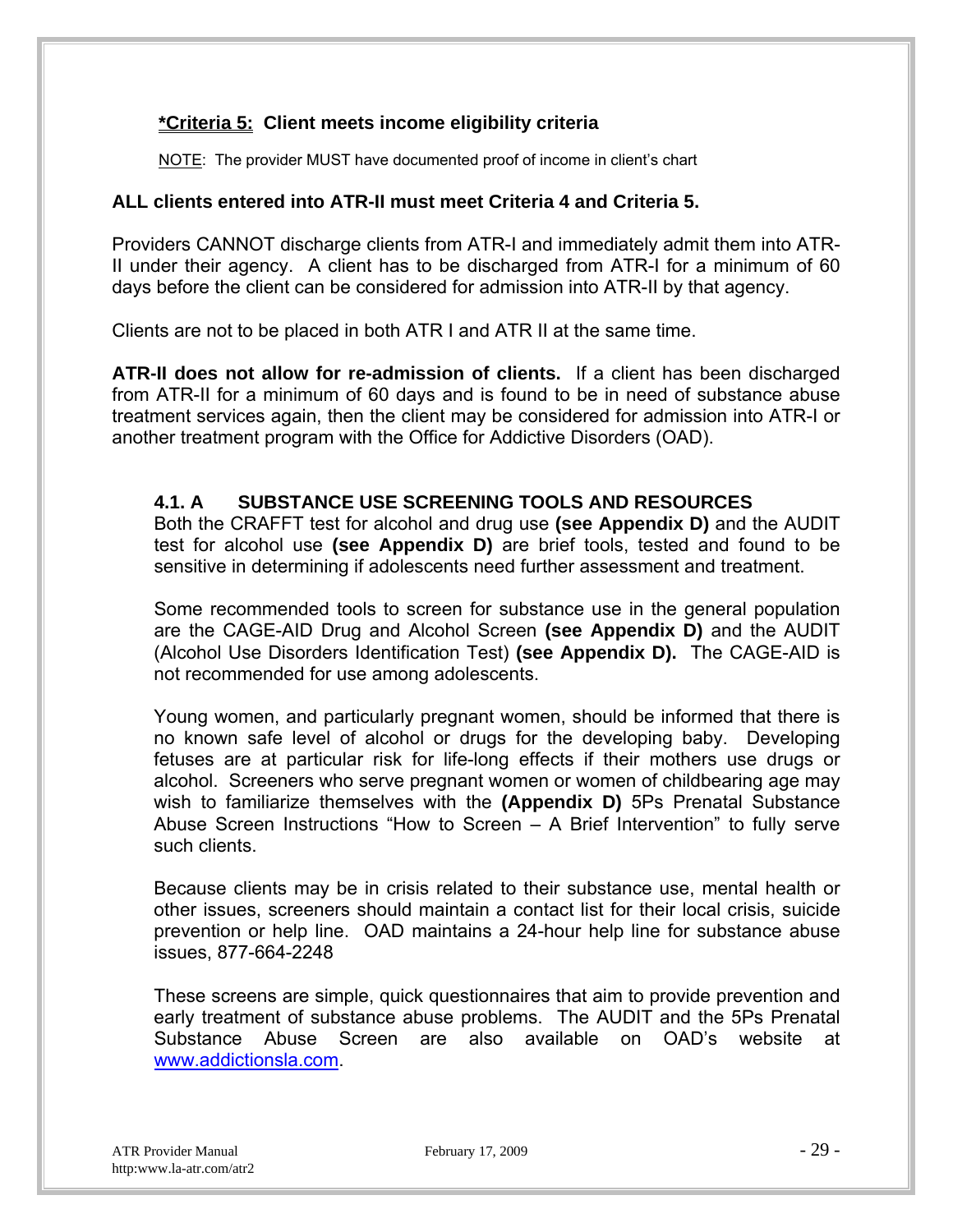#### **4.1. B FINANCIAL ELIGIBILITY SCREEN**

The priority for ATR-II funding is to expand services to those adults and adolescents involved in the criminal justice system and methamphetamine or ecstasy users. However, ATR-II vouchers will be available to all Louisiana residents who meet the financial and substance abuse screen criteria. Once a client's eligibility has been determined, it is valid through the duration of the six month voucher.

### **4.1. C ANNUAL INCOME LIMITS AND DOCUMENTATION**

| ATR-II Financial Eligibility SFY 2008-2009 |                                                          |  |
|--------------------------------------------|----------------------------------------------------------|--|
| If the client's<br>family size is:         | Client's yearly income must be<br>less than or equal to: |  |
|                                            | \$21,000                                                 |  |
| 2                                          | \$28,000                                                 |  |
| 3                                          | \$36,000                                                 |  |
| 4                                          | \$43,000                                                 |  |
| 5                                          | \$50,000                                                 |  |
| 6                                          | \$57,000                                                 |  |
|                                            | \$64,000                                                 |  |
| 8                                          | \$72,000                                                 |  |
| 9                                          | \$79,000                                                 |  |

Income may be prorated using the last three months of income. Income verification documents may include any of the following:

- copy of last income tax return
- copy of last two check stubs
- copy of last retirement and/or Social Security check
- copy of Medicare Award Letter
- copy of Award Letter of Unemployment Benefits or last unemployment check - **Unemployment must be verified by documentation from the Unemployment Office**
- confirmation that a client is Medicaid eligible
- signed statement from the client's employer, on identifiable company letterhead or with company stamp, listing the client's wages/income
- Income verification from the Department of Labor website
- Other possible means to verify eligibility include notices of eligibility for means-tested services. Acceptable means-tested services include: FITAP,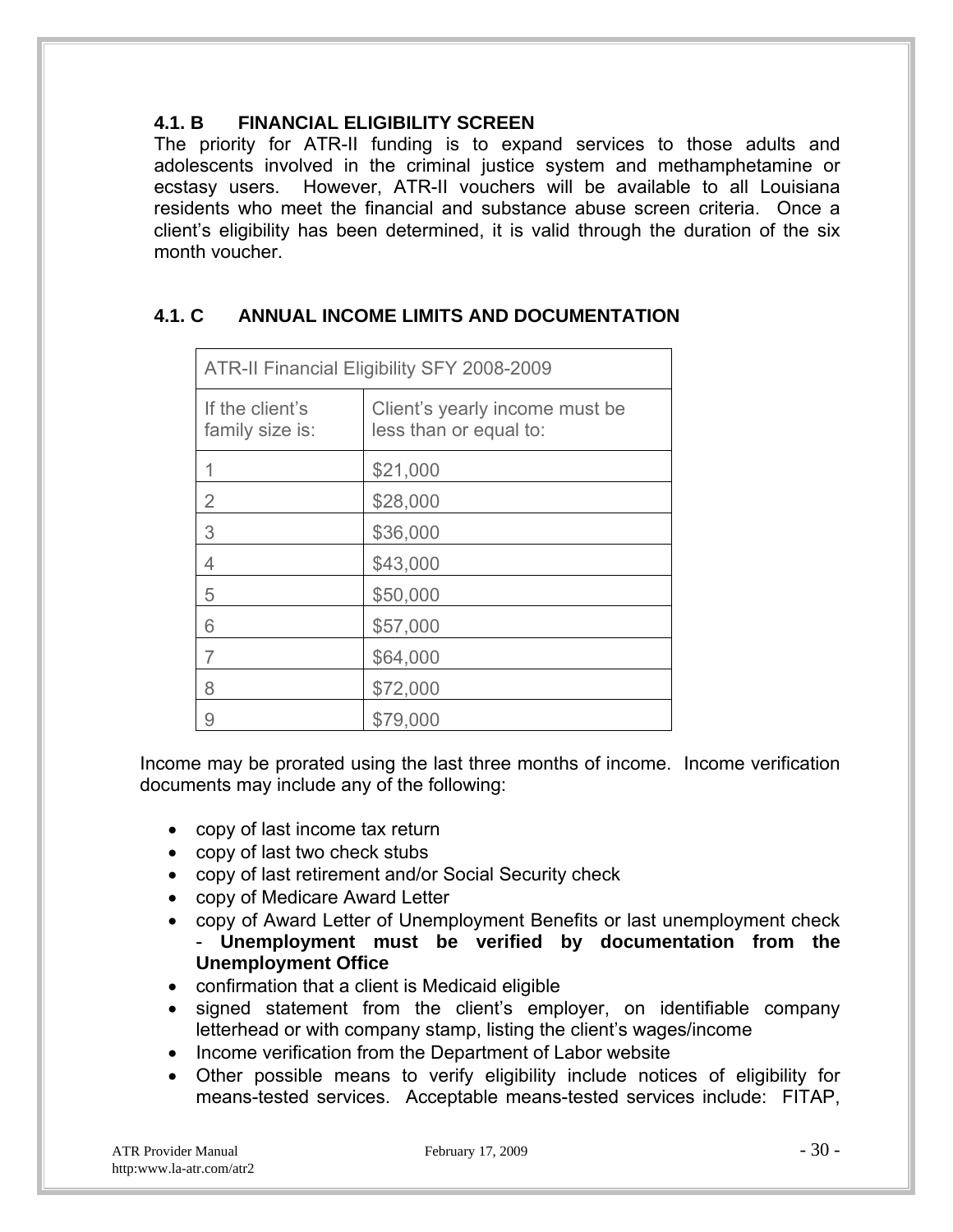Medicaid, Food stamps, Social Security, Kinship Care Subsidy Program, Childcare Assistance, LACHIP and SSI.

 notarized statement signed by the client listing annual income (must utilize attached Fee Determination Form - see **Appendix E**) **This notarized statement should be an option of last resort after attempts are made to collect other income documents.** 

If the client or responsible party refuses to provide the necessary information, they will be presumed to be financially ineligible for ATR-II. It is the responsibility of the provider to collect income documentation from the client prior to entering the client in ATR-II. Income verification for each client must be retained for audit purposes.

After clients are deemed eligible for ATR-II, they will be asked to sign the (1) OAD Notification of Patients Rights, Authorizations, and ATR-II Consent Form, and the (2) HIPAA Compliance Consent Form (see **Appendix E**). After consent is collected, an assessment voucher can be generated to authorize an ATR-II approved assessor to provide a comprehensive assessment to the client.

#### **4.1. D ATR-II AND LADDS DATA SYTEMS**

It is important that *OAD state operated and contracted providers* fulfill their baseline Block Grant admission requirements before entering clients into ATR-II for treatment services. Providers must enter clients into the appropriate data system. This determination must be made at the time of screening, prior to assessment.

- A client can receive both ATR-II and LADDS services, i.e., clinical services through LADDS and recovery support services through ATR-II. Such a client would be entered into both the LADDS and the ATR-II data system.
- Enter clients who receive only LADDS services into the LADDS system and not into the ATR-II system.
- Enter clients who receive only ATR-II services into the ATR-II system and not into the LADDS system.

#### **4.2 CLINICAL ASSESSMENT**

Incarcerated individuals may be provided a comprehensive assessment only if they are within 15 days of their scheduled release. Otherwise, incarcerated individuals are not eligible for ATR-II. This is the only instance in which an assessment can be conducted outside of a LA-ATR II approved facility.

In order to be considered clinically eligible for ATR II, a client must meet the criteria for substance abuse or dependence as defined by the DSM-IV-TR.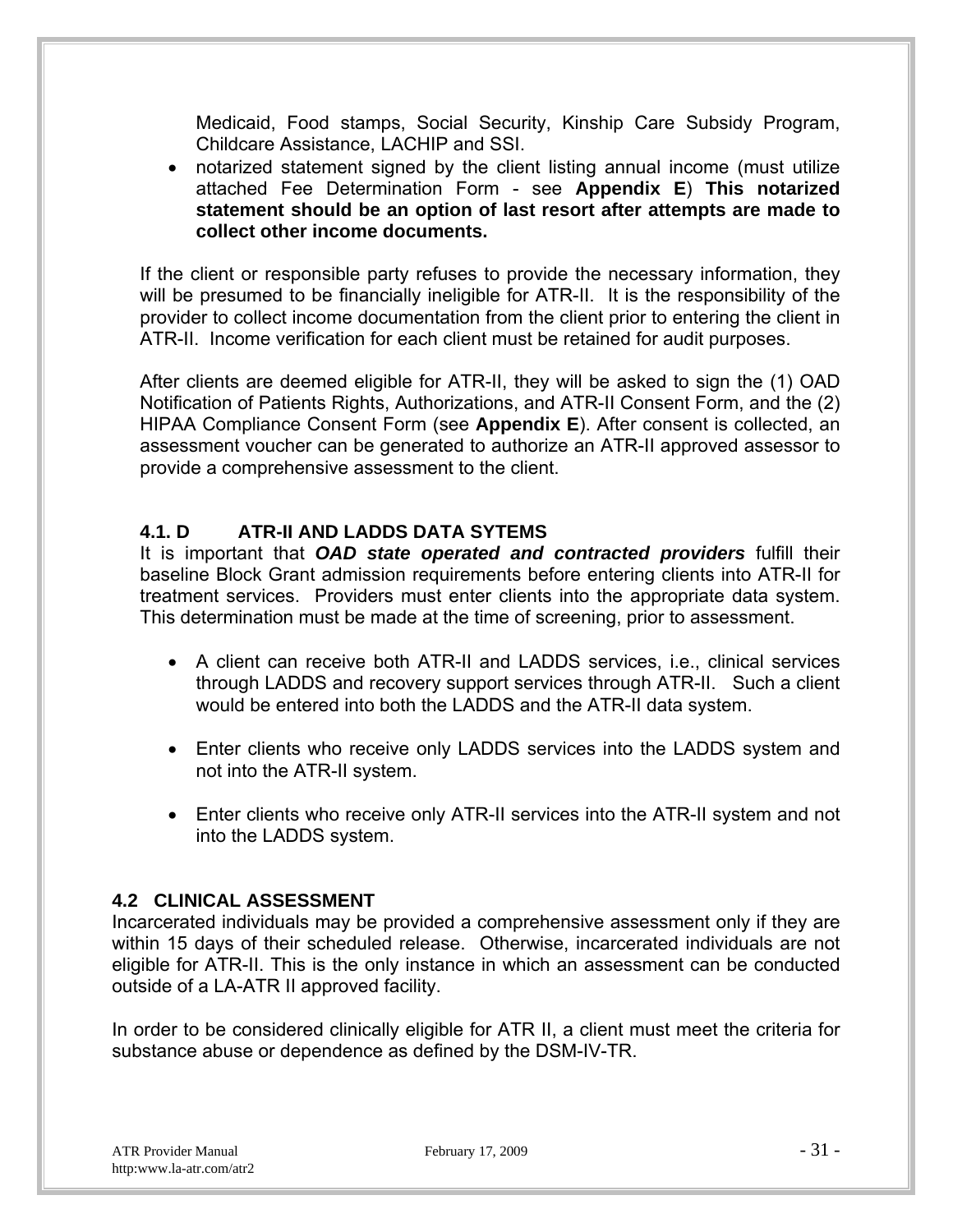Stability and support in all life areas can be affected by substance use and abuse. Clients will meet with an ATR-II assessment provider for a comprehensive evaluation of their service needs.

Demographic information and formal documentation of the client's referral source and financial eligibility are required to generate the assessment voucher. An assessment voucher must be generated before the assessing clinician can be paid for this service.

The clinical assessments are to be conducted by a licensed clinician or counselor-intraining supervised by a licensed clinician in a face-to-face setting with the client. Responses to the assessments are to be entered into the computer with the client present, unless granted other permissions by ATR-II Administrative Staff. The clinician will utilize the Addiction Severity Index (ASI) if the client is an adult. If the client is under age 18, the Comprehensive Adolescent Severity Inventory (CASI) will be used.

The ASI examines the medical status and needs, employment status, legal status, family and social relationships, and mental health status of the adult client. At the conclusion of the ASI, the clinician will print a copy of the problems list to assist in making an appropriate Level of Care recommendation, the assignment of Recovery Support Services, and Treatment Planning. The problem list should be attached to the ASI narrative report. Both documents should be signed by the Clinician and placed in the client's paper case record.

The CASI addresses health status, stressful life events, educational status, social networks and support, peer relationships, sexual behavior, family relationships, legal issues and mental health status of the adolescent client. The CASI narrative report should be printed out, and the last page summarizing client needs should be used to guide the appropriate Level of Care recommendation, the assignment of Recovery Support Services, and Treatment Planning.

The electronic ATR-II system will utilize information from the comprehensive assessment to support clinicians in making Level of Care recommendations and in selecting Recovery Support Services and Treatment Interventions to meet the needs of their clients. Clients may be issued an ATR-II treatment voucher if they are eligible.

The electronic ATR-II system will process and track the clinical assessments and level of care recommendations. Assessors will be assigned a login and password that will enable them to use the web-based application to perform the assessment, make patient placement decisions, and select necessary recovery support services as indicated in the assessment. Ongoing training in the use of the electronic ATR-II system will be provided and technical support will be available as needed.

**NOTE:** Assessments conducted by **non ATR-II approved** assessors will not be reimbursed. All subsequent treatment interventions and recovery support services delivered following an assessment conducted by a **non approved** assessor will not be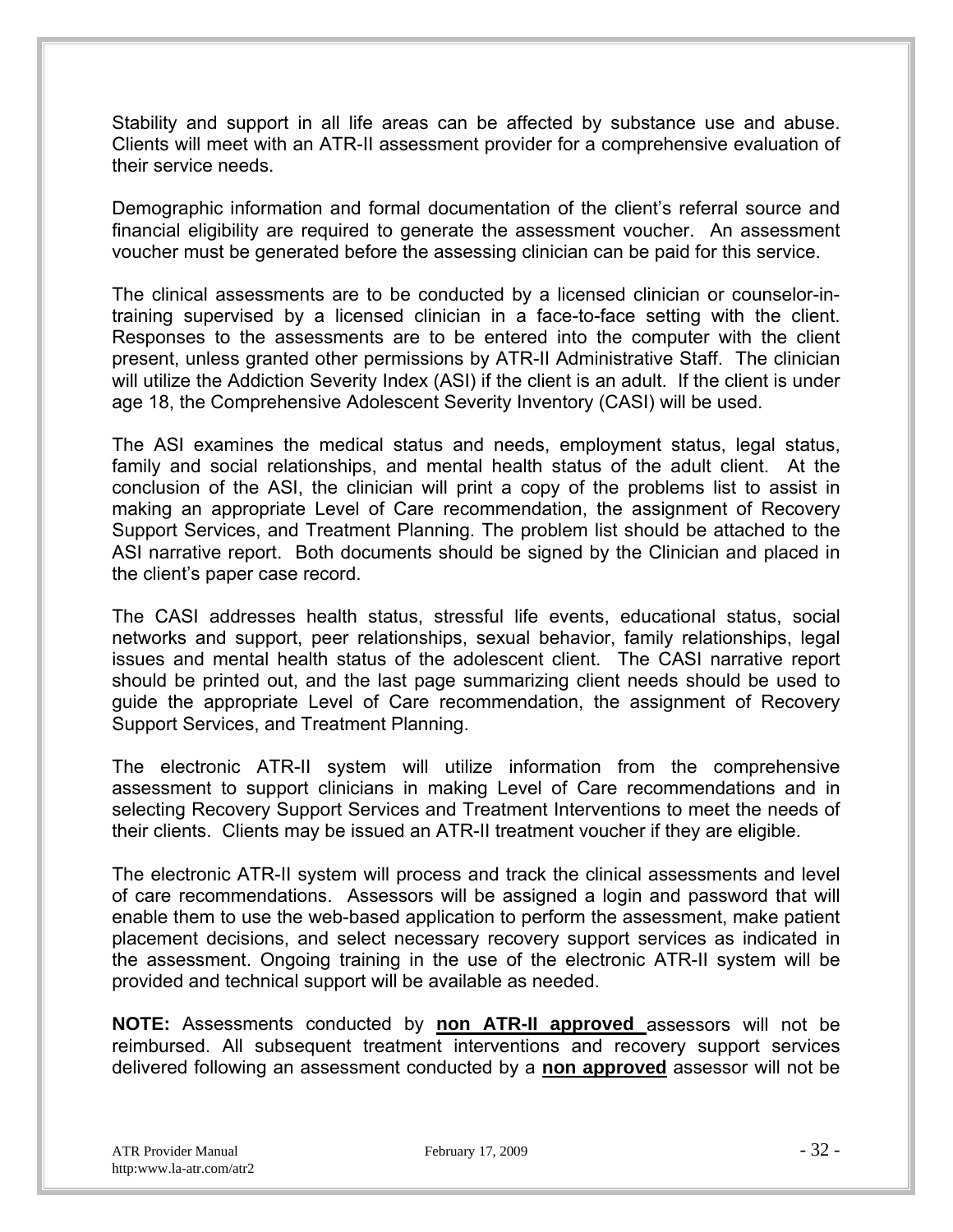reimbursed. ATR will recoup all funds pertaining to assessments conducted by **non approved** assessors and subsequent delivered services.

#### **4.3 PATIENT PLACEMENT AND LEVEL OF CARE**

Referral to the "APPROPRIATE" Level of Care (e.g., outpatient, intensive outpatient, residential, or other inpatient modalities) is required for reimbursement. A client's movement / progress along the continuum of care is to be clinically driven (based on the client status in treatment), NOT Program Driven (based on the length of the program).

#### **4.3. A CONTINUUM OF CARE**

"Continuum of care" refers to a treatment system in which clients enter treatment at a level appropriate to their needs and then "steps up" to more intense treatment or "steps down" to less intense treatment as needed. An effective continuum of care features successful transfer of the client between levels of care, similar treatment philosophy across levels of care, and efficient transfer of client records. The American Society of Addiction Medicine (ASAM) has established five main levels in a continuum of care for substance abuse treatment:

- Level 0.5: Early intervention services
- Level I: Outpatient services
- Level II: Intensive outpatient/Partial hospitalization services (Level II is subdivided into levels II.1 and II.5)
- Level III: Residential/Inpatient services (Level III is subdivided into levels III.1, III.3, III.5, and III.7)
- **Level IV:** Medically managed intensive inpatient services

An overview and brief description of the levels of care is provided in (**Appendix I and J**). It is recommended that all providers purchase *The American Society of Addiction Medicine's (ASAM) PPC II-R* text book. This text can be ordered from ASAM at www.asam.org.

See **Appendix G** "ATR-II Matrix of Levels of Care" for levels of care reimbursed by ATRII

- Outpatient
- Intensive Outpatient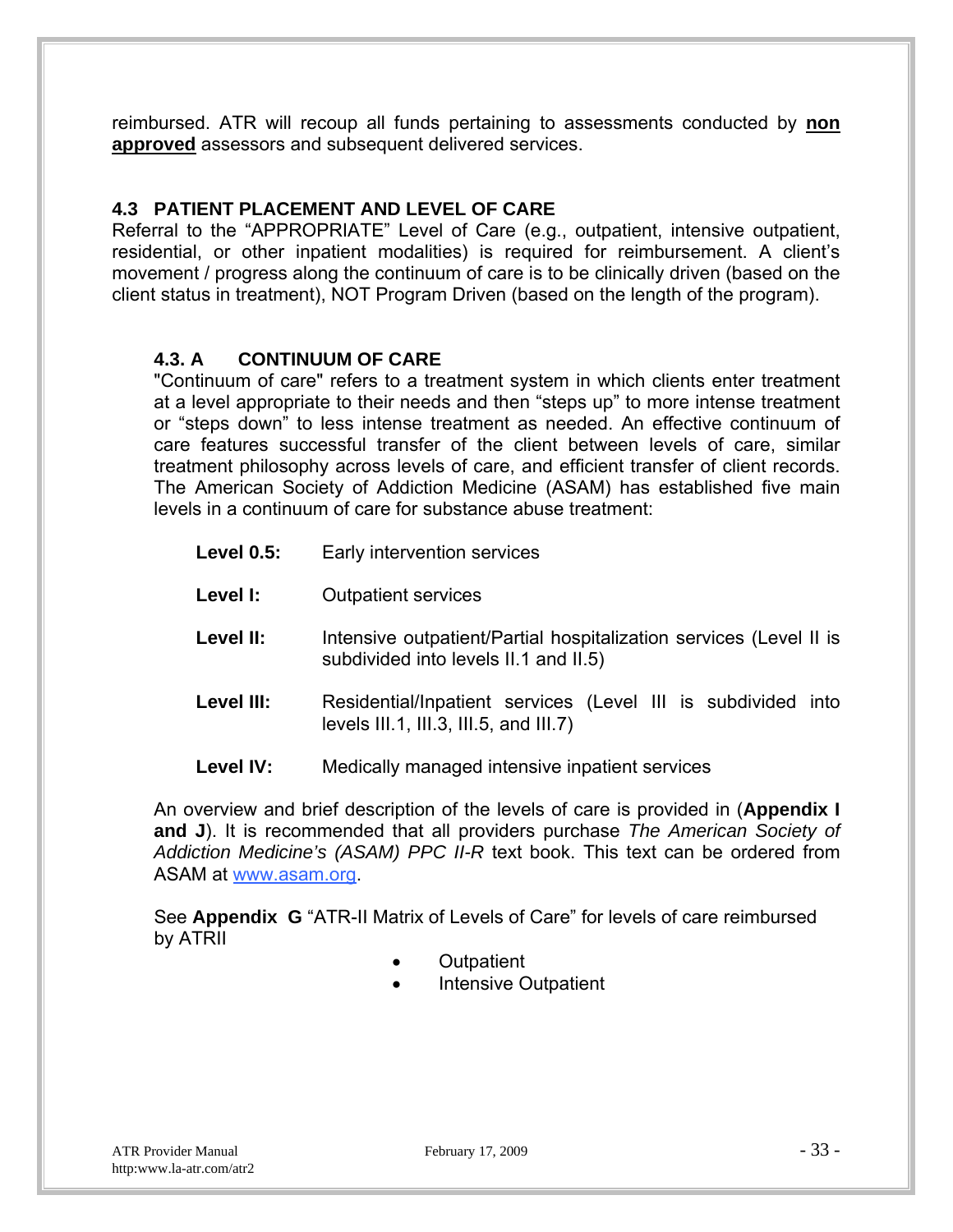#### **4.3. B TREATMENT CONTINUUM OF CARE**

Clients will progress through treatment at their own pace. ATR-II will provide the following treatment services through community and faith based public and private providers:

#### **Outpatient**

o Maximum of 52 sessions

#### **Intensive Outpatient**

- o 3-day: maximum of 18 3-hour sessions over 6 weeks
- o 5-day: maximum of 30 3-hour sessions over 6 weeks
- o 3-evening: maximum of 18 3-hour sessions over 6 weeks
- o 4-evening: maximum of 24 3-hour sessions over 6 weeks
- o 5-evening: maximum of 30 3-hour sessions over 6 weeks

If appropriate, OAD's ATR-II administrators can approve exceptions to the above. For example, if the client completes the allotted session and the clinician determines that more sessions are needed, the clinician may provide clinical justification to ATR-II administrative staff who will consider an extension.

ATR-II Intensive Outpatient treatment services are organized and structured day or evening treatment sessions offered for at least nine hours per week on three or more days per week. For example, intensive outpatient treatment services may be offered on a daytime or evening 3-day, 4-day, or 5-day per week schedule to total from 18 to 30 sessions. Each intensive outpatient session will consist of 2 group sessions, didactic group and therapy group.

ATR-II Outpatient treatment services consist of one hour sessions, from one to three times per week, for a minimum of 24 sessions, maximum of 52 sessions, to be completed within 180 days.

Four individual therapy sessions and four family therapy sessions will be allowed during an intensive outpatient treatment episode and also during an outpatient treatment episode. An individual therapy session is a one-on-one session with the clinician and the client. A family therapy session is a session with the clinician, a client, and his/her family. Individual and family therapy sessions must be a minimum of 45 minutes.

#### **4.3. C PATIENT PLACEMENT DECISIONS (Level of Care Recommendations)**

Upon completion of the assessment phase of the initial interview, or at anytime a client is transitioning from one level of care to another, the assessor is required to make a Patient Placement Decision utilizing the electronic ATR-II system. A Patient Placement Decision (Level of Care Recommendation) is a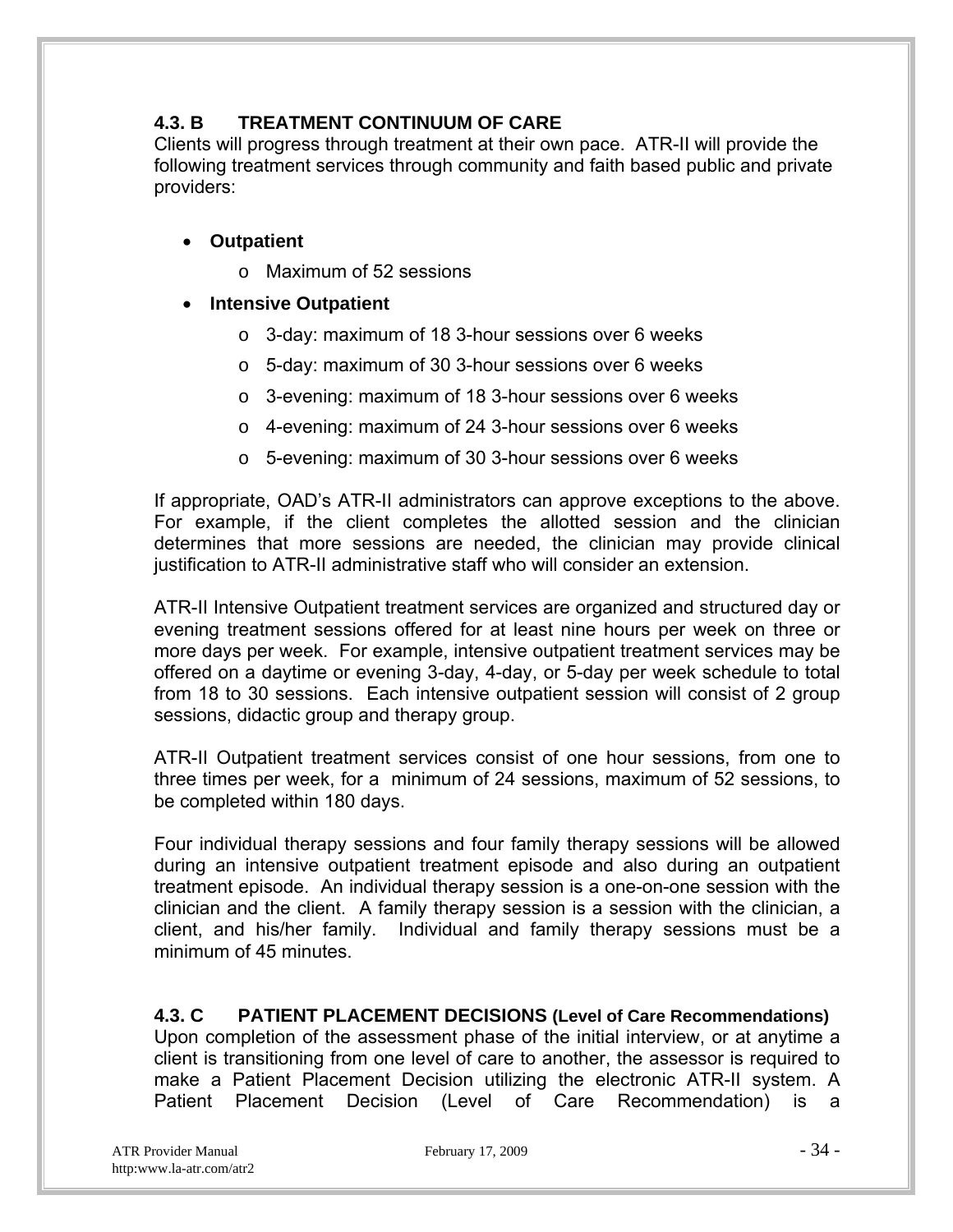recommendation to place an individual in the appropriate level of care without placing the individual at risk. It is generally based on a comprehensive assessment of the client's needs, client's demographics, and other client centered contextual factors.

The recommendation is guided by uniform patient placement criteria (UPPC), such as the American Society of Addiction Medicines (ASAM) Patient Placement Criteria, in conjunction with knowledge of available recovery support services (wrap around services). The Patient Placement Decision is accompanied by a clear and concise clinical justification.

Assessors are required to document the most appropriate Level of Care (LOC) recommended. If for any reason the LOC is either not available, accessible, or the client has refused the recommendation, the assessor "MUST" document the initial LOC recommended, as well as document the alternative LOC received, and cite the reason the LOC recommended is different from the LOC received.

In the event that the recommended LOC is not available, the clinician will document that and refer the client for interim services until the determined LOC is available. For example, if the client is recommended for in-patient treatment but no bed is currently available, ATR-II will provide available, less intensive treatment until there is an inpatient bed. When the bed is available, the clinician will evaluate the client's current status to determine the appropriate LOC.

When clients are being mandated by the Criminal Justice system to a LOC contrary to the LOC determined by the assessor based on the assessment, the assessor is required to document the "Appropriate Level of Care" as indicated by his or her assessment, then document the LOC mandated by the CJ system, and document the reason for the difference by selecting the option "Mandated by CJ System". **Clients mandated by the Criminal Justice system to a specific provider are not eligible for the ATR-II program since these clients are not offered Freedom of Choice.**

#### **4.3. D CLINICAL JUSTIFICATIONS**

All Level of Care Recommendations must be accompanied by a Clinical Justification. A Clinical Justification provides a summary of the evidence (clinical information collected regarding the client), that justifies the Patient Placement Decision (Level of Care Recommendation).

Patient Placement Decisions not accompanied by a Clinical justification following the recommended format, and/or not clinically supported by the assessment **WILL NOT** be reimbursed.

Refer to Section **6.0 ATR-II Documentation Requirements** for additional information regarding the recommended format for Clinical Justifications.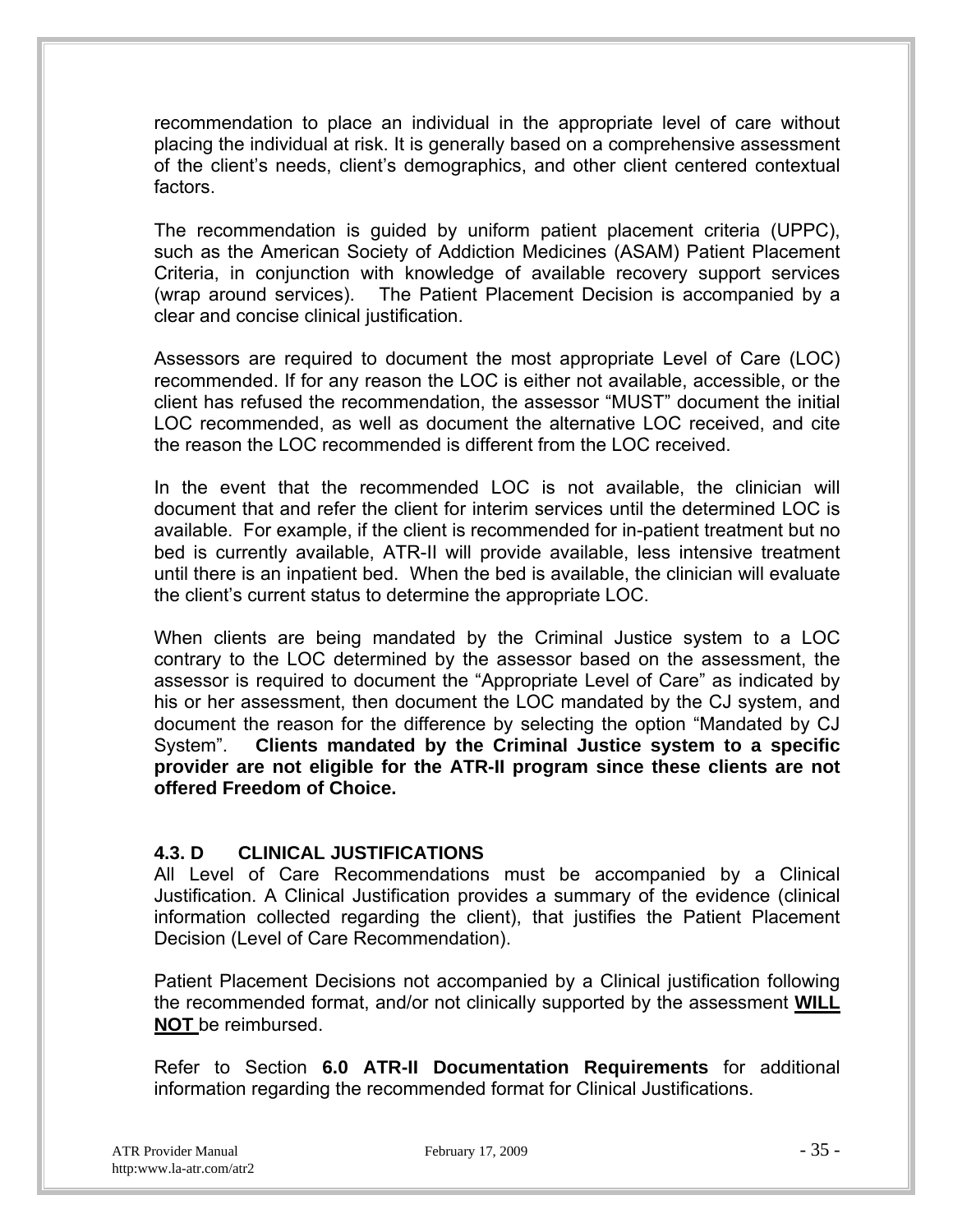## **4.3. E RECOVERY SUPPORT CONTINUUM OF CARE**

ATR-II offers funding for services to sustain recovery such as job readiness, safe housing support, life skills, parenting, social skills and coping and care coordination.

OAD will approve providers to bill ATR-II for such recovery support services only if their previously existing services are expanded and enhanced for the ATR-II client. ATR-II will provide the following recovery support services through community and faith based public and private providers:

- Care Coordination: Care Coordination should be billed to ATR-II only for client-related activities that link the client to other treatment or supportive services that assist in sustaining the client's recovery.
- Transportation: ATR-II cannot be billed for transporting clients to church or support groups, such as AA/NA meetings. ATR-II Transportation service entries are for the provision of a round-trip service.
- Transitional Housing
- Spiritual Support Groups and Pastoral Counseling: Due to the limitations set forth by the funding sources, inherently religious activities, such as worship activities, church, or bible study, may not be billed to ATR-II as spiritual support group, pastoral counseling sessions or any other recovery support services.
- Alcohol and Drug Free Social Activities: Providers cannot bill ATR-II for support group meetings (such as AA, NA), worship or bible study activities as a recovery support service in this category.
- Job Readiness
- $\bullet$  Life Skills
- Child Care
- Anger Management
- Family Education
- Recreational Therapy: Providers can only fill for Recreational Therapy services provided by a Certified Recreational Therapist or a therapist with an equivalent certification/licensure.

For a list of the specific support services for adults and adolescents and the business rules to provide these services see **Appendix H**.

ATR-II Recovery Support Services must be appropriate for the Level of Care, Stage of Recovery, and be accompanied by a clinical justification.

Clients who receive non-ATR-II funded treatment and ATR-II funded recovery support services will require an ATR-II approved care coordinator at their (non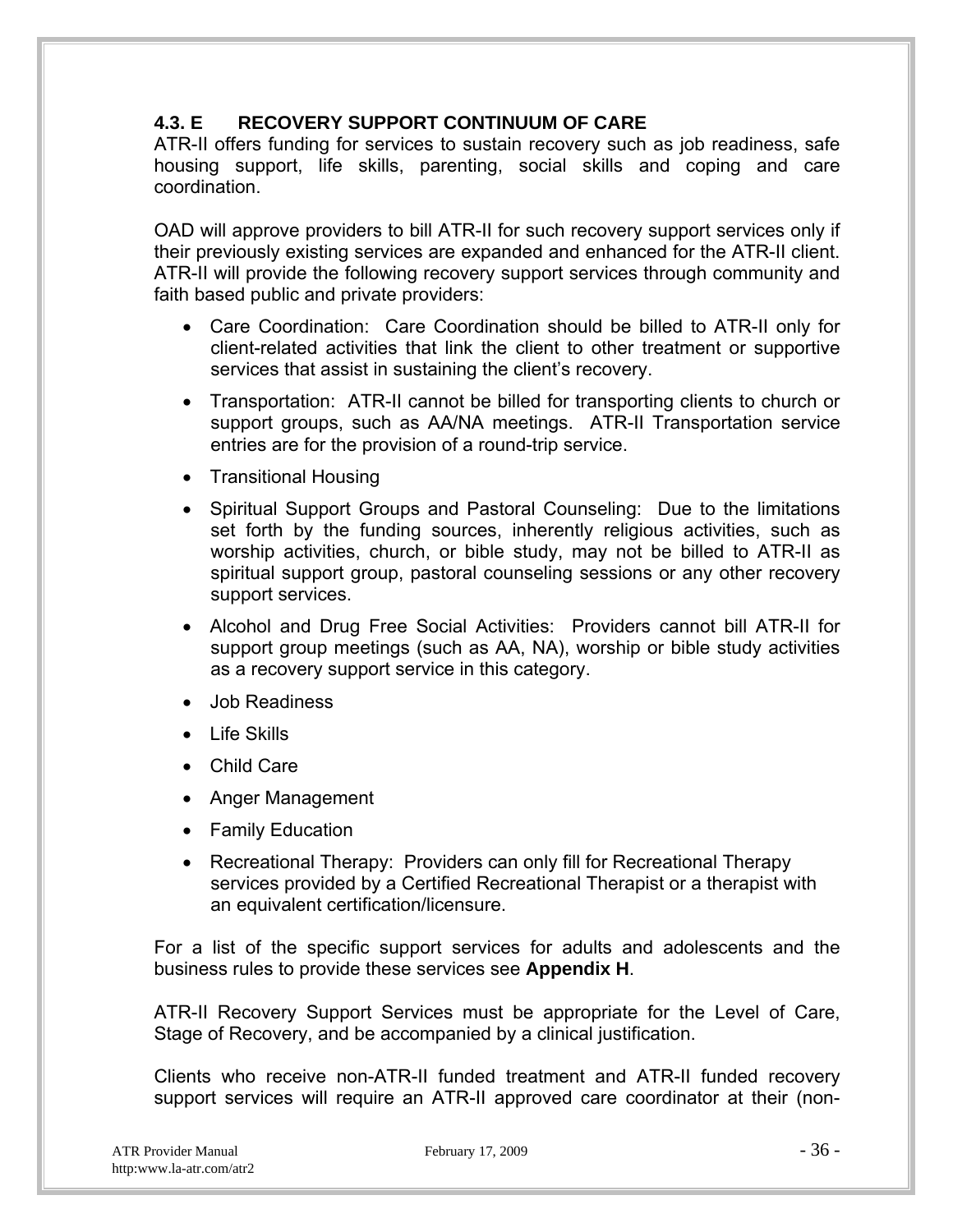ATR-II) treatment site. For Federal purposes, recovery support services must be tracked for ALL services that a client receives, both reimbursable and nonreimbursable services.

## **4.3. F FACILITATING FREEDOM OF CHOICE**

ATR-II provides clients with freedom of choice of treatment and recovery support providers through each level of their continuum of care. The assessment provider will explain and discuss the client's initial assigned level of care, answer questions, and provide information to help the client select a caregiver. As clients move through their treatment levels, including recovery support, they will continue to have freedom of choice in selecting providers. All providers will support the informed choice process for their clients by:

- Engaging in dialogue to facilitate understanding of the level of care recommended;
- Assessing and discussing the client's level of motivation and stage of readiness for treatment;
- Explaining the ATR-II process for selecting a treatment provider; and
- Providing technical assistance as needed to assist the client in making his/her choice at the computer.

Clients will be provided a document entitled "What is Freedom of Choice (see **Appendix F**). This document must be provided to and signed by clients for all treatment and recovery support services. Providers will review this document thoroughly with each client, request that the client sign the form indicating that free choice was addressed, and retain the document for audit purposes. The provider should also sign the Freedom of Choice form.

The electronic ATR-II system includes an up-to-date database of providers, classified as to areas of eligibility and expertise, levels of care, services offered, and other descriptors to assist clients in exercising free and informed choice. After the appropriate level of care for a particular client has been identified, the system will generate a list of potential providers from which clients can choose.

Once the client chooses a provider, the assessor will schedule an appointment and give the client the date and time of his or her appointment. The assessor will generate a 180-day voucher which may contain treatment and/or recovery support services. The voucher will include the following elements:

- client identification:
- provider contact information;
- services approved;
- voucher issue and expiration dates (the voucher is active for six months, but will expire 30 days from the assessment date if the client does not present for treatment during that timeframe); and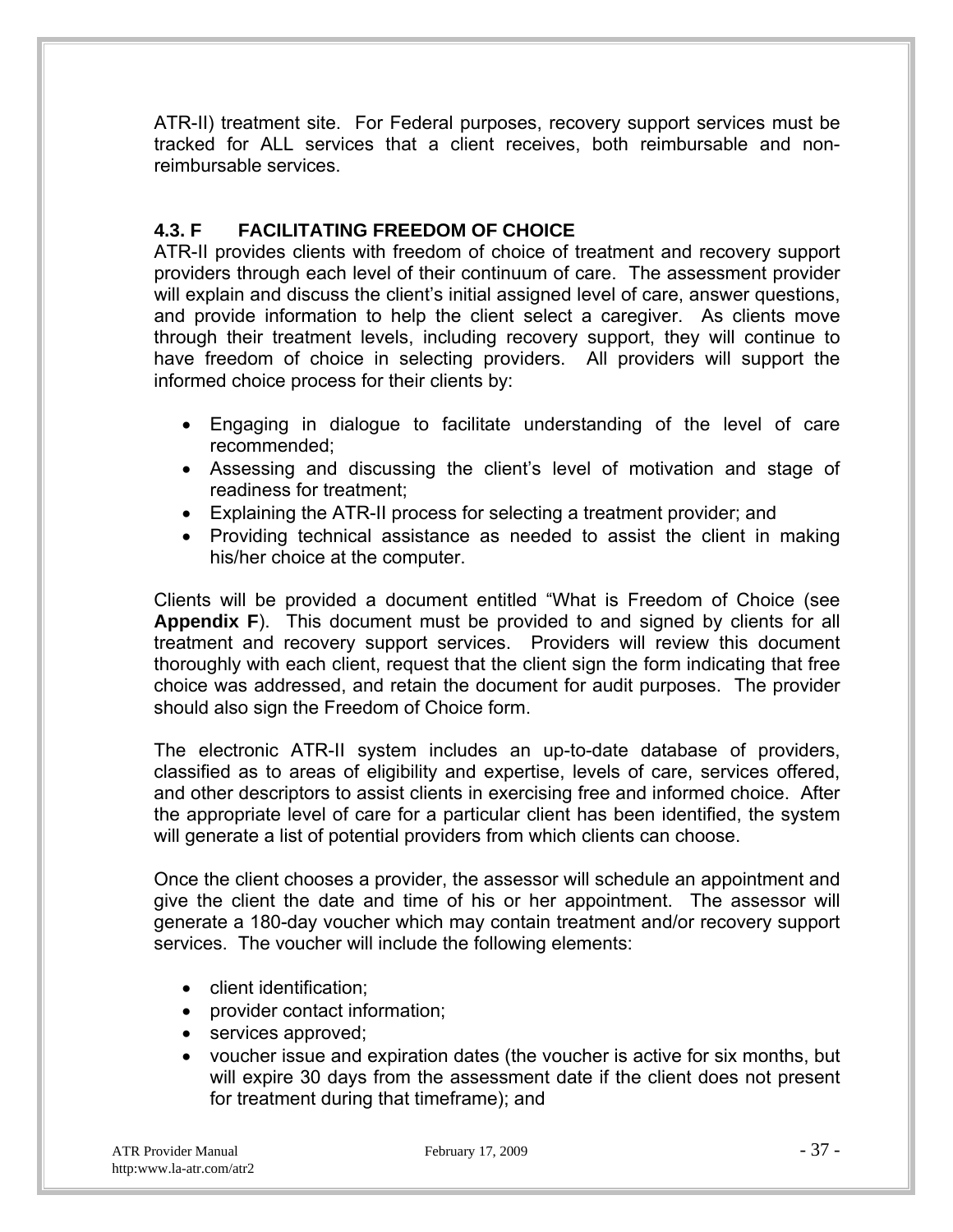voucher value (based on recommended level of care and needed recovery support services).

Some clients may not be prepared to choose a provider after their assessment. The assessing clinician will explain freedom of choice and provide the list of eligible providers for the designated level of care. The assessor will also advise these clients of the time-limited aspect of their assessment. The client has 14 days to decide and return to the assessor to schedule an appointment with the treatment provider and to sign acknowledgement of freedom of choice. The assessor will then ensure that the client receives an appointment for the appropriate level of care.

In all instances, the assessment and treatment providers will make every effort to engage and encourage the client to arrive at the next level of care. The clinician can transfer the client to another facility that provides the current level of care if the client is dissatisfied. This process will require a clinical justification and provision of Freedom of Choice to document the client's choice of their new facility. The ATR-II system will then automatically prompt an OAD administrator to review and approve this action.

## **4.4 ELECTRONIC VOUCHER**

The assessment clinician will generate an electronic voucher after the client has selected providers. The treatment voucher will be active for six months, and will include all approved treatment and recovery support services. The treatment voucher will expire if:

- the client does not present for treatment within 30 days;
- the client completes a level of care in his treatment plan, transitions to another level of care, but fails to present within 14 days;
- during the course of treatment, 30 days elapse in which the client fails to present; or
- six months of treatment and recovery support have been completed.

When transferring a client to another facility, it is not necessary to discharge the client.

**ATR-II does not allow for re-admission of clients.** If a client has been discharged from ATR-II for a minimum of 60 days and is found to be in need of substance abuse treatment services again, then the client may be considered for admission into ATR-I or another treatment program with the Office for Addictive Disorders (OAD).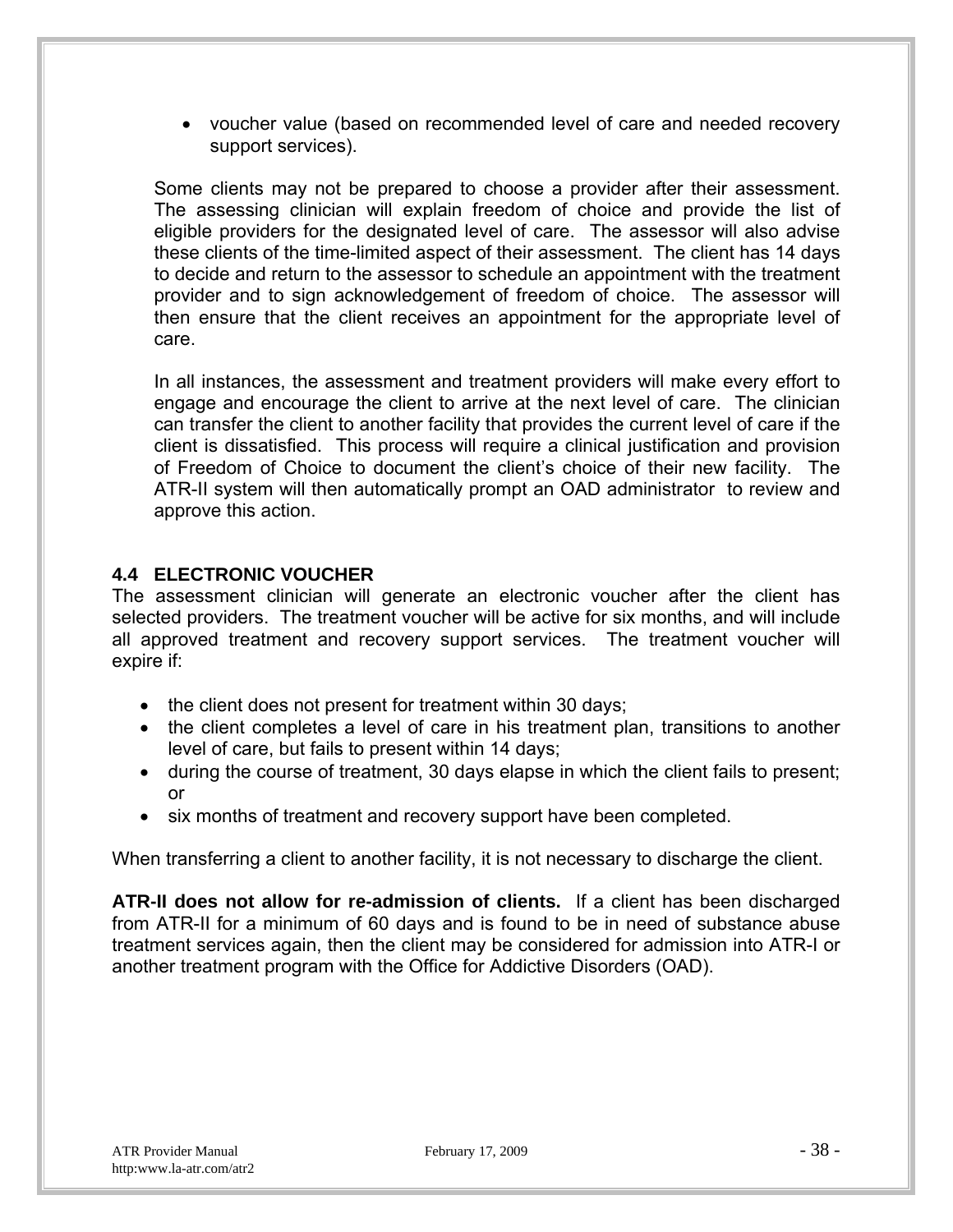## **4.4. A VOUCHER PROCESSING AND PAYMENT**

Vouchers will be processed via the ATR-II system, subject to the following:

- The ATR-II System will allow an assessor to create a voucher based on predefined levels of care and business rules regarding length of service and providers. As applicable, the system will also provide the ability to choose treatment services, recovery support services and care coordinators.
- Recovery Support and Care Coordination services can be provided at each level of care in the treatment plan.
- When building the initial voucher, the assessor will be required to assign a facility for the clinical services, subject to the client's choice. The assessor will have the capability to establish recovery support services, if deemed necessary.
- The ATR-II system will provide a printable form for signature by the client affirming that the client has been afforded freedom of choice.
- The ATR-II system will send an e-mail to advise the facility administrator that a client has been referred to their facility. The e-mail will include a link to the assigned internal control number (ICN) for the case. After authentication, the provider can use the ICN to access the client's case.
- The ATR-II System will allow the treatment provider to request changes to the voucher by submitting an online form to OAD, and will provide a tool to permit an OAD administrator to modify this plan. Clinicians may determine that a client's treatment needs have changed. Clinicians will not be allowed to modify the level of care assignment that was configured by the assessor directly, but the clinician can use a menu option to request a change in the voucher. The clinician will be required to provide a reason for the request. Valid reasons include client in crisis situation, and client's situation has improved. If appropriate, OAD administrators can edit the voucher.
- The ATR-II System will require the care coordinator and/or the clinician to approve services that are entered by the recovery support provider.
- A facility administrator or clinician will have the ability to change the assigned care coordinator within the assigned level of care.

The ATR-II system provides General, Care Coordination, and Clinical notes. ATR-II will allow all providers (clinicians, recovery support personnel, and care coordinators) to enter and view General notes. Care Coordination notes may be entered only by the Care Coordinator, but may be viewed by the Care Coordinator or Clinicians. Clinical notes may be entered only by clinicians, but may be viewed by the Care Coordinator or Clinicians. Clinical notes may be viewed by providers of any facility who have been assigned to the client's case at any level of care in their treatment plan. Providers must enter a note about client status for every service provided. **This note must be entered no later than three days after the actual service was rendered. Services billed without a corresponding note will not be reimbursed.**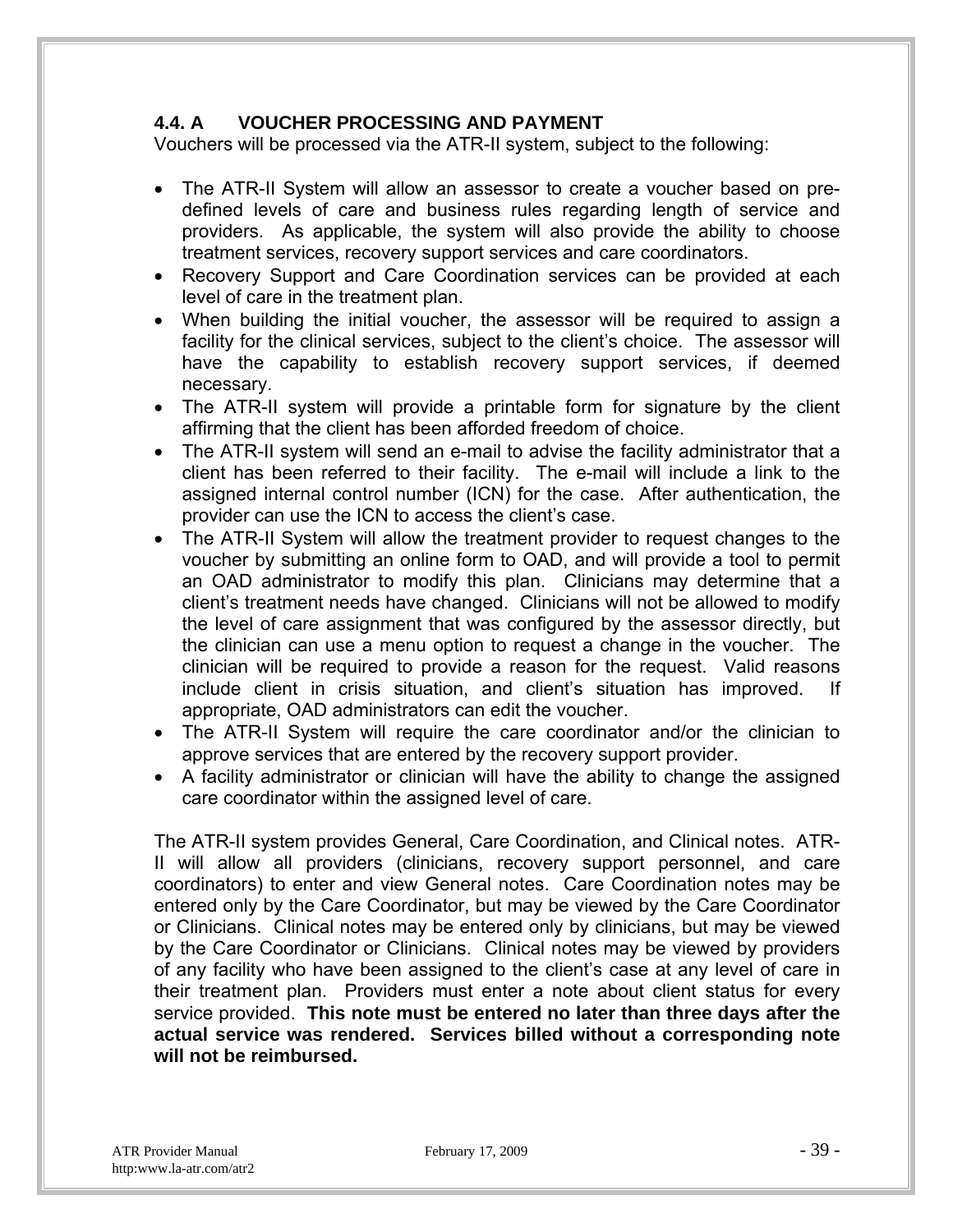The General, Care Coordination, and Clinical notes will be marked with identification of the provider who recorded the note, and will be "read only" after entry. Service ticket entry will be used for recording services by which the facility will be reimbursed. The provider will enter items, including the service, the number of sessions recorded that day, and any necessary notes regarding the sessions or units for that day. These notes will be "read-only" (cannot be edited) after entry.

The ATR-II System will notify providers and facility administrators of incoming clients, necessary reassessments, inactive clients and late voucher entries based on OAD-mandated timeframes. The ATR-II system will track and notify clinicians of the following:

- If a client has been assigned to a facility but has no service tickets entered by providers for this facility (considered a new enrollment). Such clients will continue to be listed until discharged, 30 days elapse from initial assessment, 14 days elapse from previous level of care, or a service ticket is entered for them.
- If reassessments or GPRA evaluations are due or past due for any clients currently under the care of the facility.
- If a client has no service tickets recorded in the last 15 days. The system will alert the clinician that communication with the client is needed. The system can automatically generate a letter to encourage the client to reengage in treatment.
- If recovery support service tickets are awaiting approval by the clinician or care coordinator.

These notifications will appear on the provider's portal page after authentication and at return to home page. Notifications that apply to a specific client will also appear on the clinician's case management page under "Notifications".

The ATR-II system will require the care coordinator to approve services entered by the recovery support provider. Notification of hours awaiting approval will be provided in the notification area of the care coordinator's home page.

The ATR-II System will interface with the DHH Financial Systems to enable DHH to process payments for all ATR-II services rendered and incentives to facilities. Payment Requests will be collected by facility for payment on a monthly basis. The system will provide a payment screen to indicate the services that have been paid.

If a facility fails to meet ATR-II requirements, OAD administrators will have the capability to block payment to the facility and/or delete service tickets. Payment will be suspended until the facility is back in compliance and OAD removes the block. Any missed payment will not be applied until the next scheduled payment cycle.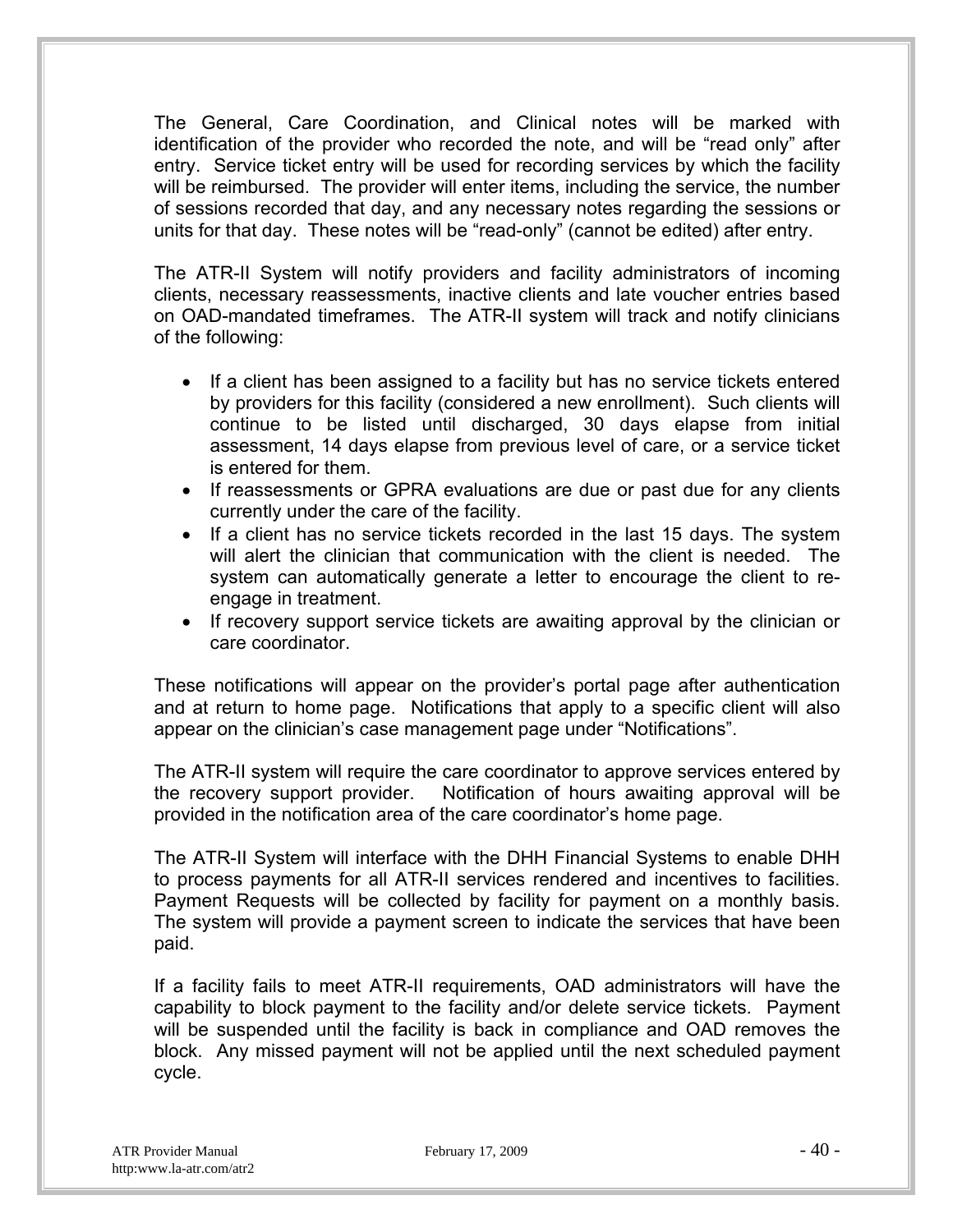## **5.0 TREATMENT PLANNING, INITIATION & ENGAGEMENT POLICY**

## **TREATMENT PLANNING, INITIATION, AND ENGAGEMENT POLICY**

ATR-II has developed the Treatment Planning, Initiation and Engagement policy to monitor the rate at which clients initiate, engage in treatment, and improve upon the quality of treatment planning. The purpose of this policy is to ensure the appropriate assignment of treatment interventions and recovery support services appropriate for the client, the level of care, and stage of recovery.

It is recommended that clients not be referred to or receive any groups or recovery support services (except transportation, housing, and childcare) until after two additional individual sessions OR one individual session and one family session has been completed. These additional sessions should not take place the same day as the assessment. No two individual sessions can take place on the same day. The individual session and family session cannot take place on the same day either.

Prior to engaging clients in group sessions, it is recommended that an individual session and/or family session be held in order to:

- discuss information that was collected during the course of the assessment,
- begin the development of a treatment plan based on the assessment,
- orient the client to treatment, and
- select clinically appropriate recovery support services.

It is a requirement that either two individual sessions OR one individual and one family session be conducted in order for a client to successfully complete any level of care.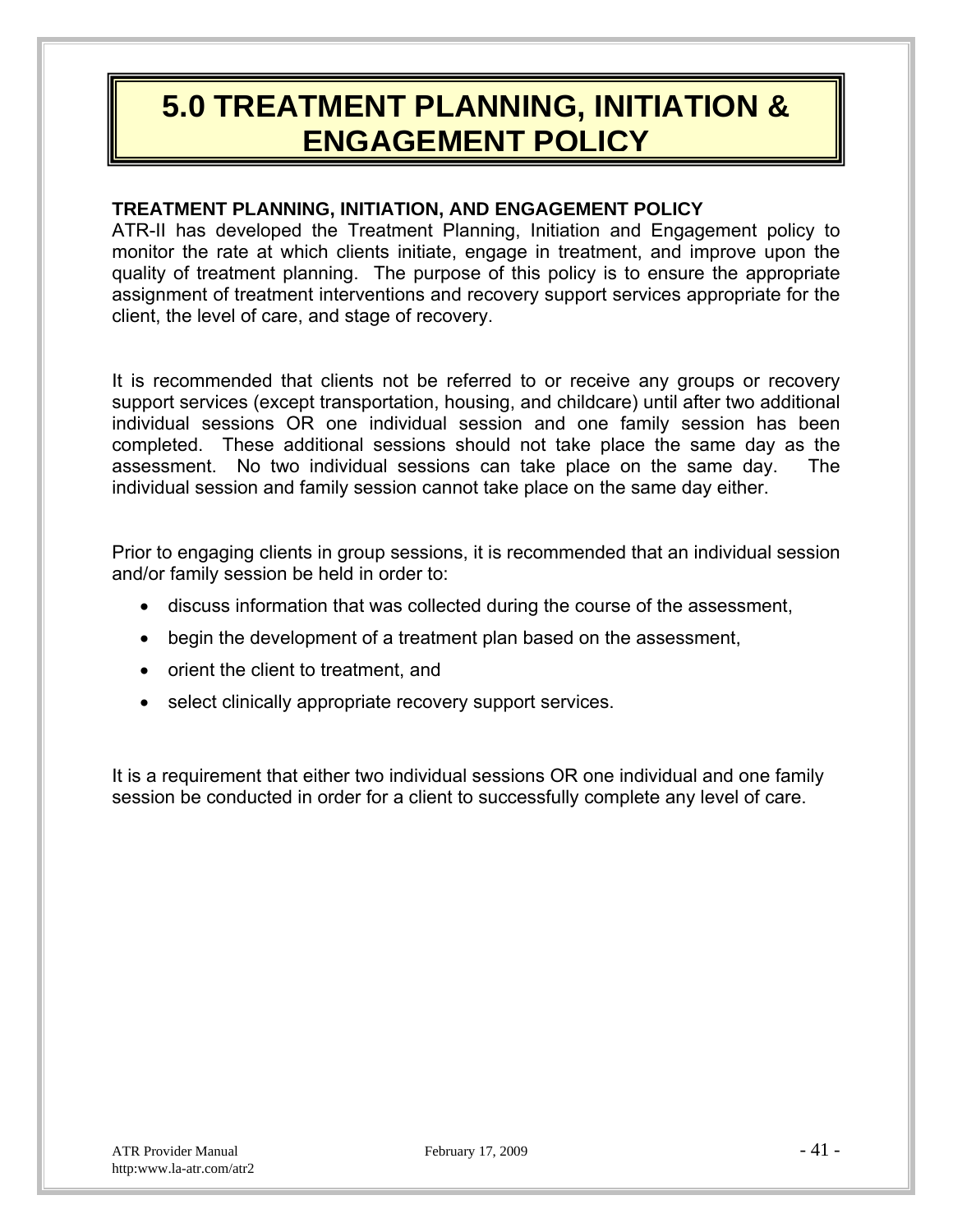## **6.0 ATR-II DOCUMENTATION REQUIREMENTS**

#### **6.1 ASSESSMENTS**

When administering the Addiction Severity Index (ASI) or the Comprehensive Adolescent Severity Inventory (CASI), all assessors are required to probe for additional information to clarify the responses coded in the assessment. This additional information **MUST** be documented in the comment section.

Assessments that are completed and are missing necessary additional information in the comment section **WILL NOT** be reimbursed.

#### **6.2 PATIENT PLACEMENT DECISIONS AND CLINICAL JUSTIFICATION FORMAT**

Assessors are required to use the ATR-II recommended format for Clinical Justifications. The format is designed to provide an integrative summary based on six dimensional problem areas use by the American Society of Addiction Medicine (ASAM).

## **6.2. A SIX DIMENSIONS OF ASAM PPC II-R (See Appendix I for a crosswalk of problem dimensions and levels of care)**

- Dimension 1: Acute intoxication and/or withdrawal potential
- Dimension 2: Biomedical conditions and complications
- Dimension 3: Emotional, behavioral, and or /cognitive conditions and complications
- Dimension 4: Readiness to change
- Dimension 5: Relapse, continued use, continued problem potential
- Dimension 6: Recovery environment

For each dimension there is a statement indicating the severity of client functioning /symptoms, followed by a clear and clinically concise paragraph citing the evidence justifying the statement of severity. This is done for each of the six dimensions.

These six dimensional summary statements are followed by a final statement indicating the appropriate Level of Care being recommended, supported by an integrative summary of the status in all of the six dimensions discussed.

The above requirements and format are used for initial Patient Placement Decisions, justification for continued stay in a Level of Care, and all subsequent referrals and transfer through out the continuum of care.

Clinical justifications not following the recommended format and not clinically supported by the assessment **WILL NOT** be reimbursed.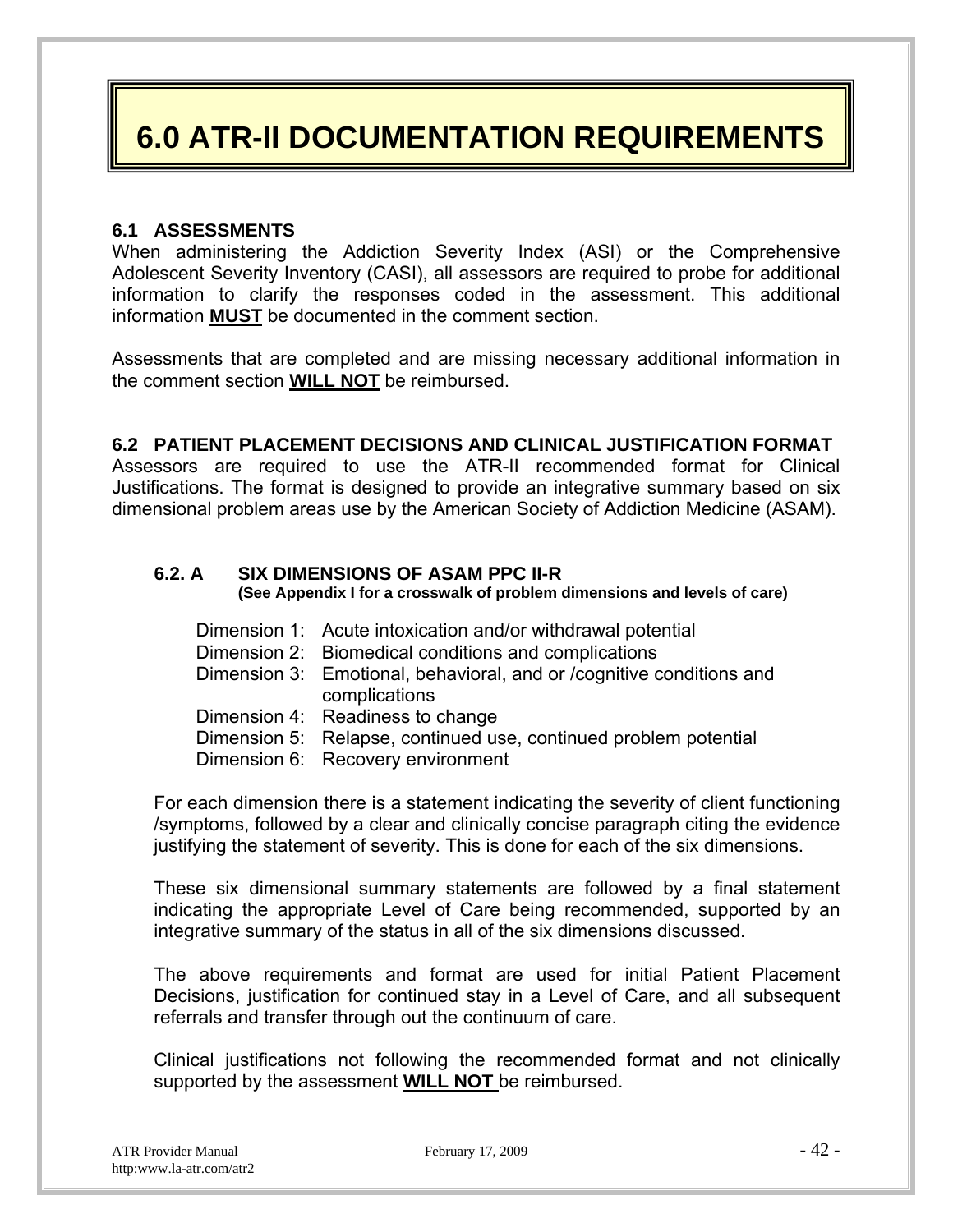For more information on Levels of Care, Problem Dimensions, and Examples of Service Definitions see **Appendix I and J**. You may also refer to *The American Society of Addiction Medicine PPC II-R*, or *SAMHSA TIP 47: Clinical Issues in Intensive Outpatient Treatment*.

## **6.3 TREATMENT PLANS**

Every client in the Access to Recovery program **MUST** have a written treatment plan which is based upon a comprehensive assessment. The treatment plan must include the following information:

- Diagnosis (by a Psychiatrist, LCSW, or LPC), and/or diagnostic impression (by all other qualified professionals), and identified presence of functional impairment in daily living;
- Specific, measurable rehabilitation goals stated in behavioral terms;
- Rehabilitation goals and objectives consistent with the recommended level of care, the clinical justification provided for the level of care recommended, the problematic dimensions of assessment identified, and the stage of recovery;
- Anticipated provider of services identified in the plan;
- Scope, amount, methods and duration of services that address the recipient's goals and objectives;
- Specific expected outcomes of interventions and projected dates of completion from the service; and
- A contingency crisis plan that identifies the potential crisis triggers and the interventions that the recipient, family/significant other and provider can perform to minimize the crisis.

In accordance with licensing standards, a client's treatment plan should be developed within 72 hours of admission. The written plan is to be evaluated, reviewed and revised at a minimum every 90 days, or when a client is transferred to another level of care, or more frequently as indicated by the recipient's needs. The re-evaluation must include the recipient and/or recipient's family/significant others.

A client staffing should be conducted upon admission and each time the treatment plan is evaluated, reviewed and revised (every 90 days). A case note should be entered for each client staffing.

Documentation must indicate that the recipient and/or recipient's family/significant other signed the plan and received a copy of the plan.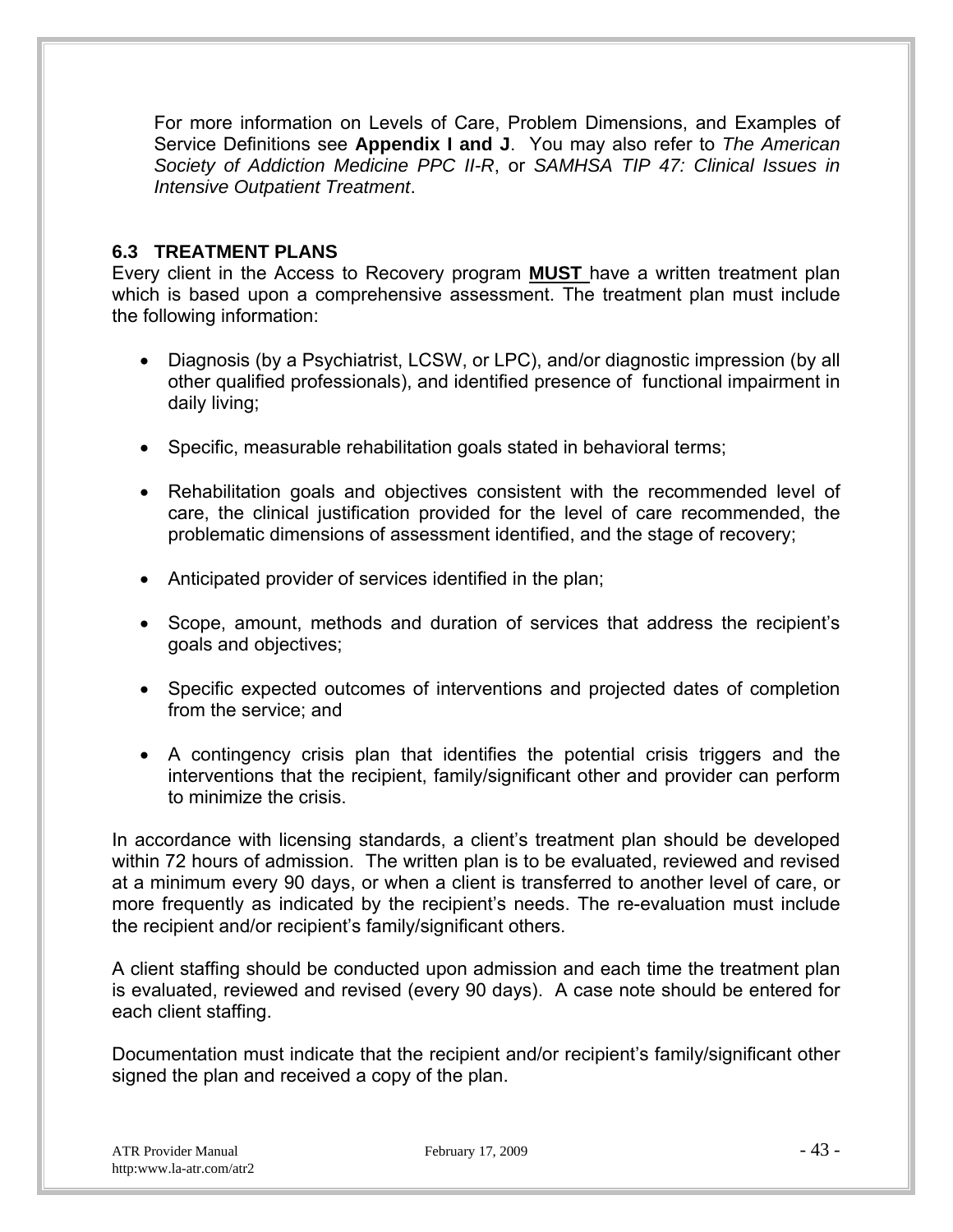#### **6.4 CASE NOTES FOR TREATMENT & RECOVERY SUPPORT SERVICES**

All assessments, treatment, and recovery support service interventions rendered by the ATR-II program **MUST** be accompanied by a service note. All documentation is required to be made in the ATR-II electronic web based system's "CASE NOTE" tab immediately upon delivery of the service**. All service notes should be printed out of the system weekly, signed, and placed in the client's paper chart.** A service note **MUST** be recorded each time a treatment and/or recovery support service is delivered to a recipient or family member/significant other.

An admit note is required upon initiation of treatment and creation of the voucher. The admit note should include: client age, client gender, referral source, level of care assigned, treatment and recovery support services assigned, diagnosis/diagnostic impression, and service begin date.

A discharge note is required upon termination of treatment and the voucher. The discharge note should include: discharge date, reason for discharge, client state upon discharge, and client prognosis.

At a minimum, any treatment and/or recovery support service note must (1) specify the relationship between the service provided and the recipient's treatment plan goals, (2) identify the progress made on the treatment plan goals, and (3) include the following elements:

- Name of recipient
- Name of provider and employee providing the service
- Date of service contact
- Beginning and ending time for service rendered
- Place of service contact
- Purpose / Goal of service contact
- Client stage of recovery
- Content, outcome and progress made toward function improvement as well as attainment of recipient's goals through service contact.
- *Transportation notes should include the driver's name as well as all pick-up and drop-off points*

It is suggested that a standardized service note format such as the following be used to record the details of the service session: **PAIP-Purpose, Action, Impression, Plan** 

The service billed must clearly relate to the current treatment plan. All notes must clearly indicate who was contacted and what ATR-II service occurred. The use of general terms such as "assisted recipient to" or "supported recipient" or "service provided" do not constitute adequate documentation. Providers are only allowed to bill for services that are provided to each recipient.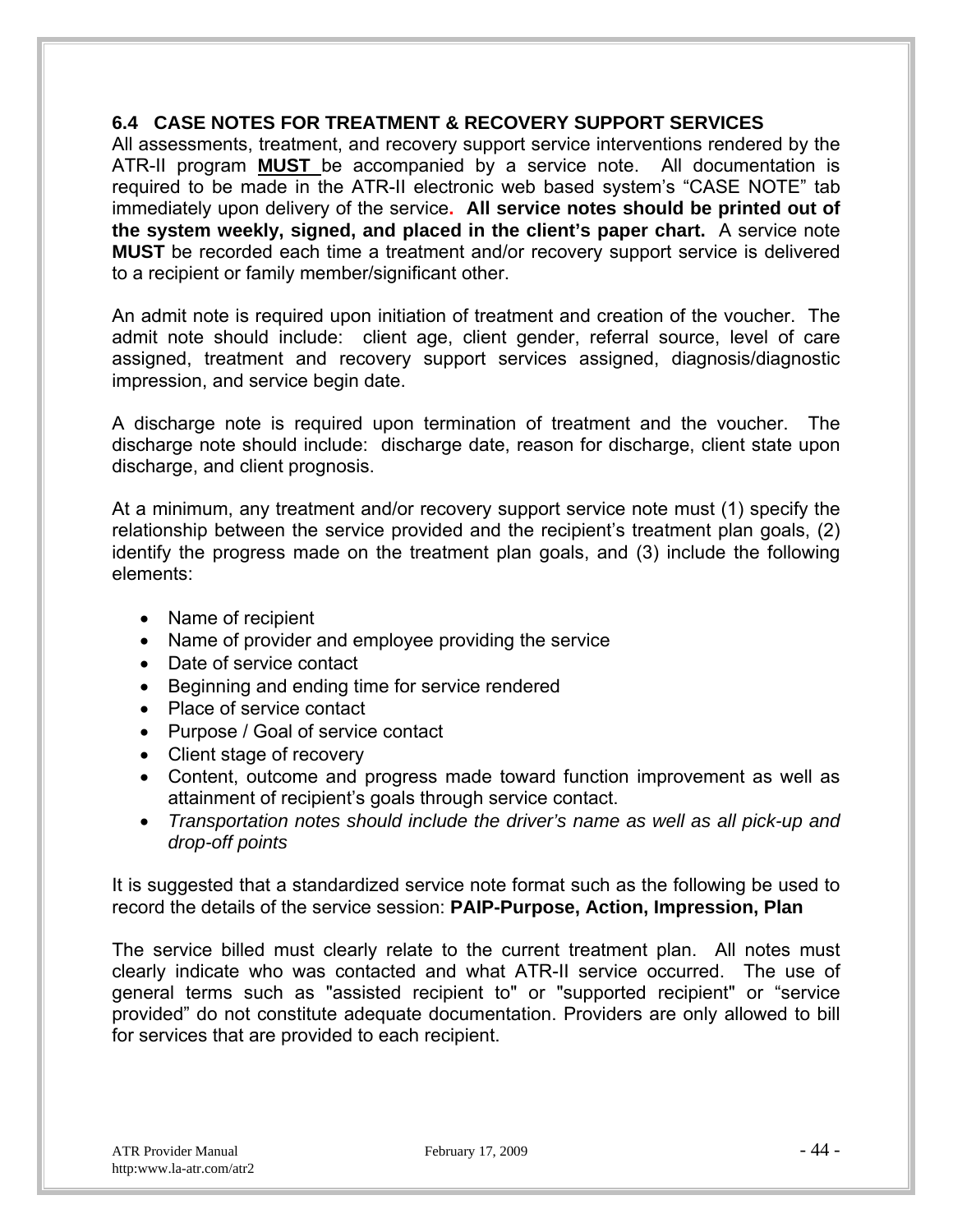Service notes must be reviewed and signed by the supervisor on a weekly basis to ensure that all activities are appropriate in terms of the nature and time, and that documentation is sufficient to support services billed. Supervision is not billable.

## **6.5 CLIENT CHART**

All providers are required to maintain a paper chart for each ATR-II client. All client charts should contain the following forms and paperwork:

- Client Eligibility Screening
- Client Identification Information
	- o Acceptable forms of identification include: Government Issued ID, Social Security Card, Medicare/Medicaid or Food Stamp forms if they include the client's social security number, and/or birth certificate
	- o Adolescent clients only require one form of identification which may include a school ID or report card
	- o If a client has no acceptable form of identification, the agency should assist the client in obtaining proper identification and maintain records of such efforts. At least one form of ID must be obtained within 15 days of admission.
- Financial Proof of Eligibility
- OAD Notification of Patient Rights
- Authorization for Treatment
- Authorization to Use Social Security Number
- ATR-II Participants Consent Form
- HIPAA
- Release of Information Form(s)
- Freedom of Choice Form(s)
- Treatment Plan
- Case Notes
- Medical History Form
- ASI or CASI
- Urine Screens (through contracted lab for ATR-II reimbursement)

Providers should also maintain all client sign-in sheets with all client original signatures and the provider's signature. The log sheet must include: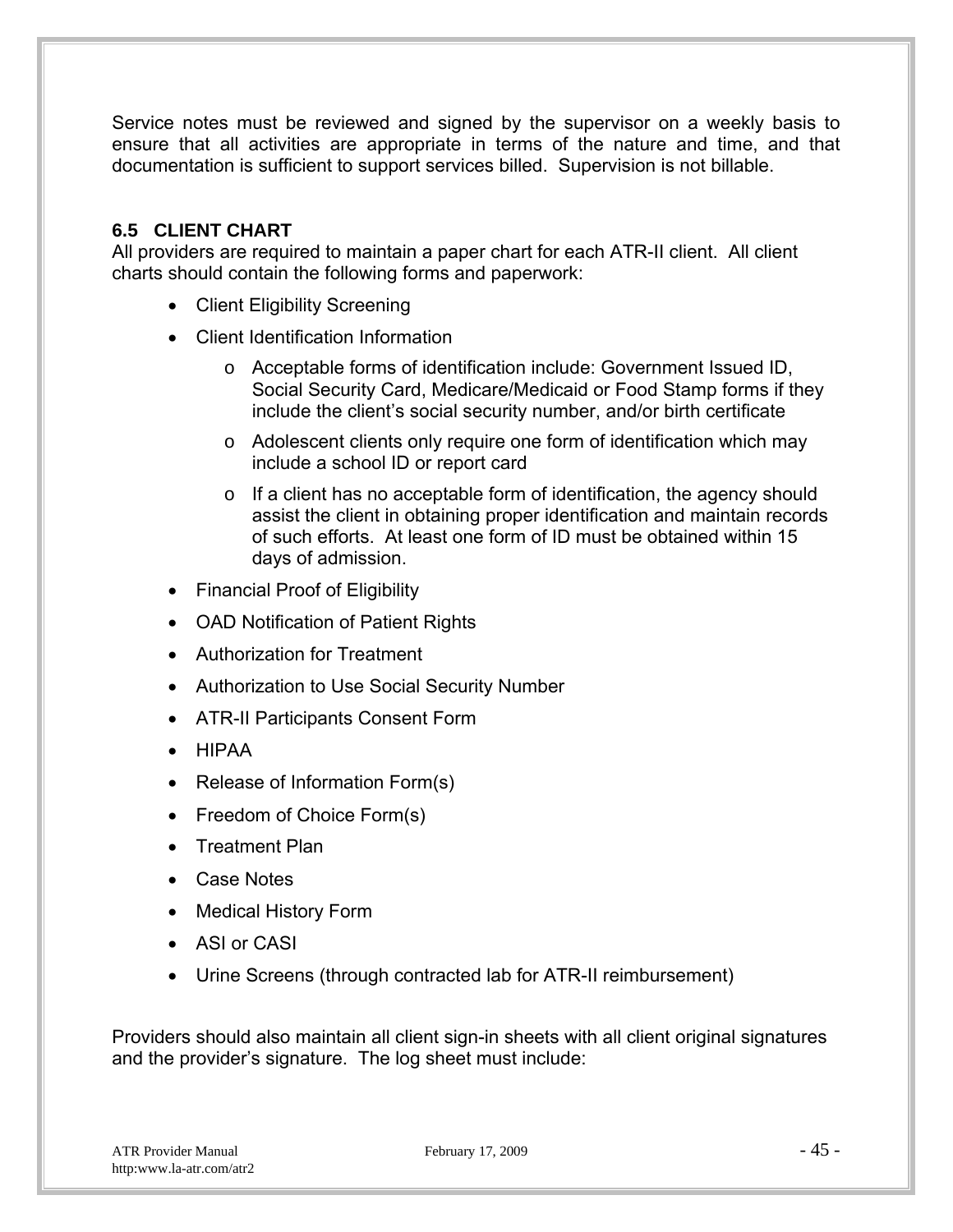- Date and Time *(each service should be documented to show actual times and dates)*
- Type of Service *(i.e., document whether it is a group or individual session, Initial Assessment – ASI, IOP, etc. and the title if it is a session)*
- Each Client's Name *(should be printed or typed and clients are required to sign by their respective name)*
- Clinician or Counselor's Name *(to document person(s) who performed services, each page must be signed)*

Providers are also required to maintain all employee/contractor service logs. These logs are required for all employees and contractors providing billable services to ATR-II program. The logs must include:

- Date and Time: *All employees must document their time by logging in and out daily when providing a billable service. This log is separate and not to be confused with payroll time and attendance records. All contractors must document start time and end time for billable services.*
- Signature of Employee or Contractor *(to verify time worked)*
- Signature of Management (*to verify time worked by employee/contractor)*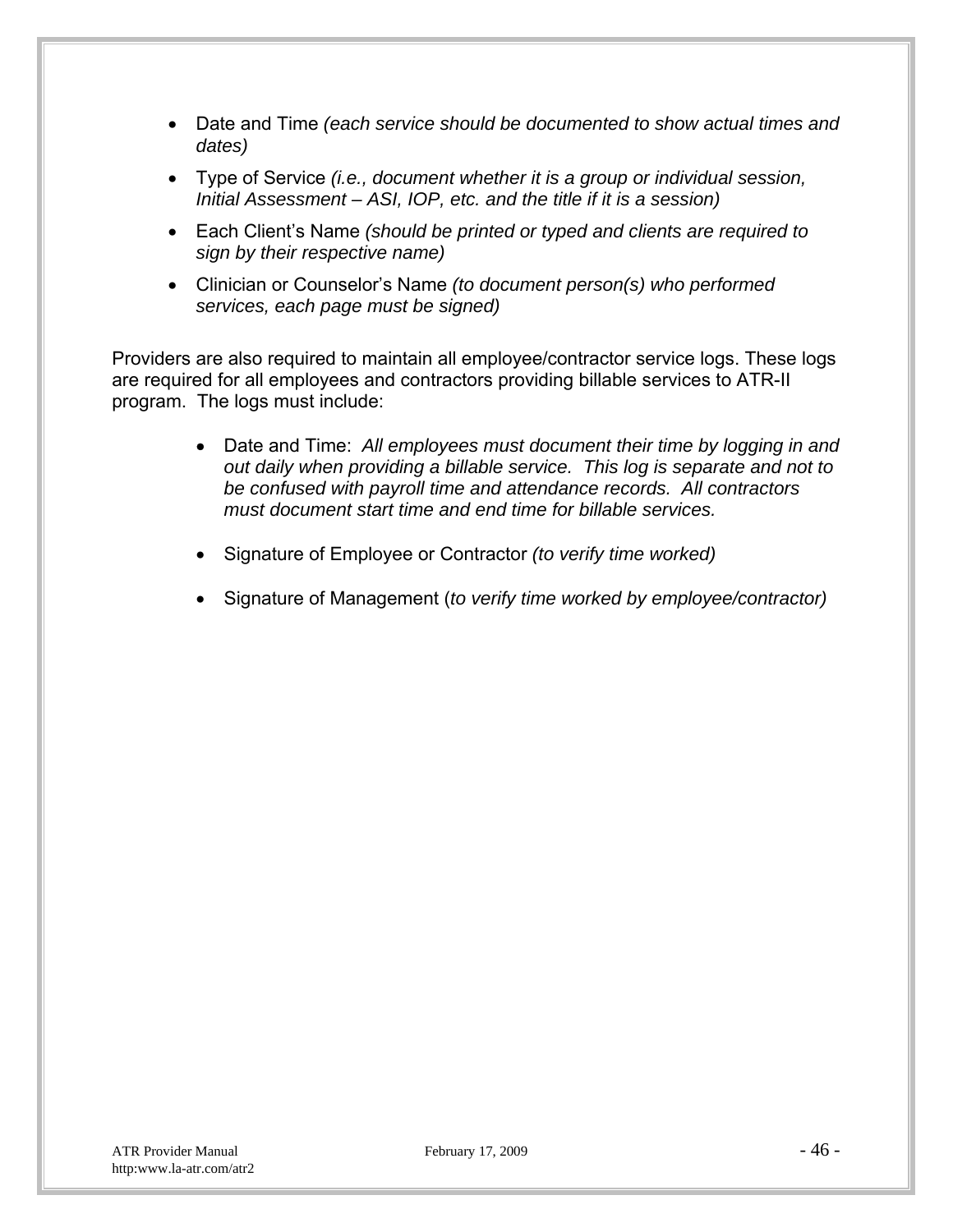## **7.0 ATR-II PROVIDER TRAINING REQUIREMENTS**

#### **MANDATORY PROVIDER TRAINING**

Providers will be required to successfully complete OAD training in:

- Screening and Assessment
- Patient placement decision making and writing clinical justifications
- Treatment planning
- Care Coordination
- Use of the ATR-II electronic data system
- GPRA interviews
- Any other training required by OAD-ATR

All staff must successfully complete training in its entirety and pass all learning measures to be considered approved to provide identified services in ATR-II.

All ATR-II learning events (trainings, workshops, video/teleconferences, meetings and conferences will be scheduled using the OAD Learning Transfer Support Portal, www.OAD-Training.org.

Participants must register for all learning events utilizing the OAD Learning Transfer Support Portal, www.OAD-Training.org.

## **MANDATORY PROVIDER MEETINGS**

All providers will be required to attend:

- Monthly Regional Provider Meetings
- Scheduled Statewide Provider Meetings and/or Forums

An employee in a supervisory position must attend each meeting and ensure proper dissemination of all information to the agency's staff.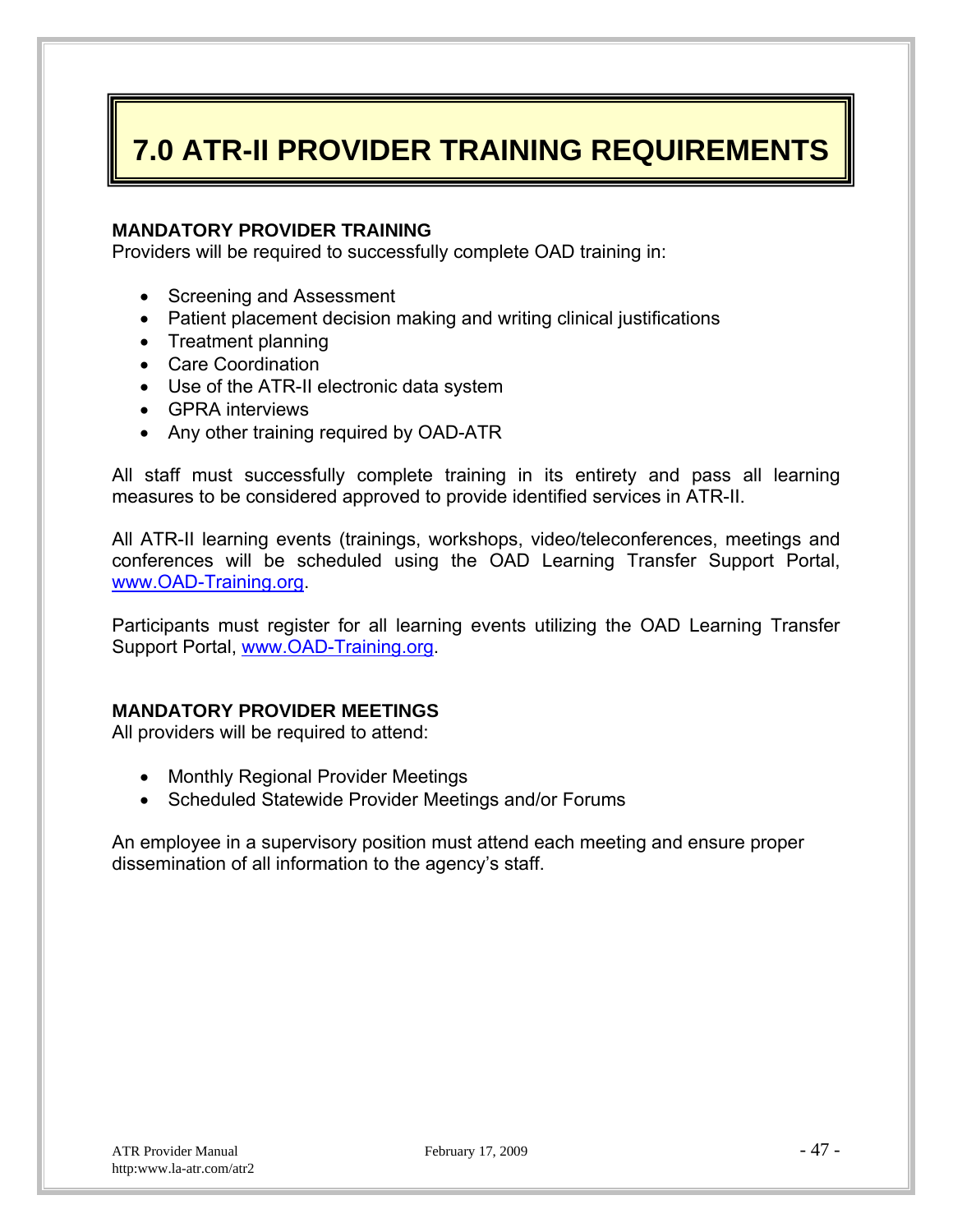## **8.0 ATR-II PERFORMANCE INDICATORS and OUTCOMES**

## **8.1 ATR-II SERVICE PROVIDER PERFORMANCE INDICATORS**

The Access to Recovery Program is monitored and evaluated by both licensed and nonlicensed personnel on a regular basis. ATR-II Clinical and Fiscal Management Teams will evaluate the effectiveness of the Access to Recovery Project and Provider Performance by:

- Tracking and trending utilization activities in all components of care;
- Monitoring patterns of care for potential over and under-utilization;
- Surveying member and provider satisfaction:
- Tracking and trending consumer complaints and appeals;
- Evaluating consistency of inter-reviewer reliability in applying criteria; and
- Evaluating Level of Care and Recovery Support Service assignment decisions.

Specifically, the ATR-II Clinical and Fiscal Management Teams will evaluate the effectiveness of the Access to Recovery Project and Provider Performance through ongoing monitoring and analysis of a combination of measures including 1) Process measures, 2) Quality of Care measures, and 3) Treatment Outcome measures.

## **8.1. A PROCESS MEASURES**

## **Compliance with all ATR-II Established Protocols**

- Administrative
- Clinical
- Fiscal
- **Training**

## **Client Initiation, Engagement and Retention**

- Total number of clients assessed
- % of clients assessed who initiate treatment
- % clients who initiate treatment and become engaged
- % of those engaged that are retained
- % of clients who complete treatment
- Retention rates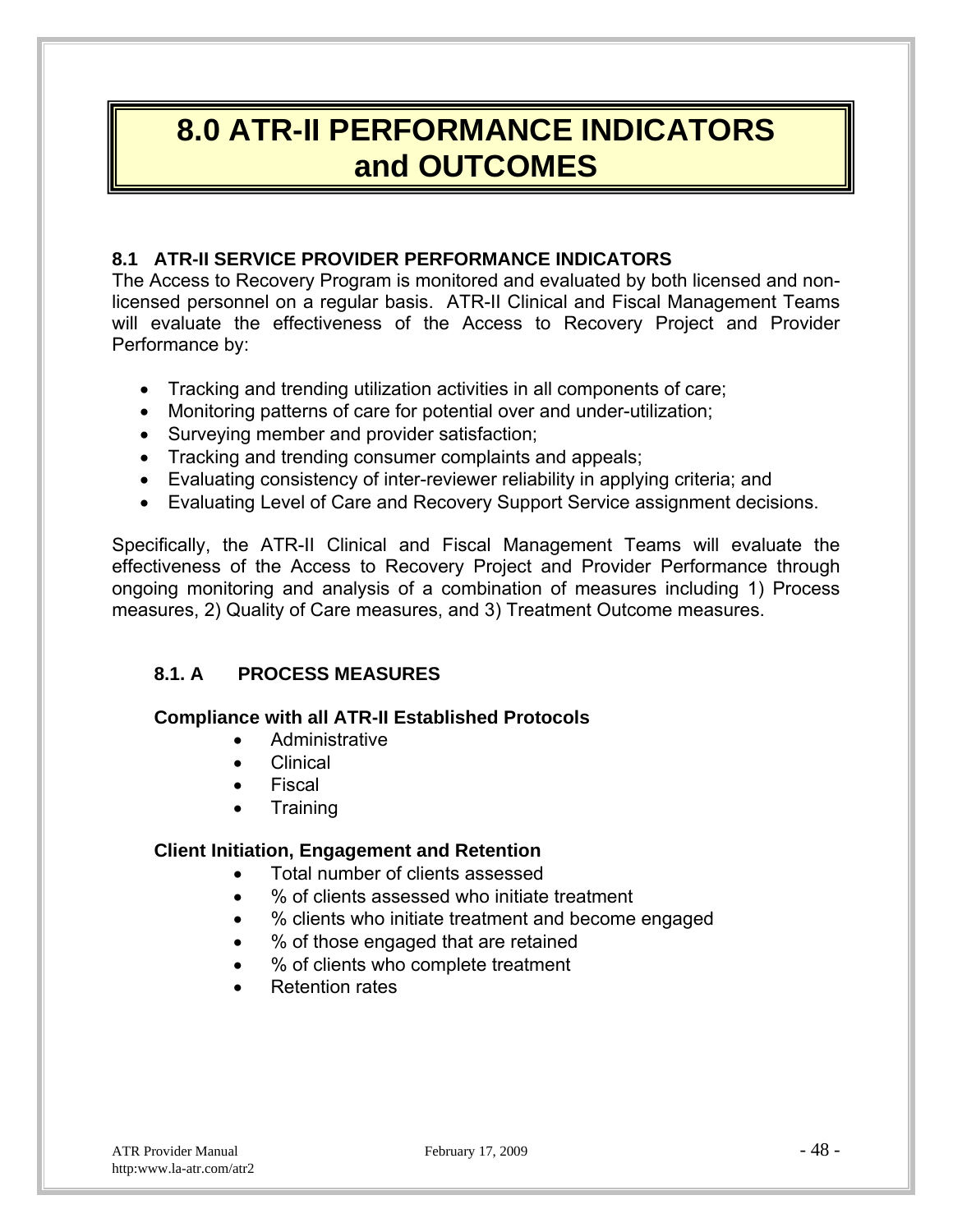## **8.1. B QUALITY OF CARE MEASURES**

## **Quality and Appropriateness**

- Assessments
- Level of Care decisions and clinical justifications
- Recovery Support Service decisions and clinical justifications
- Treatment planning
- **Documentation**
- Utilization of the continuum of care
- Discharges
- Customer satisfaction
- GPRA

## **8.1. C TREATMENT OUTCOME MEASURES**

DHH-OAD will assess outcomes for each provider in the ATR-II project through the National Outcome Measures (NOMs) for substance abuse treatment that SAMHSA has developed in partnership with the States. Providers will be required to report performance in several areas relating to the client's substance use, family and living condition, employment status, social connectedness, access to treatment, retention in treatment and criminal justice status. Providers must collect and report data using the Discretionary Services Client Level GPRA tool and other data collection instruments, which are integrated into the LA-ATR II web-based system.

#### **ATR-II treatment providers will report on seven outcome domains for each client:**

- 1. Abstinence from Drug and Alcohol Use
- 2. Employment/Education
- 3. Crime and Criminal Justice
- 4. Family and Living Conditions
- 5. Social Connectedness
- 6. Access/Capacity
- 7. Retention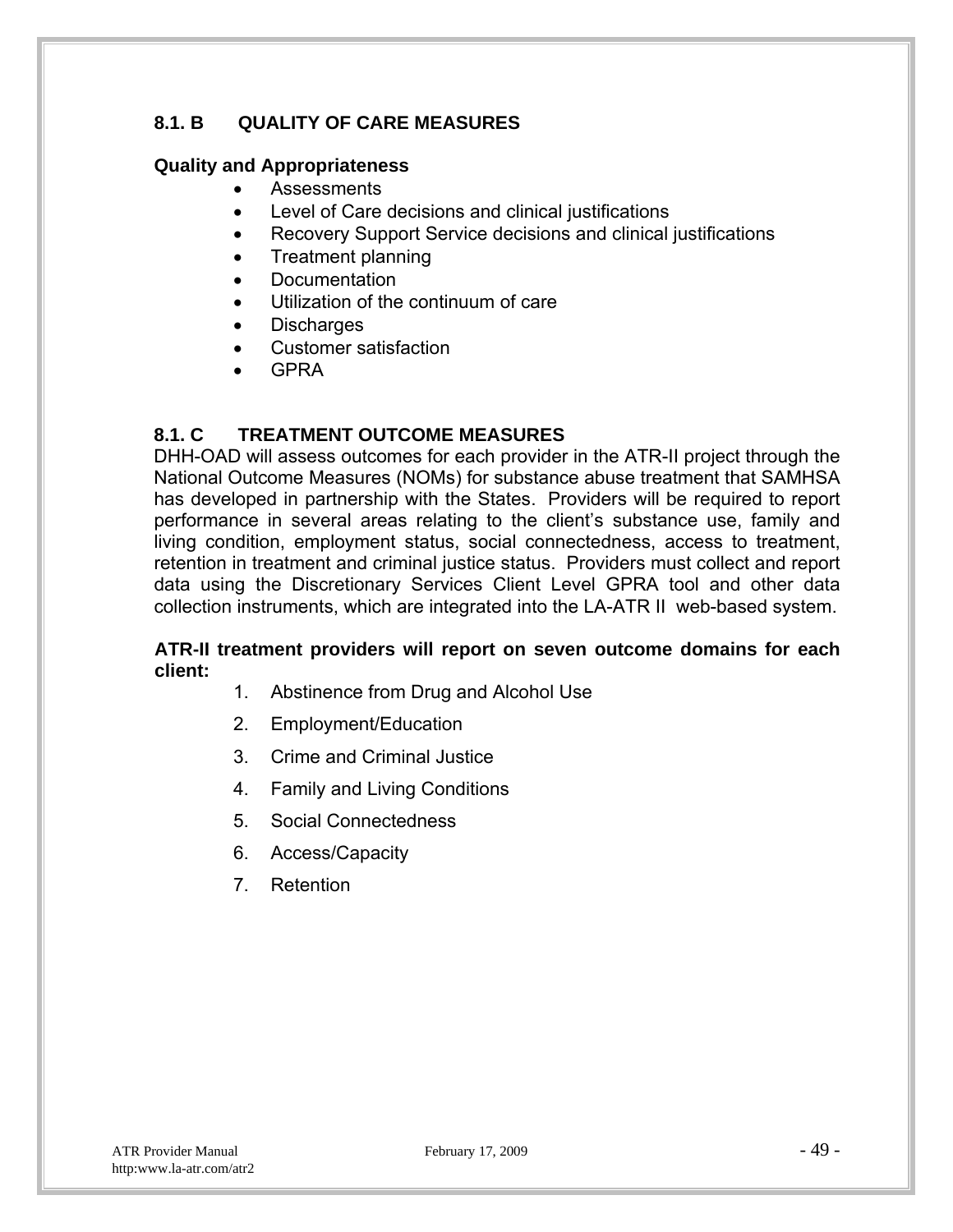## **9.0 GPRA – GOVERNMENT PERFORMANCE and RESULTS ACT**

Under GPRA law, the Substance Abuse and Mental Health Services Administration's (SAMHSA) Center for Substance Abuse Treatment (CSAT) is required to set programspecific performance targets, to measure program performance on a regular basis against those targets, and to report annually to Congress on the Centers' results. In short, GPRA is intended to increase program effectiveness and public accountability by promoting a focus on results, service quality, and customer satisfaction.

**The collection of GPRA data and the outcomes indicated in the GPRA data are EXTREMELY IMPORTANT, as this is the data used by the federal government to grade each grantee's performance and to determine continued funding.**

- **Providers that do not demonstrate the required treatment completion and GPRA six-month follow-up rates will have ATR-II provider privileges suspended and/or terminated.**
- **Providers should have a treatment completion rate of at least 50%.** 
	- o A provider's treatment completion rate is derived from the number of client's with a *positive* discharge status on the GPRA Discharge. These are the clients that *Completed/Graduated* the treatment program.
	- o Client's that are *Terminated* or *Administratively Discharged* from the treatment program will *negatively* impact a provider's treatment completion rate. This includes those clients who are terminated for the following reasons, even if they were making satisfactory progress in the program:
		- **EXECUTE:** left on own against staff advice
		- **EXECUTE:** involuntarily discharged
		- referred to another program or other services
		- incarcerated due to offense committed while in treatment
		- **EXECUTE:** incarcerated due to old warrant
		- **transfer to another facility for health reasons**
		- **death**
	- $\circ$  Since a client's discharge status can impact a provider's treatment completion rate, it is important to review the client's *entire case record* and ensure the appropriate discharge status is selected.
- **In accordance with federal policy governing the collection of GPRA data, providers are to have a collection rate for the GPRA six-month follow-up of at least 80%.** 
	- o A provider's collection rate is derived from the number of GPRA six-month follow-ups that are completed within 179 days of the intake assessment.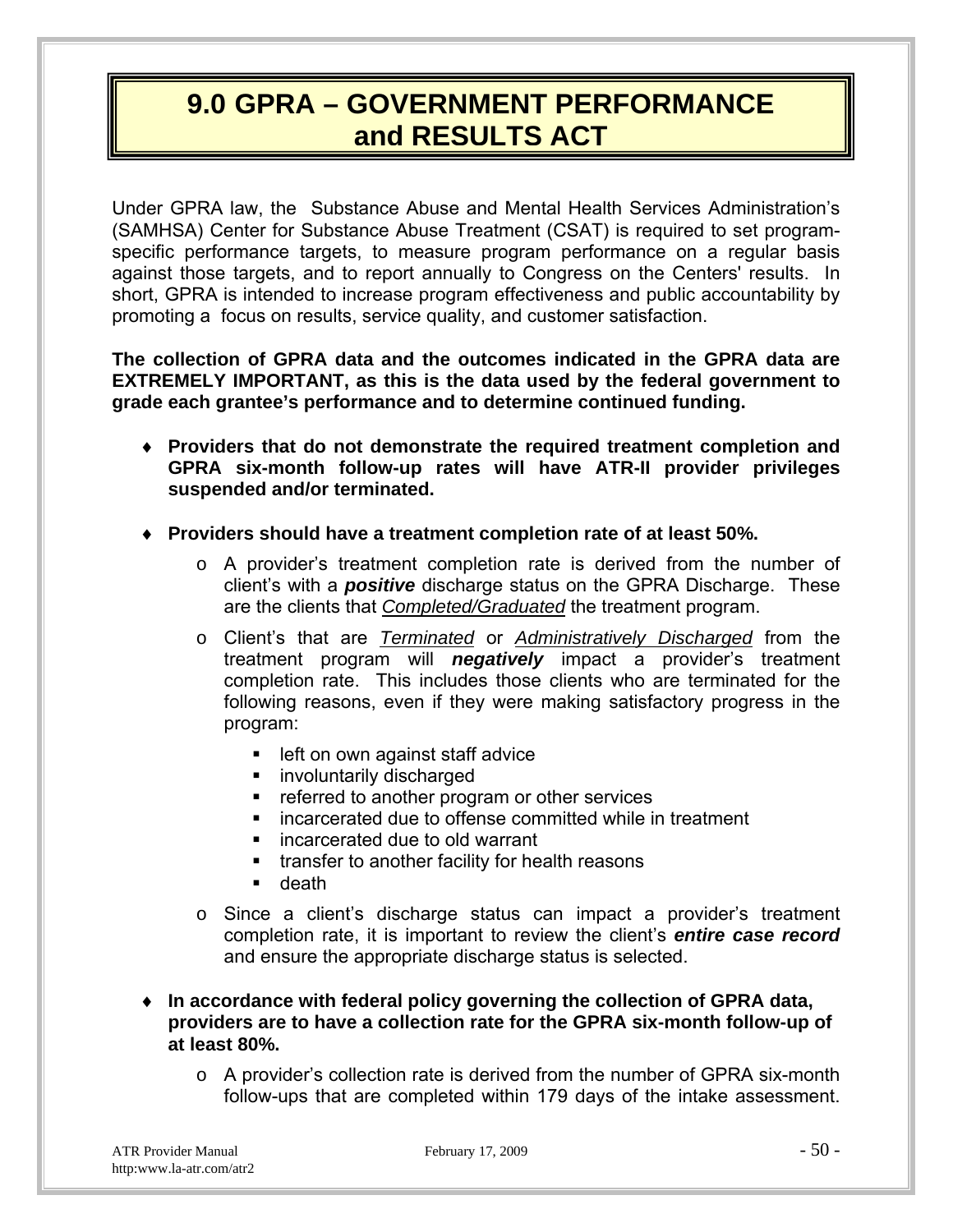These are the clients with a follow up status of *Completed Interview within Specified Window* on the GPRA Follow-up or the SUPER GPRA.

- o A providers collection rate is negatively impacted by clients with any of the following as a follow-up status:
	- **EXECOMPLEE COMPLETED INTER** Completed interview outside of specified window
	- **Located, but refused**
	- **Located, but unable to gain access**
	- **Located, but withdrawn from the program**
	- **Unable to locate**
- o Gathering sufficient contact information upon client intake and maintaining contact with clients will be crucial to completing follow-ups and ensuring an acceptable collection rate.

## **The GPRA collection schedule for ATR-II is:**

- GPRA #1: Occurs at time of **Intake Assessment** and is embedded in the ASI and/or CASI
- GPRA #2: **GPRA Discharge** occurs at time of discharge (\$40 reimbursement) Client completes treatment
	- Client leaves treatment
	- Client is administratively discharged from treatment
	- Client voucher terminates (179 days or 30 days no activity)
- GPRA #3: **GPRA Follow-up** occurs at six months (179 days) following date of intake assessment or GPRA #1 (\$40 reimbursement)
- SUPER GPRA: The **SUPER GPRA** is a combination of GPRA #2 and GPRA #3 and occurs at six months (179 days) following date of intake assessment or GPRA #1 (\$100 reimbursement)

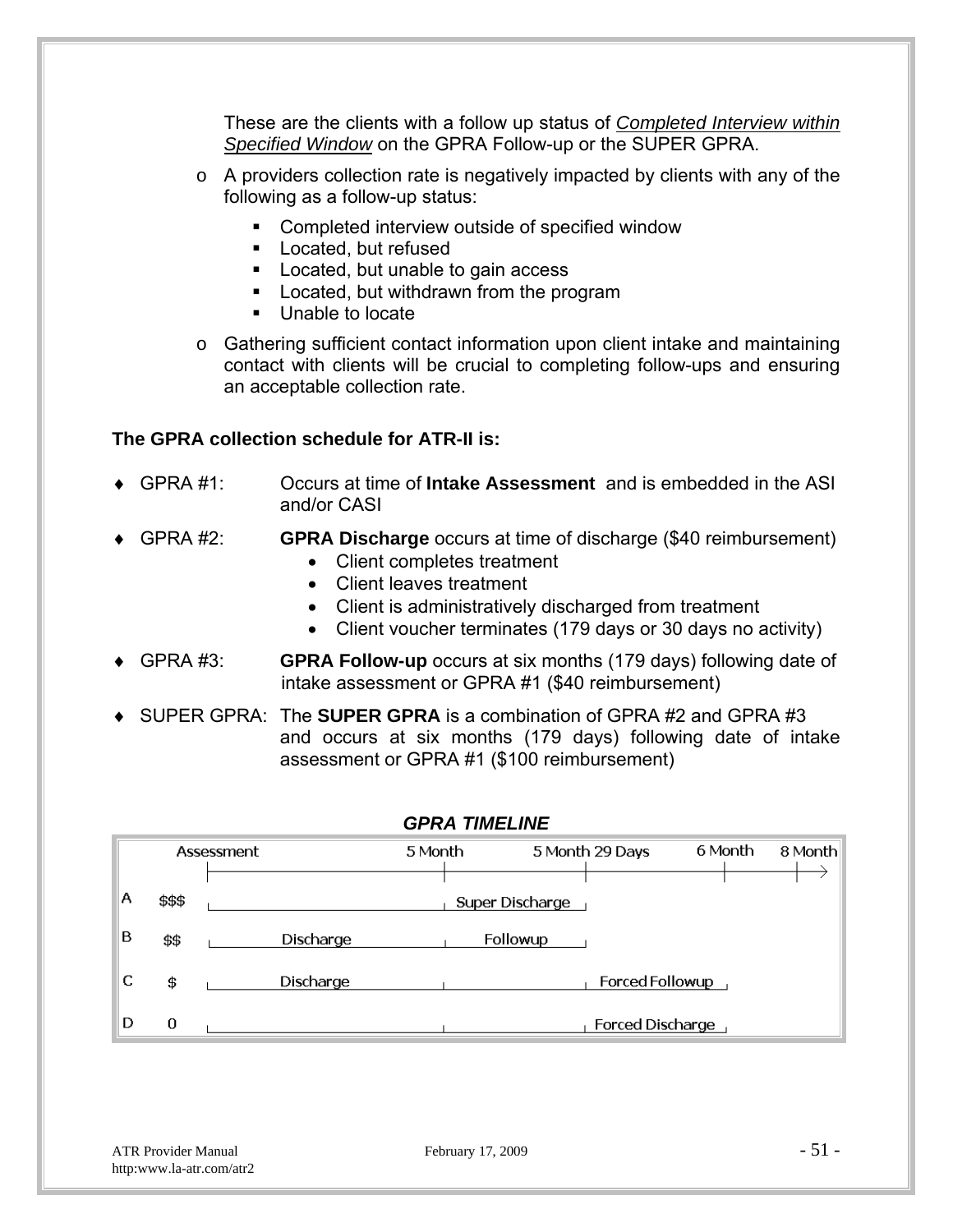**INCENTIVE**: If the GPRA Discharge (GPRA #2) occurs between five (5) and six (6) months following the date of the intake assessment (GPRA #1), then it will also count as the GPRA Follow-Up (GPRA #3) and only one (1) GPRA interview is necessary. The SUPER GPRA is an incentive to encourage providers to keep clients engaged in treatment for at least five (5) months and to collect the GPRA Follow-Up (GPRA #3). Once a client's voucher has been active in the system for five (5) months, the ATR-II system will prompt the provider to complete the SUPER GPRA. The reimbursement for the SUPER GPRA is higher than the reimbursement for completing the GPRA Discharge (GPRA #2) and the GPRA Follow-up (GPRA #3) separately.

**DISINCENTIVE**: The SUPER GPRA is available for the provider to complete until the client's voucher has been in the ATR-II system for *179 days*. If the provider does not complete the SUPER GPRA within this time frame, then the LA-ATR II system will automatically complete the six-month GPRA Follow-Up and this will be counted as a GPRA *not completed* by the provider. The provider will not be paid for these GPRA's, and these GPRA's will negatively impact and lower the provider's collection rate.

If a client does not remain engaged in treatment in ATR-II for at least five (5) months, then the provider should proceed with conducting the GPRA Discharge (GPRA #2) and then conduct the GPRA Follow-Up (GPRA #3) at six months following the intake assessment. The ATR-II system will post a notification of when the six-month GPRA Follow-Up (GPRA #3) is due. At the time of intake, please make certain to complete a client tracking form with the client to get additional information on how to contact the client. This information will be useful when conducting the six-month GPRA Follow-Up (GPRA #3).

Providers are encouraged by the federal government to offer incentives to clients in order to retain them in treatment and to complete the GPRA Follow-Up (GPRA #3). Some examples of client incentives include movie passes, gift cards, etc. The federal government limits the dollar value of a client incentive for completing the GPRA Follow-Up (GPRA #3) to twenty dollars (\$20).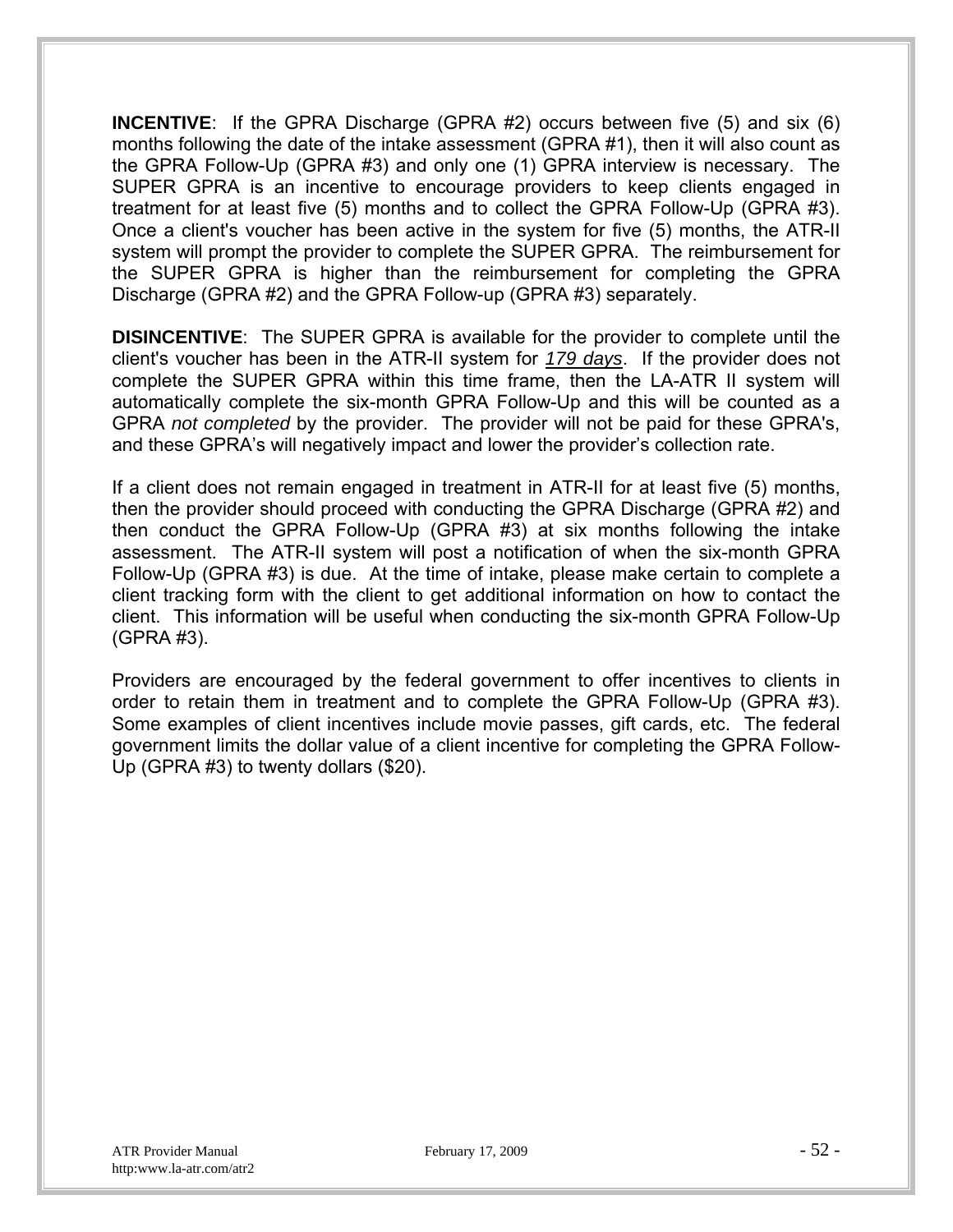## **10.0 TECHNICAL REQUIREMENTS**

## **TECHNICAL REQUIREMENTS**

Anyone providing services in the ATR-II voucher program (i.e., screeners, assessors, clinicians, care coordinators, etc.) are required to have computers with internet access and e-mail. The internet access may be T1, DSL, or Cable (Broadband). However, Cable (Broadband) or DSL is recommended. Only Recovery Support Services providers will be allowed to use Dial-up for internet access. Any Treatment provider using Dial-up internet access will be required to upgrade in order to participate in ATR-II.

## **Additional requirements include:**

- Intel Pentium III processor or higher
- Microsoft Windows 2000 or XP
- Internet Explorer 6.0, i.e., older versions of Internet Explorer must be updated
- 128 MB RAM (256 MB RAM or higher recommended)
- CD-ROM drive
- Minimum 20 GB hard drive
- Sound Card and External Speakers
- 17 inch Monitor recommended
- Norton or McAfee antivirus software, which must be updated on a regular basis.
- Adobe Acrobat Reader (can be downloaded free from the internet)
- Electronic Funds Transfer (EFT) capability

Technical support contact information: OAD ATR Administrators: 225-342-1065

## **11.0 PROVIDER CAPS and INCENTIVE PROGRAM**

## **PROVIDER CAPS AND INCENTIVE PROGRAM**

The ATR-II program plans to implement an incentive payment program based on performance indicators and outcomes.

Provider caps will be adjusted both up and / or down based on a comprehensive, and ongoing review of the **PERFORMANCE INDICATORS and OUTCOMES** identified in section 8.0. Provider caps are also based on the availability of funds.

Decisions regarding continuation as an ATR-II provider will also be based on the **PERFORMANCE INDICATORS and OUTCOMES** identified in section 8.0.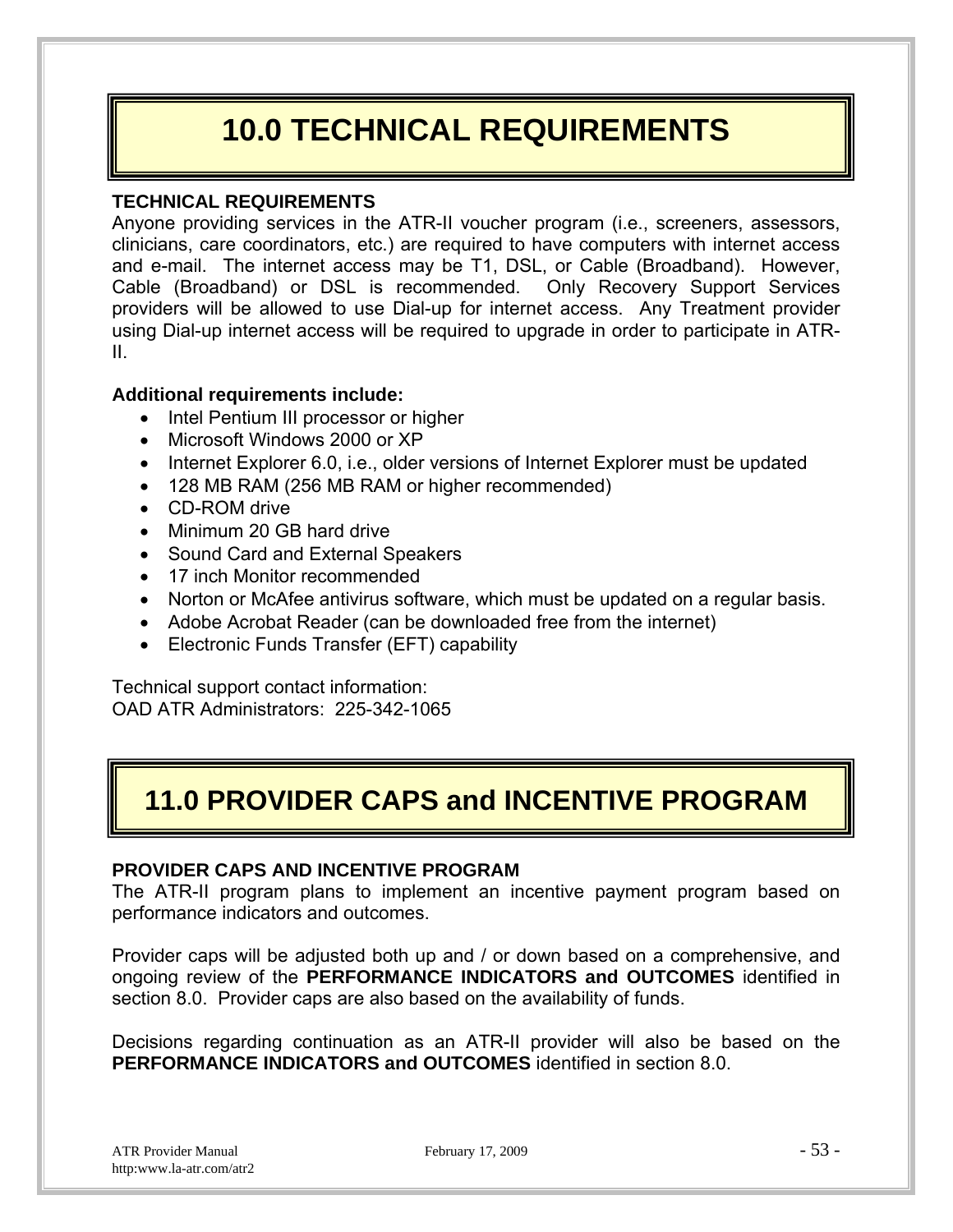## **12.0 CUSTOMER SATISFACTION SURVEY**

The ATR-II program requires that each client complete a Customer Satisfaction Survey every time the client moves from one level of care to another, and upon discharge. The method of administration of the Customer Satisfaction Survey will be:

- Client will complete the paper survey anonymously and out of the presence of service providers;
- Client will place the survey in an in-box at the facility;
- It is important to collect client feedback in order to ensure quality services are provided for successful treatment and recovery. **Failure to collect Customer Satisfaction Surveys and enter them in the ATR-II system may result in withholding of payment, suspension, and/or termination of ATR**-II **provider privileges.**
- Facility may have non-clinical staff member enter the surveys into the ATR-II system. Only service providers without access to the Customer Satisfaction Survey Module of the electronic ATR-II system may collect the surveys and submit them to ATR-II at bi-weekly intervals. Address these to Charlene Gradney, ATR Program Director, P. O. Box 2790, Baton Rouge, LA 70821.

## **13.0 OWNERSHIP OF RECORDS**

All records, including but not limited to, reports, documents, and any other material delivered or transmitted, in writing or electronically, to Provider by OAD shall remain the property of OAD, and shall be returned by Provider to OAD, within 30 days, at Provider's expense, of termination of the provider agreement. All records, reports, documents, or any other material obtained or prepared by Provider as an ATR-II provider, whether in writing or electronically, shall become the property of OAD, and shall be returned by Provider, at Provider's expense, to OAD, within 30 days of termination of the Provider's agreement.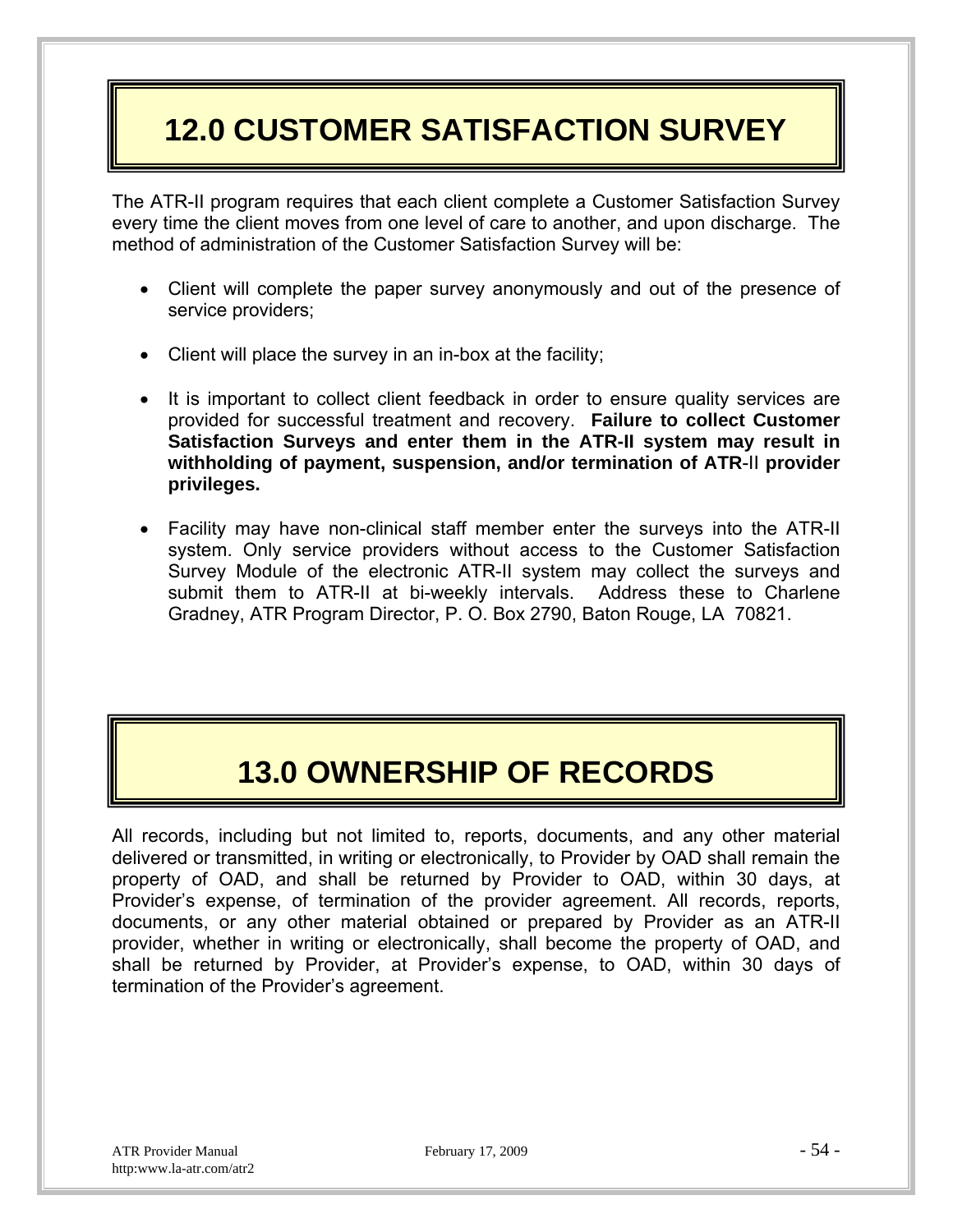## **14.0 INVESTIGATIONS**

OAD may conduct announced and/or unannounced visits to any of the Provider's locations as frequently as necessary to determine if the Provider is in compliance with the terms of the ATR-II program or for any other purposes related to the ATR-II program.

The Provider shall grant OAD staff immediate access to: 1) its facility; 2) its records (written or electronic); 3) its staff; and/or 4) its clients. OAD staff shall have the right to interview staff and/or clients without other staff persons present.

## **15.0 PROVIDER COMPLAINTS**

Any complaints must be submitted in writing to the following address:

Office for Addictive Disorders Access to Recovery Program P.O. Box 3868 Baton Rouge, LA 70821 (225) 342- 9268

OAD will respond to complaints within a reasonable period of time.

## **16.0 TERMINATION BY 30 DAY NOTICE**

Either the Provider or OAD may terminate the Provider Agreement at any time by giving thirty (30) days written notice. The Provider shall be entitled to payment for services properly rendered up to the date of termination for clients entered into the program prior to receipt of the notice of termination. New clients shall not be admitted to the program after the date of receipt of notice of termination.

Both the Provider and OAD shall coordinate efforts to place clients with other providers.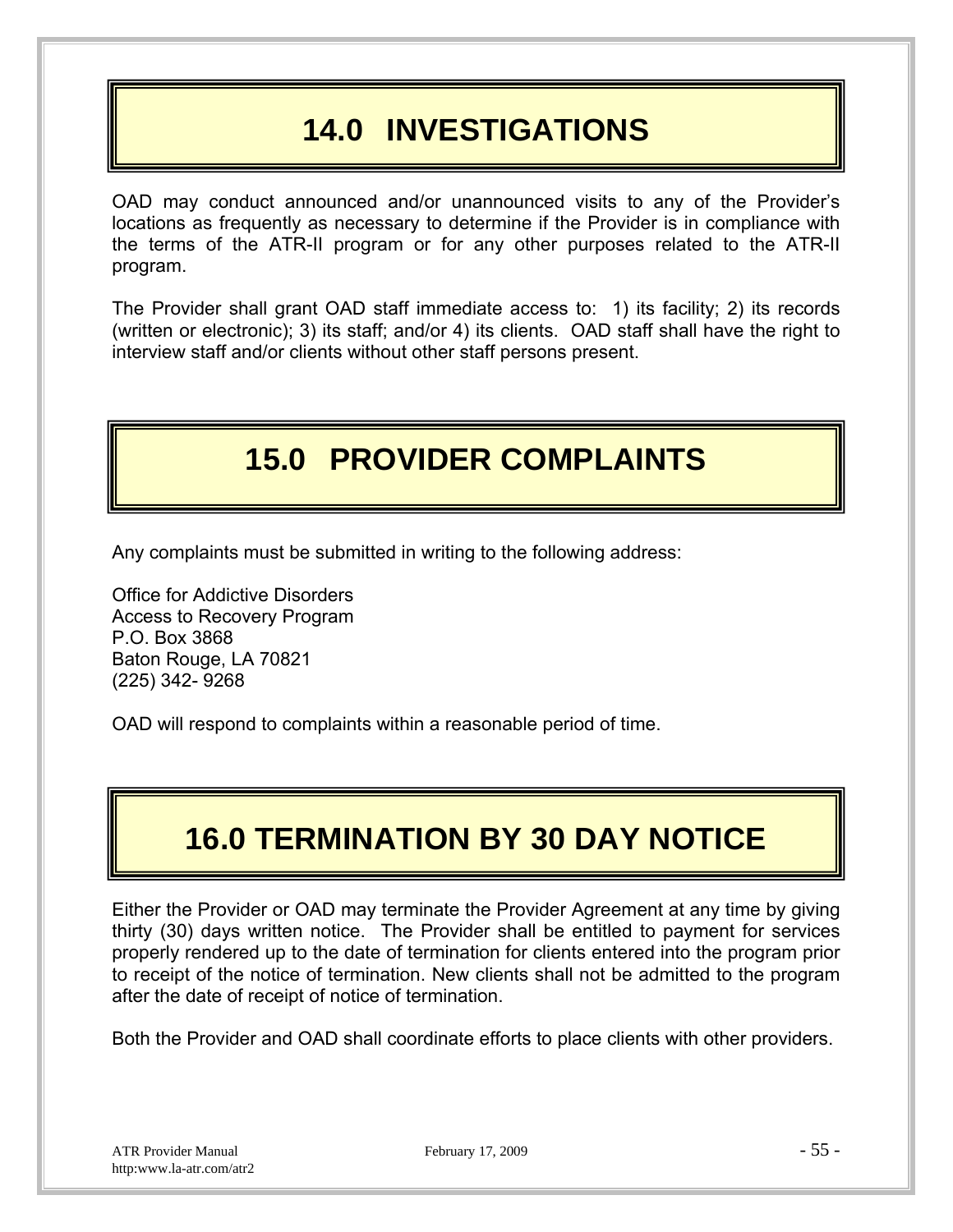## **17.0 ACTIONS TAKEN BY OAD**

When OAD determines that grounds exist for suspending payment, recouping monies paid to the Provider, and/or terminating the Provider agreement, OAD shall notify the Provider verbally or in writing before or at the time it takes any or all of these three actions. Any verbal notice shall be followed up by a written notice sent to the Provider by Certified Mail, noting the problem(s), and actions OAD has decided to take or has taken.

If the Provider Agreement is terminated, the Provider shall cooperate with OAD in placing its clients with other providers.

#### **17.1 TERMINATION**

OAD may terminate the Provider Agreement upon reasonable indication of any of the following:

- Fraud;
- Client abuse, exploitation, neglect, or extortion;
- Any condition that may jeopardize the health, safety, or welfare of a client; or
- 60 days or longer of no provider activity in the ATR-II system.

#### **17.2 SUSPENSION**

OAD may suspend payment at any time upon:

- Reasonable indication that the Provider is not in compliance with the ATR-II program or with any applicable local, state, or federal rule or statute; or
- Commencement of an OAD investigation.

## **17.3 RECOUPMENT AND REASONABLE INDICATION OF NON-COMPLIANCE WITH ATR-II PROGRAM AND ALL OTHER RULES AND REGULATIONS**

Upon commencement of an investigation by OAD, OAD may recoup funds previously paid to the Provider when OAD determines that services were not rendered in accordance with the requirements of the ATR-II program.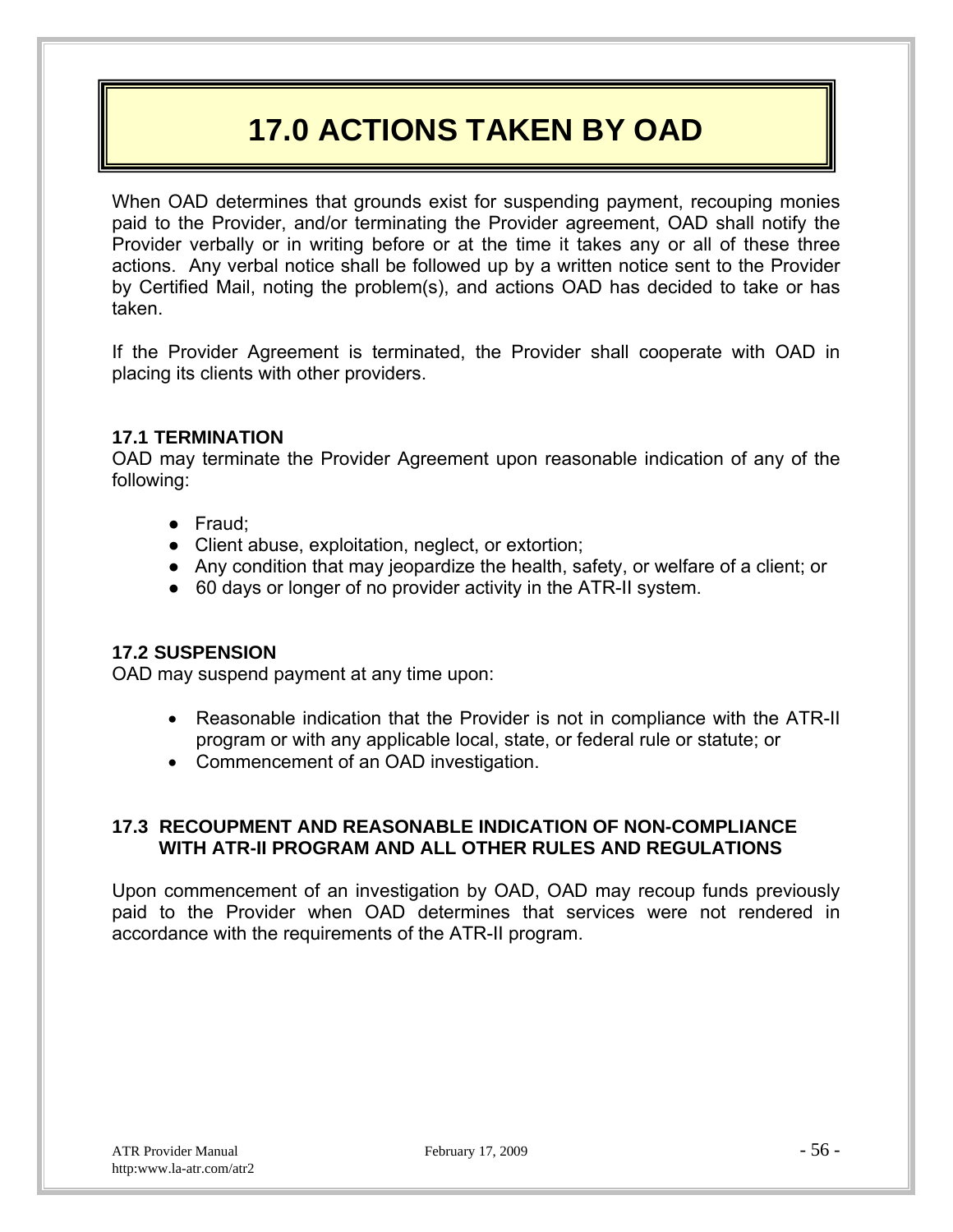## **18.0 PROVIDER RESPONSE**

Upon receipt of the written notice from OAD of action(s) taken or to be taken against the Provider, the Provider may:

> Submit written reasons with supporting documentation, if any, as to why the action should not be taken or should not have been taken to the following address:

> > Office for Addictive Disorders Access to Recovery Program P.O. Box 3868 Baton Rouge, LA 70821 (225) 342- 9268

- Responses must be received by OAD within 10 calendar days of receipt of the notice from OAD.
- The Provider may be asked to submit additional documentation.
- A face-to-face meeting may be scheduled at a time convenient to both parties.
- OAD will inform the Provider of the outcome of this process through Certified Mail.

**PLEASE NOTE:** A response by the Provider does not suspend the action taken or to be taken by OAD as specified in the notice.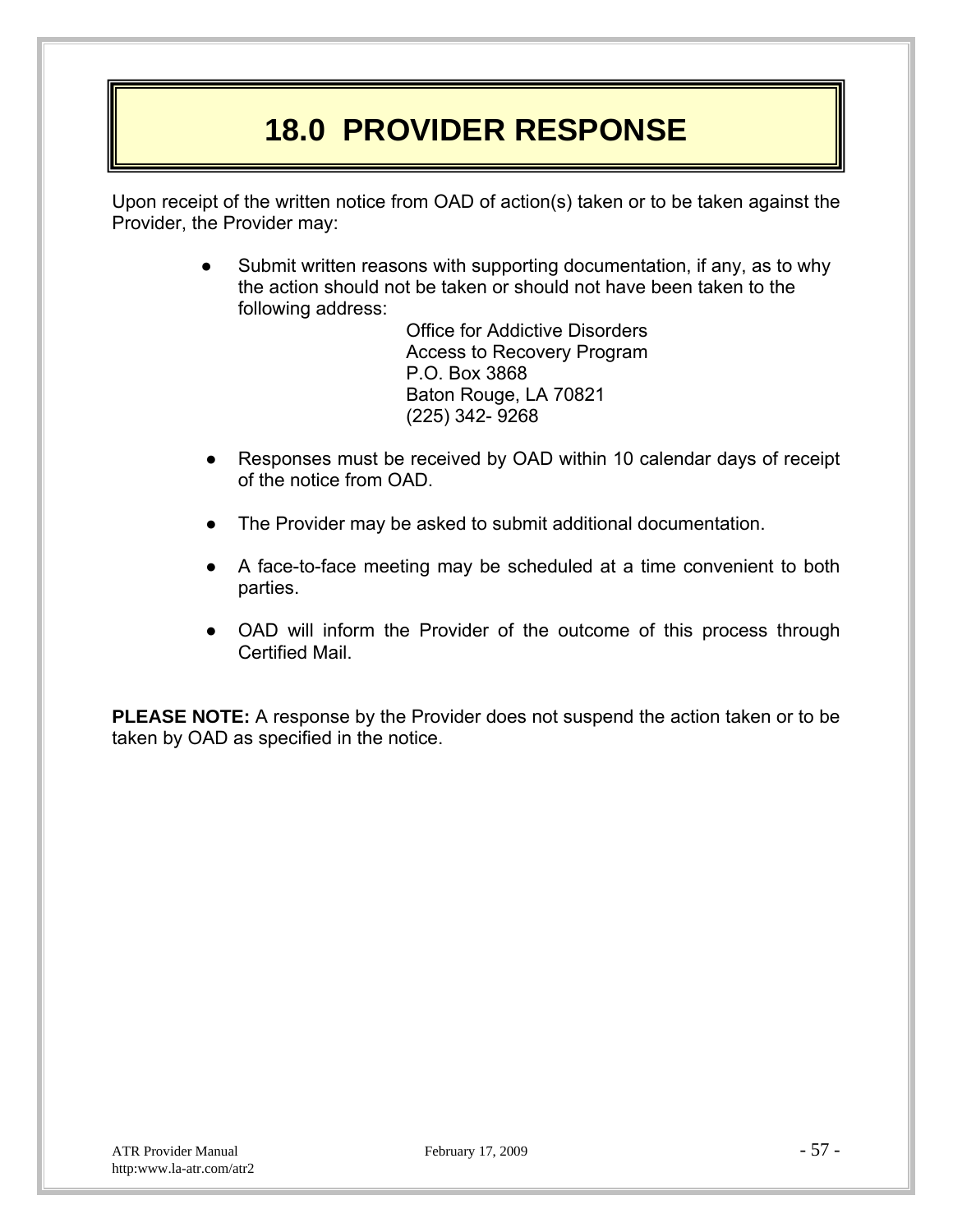## **19.0 ATR GLOSSARY**

**Access to Recovery II (ATR-II)**  The name of the program being funded by federal grant that is designed to provide clinical treatment and recovery support services to as many qualified individuals as possible. A web application will facilitate the collection and reporting of demographic and treatment data of clients who receive treatment through this program.

**Addiction Severity Index (ASI)**  The comprehensive assessment tool used for evaluating adults with potential addiction problems. The results of this assessment assist in identifying problem areas for the client and planning appropriate treatment.

- **Assessment** A survey or set of questions and answers, given through an inperson interview, which is used to determine the severity of addiction and problem areas.
- **Authentication** Electronic process which prevents unauthorized access to the data collected in the Access to Recovery website.
- **Care Coordinator**  An independent individual or facility employee who is responsible for assisting a client in moving from one level of care to the next and for coordinating the client's Recovery Support Services (see Section 1.4.3).
- **Case An episode of treatment in the ATR-II system.** A case begins with admission and continues through the treatment process. If a client quits the program or is discharged during a course of treatment, a new case must be started when the client returns.
- **CASI** Comprehensive Adolescent Severity Inventory. This is the comprehensive assessment tool used to assess clients who are 17 or under. The results of this assessment help the clinician identify problem areas for the client and plan appropriate treatment.
- **Client** A person who is enrolled in the ATR-II program to receive treatment for drug/alcohol addictions.
- **Clinician** A clinician is a treatment professional who provides medical, psychological, social, counseling or other clinical services to a client.
- **Collateral** The client's family members or significant others, such as children, parents, spouse or friend.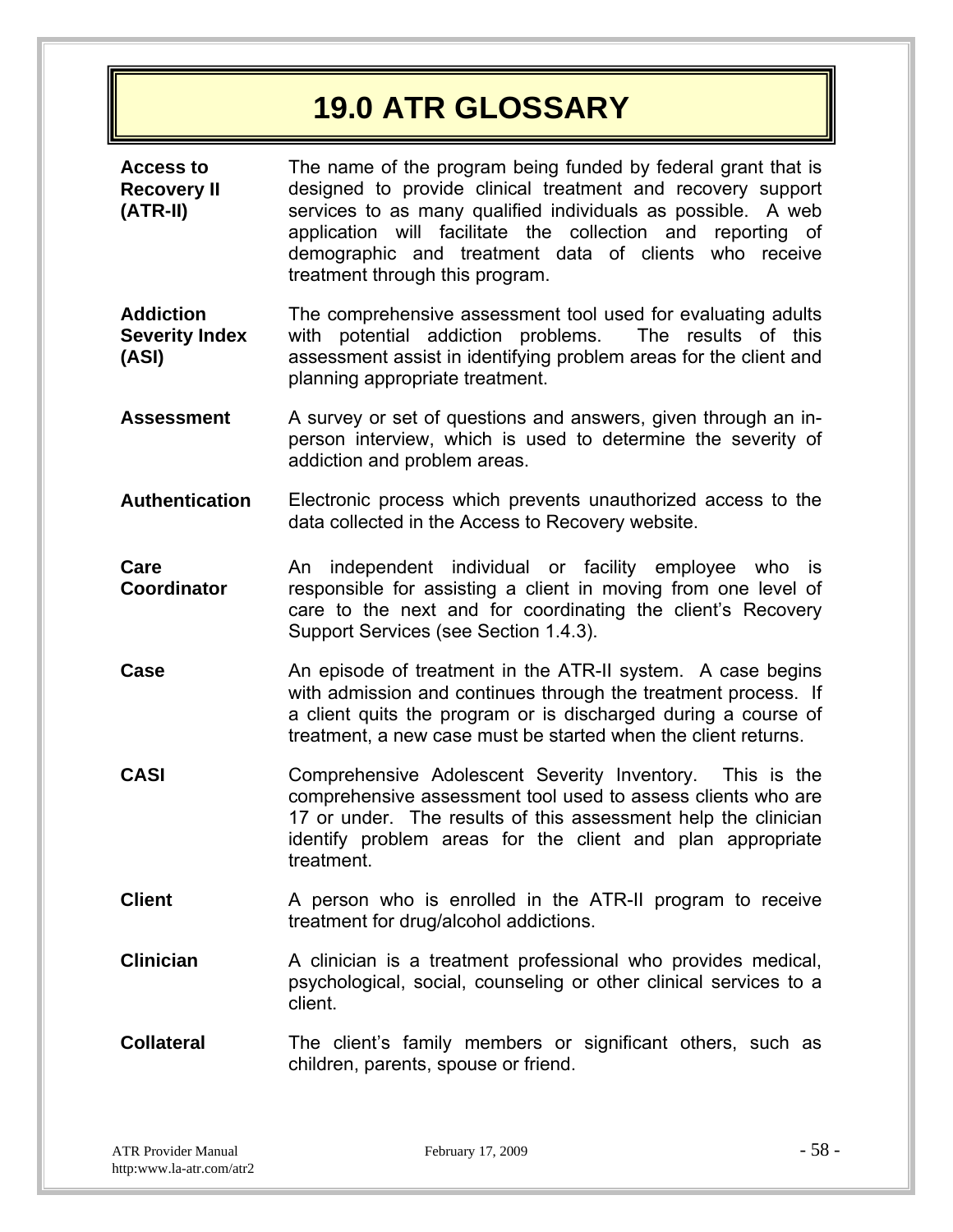- **Co-occurring** A client with co-occurring disorders suffers from at least one psychiatric disorder as well as an alcohol or drug abuse disorder. While these disorders may interact differently in any one person, at least one disorder of each type can be diagnosed independently of the other.
- **Discharge** Discharge is the process for terminating a client's case. A client may be discharged due to successful completion of the program, excessive missed appointments, voluntary termination, etc.
- **Episode** A treatment period that begins with admission and ends with the last voucher service provided.
- **Facility** A physical entity or business, where ATR-II services are provided. Services include eligibility screening, assessments, clinical services, care coordination, and recovery support.
- **Facility Enrollment**  The process by which a facility completes an online questionnaire fulfills offline requirements and is approved by OAD to participate in the ATR-II program.
- **GPRA** Government Performance and Results Act. The federal government requires a set of quarterly reports to be provided for monitoring results of the ATR-II program. This is comprised of a set of flat files which will be generated from demographic data, assessments data, treatment plans, and services rendered.
- **Incentive An** incentive is a bonus paid to providers for exceeding performance thresholds that have been set by OAD. A set of business rules will be defined for managing eligibility (**see Section 8.0 and 11.0**).
- **Internal Control Number (ICN)**  Number to be assigned by the ATR-II system using the client's full name, date of birth and social security number. Clients must provide a social security number to participate in the ATR-II program.
- **LADDS** Louisiana Addictive Disorder Data System. An existing OAD web site which captures necessary treatment and demographic information to satisfy federal reporting requirements.

It is important that OAD state operated and contracted providers fulfill their baseline Block Grant admission requirements before entering clients into ATR-II for treatment services. Providers must enter clients into the appropriate data system. A client can receive both ATR-II and LADDS services, i.e., clinical services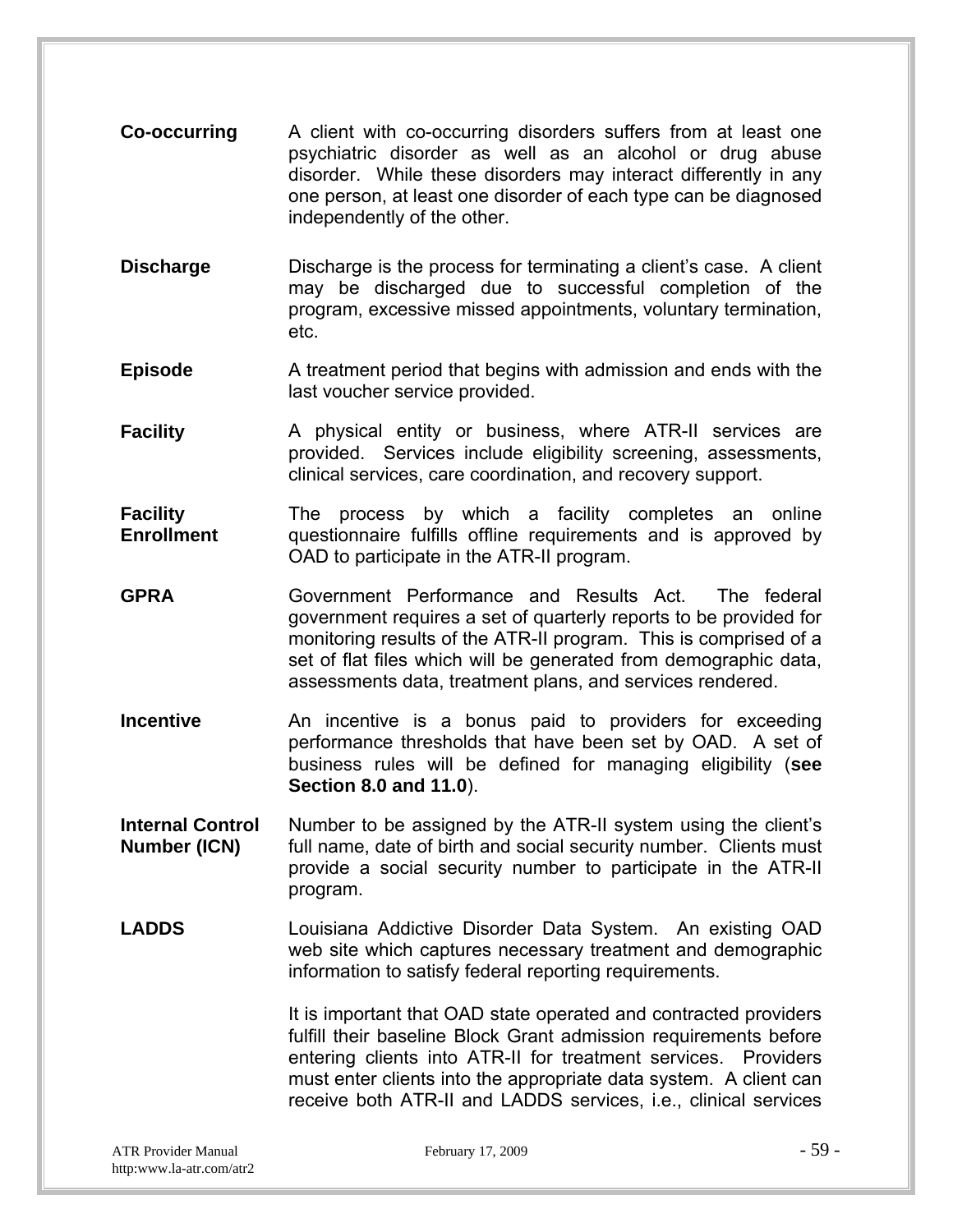through LADDS and recovery support services through ATR-II. This determination must be made at the time of screening, prior to assessment. Such a client would be entered both into LADDS and the ATR-II data system. Enter clients who receive only LADDS services into the LADDS system and not into the ATR-II system. Enter clients who receive only ATR-II services into the ATR-II system and not into the LADDS system.

Level of Care A level or modality of care is a step in the client's treatment process. A level of care includes clinical services, and may also include care coordination and recovery support services. Every time a client moves from one level of care to another, the clinician will be required to report the clinical reason for the change.

**Modality** See Level of Care.

**OAD Administrator**  An OAD employee who is authorized to perform system administration, maintenance, and supervisory tasks within the ATR-II website.

**Office for Addictive Disorders (OAD)**  The office within the Louisiana Department of Health and Hospitals that is responsible for providing statewide prevention and treatment services for substance abuse and for implementing the Access to Recovery project.

- **Payment** Providers of ATR-II services will be compensated based on predefined pricing matrices. Payments will be issued monthly and processed through the DHH Financial System.
- **Profile Demographic and contact information for providers who are** authorized to access to the ATR-II web application. Completion of Profile information will be mandatory before a provider will be allowed to enter the site.
- **Provider An individual who provides a service such as screening,** assessment, clinical services, care coordination, or recovery support.

#### **Recovery Support Services**  Services which are provided to the client to make it easier for them to attend treatment sessions and prevent relapse.

**Report** A set of data which can be presented on-screen or printed out using either pre-defined criteria, filtering options, or drill-in functionality.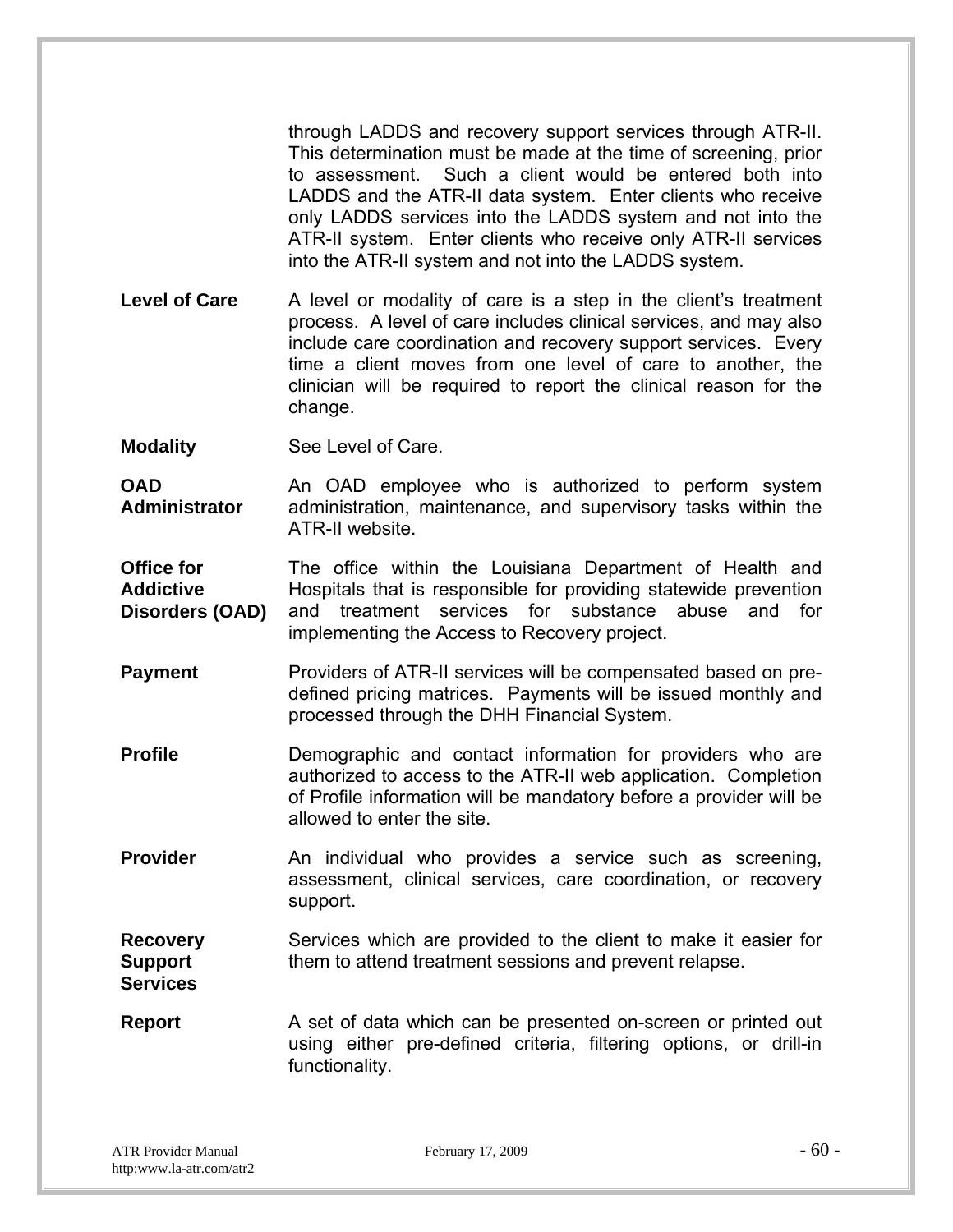- **Report Card** A report card is a specific report which evaluates a facility (or facilities) based on pre-defined performance indicators.
- **SA** Substance abuse.
- **Screen** The interview process to determine whether the client is eligible for the ATR-II program. Decisions are based on residence requirements, financial eligibility, and other criteria.
- **Service Ticket** Data entered to record work performed during treatment. Service tickets elements include the service performed, number of sessions/days/hours utilized for the service, the client for whom the services were performed, and the date of service. Service tickets are totaled at the end of each month to determine the payment due.
- **Social Security Number (SSN)**  The Social Security Number is required to participate in ATR-II and is used to generate the ICN (internal control number).
- **TEDS** Treatment Episode Data Set. A federal reporting requirement which provides information regarding the client's state at times of admission, discharge, and transition through treatment. At this time TEDS is not required for ATR-II.
- **Transition** Transition is movement between levels of care in a treatment plan. The ATR-II treatment voucher will expire if the client completes a level of care in his treatment plan, transitions to another level of care, but fails to present at the new level of care within 14 days.
- **Treatment Plan** The set of levels of care and recovery support items determined to meet the needs of a patient after assessment. The treatment plan includes who will provide treatment and recovery support services
- **Treatment Services**  Services which are provided to the client to facilitate cognitive and behavioral changes necessary for sustained recovery.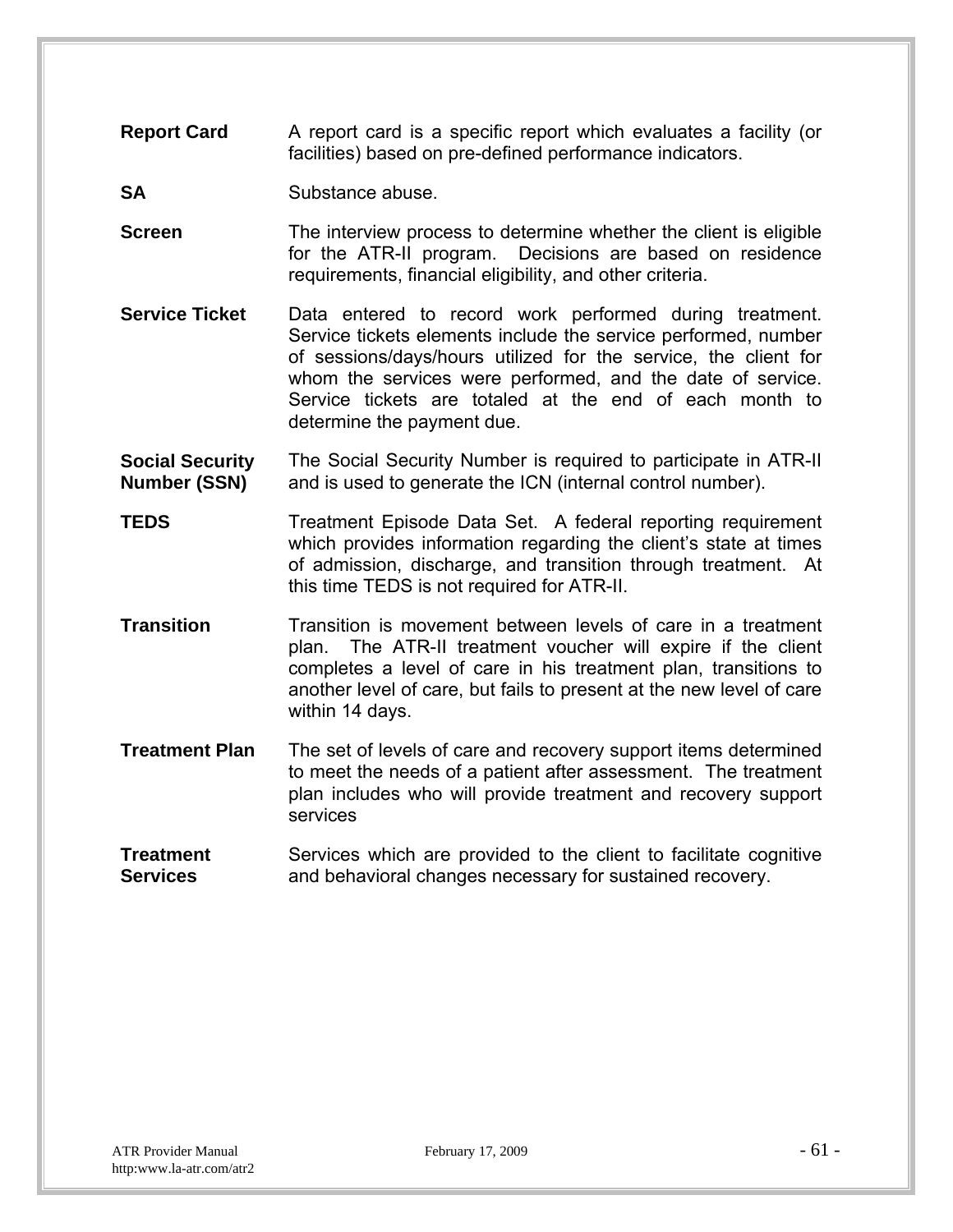## **APPENDIX A**

## **ATR-II Facility Application and Agreement**

- **ATR-II Facility Application (12 pages)**
	- o **Direct Deposit (EFT) Authorization Agreement**
	- o **Provider Requirements and Conditions**
	- o **Code of Conduct**
	- o **Application Checklist**
	- o **Provider Acceptance of OAD/ATR Requirements and Conditions**
- **Employee Acceptance of Code of Conduct (2 pages)**
- **Direct Deposit (EFT) Account Information Form (2 pages)**
- **Employee Survey Form (3 pages)**
- **Disclosure of Ownership (1 page)**
- **Management Information (1 page)**
- **Criminal Conviction Disclosure (2 pages)**
- **Driver Information Form (2 pages)**
- **Transportation Requirements and Conditions (1 page)**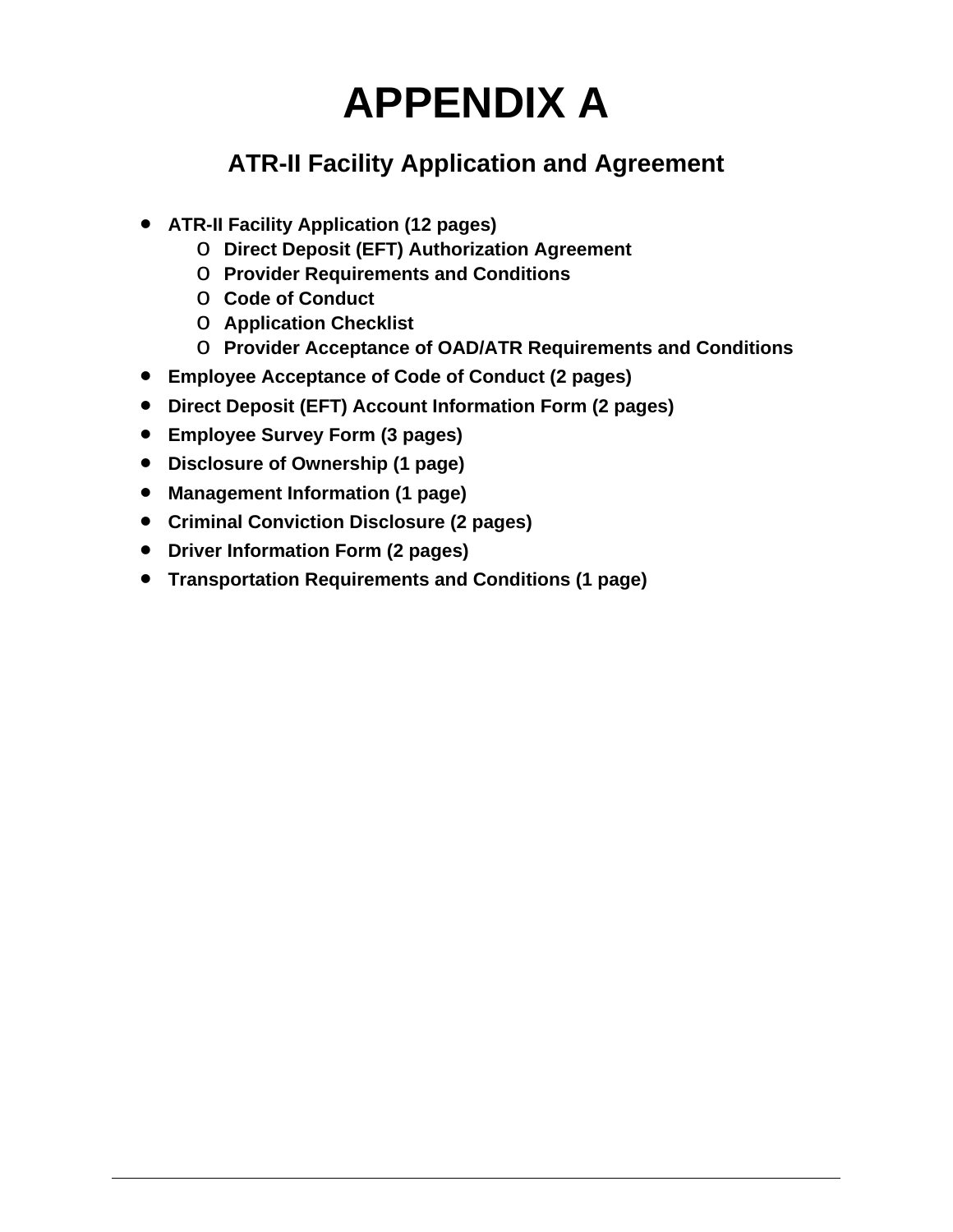

| <b>Facility Name:</b>                                                                                                                                                                                                                           | Date Applied:                                                                                                                                     |  |  |
|-------------------------------------------------------------------------------------------------------------------------------------------------------------------------------------------------------------------------------------------------|---------------------------------------------------------------------------------------------------------------------------------------------------|--|--|
| <b>Business Address:</b>                                                                                                                                                                                                                        | <b>Mailing Address:</b>                                                                                                                           |  |  |
|                                                                                                                                                                                                                                                 |                                                                                                                                                   |  |  |
| <b>Phone Number:</b>                                                                                                                                                                                                                            | <b>Email Address:</b>                                                                                                                             |  |  |
| <b>Fax Number:</b>                                                                                                                                                                                                                              | <b>Web Address:</b>                                                                                                                               |  |  |
| <b>Organization Status:</b><br>Limited Liability Company, LLC<br>Corporation<br>Non-Profit Corporation-501(c)3<br>Non-Profit Religious Corporation<br>Muni ipah y/Paris!<br>Local vernmer A thority<br>State-Open ted<br><b>Federal Tax ID:</b> | <b>Facility Type:</b><br>Community-Based<br>Faith-Based<br>Private<br>Public<br><b>Agency Licensed:</b><br>Yes<br>N <sub>0</sub>                  |  |  |
| <b>Target Population:</b><br>Adolescents<br>Men<br>Women<br>Women w/dependent children<br>Pregnant women<br>Children 0-11<br>Homeless<br>Other<br>(Please specify):                                                                             | If yes, title of license:<br><u> 1980 - Jan Barbara Barat, prima popular popular popular popular popular popular popular popular popular popu</u> |  |  |
| <b>Employee</b> (1)                                                                                                                                                                                                                             | Employee (6)                                                                                                                                      |  |  |
| <b>Employee (2)</b>                                                                                                                                                                                                                             | Employee (7)                                                                                                                                      |  |  |
| <b>Employee</b> (3)                                                                                                                                                                                                                             | <b>Employee (8)</b>                                                                                                                               |  |  |
| <b>Employee (4)</b>                                                                                                                                                                                                                             | <b>Employee (9)</b>                                                                                                                               |  |  |
| <b>Employee</b> (5)                                                                                                                                                                                                                             | <b>Employee (10)</b>                                                                                                                              |  |  |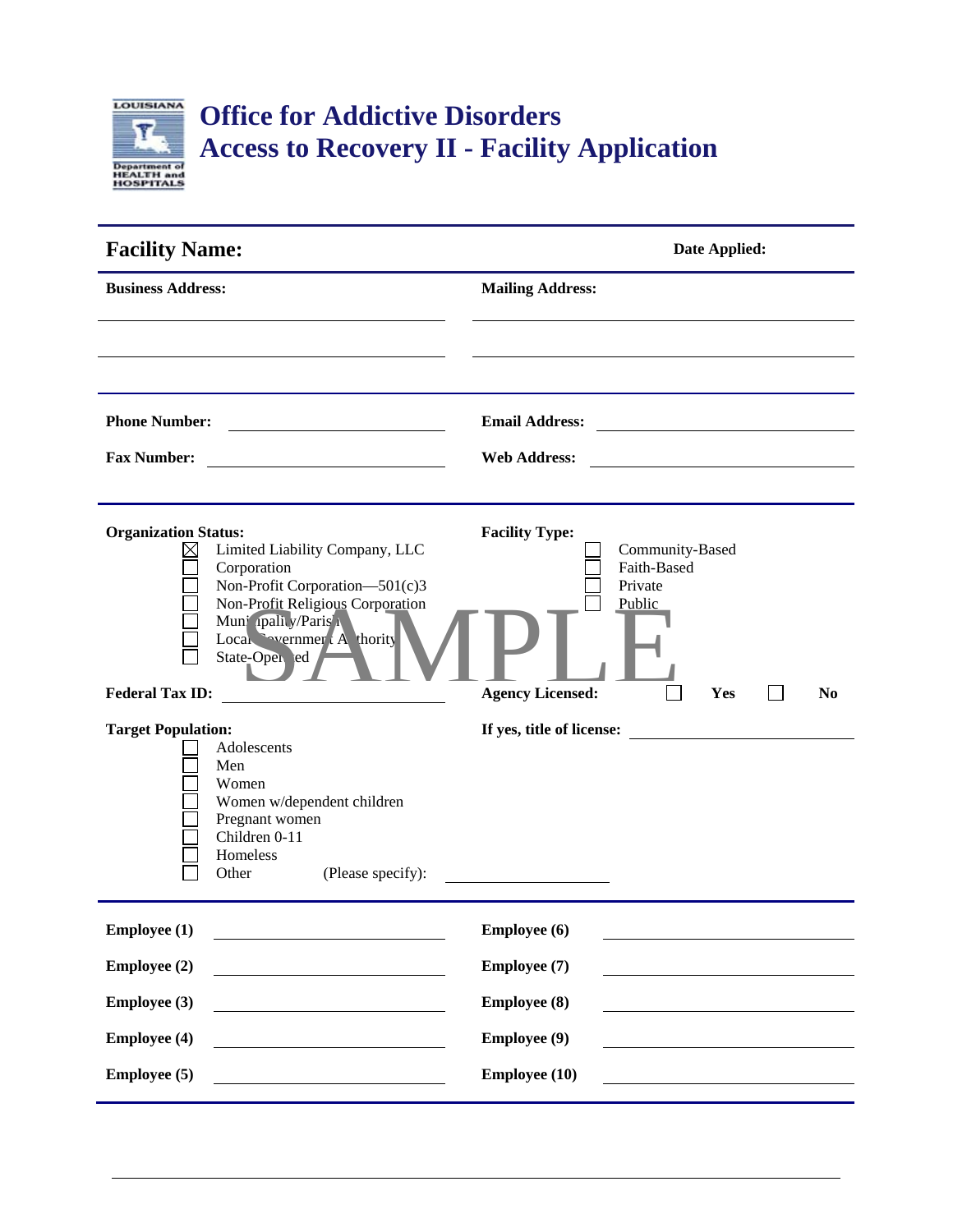

## **Office for Addictive Disorders Access to Recovery II - Facility Application**

| <b>Facility Name:</b>       |                                        | Date Applied:                          |                                  |                                        |
|-----------------------------|----------------------------------------|----------------------------------------|----------------------------------|----------------------------------------|
| <b>Services Rendered:</b>   |                                        |                                        |                                  |                                        |
| <b>Levels of Care</b>       |                                        |                                        |                                  |                                        |
| <b>Adult Levels of Care</b> |                                        |                                        | <b>Adolescent Levels of Care</b> |                                        |
|                             |                                        | Medically Supported Detox Clinical     |                                  | Outpatient                             |
|                             |                                        | <b>Inpatient Clinical</b>              |                                  | Intensive Outpatient (5 Day-Daytime)   |
|                             |                                        | Social Detox Clinical                  |                                  | Intensive Outpatient (4 Day-Nighttime) |
|                             |                                        | Residential Clinical                   |                                  | Intensive Outpatient (3 Day-Daytime)   |
|                             |                                        | Intensive Outpatient (5 Day-Daytime)   |                                  | Intensive Outpatient (3 Day-Nighttime) |
|                             | Intensive Outpatient (4 Day-Nighttime) |                                        |                                  |                                        |
|                             | Intensive Outpatient (3 Day-Daytime)   |                                        |                                  |                                        |
|                             |                                        | Intensive Outpatient (3 Day-Nighttime) |                                  |                                        |
|                             |                                        | <b>Outpatient Clinical</b>             |                                  |                                        |
|                             |                                        | Outpatient w/Methadone Maintenance     |                                  |                                        |
|                             | Outpatient w/B vrenorphine             |                                        |                                  |                                        |
|                             |                                        | Outpatient Drug Cou                    |                                  | IPI .I                                 |
| <b>Clinical Services</b>    |                                        |                                        |                                  |                                        |
|                             |                                        | <b>Individual Sessions</b>             |                                  |                                        |
|                             |                                        | <b>Family Sessions</b>                 |                                  |                                        |
|                             | Drug Screen                            |                                        |                                  |                                        |
|                             | <b>Medical History</b>                 |                                        |                                  |                                        |
|                             |                                        |                                        |                                  |                                        |
| <b>Assessment</b>           |                                        |                                        |                                  |                                        |
| <b>Adult Services</b>       |                                        |                                        | <b>Adolescent Services</b>       |                                        |
|                             |                                        | Initial Assessment-ASI                 |                                  | Initial Assessment-CASI                |
|                             |                                        | <b>GPRA Follow-up ASI</b>              |                                  | <b>GPRA Follow-Up</b>                  |
|                             |                                        | <b>GPRA</b> Discharge                  |                                  | <b>GPRA</b> Discharge                  |
| <b>Care Coordination</b>    |                                        |                                        |                                  |                                        |
| <b>Adult Services</b>       |                                        |                                        | <b>Adolescent Services</b>       |                                        |
|                             |                                        | Care Coordination                      |                                  | Care Coordination                      |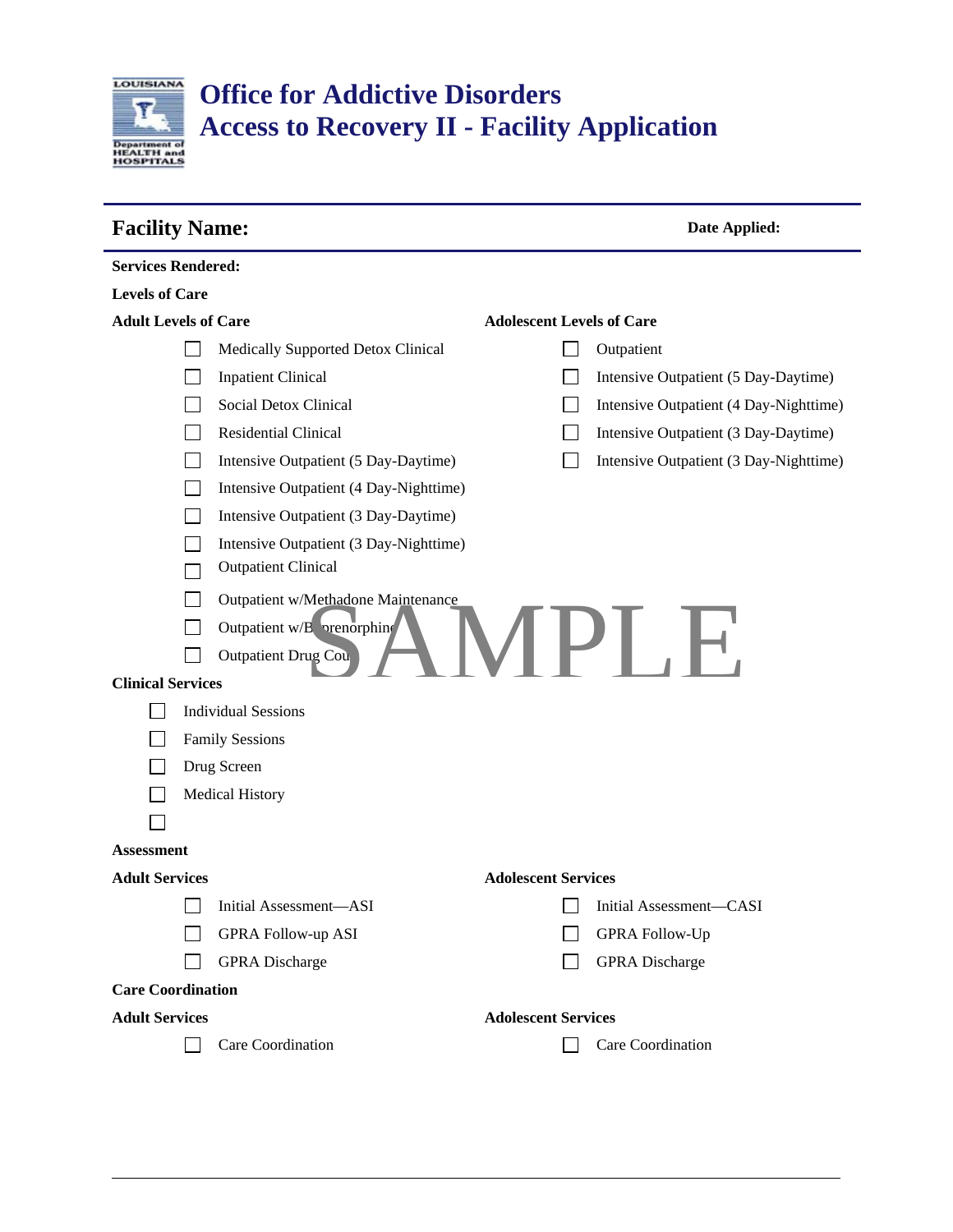#### **Recovery Support**

| <b>Adult Services</b> |                                               | <b>Adolescent Services</b>                    |
|-----------------------|-----------------------------------------------|-----------------------------------------------|
|                       | Alcohol and Drug Free Group Social Activities | Alcohol and Drug Free Group Social Activities |
|                       | Childcare                                     | Spiritual and Pastoral Counseling             |
|                       | <b>Job Readiness</b>                          | <b>Halfway House</b>                          |
|                       | Spiritual and Pastoral Counseling             | Transportation                                |
|                       | Life Skills                                   | Life Skills                                   |
|                       | <b>Transitional Housing</b>                   |                                               |
|                       | Transportation                                |                                               |
|                       |                                               |                                               |

# SAMPLE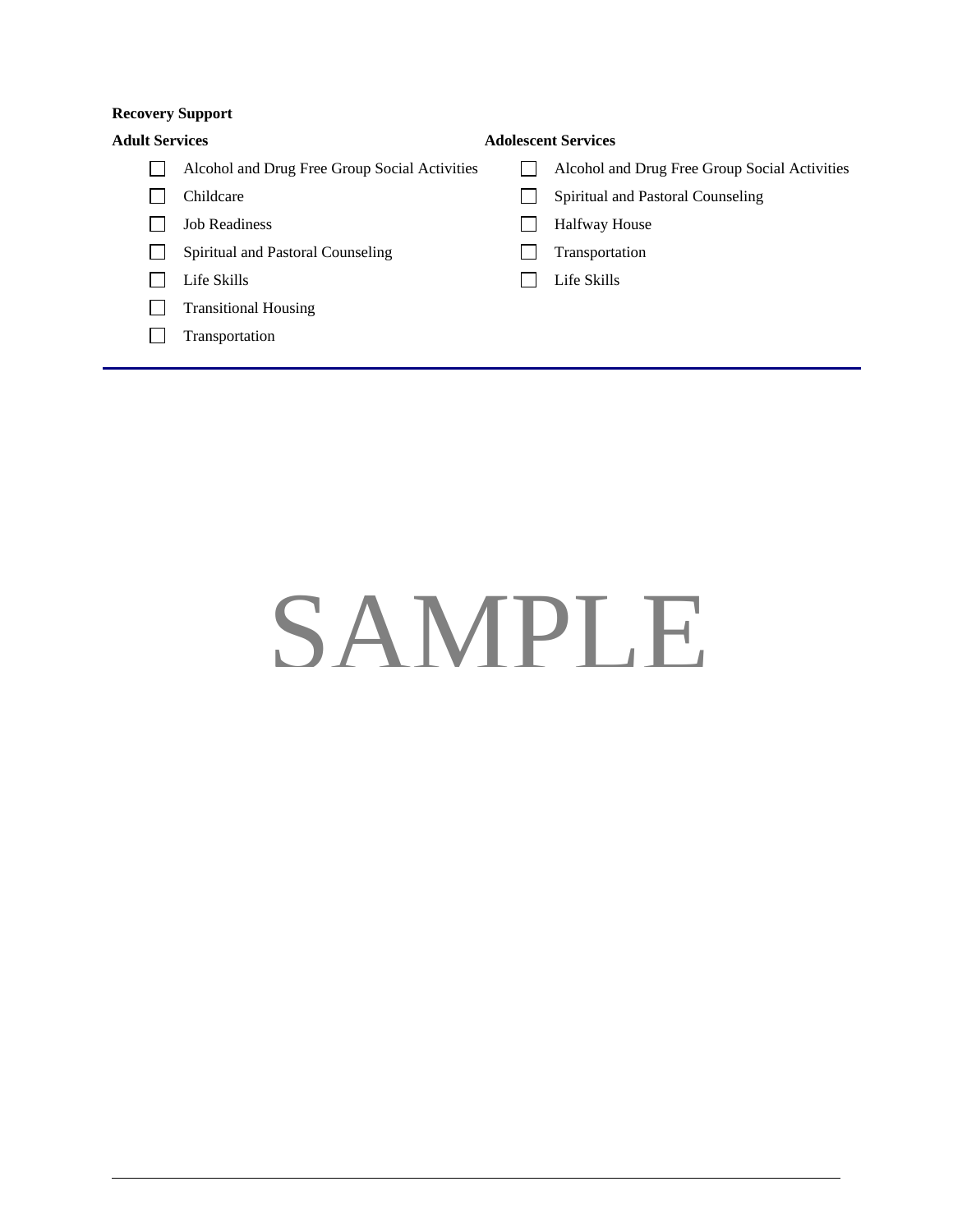

## **Office for Addictive Disorders Access to Recovery II - Facility Application**

| <b>Facility Name:</b><br>Date Applied:                                                                                                                                                                                                                                                                                                                                                             |                                                                                                                                                     |
|----------------------------------------------------------------------------------------------------------------------------------------------------------------------------------------------------------------------------------------------------------------------------------------------------------------------------------------------------------------------------------------------------|-----------------------------------------------------------------------------------------------------------------------------------------------------|
| Is your facility—(Mark One)<br>Independent (not part of a parent organization)<br>One of several facilities under a parent organization                                                                                                                                                                                                                                                            |                                                                                                                                                     |
| Which one category best describes the primary setting of this facility? (Mark One)<br>Health Maintenance Organization<br>Hospital or university<br>Psychiatric or other specialized hospital<br>Health care (including primary care<br>setting)<br>Free-standing substance abuse services<br>Family/children service agency<br>Mental health services setting or<br>community mental health clinic | Social services agency<br>Other multi-service agency<br>Jail or prison<br>Juvenile detention<br>Private or group practice<br>Other (please specify) |
| Primary service area of this facility? (Mark One)<br>Rural<br>Suburban<br>Urban.<br>Type of substance abuse prob. streat d?<br>Alcohol pr blem s om<br>Drug problems only<br>Both alcohol and drug problems<br>Co-occurring/mental health                                                                                                                                                          | I PL .H.                                                                                                                                            |
| If you answer yes to any of the following regarding your facility and/or owner(s), attach a detailed explanation.<br>Is there pending or threatened litigation against the facility or owner(s)?<br>Yes<br>N <sub>0</sub>                                                                                                                                                                          |                                                                                                                                                     |

Is the facility or owner(s) in IRS debt?

Yes No  $\Box$ 

**Please identify the fiscal year of the facility/organization: (Mark One)**

| $\Box$ | Calendar year (Jan-Dec) |  |  |
|--------|-------------------------|--|--|
|        |                         |  |  |

- State Fiscal Year (July-June)
- Federal Fiscal Year (Sept-Oct)
- Other: (specify)

## **Please identify accounting method of facility/organization. (Mark One)**

- Cash Basis  $\perp$ Accrual Basis  $\Box$ 
	-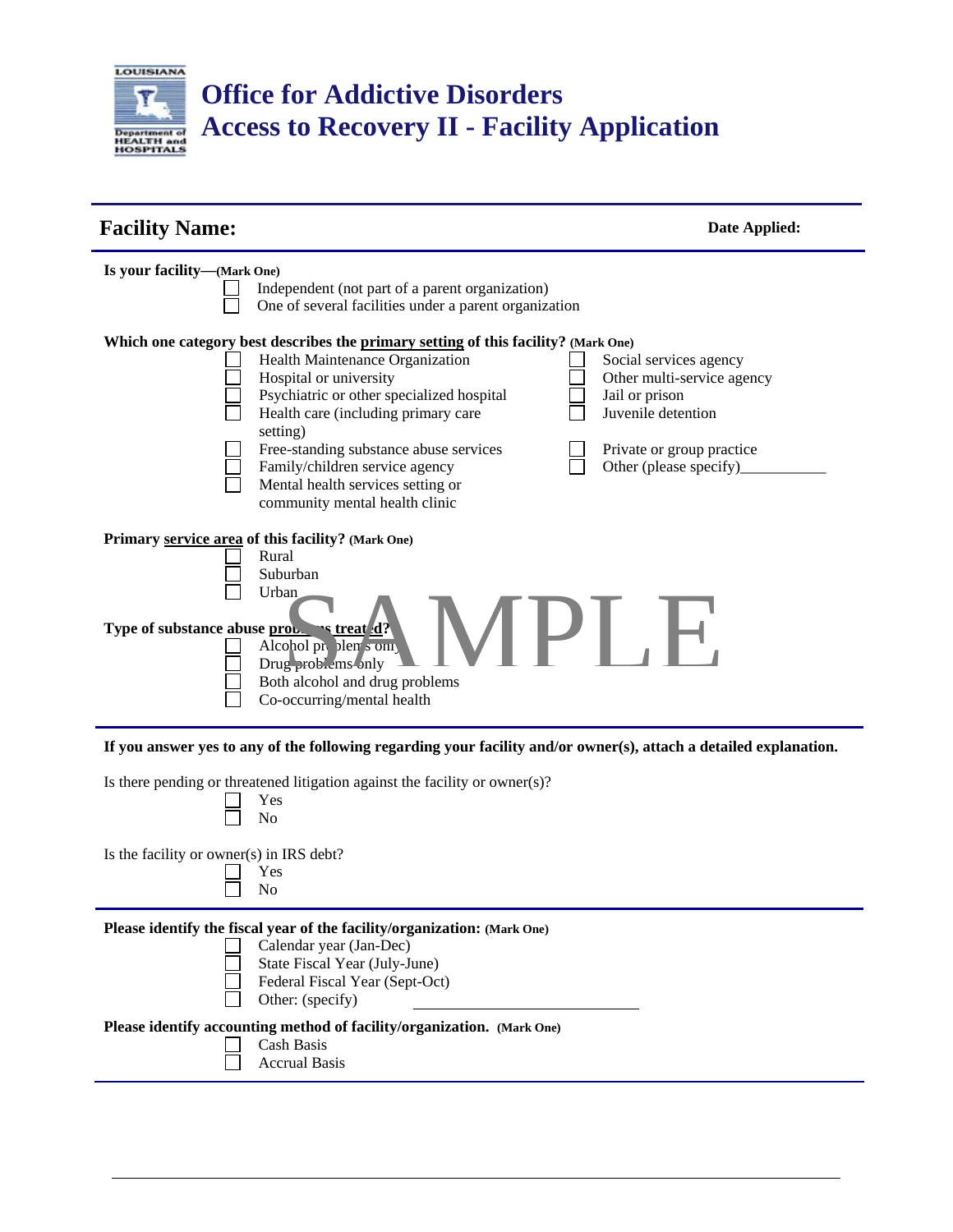

## **Facility Name:** Date Applied:

## **Access to Recovery Direct Deposit (EFT) Authorization Agreement**

I have reviewed the ATR Direct Deposit (EFT) Authorization Agreement and the ATR Provider Requirements and Conditions as listed below and agree to this agreement:

- I understand that payment and satisfaction of any claims will be from Federal and State Funds; and any false service tickets, statements or documents, or concealment of a material fact, may be prosecuted under applicable Federal and State laws.
- I understand that Louisiana Department of Health and Hospitals (DHH) may revoke this authorization at any time.
- I hereby authorize DHH to present credit entries into the account and named depository referenced in *Louisiana Access to Recovery Direct Deposit (EFT) Account Information* form. These credits will pertain only to direct deposit transfer payments that the payee has rendered for ATR services.
- I certify that if a Board of Directors approval was necessary to enter into this agreement, that approval has been obtained and the signature  $\epsilon(s)$  elocy is uthorized by the stated Board of Directors to the into  $\alpha$  change this agreement. at if a Board of Directors approval was necessary to enter into the contract of the signature of the same into the contract of the same into the contract of the same into the same of the contract of the same into the same
- I agree to notify ATF staff at least 60 days in a cance if panel generated institutions or accounts. Notice will be given by completing the *Louisiana Access to Recovery Direct Deposit (EFT) Account Information* form.
- I further understand that the maintenance of account information on the Louisiana ATR files is the provider's responsibility and failure to notify the ATR staff as noted may result in ATR payments being electronically transmitted to incorrect accounts or returned.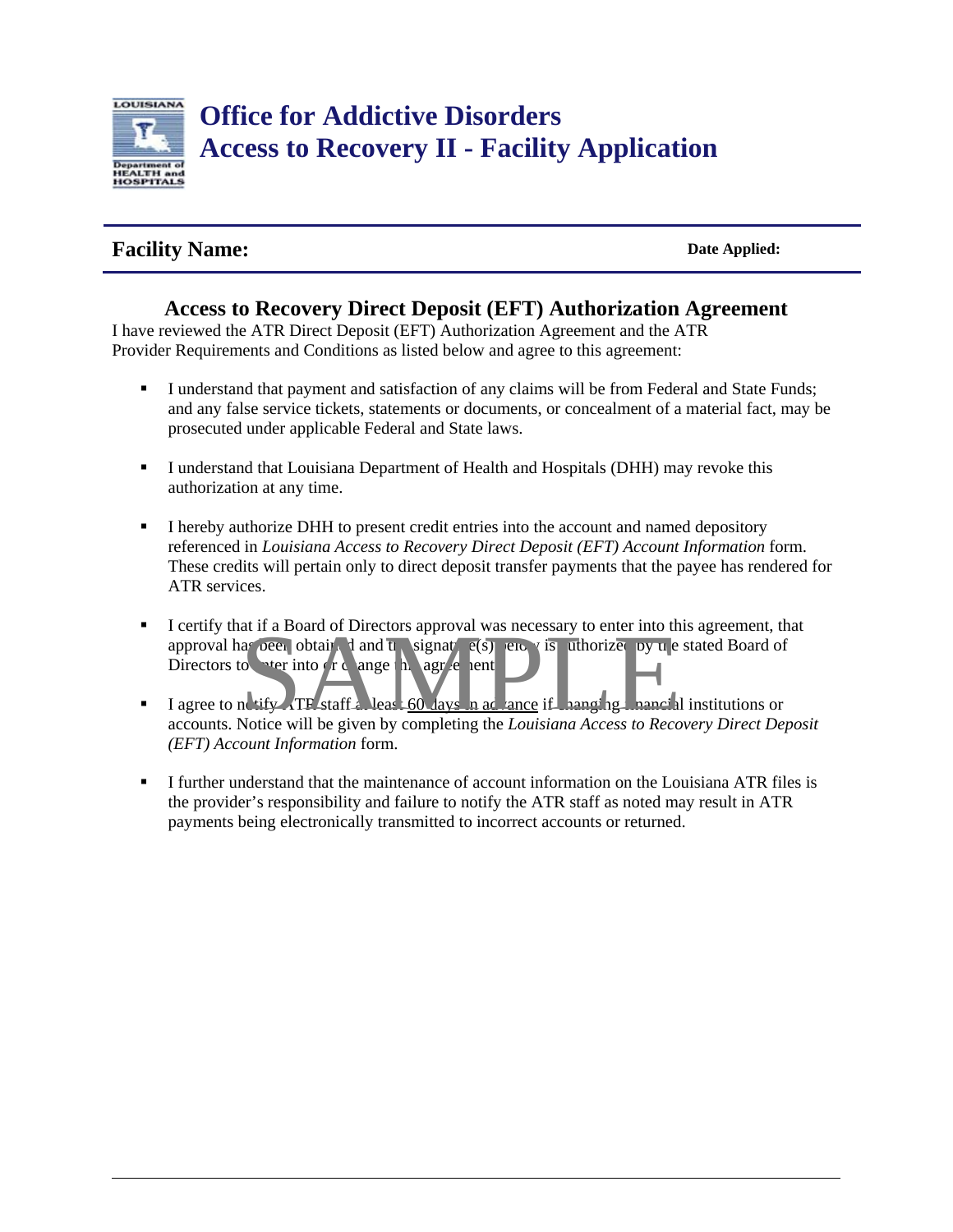

## **Facility Name:** Date Applied:

## **Access to Recovery Provider Requirements and Conditions**

 Louisiana's Access To Recovery Program must comply with DHHS regulations promulgated under Title VI of the Civil Rights Act of 1964; Section 504 of the rehabilitation Act of 1973; and the American Disabilities Act of 1990 which require that:

**No person in the United States shall be excluded from participation in, denied the benefits of, or subjected to discrimination on the basis of age, color, handicap, national origin, race or sex under any program or activity receiving Federal financial assistance.** 

 Under these requirements, Louisiana's Department of Health and Hospitals, Bureau of Health Services Financing cannot pay for medical care or services unless such care and services are provided without discrimination based on age, color, handicap, national origin, race or sex. Written complaints of non-compliance should be directed to Secretary, Department of Health and Hospitals, P.O. Box 91030, Baton Rouge, LA 70821-9030 or DHHS Secretary, Washington, DC or both.

As a clinical and/or recovery support services provider enrolled in Louisiana's Access to Recovery Program, I hereby agree to:

- Maintain all records necessary for full disclosure of services provided to individuals under the program and to furnish information regarding those records as well as payments claimed/received for providing such services that the agency, the DHH Secretary or OAD/ATR may request for six years from the date of services;
- Accept OAD/ATR payment as payment in full and not seek additional payment from any recipient for any unpaid portion;
- Adhere to the published regulation of the D. H  $\frac{f}{c}$  tary and the Bureau of Health Services Financing, including, but not limited th, those rules regarding recoupled and disclosure requirements as specified in 42 CFR 455, Subpart B. TR payment as payment in full and not seek additional payment from any<br>ublis. I regulation of the D. H  $\frac{1}{2}$ ec tary and the Bl eau of He in Se view.<br>It , those rule regard ng recoup tent and displayed in the second sec
- Comply with federal and state laws and/or DHH Policy requiring an audit of the Provider's operation as a whole or of specific program activities. All audit fees and other cost associated with the audit shall be paid entirely by the Provider.
- Adhere to the Federal alcohol and other drug (AOD) confidentiality law, which requires programs to strictly maintain the confidentiality of AOD patient records. The law (42 U.S.C. § 290dd-2) and its accompanying regulations (42 C.F.R. Part 2), came about through Congress' recognition that safeguards on privacy serve the important purpose of encouraging persons to seek AOD dependence care by preventing the disclosure of information related to their AOD diagnosis and treatment, which could stigmatize them in their communities.
- Adhere to the federal Health Insurance Portability and Accountability Act (HIPAA) and all applicable HIPAA requirements and obligations imposed by those regulations regarding the conduct of electronic health care transactions and the protection of the privacy and security of individual health information and any additional regulatory requirements imposed under HIPAA.
- Not enter into any subcontract for work or services contemplated under this agreement without OAD/ATR approval.
- Understand this agreement is contingent upon the appropriation of funds by the Legislature. If the Legislature fails to appropriate sufficient monies to provide for the continuation of the agreement, or if such appropriation is reduced by the veto of the Governor or by any means provided in the appropriation act to prevent the total appropriation for the year from exceeding revenues for that year, or for any other lawful purpose, and the effect of such reduction is to provide insufficient monies for the continuation of the agreement, the agreement shall terminate.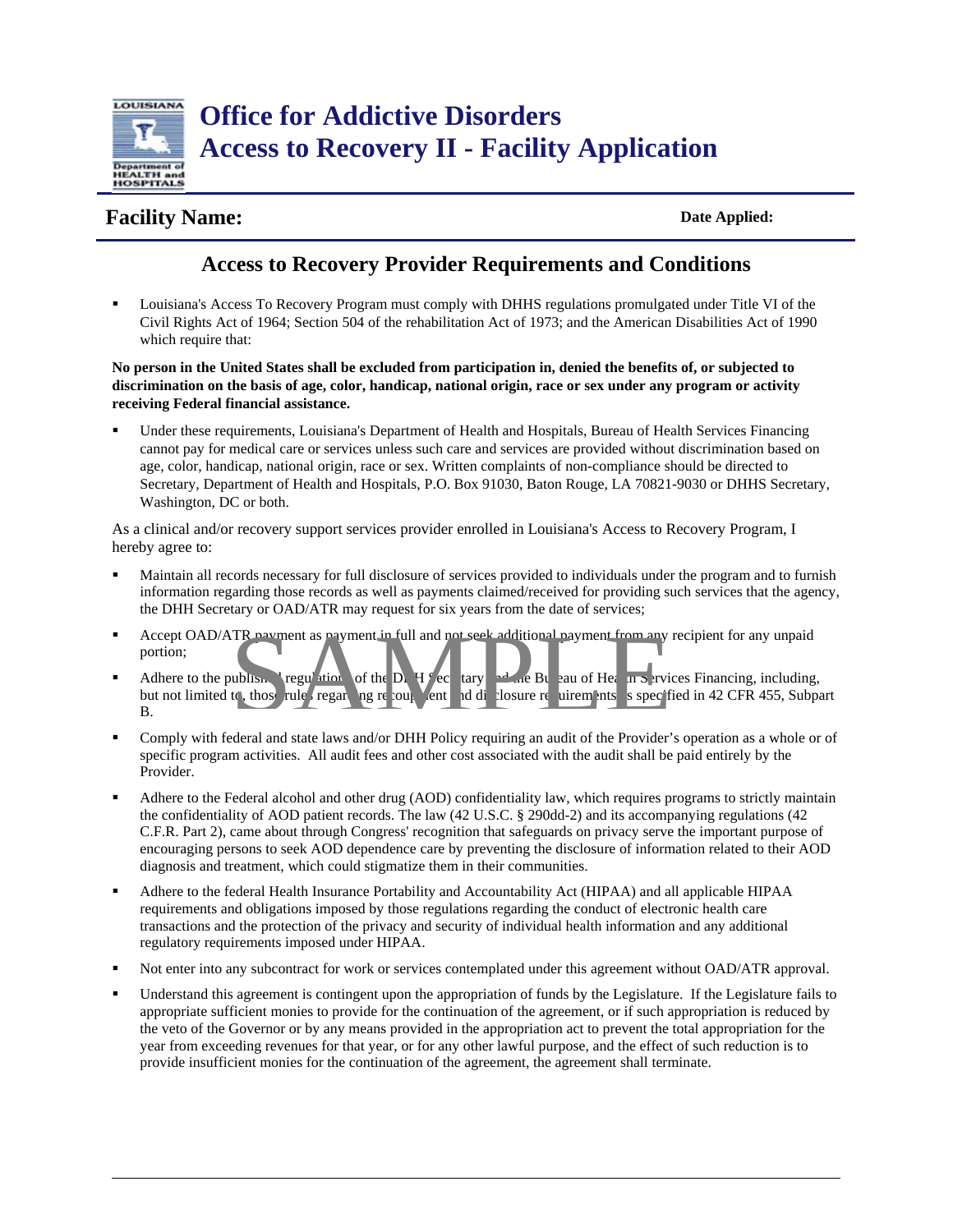

**Office for Addictive Disorders Access to Recovery II - Facility Application** 

## **Facility Name:** Date Applied:

### **Office for Addictive Disorders CODE OF CONDUCT**

All employees of the Office for Addictive Disorders and its providers are subject to the following Code of Conduct:

- 1. No employee shall emotionally, physically, verbally, economically abuse or exploit any client or the client's family members. (As defined in the definitions below.)
- 2. No employee shall enter into a romantic relationship or sexual intimacies with clients during the continuum of care, including aftercare.
- 3. No employee shall misrepresent any professional qualifications, associations, training or experience.
- 4. An employee shall promptly inform his/her supervisors in cases where a client's condition indicates a clear and imminent danger to the client or others.
- 5. An employee shall take reasonable precautions to protect clients from physical and/or emotional trauma resulting from interaction within group activities.
- 6. An employee, who witnesses any instance of abuse, neglect, or unprofessional behavior by another employee or client, must promptly report it to his/her supervisor(s).
- 7. No employee shall release any information regarding clients and their records, except with written authorization by the client or his/her authorized representative, or a court order with a subpoena.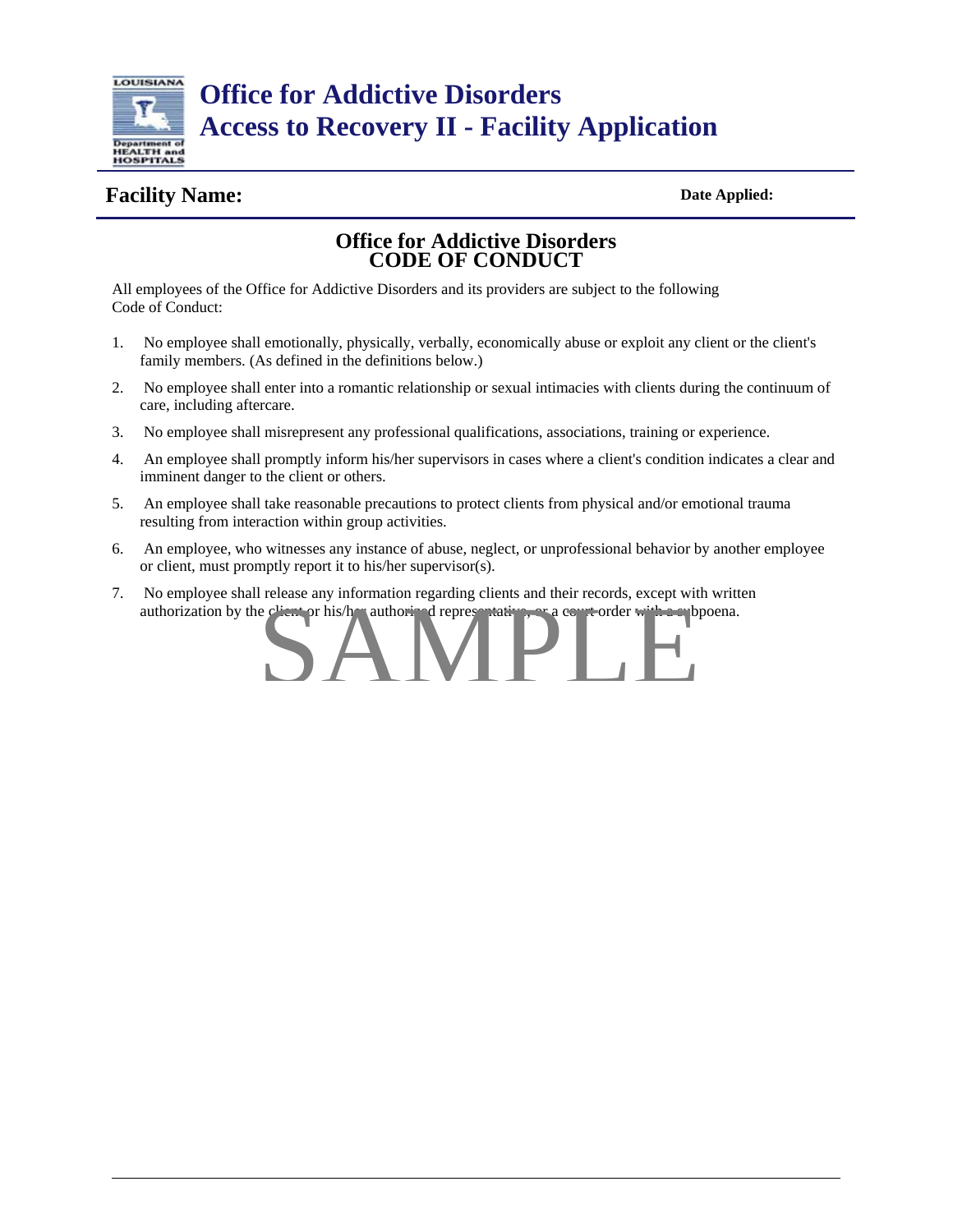#### **Office for Addictive Disorders CODE OF CONDUCT DEFINITIONS**

- A. Physical Abuse Any act or failure to act done knowingly, recklessly or intentionally, including incitement to act, which caused or may have caused an injury to a client. Physical abuse includes, but is not limited to, hitting, slapping, pinching, kicking, punching, dragging, squeezing, choking and shoving. Physical contact which endangers the safety of a client as well as handling the client with more force than is reasonably necessary constitutes physical abuse.
- B. Sexual Abuse Any sexual activity of any nature whatsoever between a client and staff without regard to injury or consent.
- C. Emotional or Psychological Abuse Any use of verbal or other communication to threaten a client with physical harm or to ridicule, curse, humiliate or degrade a client or which caused or may have caused emotional harm.
- D. Exploitation (a form of abuse) Illegal or improper act of using the client and/or resources of the client for monetary or personal benefit, profit, gain or gratification. This includes forcing or encouraging a client to do anything illegal or immoral.
- E. Neglect Any failure to act which caused or may have caused physical or emotional injury to a client. Neglectful acts include but are not limited to failure to provide or obtain needed medical treatment or provide a client with other necessities or the withholding of such necessities (e.g., food, clothing); failure to supervise a client such that the client is placed in imminent danger; or failure to provide basic care which, while it may not cause harm, is a matter of cleanliness or personal dignity.

## SAMPLE

**\*Legal Note: This enrollment form confirms your desire to enroll with the Office for Addictive Disorders. Each page of this document must be initialed and the last page must be signed.** 

**Initials: \_\_\_\_\_\_\_\_\_\_\_\_\_\_\_\_\_\_\_**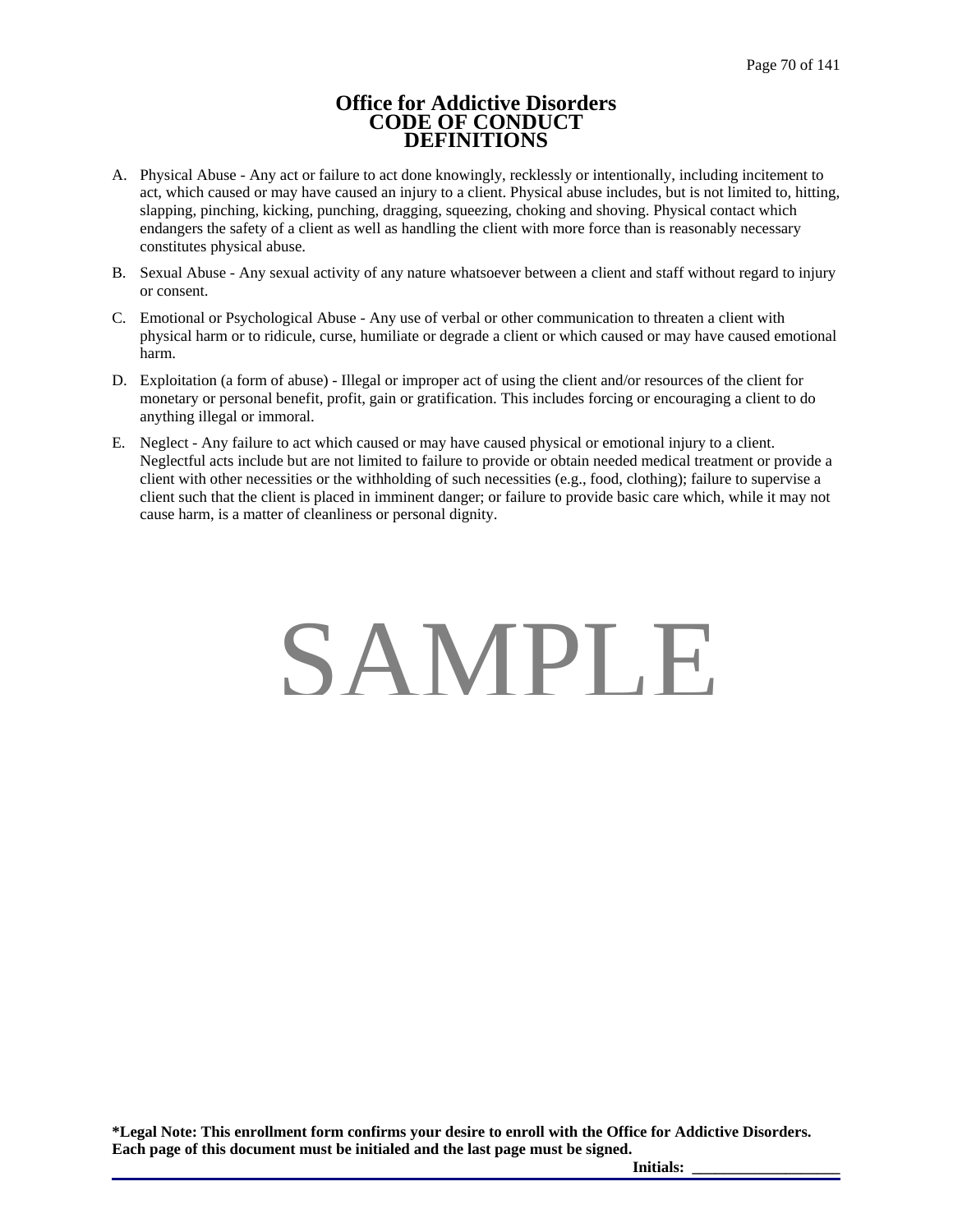

## **Facility Name:** Date Applied: Date Applied:

## **APPLICATION MUST BE TYPED OR PRINTED LEGIBLY IN BLACK OR BLUE INK.**

| Please submit the following with application:<br>*Forms in italics are available in the application packets.                                                                                       |
|----------------------------------------------------------------------------------------------------------------------------------------------------------------------------------------------------|
| <b>General Requirements:</b>                                                                                                                                                                       |
| Mission statement and/or vision statement of the facility/organization                                                                                                                             |
| Table of organization or organization chart of the facility/organization                                                                                                                           |
| Facility/organization budget                                                                                                                                                                       |
| Drug and Alcohol Free workplace policy                                                                                                                                                             |
| Current licenses/certifications for facility (clinical treatment, housing, and childcare only)                                                                                                     |
| Current inspections and certifications from Board of Health and Fire Marshal (not required for                                                                                                     |
| licensed facility/organizations)                                                                                                                                                                   |
| Current Professional Liability Insurance policies, minimum of \$1 million                                                                                                                          |
| Current General Liability Insurance policies, minimum of \$1 million                                                                                                                               |
| Statement of Prepayment of at least 90 days, for General Liability Insurance<br>Copy of pre-print d IRS docu <sub>t</sub> ent shop ing Er <sub>1</sub> loye Ide, ifi ation Nu ber (EIN)—CPO-545 or |
| pre-printed Payme. Coupon is ccept b. (W-9 orn are not cceptabl                                                                                                                                    |
| Financial statements o aud t                                                                                                                                                                       |
| Voided check—for account to which you wish to have your funds electronically deposited (deposit                                                                                                    |
| slips and counter checks are not acceptable). Name on checking account must match name on facility                                                                                                 |
| application                                                                                                                                                                                        |
| Proof of incorporation from the Secretary of State                                                                                                                                                 |
| Access to Recovery Direct Deposit (EFT) Account Information Form                                                                                                                                   |
| Access to Recovery Disclosure of Ownership or Secretary of State's Disclosure of Ownership                                                                                                         |
| <b>Access to Recovery Management Information</b><br>Three (3) letters of reference                                                                                                                 |
| <b>Brief Program Summary</b>                                                                                                                                                                       |
| Initialed, signed and notarized Access to Recovery Re-Vamp Facility Application                                                                                                                    |
| One duplicate copy of entire application packet                                                                                                                                                    |
| <b>General Employee and Staff Requirements:</b>                                                                                                                                                    |
| Current licenses/certifications for employees within facility (clinicians, assessors, pastoral/spiritual)                                                                                          |
| Résumé on all staff/employees                                                                                                                                                                      |
| Access to Recovery Employee Survey Form on each employee/staff                                                                                                                                     |
| Access to Recovery Employee Acceptance of Code of Conduct on each employee/staff                                                                                                                   |
| Access to Recovery Criminal Conviction Disclosure on each employee/staff                                                                                                                           |
| Criminal Background Check on each employee/staff (if working with adolescents)                                                                                                                     |

**\*Legal Note: This enrollment form confirms your desire to enroll with the Office for Addictive Disorders. Each page of this document must be initialed and the last page must be signed.** 

**Initials: \_\_\_\_\_\_\_\_\_\_\_\_\_\_\_\_\_\_\_**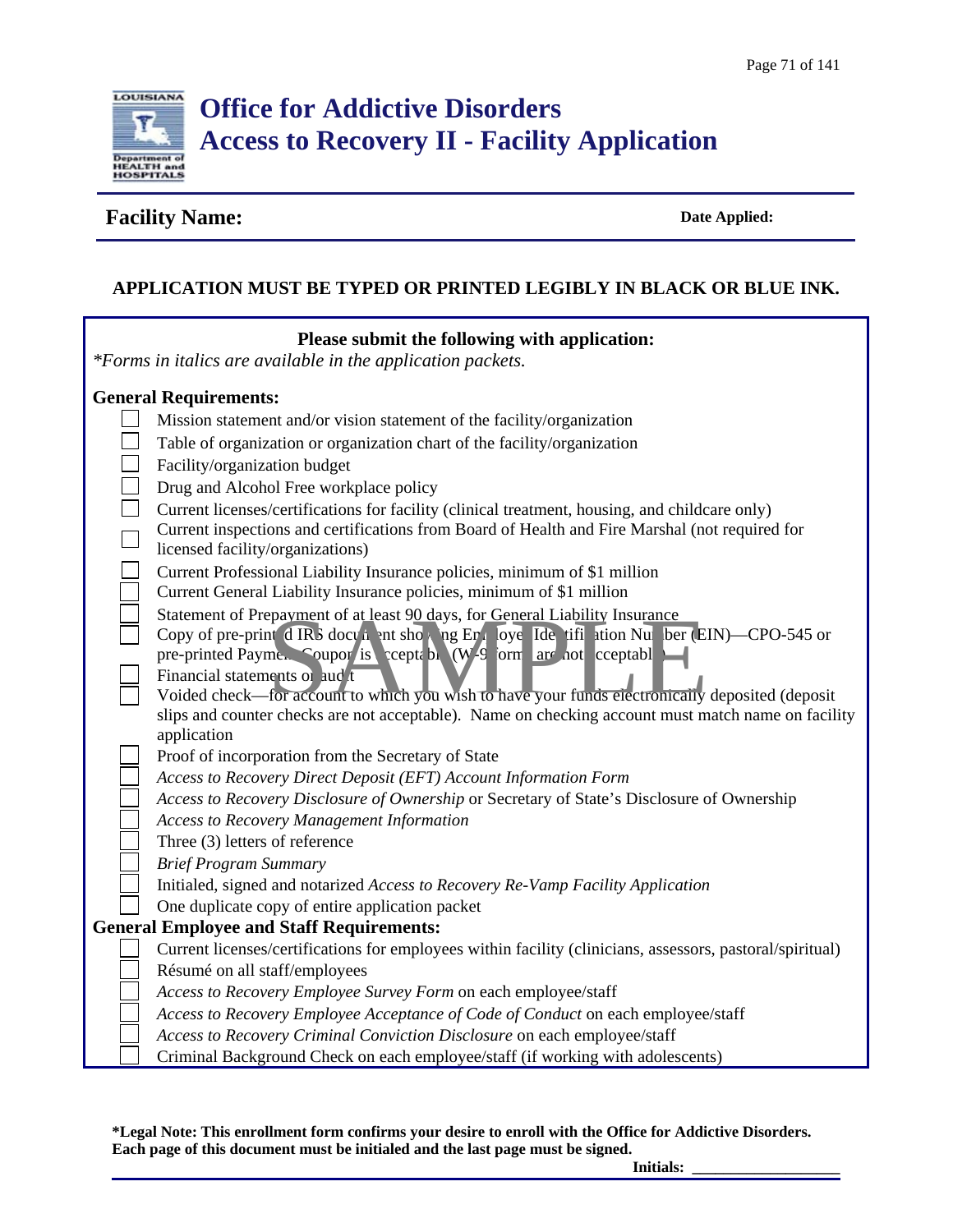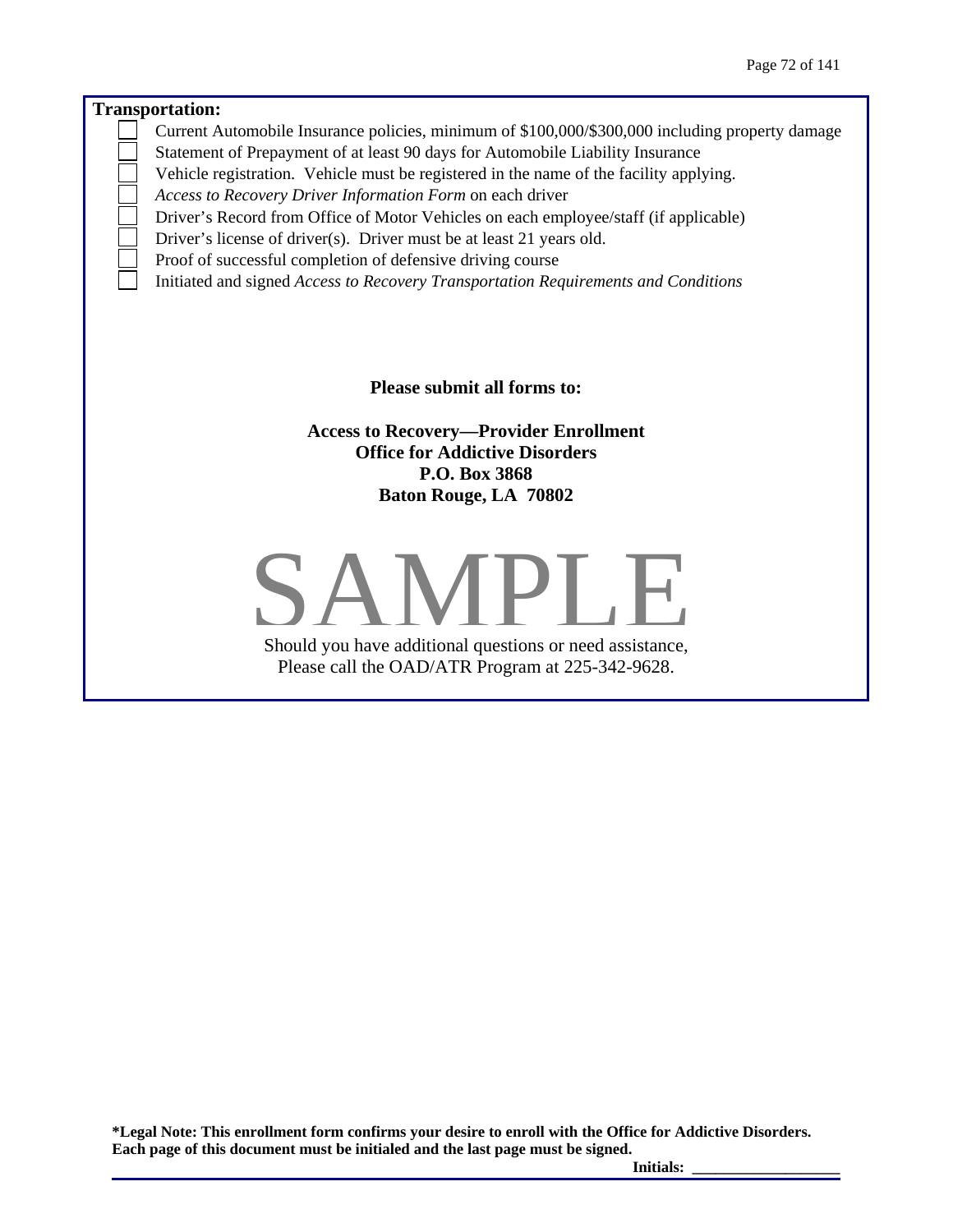

### **Facility Name:** Date Applied:

### **Provider Acceptance of OAD/ATR Requirements and Conditions**

#### **I, the undersigned, certify to the following:**

Enrollment in Louisiana Access to Recovery

- 1. I have read the contents of this Louisiana Access to Recovery Provider Enrollment Packet and the information supplied herein is true, correct and complete;
- 2. I understand that it is my responsibility to ensure that all information is kept up to date on the Louisiana Access to Recovery Provider File;
- 3. I understand that failure to maintain current information may result in payments being delayed and/or termination of my ATR provider privileges;

Providing Services to Louisiana Access to Recovery Clients

- 1. I agree to abide by the OAD/ATR policies, procedures, regulations and program instructions that apply to me. I understand that the payment of a voucher service ticket by OAD/ATR is conditioned upon the reported voucher services and the underlying transaction complying with such laws, regulations, and program instructions; y the OAD/ATR policies, procedures. regulations and program is<br>de rstal d that a e payment of a cuche iser ice icket by DAD/A<br>l ve there ser ice and the under ing an action comply and ite<br>program instructions;
- 2. I have read and understand the federal laws and guidelines regarding the provision of services to alcohol and/or drug abuse clients. I understand that as participant in the ATR program, I am bound by 42 CFR, Part 2 and the Health Information Portability and Accountability Act (HIPPA). I understand that violations of these federal guidelines are considered a criminal offense;

ATR Direct Deposit (EFT) Authorization Agreement

1. I have reviewed the Louisiana Access to Recovery Electronic Funds Transfers (EFT) Authorization Agreement and agree to this agreement;

Certification of Electronic Service Tickets

- 1. I certify that all services provided to Louisiana Access to Recovery client will be necessary, clinically needed and will be rendered by staff with appropriate clinical supervision;
- 2. I understand that all service tickets submitted to Louisiana Access to Recovery will be paid and satisfied from federal and state funds, and that any falsification or concealment of a material fact, may be prosecuted under Federal and State laws; and

**\*Legal Note: This enrollment form confirms your desire to enroll with the Office for Addictive Disorders. Each page of this document must be initialed and the last page must be signed.**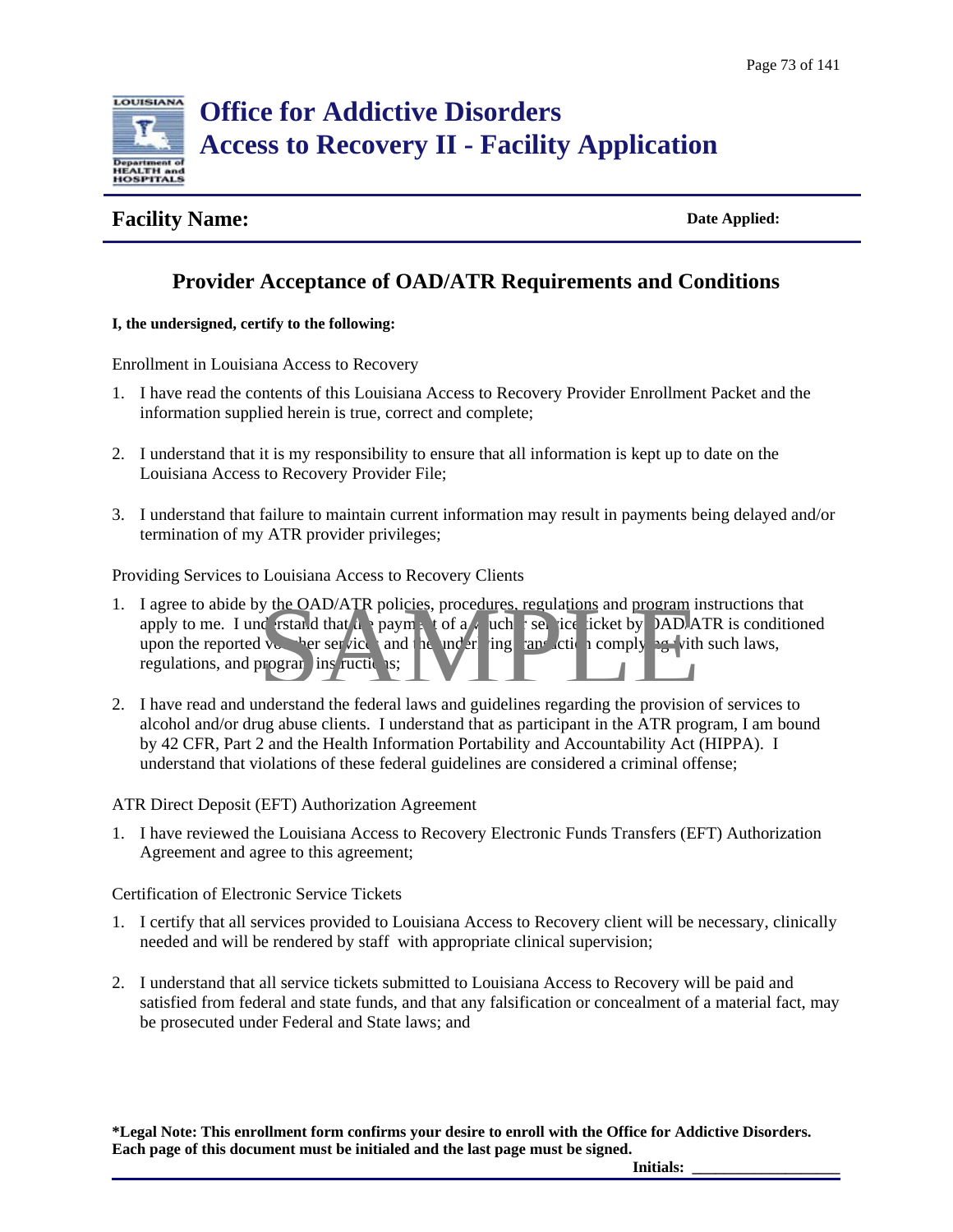

### **Facility Name:** Date Applied:

# **Provider Acceptance of OAD/ATR Requirements and Conditions (Continued)**

3. I attest that all claims submitted under the conditions of this Agreement are certified to be true, accurate, and complete.

I, the undersigned, certify that if a Board of Directors approval was necessary to enter into this agreement, that approval has been obtained and the signature below is authorized by the stated Board of Directors to enter into this agreement.

| Print Name of Provider/Authorized Agent      |        | Title / Position  |
|----------------------------------------------|--------|-------------------|
| Signature of Provider / Authorized Agent     |        | Date of Signature |
|                                              |        | I B<br>. .        |
|                                              |        |                   |
|                                              |        |                   |
|                                              |        |                   |
|                                              | day of | 20                |
| SWORE TO AND SUBSCRIBED before me at<br>this |        | , Notary Public   |
| <b>Notary Number</b>                         |        |                   |
|                                              |        |                   |
| Notary Seal (required)                       |        |                   |
|                                              |        |                   |
|                                              |        |                   |

**\*Legal Note: This enrollment form confirms your desire to enroll with the Office for Addictive Disorders. Each page of this document must be initialed and the last page must be signed.**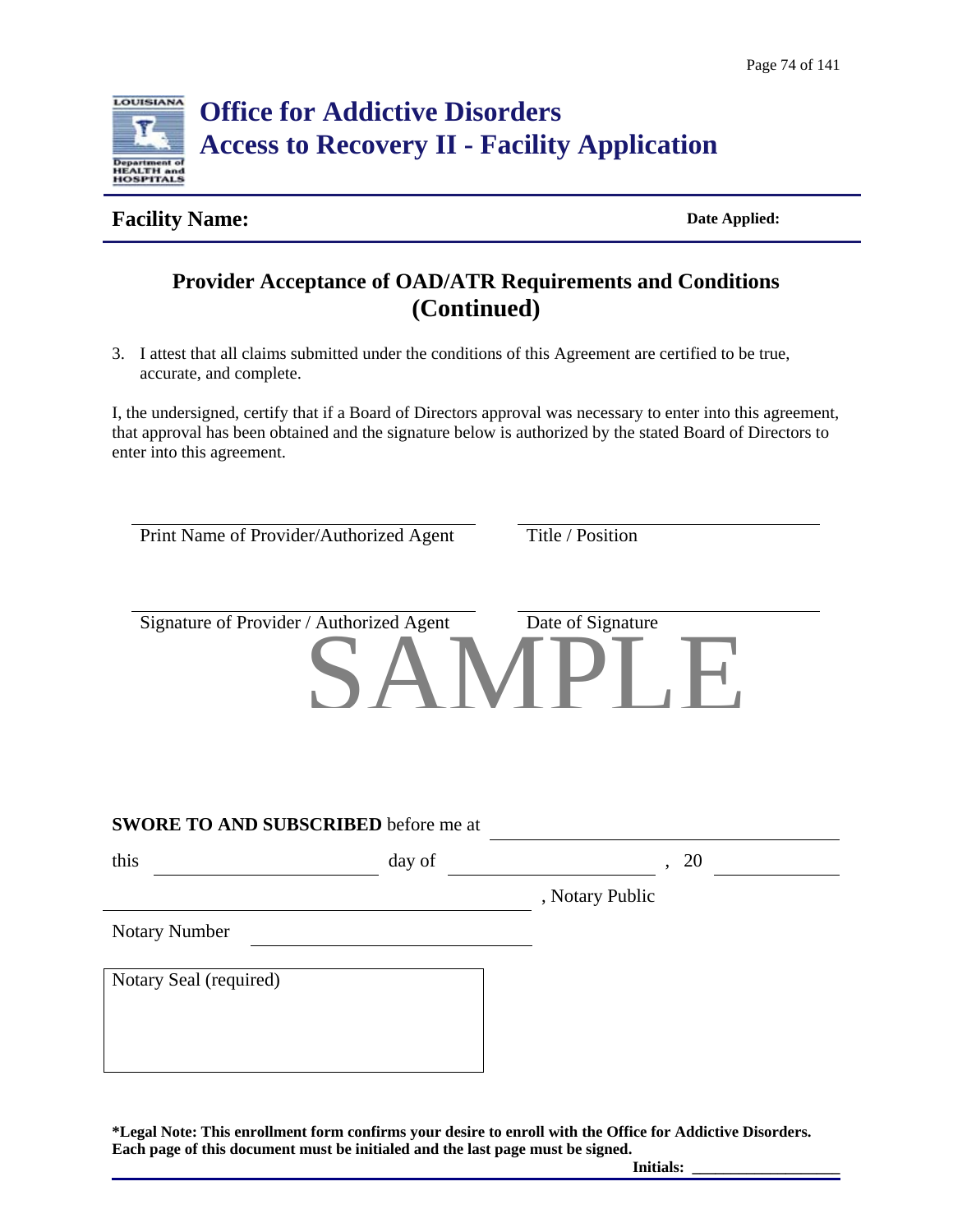

### **Employee Name:**

### **Facility Name:** Date Applied:

### **Office for Addictive Disorders CODE OF CONDUCT**

All employees of the Office for Addictive Disorders and its providers are subject to the following Code of Conduct:

- 8. No employee shall emotionally, physically, verbally, economically abuse or exploit any client or the client's family members. (As defined in the definitions below.)
- 9. No employee shall enter into a romantic relationship or sexual intimacies with clients during the continuum of care, including aftercare.
- 10. No employee shall metappresent any professional qualifications, associations, training or experience. care including aftercare.
- 11. An employee shall promptly inform his/her supervisors in cases where a client's condition indicates a clear and imminent danger to the client or others.
- 12. An employee shall take reasonable precautions to protect clients from physical and/or emotional trauma resulting from interaction within group activities.
- 13. An employee, who witnesses any instance of abuse, neglect, or unprofessional behavior by another employee or client, must promptly report it to his/her supervisor(s).
- 14. No employee shall release any information regarding clients and their records, except with written authorization by the client or his/her authorized representative, or a court order with a subpoena.

**\*Legal Note: This enrollment form confirms your desire to enroll with the Office for Addictive Disorders. Each page of this document must be initialed and the last page must be signed.**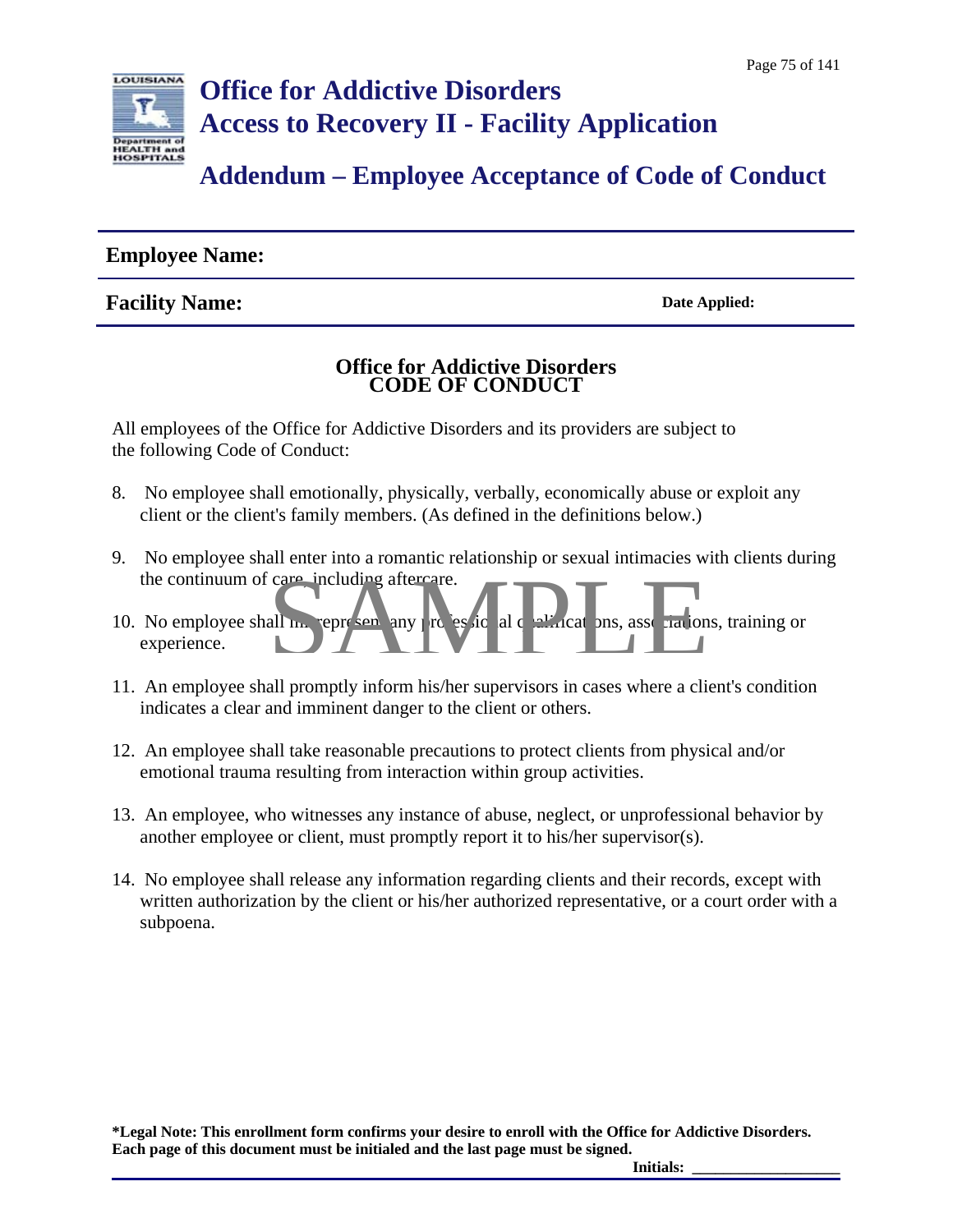### **Office for Addictive Disorders CODE OF CONDUCT DEFINITIONS**

- F. Physical Abuse Any act or failure to act done knowingly, recklessly or intentionally, including incitement to act, which caused or may have caused an injury to a client. Physical abuse includes, but is not limited to, hitting, slapping, pinching, kicking, punching, dragging, squeezing, choking and shoving. Physical contact which endangers the safety of a client as well as handling the client with more force than is reasonably necessary constitutes physical abuse.
- G. Sexual Abuse Any sexual activity of any nature whatsoever between a client and staff without regard to injury or consent.
- H. Emotional or Psychological Abuse Any use of verbal or other communication to threaten a client with physical harm or to ridicule, curse, humiliate or degrade a client or which caused or may have caused emotional harm.
- I. Exploitation (a form of abuse) Illegal or improper act of using the client and/or resources of the client for monetary or personal benefit, profit, gain or gratification. This includes forcing or encouraging a client to do anything illegal or immoral.
- J. Neglect Any failure to act y, sich caused or may ave at ed physical or emotional injury to a client. Neglectful acts include but are not limited to failure to provide  $\epsilon$  robtain needed medical treatment or provide a client with other necessities or the withholding of such necessities (e.g., food, clothing); failure to supervise a client such that the client is placed in imminent danger; or failure to provide basic care which, while it may not cause harm, is a matter of cleanliness or personal dignity. ai ure o act y vich ca. ed or, ay ave au ed phys al or diffuse to fail to fail to prove the relation of the prove the prove the prove to the prove the prove to contain the contract of the prove the prove the prove that the

Signature of Employee Date of Signature

Title / Position of Employee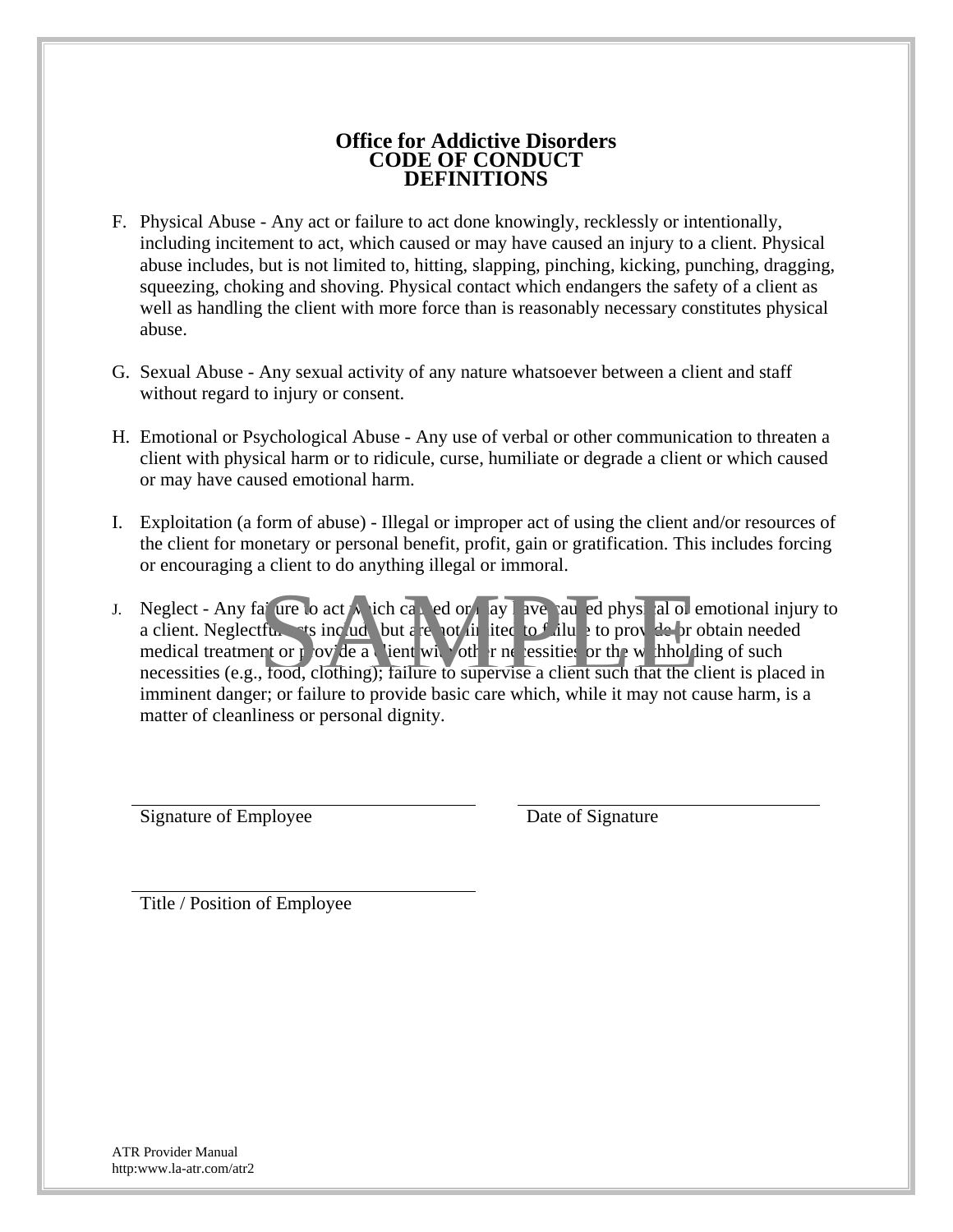# **Louisiana Access to Recovery Direct Deposit (EFT) Account Information Form (Completion Instructions)**

- 1. Facility/Provider Name: Enter the name in which you wish to enroll or currently enrolled as a LA-ATR Provider.
- 2. Contact Name: Enter the name of the person designated as the contact for ATR direct deposit (EFT) issues.
- 3. Contact Phone: Enter the phone number through which we may contact to the individual listed as contact person.
- 4. Contact Fax: Enter the fax number through which we may contact to the individual listed as contact person.
- 5. Contact Email: Enter the email address through which we may contact the individuals listed as contact person.
- 6. Account Type: Check the appropriate block (only one) to indicate the type of account to which your direct deposit will be transferred.
- Account Type: Check the appropriate block (only one) to indicate the type of account to<br>which your direct deposit will be transferred<br>Reason for Change: If this is a new enrollment, leave this field blank. For a change to<br> 7. Reason for Change: If this is a new enrollment, leave this field blank. For a change to being updated.
- 8. Voided Check: Tape an original voided check showing the ABA routing number and account number. The check must have preprinted business name and address. *Deposit slips are not accepted. Counter checks are not accepted.* If a voided check is unavailable, a letter on bank letterhead identifying the ABA routing number, account number and type of account may be substituted. The letter must be signed by a Bank Representative and list the representative's contact information.

### **The name on the account listed on the voided check must match the name on the facility application.**

9. Signature, Title, Date: Sign the form. Add the title of the person authorized to sign and enter the date the form was signed. Some organizations may require more than one person signature. If additional space is need for signatures, please attach additional sheets. **ORIGINAL SIGNATURES ONLY. NO STAMPS OR COPIED SIGNATURES WILL BE ACCEPTED.** 

Please be sure to complete this form in its entirety. If not, the form will not be accepted for processing and will be returned to you if any field is incomplete.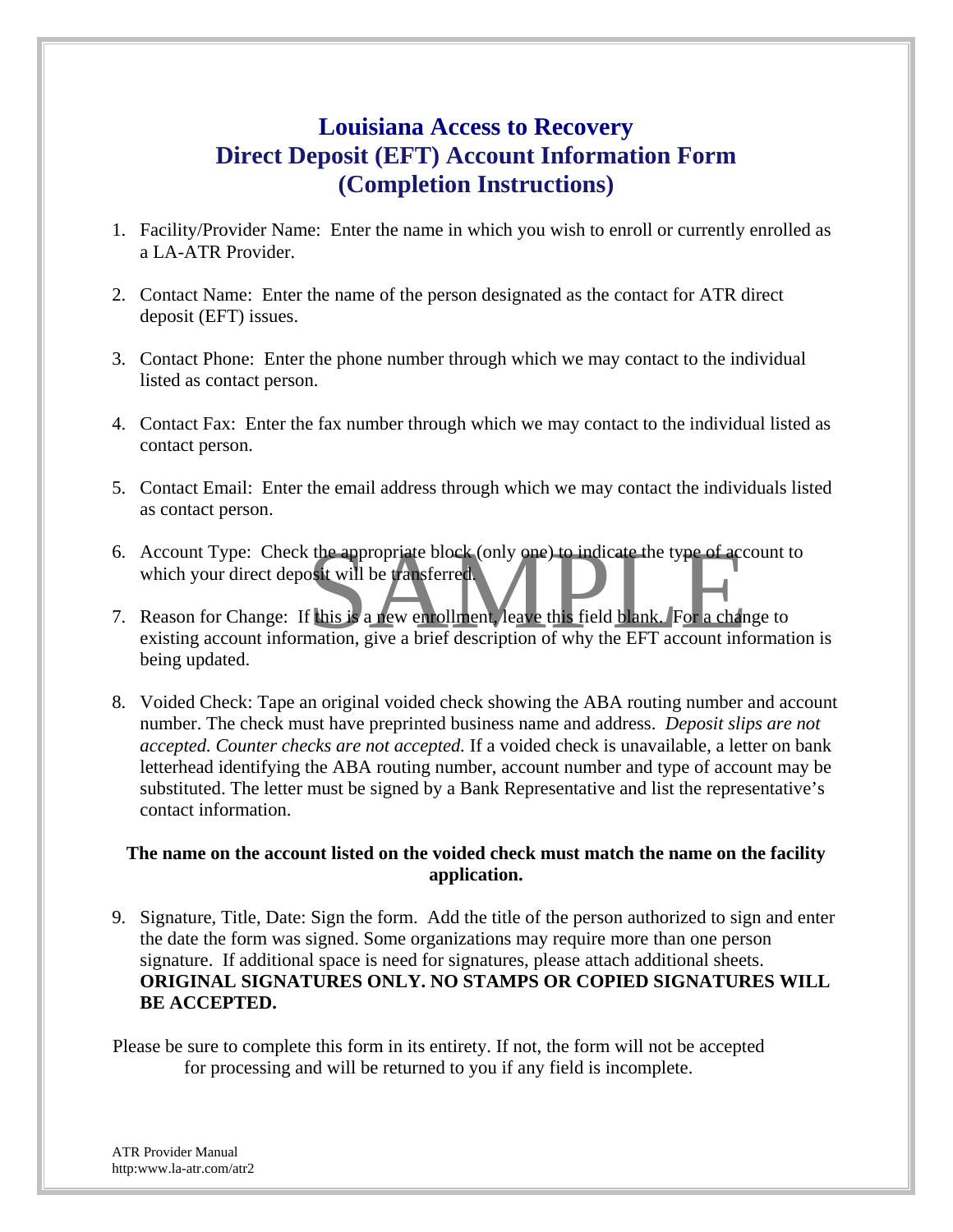

| <b>Direct Deposit (EFT) Account Information Form</b> |                                                |  |
|------------------------------------------------------|------------------------------------------------|--|
| <b>Facility Name:</b>                                | Date Applied:                                  |  |
| <b>Name of Contact Person:</b>                       | <b>Contact Person Phone Number:</b>            |  |
| <b>Contact Person</b><br><b>Fax Number:</b>          | <b>Contact Person</b><br><b>Email Address:</b> |  |
|                                                      | <b>Account Information</b>                     |  |

Checking Savings

**Account Type:** (Check One) **Reason for change in account information:** 

**Attach an original voided check (Deposit Slips and Counter Checks are not acceptable.)** 

*Name on account must match name on the facility application.* 

TAPE ORIGINAL VOIDED CHIECK HIERE - NO STAPLES

DEPOSIT SLIPS ARE NOT ACCEPTED COUNTER CHECKS ARE NOT ACCEPTED

*If a voided check is unavailable, you may submit a letter on Bank letterhead stating the ABA routing number and account number. The letter must be signed by a Bank Representative.* 

**The voided check must show the complete account number and routing (ABA) number. The name on the account listed on the voided check must match the name on the facility application. If a change of ownership has occurred, an entire enrollment packet is required.** 

I/We understand that DHH may revoke this authorization at any time.

 I/We certify that if a Board of Director's approval was necessary to enter into this agreement, that approval has been obtained and the signature(s) below are authorized by the stated Board of Directors to enter into this agreement.

**Original signature are required—stamped signature or initials are not acceptable.** 

| Signature of Authorized Agent                          | Title | Date |  |
|--------------------------------------------------------|-------|------|--|
| Signature of Authorized Agent                          | Title | Date |  |
| <b>ATR Provider Manual</b><br>http:www.la-atr.com/atr2 |       |      |  |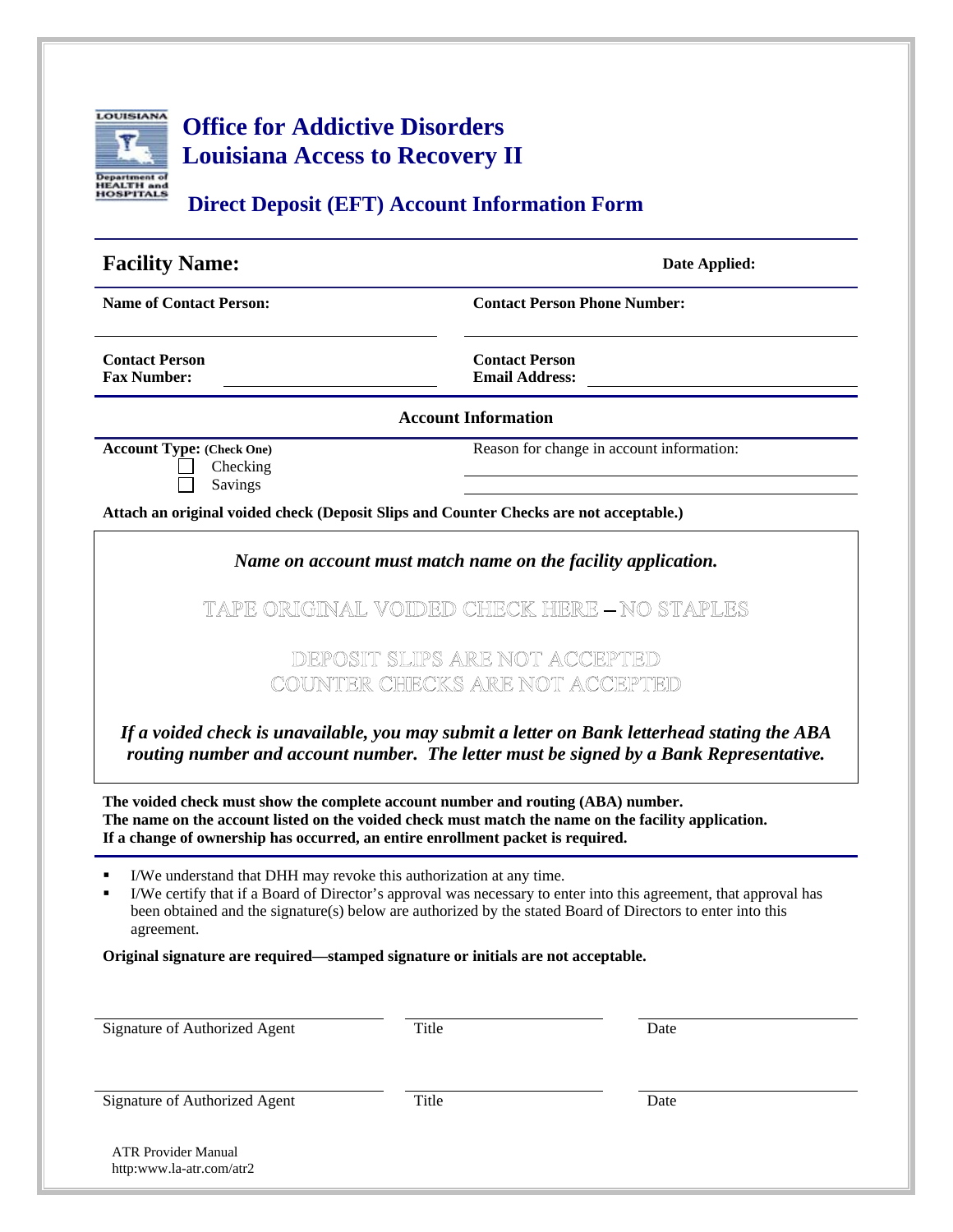

# **Office for Addictive Disorders Louisiana Access to Recovery II Facility Application Addendum – Employee Survey Form**

| <b>Employee Name:</b>                                                                                                                                                                                                                                                                                       |                                                                                                                                                                                                                                                 |
|-------------------------------------------------------------------------------------------------------------------------------------------------------------------------------------------------------------------------------------------------------------------------------------------------------------|-------------------------------------------------------------------------------------------------------------------------------------------------------------------------------------------------------------------------------------------------|
| <b>Facility Name:</b>                                                                                                                                                                                                                                                                                       | Date Applied:                                                                                                                                                                                                                                   |
| <b>Business Address:</b>                                                                                                                                                                                                                                                                                    | <b>Mailing Address:</b>                                                                                                                                                                                                                         |
| <b>Employee</b><br>Phone Number:<br><b>Fax Number:</b>                                                                                                                                                                                                                                                      | <b>Employee</b><br>Email Address:<br><b>Web Address:</b>                                                                                                                                                                                        |
| <b>Birth Year:*</b><br>Chose Not to Answer<br>Are<br>you*:<br>(Mark One)<br>American Indian/Alaska Native<br>Asian<br>Native Hawaiian or Other Pacific Islander<br><b>Black or African-American</b><br>White<br>More than one race<br>Other (specify)<br><b>Chose Not to Answer</b>                         | Are you:<br>Male<br>Female<br>Do you consider yourself to be a person in recovery?*<br>$\mathbf{\bar{Y}es}$<br>N <sub>o</sub><br><b>Chose Not to Answer</b><br>If yes, how many years have you been in recovery?*<br><b>Chose Not to Answer</b> |
| Are you Hispanic or Latino?*<br>Yes<br>N <sub>o</sub><br><b>Chose Not to Answer</b>                                                                                                                                                                                                                         |                                                                                                                                                                                                                                                 |
| <b>Highest Degree Status:</b><br>(Mark One)<br>No high school diploma or equivalent<br>High school diploma or equivalent<br>Some college, but no degree<br>Associate's degree<br>Bachelor's degree<br>Master's degree<br>Doctoral degree or equivalent<br>Other (medical assistant, RN, post-<br>doctorate) | Area of study or major:<br>Area of study or major:<br>Area of study and initials of degree:<br>Specify:<br><u> 1989 - Johann Harry Communication (b. 1989)</u>                                                                                  |
| For how many years have you held your highest degree?                                                                                                                                                                                                                                                       |                                                                                                                                                                                                                                                 |
| <b>ATR Provider Manual</b><br>http:www.la-atr.com/atr2                                                                                                                                                                                                                                                      |                                                                                                                                                                                                                                                 |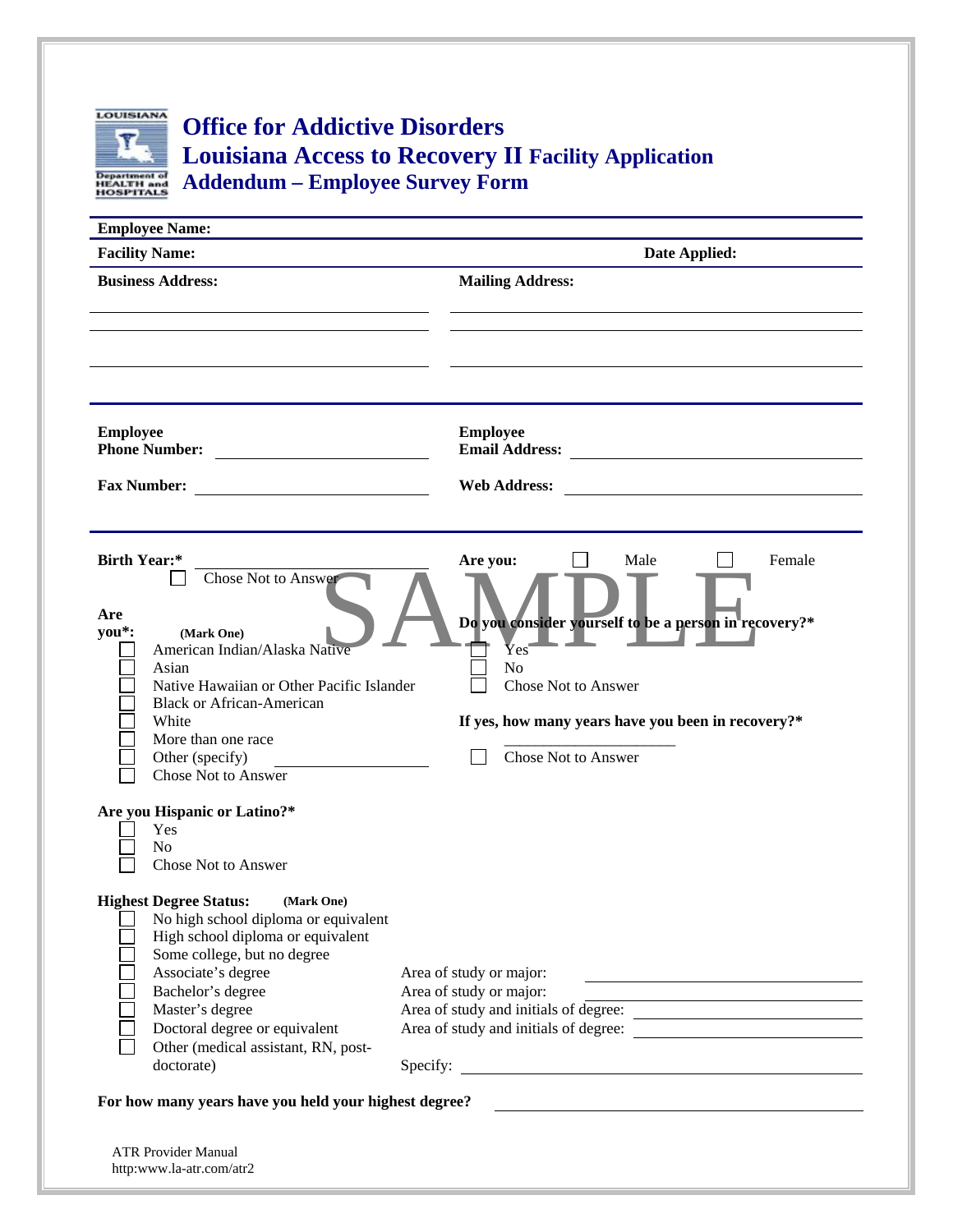| No experience<br>0-6 months                                          |                                           |                                                                |
|----------------------------------------------------------------------|-------------------------------------------|----------------------------------------------------------------|
| 6-11 months                                                          |                                           |                                                                |
| 1 to 3 years                                                         |                                           |                                                                |
| 3 to 5 years                                                         |                                           |                                                                |
| Over 5 years                                                         |                                           |                                                                |
|                                                                      |                                           |                                                                |
| How many years of experience do you have in the Mental Health Field? |                                           |                                                                |
| No experience                                                        |                                           |                                                                |
| 0-6 months                                                           |                                           |                                                                |
| 6-11 months                                                          |                                           |                                                                |
| 1 to 3 years                                                         |                                           |                                                                |
| 3 to 5 years                                                         |                                           |                                                                |
| Over 5 years                                                         |                                           |                                                                |
| How long have you been employed by this agency?                      |                                           |                                                                |
| 0-6 months                                                           |                                           |                                                                |
| 6-11 months                                                          |                                           |                                                                |
| 1 to 3 years                                                         |                                           |                                                                |
| 3 to 5 years                                                         |                                           |                                                                |
| Over 5 years                                                         |                                           |                                                                |
| <b>Certification Status in Addictions Field: (Mark One)</b>          |                                           | <b>Certification Status in Mental Health Field: (Mark One)</b> |
| Not certified or licensed in addictions                              |                                           | Not certified or licensed in mental health                     |
| Currently certified or licensed                                      | Currently certified or licensed           |                                                                |
| Previously certified or licensed, not now                            | Previously certified or licensed, not now |                                                                |
| Intern (CIT)                                                         | Intern                                    |                                                                |
| <b>Certification/License Title and #</b>                             |                                           |                                                                |
|                                                                      |                                           |                                                                |
| Discipline/Profession (Please check all that apply):                 |                                           |                                                                |
| <b>Addictions Counseling</b>                                         | <b>Nurse/Nurse Practitioner</b>           |                                                                |
| Administration                                                       | Pastoral/Spiritual Counseling             |                                                                |
| Criminal Justice                                                     | Physician Assistant                       |                                                                |
| Family and Marriage Counseling                                       | Psychologist                              |                                                                |
| <b>Gambling Counseling</b>                                           | Social Work/Human Services                |                                                                |
| Medicine                                                             | <b>Vocational Counseling</b>              |                                                                |
| Medicine-Psychiatry                                                  | None, student                             |                                                                |
| <b>Mental Health Counseling</b>                                      |                                           |                                                                |
| Primary Work Setting (Please check all that apply):                  |                                           |                                                                |
| Criminal justice                                                     | Outreach                                  |                                                                |
| Outpatient                                                           | Substance Abuse agency                    |                                                                |
| Inpatient facility                                                   | Community Mental Health agency            |                                                                |
| <b>Educational institution</b>                                       | Health/Community Health agency            |                                                                |
| Residential facility                                                 |                                           | Other, specify:                                                |
|                                                                      |                                           |                                                                |
| Primary Job Responsibility (Please check all that apply):            |                                           |                                                                |
| Care Coordinator/Case Manager                                        | Facility Administrator                    |                                                                |
|                                                                      | Transportation driver                     |                                                                |
| Screener                                                             | Administrative Support/Clerical           |                                                                |
| Assessor                                                             |                                           |                                                                |
| Clinician                                                            | <b>Clinical Director</b>                  |                                                                |
| Pastor/Spiritual Counselor<br>Nurse/Nurse Practitioner               | <b>Clinical Supervisor</b>                |                                                                |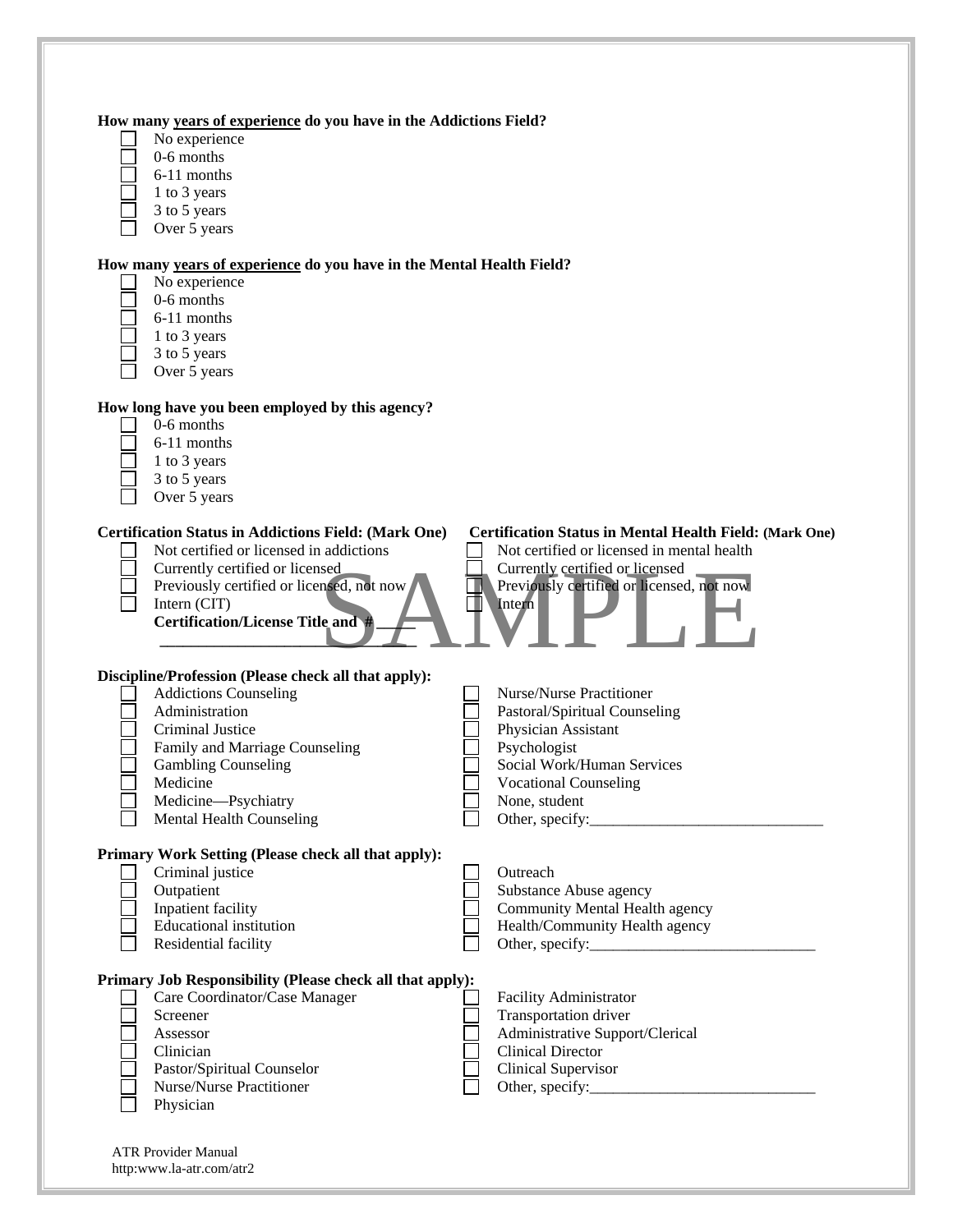| $0 - 10$ hours per week<br>$11 - 20$ hours per week<br>21 - 30 hours per week<br>30+ hours per week | How many hours do you work at this facility/organization? (Mark One)                                                                                                          |
|-----------------------------------------------------------------------------------------------------|-------------------------------------------------------------------------------------------------------------------------------------------------------------------------------|
| Consultant<br>Contractual<br>Employee<br>Owner<br>Volunteer                                         | What is your employment status at this facility/organization? (Mark One)                                                                                                      |
|                                                                                                     | I have read the contents of this Louisiana Access to Recovery Provider Enrollment Employee Survey Form and<br>the information supplied herein is true, correct, and complete: |
| <b>Employee Signature</b>                                                                           | Date of Signature                                                                                                                                                             |
|                                                                                                     | SAMPLE                                                                                                                                                                        |
|                                                                                                     |                                                                                                                                                                               |
|                                                                                                     |                                                                                                                                                                               |
|                                                                                                     |                                                                                                                                                                               |
|                                                                                                     |                                                                                                                                                                               |
|                                                                                                     |                                                                                                                                                                               |
|                                                                                                     |                                                                                                                                                                               |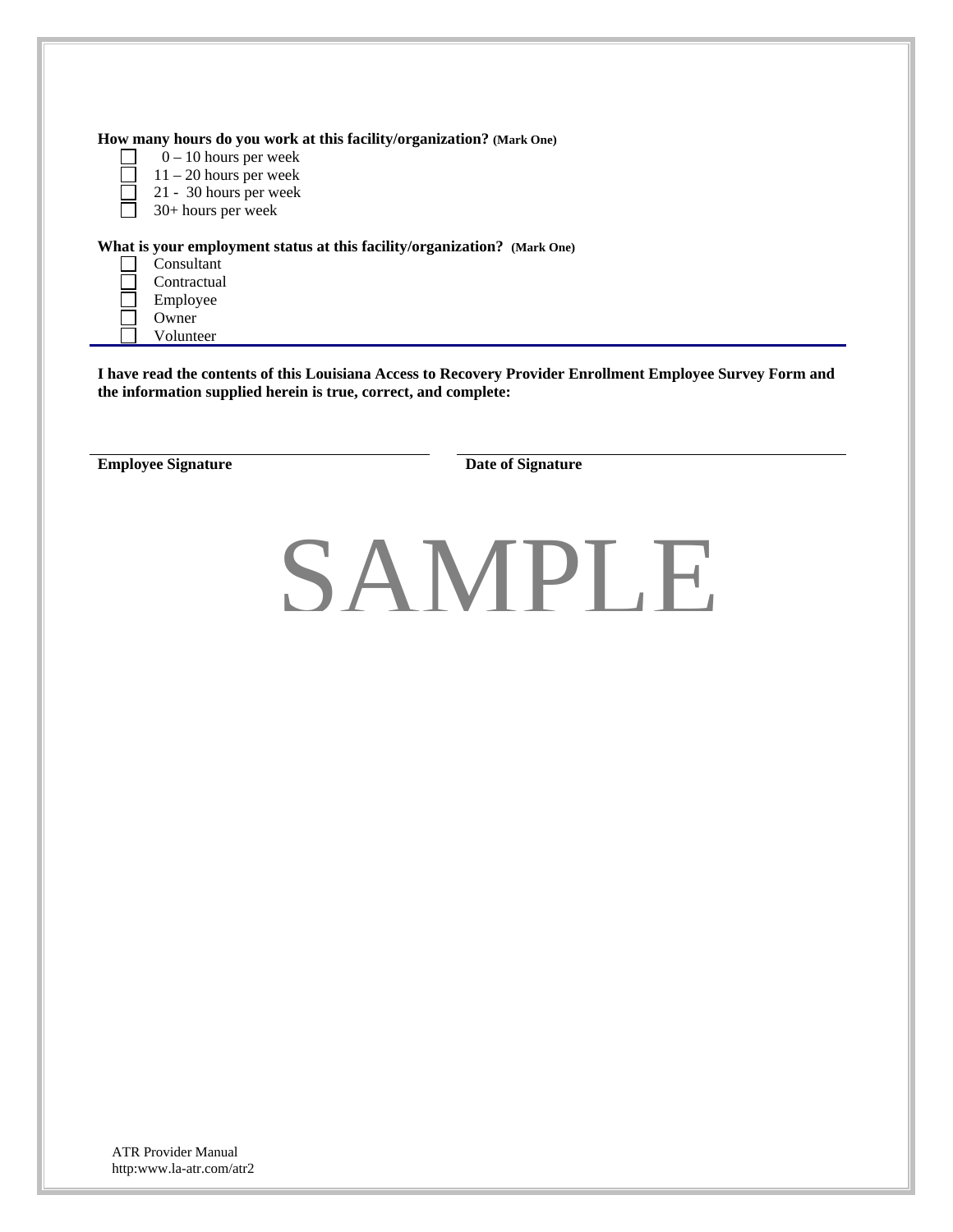

**Office for Addictive Disorders Access to Recovery II - Facility Application Addendum – Disclosure of Ownership**

### **Facility Name:** Date Applied:

List name, address, and telephone numbers for persons or group of persons, or the employer identification number (EIN) for organizations having direct or indirect ownership or a controlling interest (greater than 5%) of the corporate stock or any person *or* business entity which has direct business interest, including but not limited to, a wholly owned subsidiary, the details of any conversion rights which may exist for the benefit of any party and whether such stock, interest, or ownership being held by the disclosed person or business entity is, in fact, owned by another person or business. (Attach additional sheets if additional space is needed).

| <b>Owner Name</b> | <b>Owner Address</b> | <b>Telephone Number or EIN</b> |
|-------------------|----------------------|--------------------------------|
|                   |                      |                                |
|                   |                      |                                |
|                   |                      |                                |
|                   |                      |                                |
|                   |                      |                                |
|                   |                      |                                |
|                   |                      |                                |
|                   |                      |                                |

**Are any of the owners with direct, indirect, or controlling interest related to one another as spouse, parent, child, or sibling?**

- **Nes**
- No

**If yes, attach complete explanation for all individuals involved.**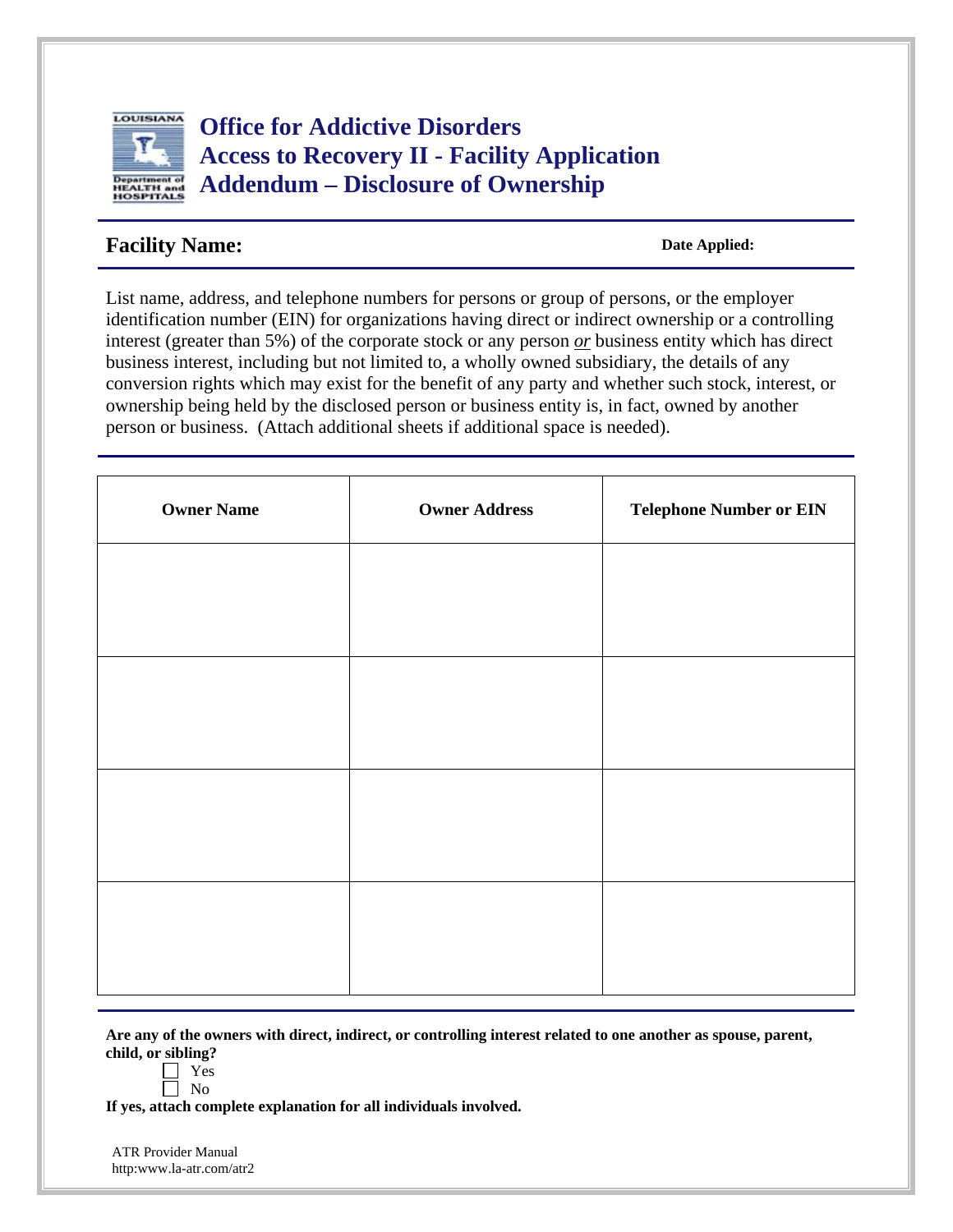

# **Office for Addictive Disorders Louisiana Access to Recovery II**

**Facility Application Addendum – Management Information**

# Facility Name: Date Applied:

### **Please identify all individuals that are considered to be part of the provider's management structure. (Attach additional sheets if additional space is needed.)**

Note: Manager is a person who exercises operational or managerial control over, or who directly or indirectly conducts the day-to-day operations of a facility/provider. Manager shall include, but is not limited to, a chief executive officer, president, general manager, business manager, Board of Directors, administrator, or director.



**Are any of the managers with direct, indirect, or controlling interest related to one another as spouse, parent, child, or sibling?**

**If yes, attach complete explanation for all individuals involved.**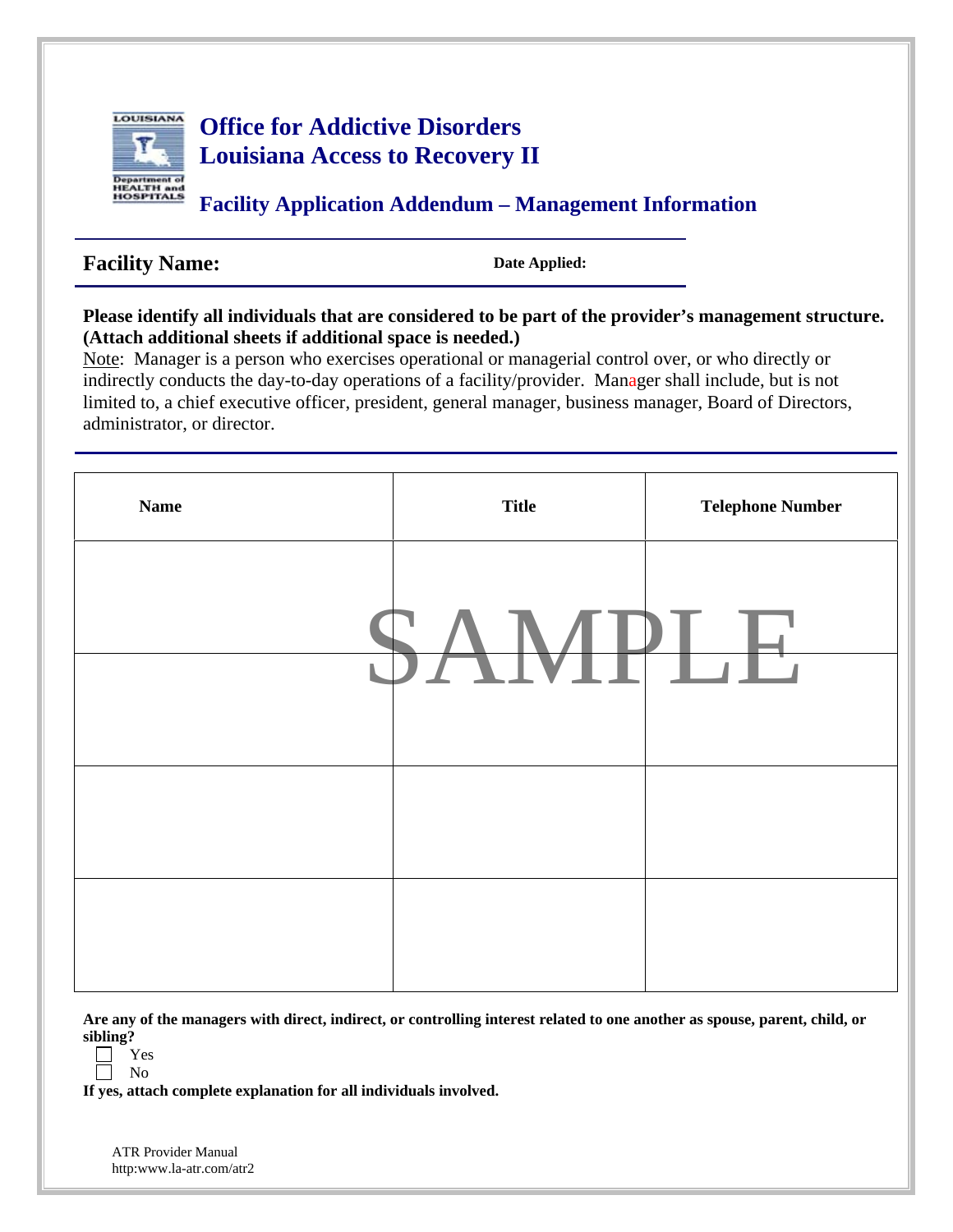# **Louisiana Access to Recovery**

# **Criminal Conviction Disclosure**

- A self-declaration criminal history disclosure is required of all employees, volunteers, student, interns, and any other person who have direct contact with LA-ATR clients.
- Employees and individuals shall complete the self-declaration criminal conviction disclosure form and sign under penalty of perjury that the information contained in the form is true, correct, and complete.
- All employees and individuals are required to complete a Criminal Conviction Disclosure form when she/he accepts employment with a new employer, agency, or facility providing ATR services.
- The OAD/ATR staff is not required to use a prior Criminal Conviction Disclosure form and may request a new Criminal Conviction Disclosure form at any time.
- The OAD/ATR staff may, at its discretion, require a Criminal Conviction Disclosure or Criminal Background Check of any employee or individual at any time during the individual's employment, internship, or volunteer-ship at an ATR approved agency or facility.

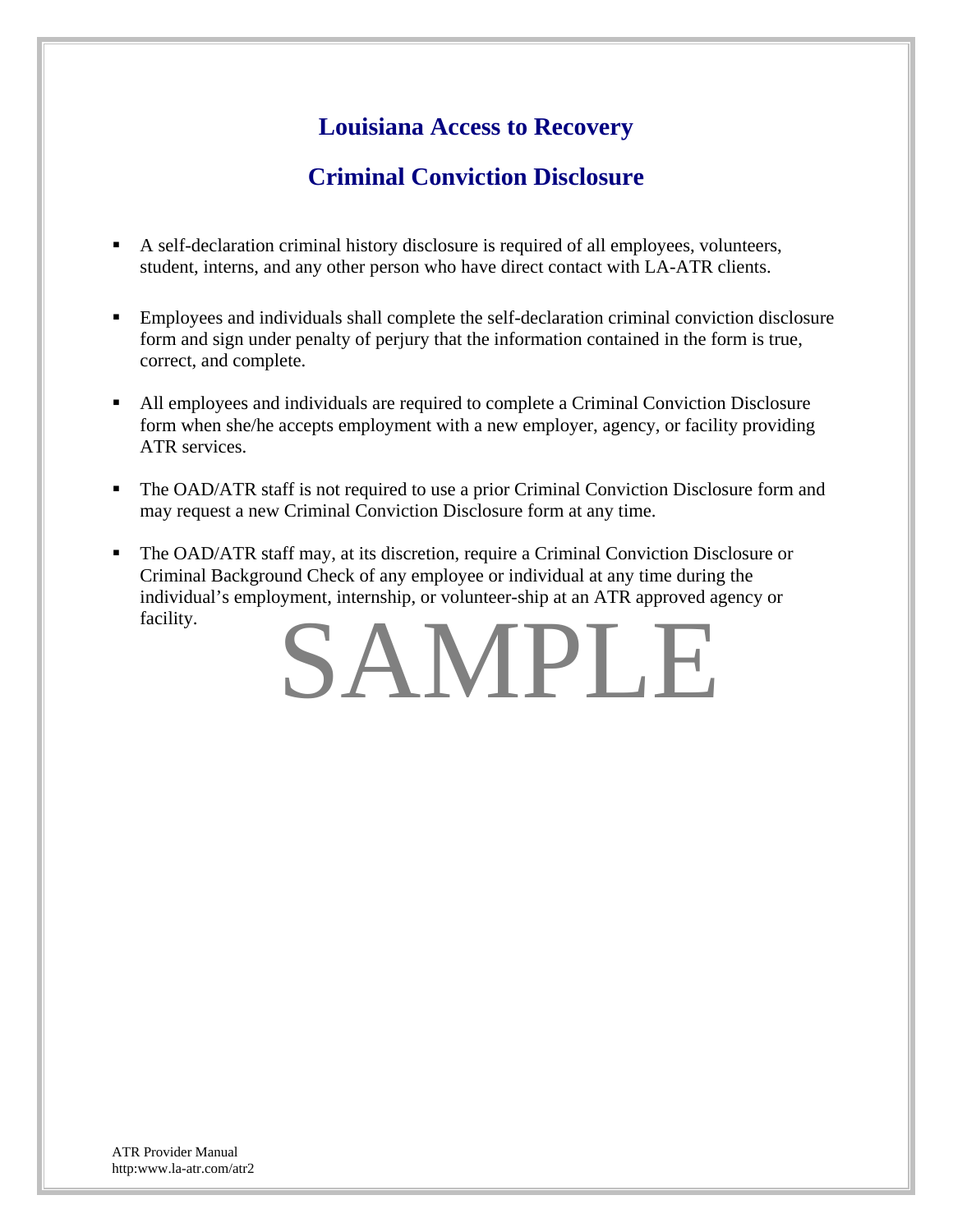

# **Office for Addictive Disorders Louisiana Access to Recovery II**

**Facility Application Addendum - Criminal Conviction Disclosure**

| Name:                                                                                                                                                                                                                                                                                                                                                                       |                              |                |
|-----------------------------------------------------------------------------------------------------------------------------------------------------------------------------------------------------------------------------------------------------------------------------------------------------------------------------------------------------------------------------|------------------------------|----------------|
| <b>Facility Name:</b>                                                                                                                                                                                                                                                                                                                                                       | Date Applied:                |                |
| <b>Individual Address:</b>                                                                                                                                                                                                                                                                                                                                                  | Maiden Name: (if applicable) |                |
|                                                                                                                                                                                                                                                                                                                                                                             | Other<br><b>Names/Alias:</b> |                |
| <b>Employee Social</b><br><b>Security No.</b>                                                                                                                                                                                                                                                                                                                               | Date of Birth:               |                |
| <b>Phone Number:</b>                                                                                                                                                                                                                                                                                                                                                        | Email<br><b>Address:</b>     |                |
| Ever been convicted of a felony, or been convicted of a criminal offense in any<br>State?<br>If yes, attach an explanation of the conviction including name and details of<br>when and where                                                                                                                                                                                | es ⁄                         | N <sub>0</sub> |
| Had any disciplinary action taken against any business or professional license held<br>in this or any other state or surrendered a license in this or any other state?                                                                                                                                                                                                      |                              |                |
| If yes, attach an explanation. Reinstatement letter required.<br>Have you been employed by a corporation, business, or professional association<br>that has ever been suspended or excluded from a healthcare program, including but<br>not limited to Medicaid and Medicare, in any state?<br>If yes, attach complete explanation for all individuals/businesses involved. |                              |                |

#### **With my signature below, I attest:**

- 1. That I have reviewed the information on this Criminal Conviction Disclosure form and attest that it is true, accurate, and complete
- 2. That I understand that knowingly and willfully failing to fully and accurately disclose this information requested may result in denial of a request to participate or, if already participates, a termination of privileges.
- 3. That I understand that whoever knowingly or willfully makes or causes to be made a false statement or representation of this statement may be suspended and/or terminated from ATR participation, and subject to prosecution under applicable federal and state laws.

| Signature | Date |
|-----------|------|
|-----------|------|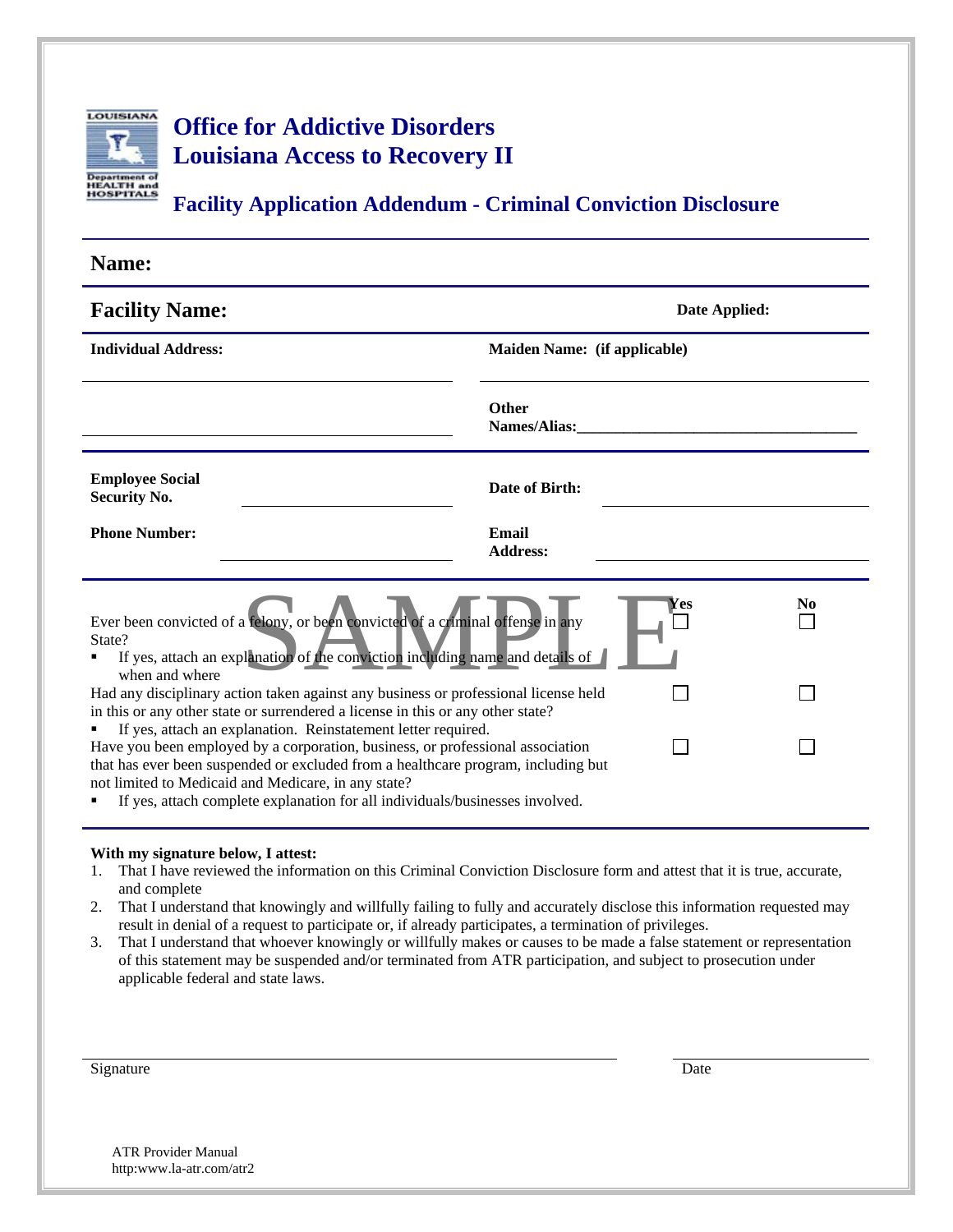# **Access to Recovery Driver Information Form (Completion Instructions)**

- **Prior to completing the Driver Information Form, the provider should ensure that all of the** information on the prospective driver's operator's license is current and correct.
- The driver must have a current Louisiana chauffeur's license (class D).
- The driver's present correct name and address must be reflected on the license. Any drivers needing to change the license information should report changes to the Louisiana Department of Public Safety and Corrections, Office of Motor Vehicles, and have such corrections made prior to completing the form.
- The provider should fill in the driver's name and address (including city, state, and zip),date of birth, social security code number. The driver's home telephone number and email address should also be entered.
- In addition, the provider should check the appropriate block to indicate whether any restrictions apply, and the provider should write an explanation of any restrictions checked.
- The provider should indicate whether the driver's license has ever been suspended or revoked and offer an explanation, if applicable. Also, the driver's level of experience transporting people should be explained (how long—by bus, taxi, etc.). If the river has worked for an other ATR provider, the facility should be listed. on, if applicable. Also, the driver's level of experience transported<br>the district of the list of the list of the district of the list of the list of the list of the list of the list of the list of the list of the list of
- Whether the driver has completed the  $\blacksquare$  atic hall  $\blacktriangle$  afety Council's or approved equivalent defensive driving course should be indicated. A driver who has not completed this course will not be approved.
- In addition, whether a driver has been convicted of any of the following traffic related offense by any court (including pleas of no contest) in the last 10 years should also be indicated. Traffic related offenses that should be disclosed include all LA.R.S. 32 offenses (or their equivalent in other states or municipalities), DWIs (LA. R.S> 14:98), reckless operation (R.S. 14:99), or vehicular homicide, or their equivalents.

The form must be signed and dated by the provider and the driver and the following must be attached:

- A legible photocopy (front and back) of the operator's license (an enlarged copy is preferred)
- A copy of the driver's history obtained from the Louisiana Department of Public Safety and Corrections, Office of Motor Vehicles
- A copy of the Certificate of Completion for a National Safety Council or approved equivalent defensive driving course
- And additional sheets required for complete the form (all additional sheets should be headed with the driver's name, social security number, the provider's name, and the date).

If any information is falsified or credential forged, then recoupment and/or termination are possible.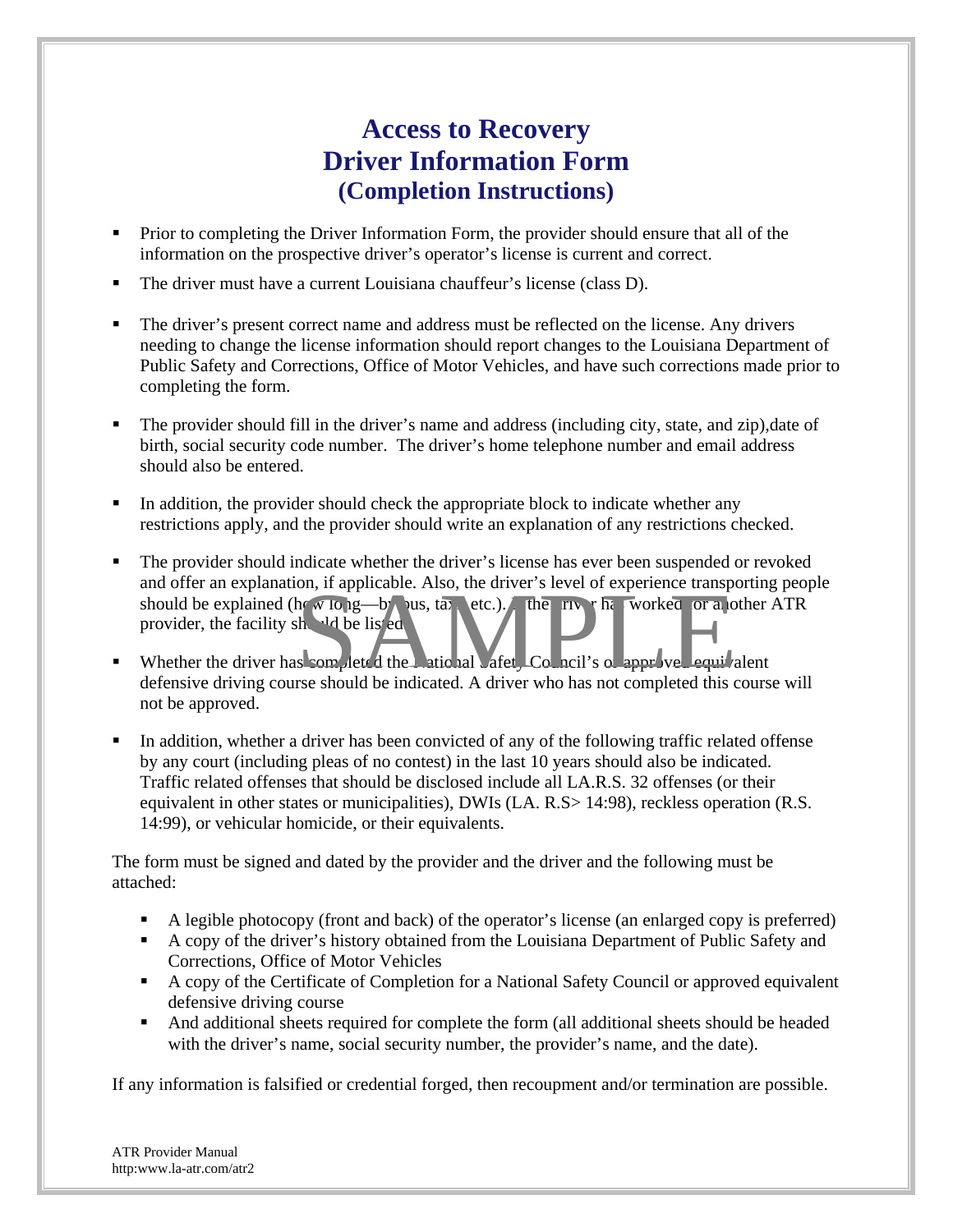

# **Office for Addictive Disorders Access to Recovery - Facility Application Addendum – Driver Information Form**

| Name:                                                                                                                                 |                                                                                                                       |
|---------------------------------------------------------------------------------------------------------------------------------------|-----------------------------------------------------------------------------------------------------------------------|
| <b>Facility Name:</b>                                                                                                                 | Date Applied: 9/17/2007                                                                                               |
| <b>Driver Address:</b>                                                                                                                |                                                                                                                       |
|                                                                                                                                       |                                                                                                                       |
| <b>Employee Social</b><br><b>Security No.</b>                                                                                         | Date of Birth:                                                                                                        |
| <b>Phone</b><br>Number:                                                                                                               | Email<br><b>Address:</b>                                                                                              |
| If you answer yes to any of the following questions, attach a detailed explanation.                                                   |                                                                                                                       |
| Does license have any restrictions?<br>Yes<br>N <sub>o</sub><br>Has license ever been suspected or revolted?<br>Yes<br>N <sub>o</sub> | $ P $ .                                                                                                               |
| Has driver had experience transporting people commercially?<br>Yes<br>N <sub>o</sub>                                                  |                                                                                                                       |
| List the date driver had National Safety Council's Defense Driving course.<br>Date of course:                                         | <u> 1980 - Jan Stein Harry Stein Harry Stein Harry Stein Harry Stein Harry Stein Harry Stein Harry Stein Harry St</u> |
| Has driver ever been convicted of a traffic related offense in the past 10 years?<br>Yes<br>N <sub>o</sub>                            |                                                                                                                       |
| Has driver ever been involved in any accident which involved a fatality?<br>Yes<br>N <sub>o</sub>                                     |                                                                                                                       |
| Yes<br>N <sub>o</sub>                                                                                                                 | Has driver ever been on probation or sentenced to jail/prison as a result of a felony conviction or guilty plea?      |
| Your signature on this form is attesting to the validity of this information.                                                         |                                                                                                                       |
|                                                                                                                                       |                                                                                                                       |
| Driver's Signature                                                                                                                    | Date                                                                                                                  |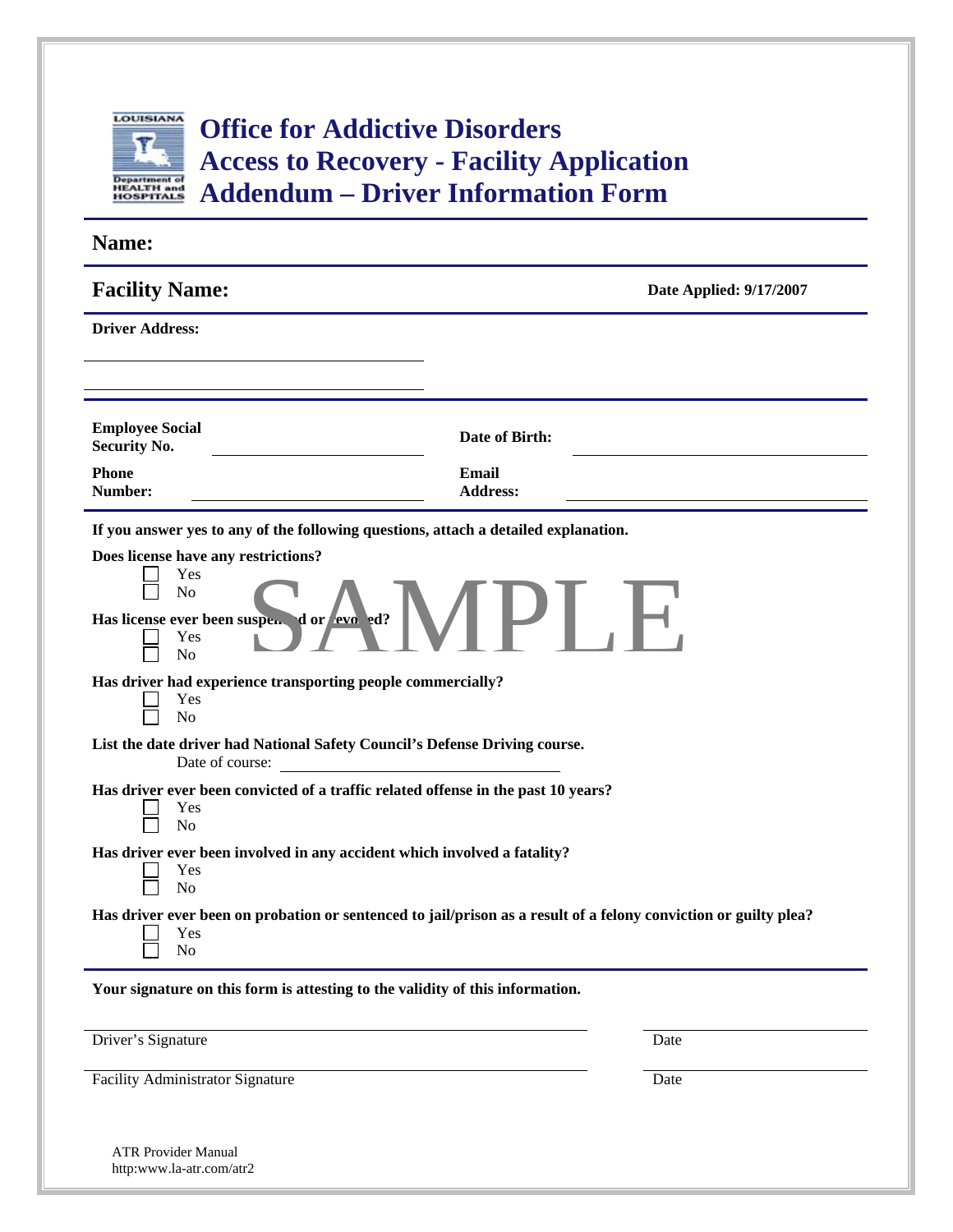

# **Office for Addictive Disorders Louisiana Access to Recovery II**

**Facility Application Addendum - Transportation Requirements and Conditions** 

## **Facility Name:** Date Applied:

### **Provider Acceptance of Transportation Requirement and Conditions**

- 1. A valid motor vehicle inspection sticker issued by the state of Louisiana or one of its municipalities must be displayed.
- 2. The registration certificate is valid and that all information is current and correct; and
- 3. The exterior of the vehicle is:
	- Body and Damage No appreciable body or paint damage or missing pieces.
	- Tires No exposed wire, bubbles, or appreciable sidewall damage.
	- Lights Functional headlights (high and low beams), turn signals, hazard flashers, backup lights, brake lights, and parking lights.
	- Mirrors Must have left-hand outside rear view mirror and inside rear view mirror and a right-hand outside rear view mirror.
	- $\blacksquare$  Windshield Driver's view of windshield has cracks and no stars.
	- Wipers/Washers Wipers and washers are functioning properly.
	- Windows/Doors All windows and doors must function as intended.
- 4. The interior of the vehicle is:
- Is = wipers and washers are functioning property.<br>
S-All windows and doors must function as intended.<br>
wehicle is:<br>
artment Free from tears, holes, large stains, or offensive odors<br>
the passenger compartment must be secu **Interior Compartment** – Free from tears, holes, large stains, or offensive odors. Everything in the passenger compartment must be secure. No sharp edges, points, or other hazards are allowed in the patient compartment.
- 5. The vehicle contains the following equipment:
	- $\blacksquare$  Fire extinguisher
	- First aid kit
	- Child Seat
	- **Jack/Spare tire**
	- Heater Heater is functional and that air at the vent is warm to the touch.
	- Air Conditioner Air conditioner is functional and that air at the vent is cool to the touch.
	- $\blacksquare$  Horn Horn functions properly
	- Seat Belts Functional and undamaged

I, the undersigned, certify that if a Board of Directors approval was necessary to enter into this agreement, that approval has been obtained and the signature below is authorized by the stated Board of Directors to enter into this agreement.

Print Name of Provider/Authorized Agent Title / Position

Signature of Provider / Authorized Agent Date of Signature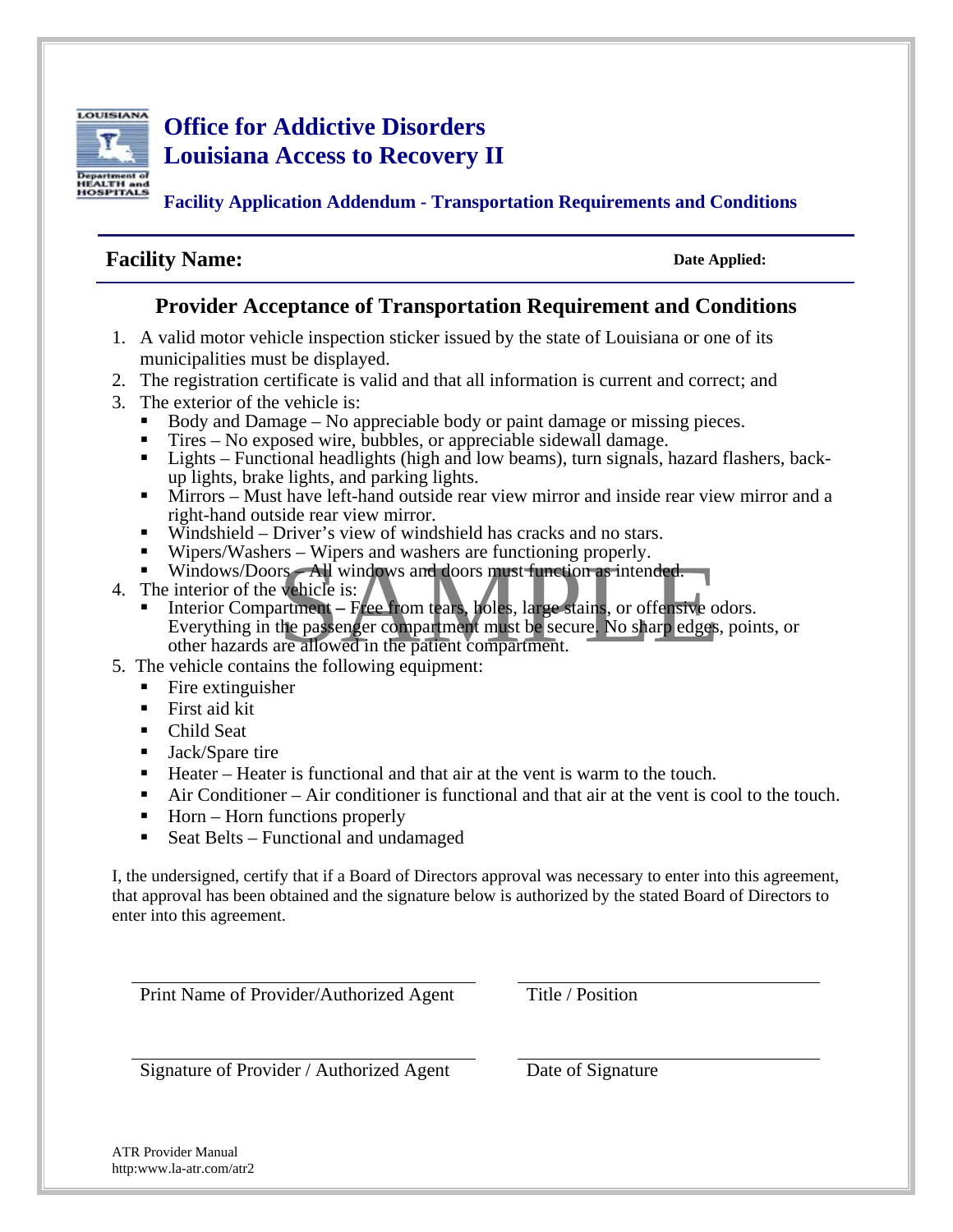# **APPENDIX B**

# **DHH BUREAU OF HEALTH STANDARDS LICENSING STANDARDS**

- **LAC 48:I.Chapter 74 ~ July 20, 2000 ~ please reference at www.dhh.louisiana.gov/publications.asp?ID=112&Detail=390**
- **LAC 48:I.Chapter 74 ~ March 20, 2005 (revised) ~ please reference at www.dhh.louisiana.gov/publications.asp?ID=112&Detail=390**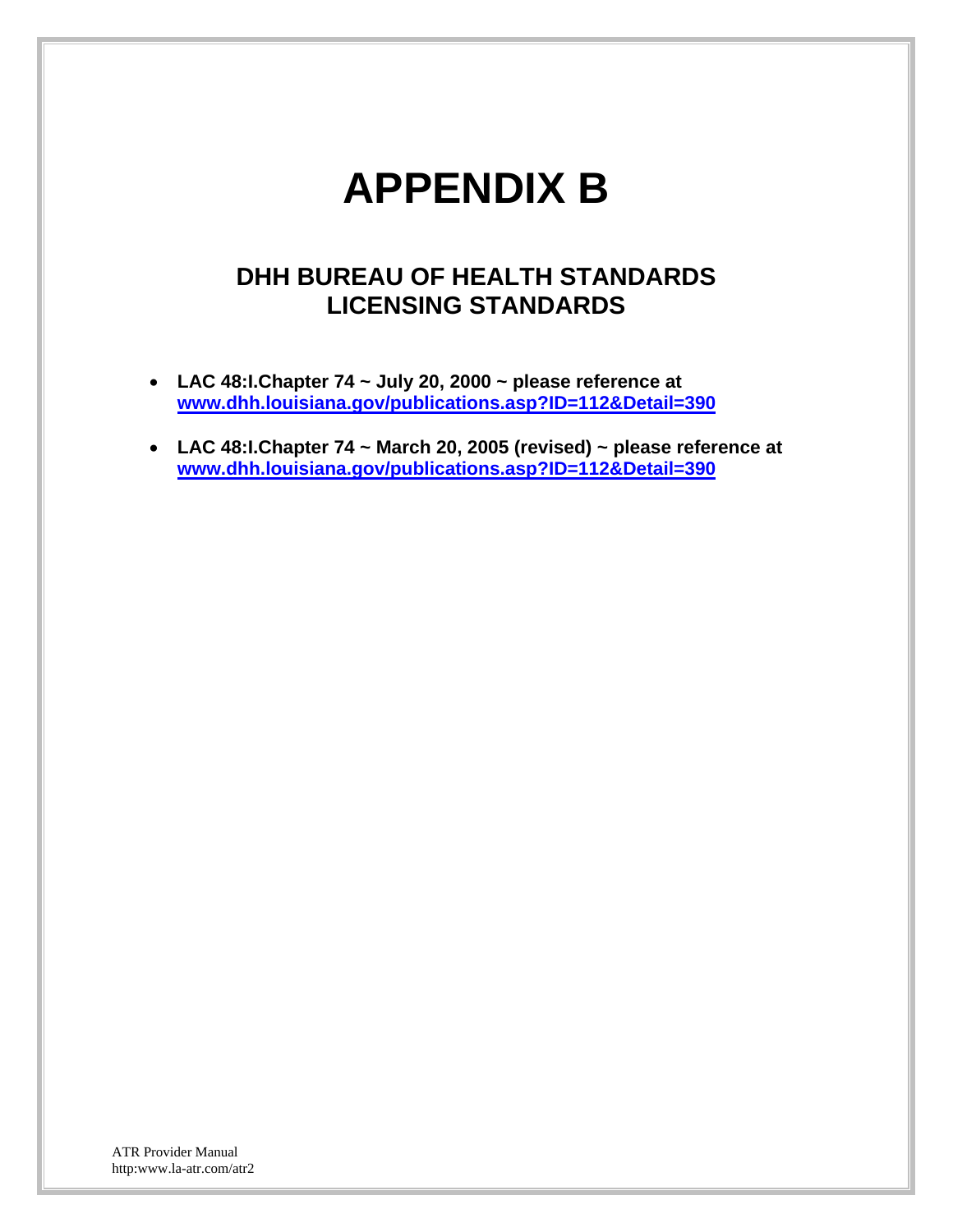# **APPENDIX C**

# **Department of Health and Hospitals**

# **Office for Addictive Disorders**

**Addictive Disorders Regulatory Authority (ADRA)** 

- **Certified Counselor Supervisor Roles and Responsibilities**
- **ADRA Certified Clinical Supervisor Waiver**
- **ADRA Guidelines for CIT and PSIT Supervision**
- **CSS Weekly Supervision Form**
- **Sample CIT Learning Plan**
- **CIT Core Functions**
- **CIT Code of Ethics**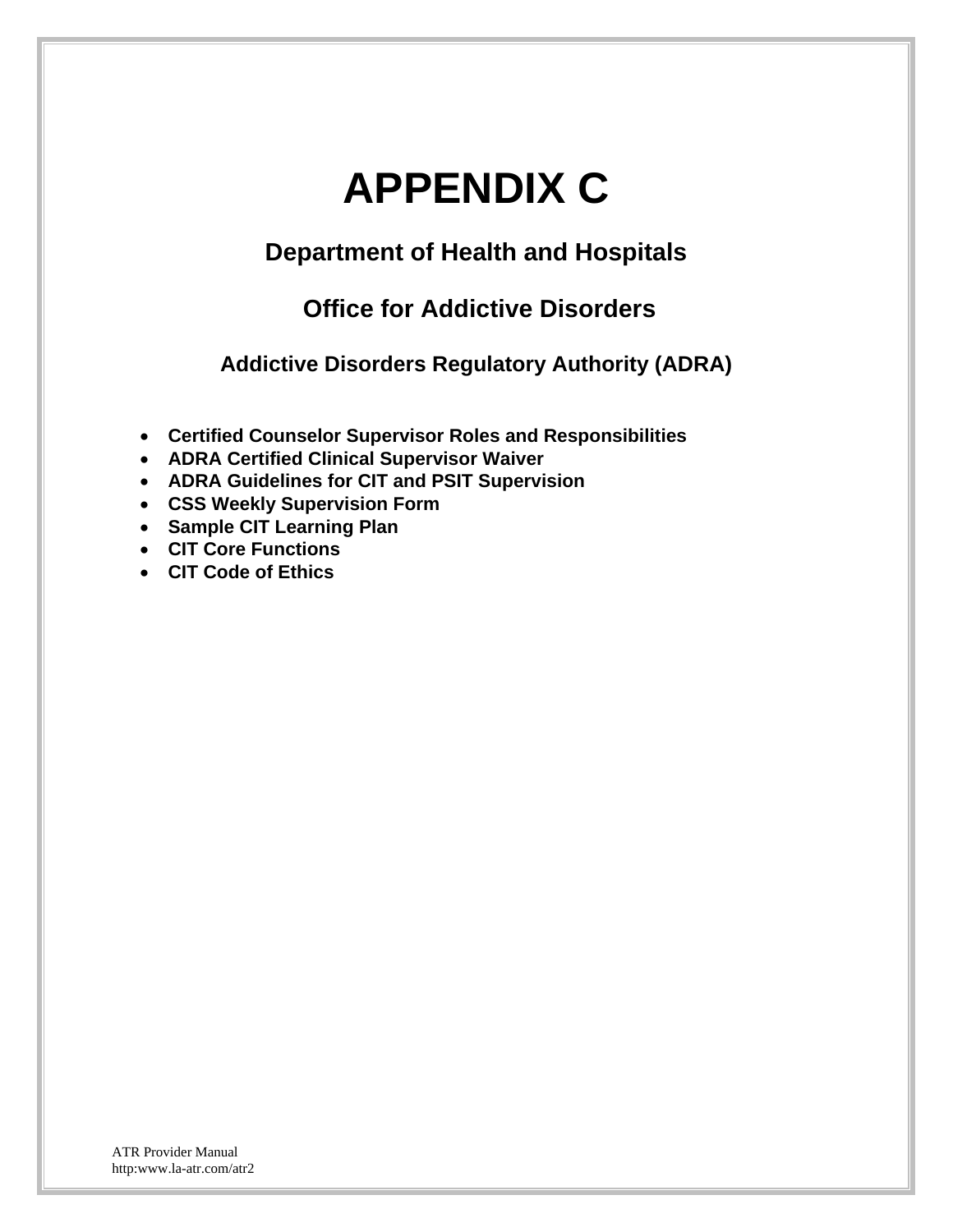# **LOUISIANA** Addictive Disorder Regulatory Authority

628 N. 4th Street, Baton Rouge, LA. 70802 / 225.342.8941 / 225.342.0441 (fax)

### **CERTIFIED COUNSELOR SUPERVISOR**

The CCS designation recognizes that the individual is qualified to:

**Supervise substance abuse counselors Provide direct supervision of trainees** Sign experience documentation forms **Sign supervisor evaluation forms Audit Approved Training Institutions Audit Approved Institutions of Higher Education Audit Approved Educational Providers** 

Requirements for a CCS include:

**Current valid LAC or other license Five (5) years professional experience Two (2) years supervision experience** Sixty (60) hours or more education in supervision or management

Qualified professional supervisors who do not register with the ADRA will be required to provide documentation of their qualification. This proof will be required with each document signed, in response to any complaint, and in response to any challenge.

Source: www.la-adra.org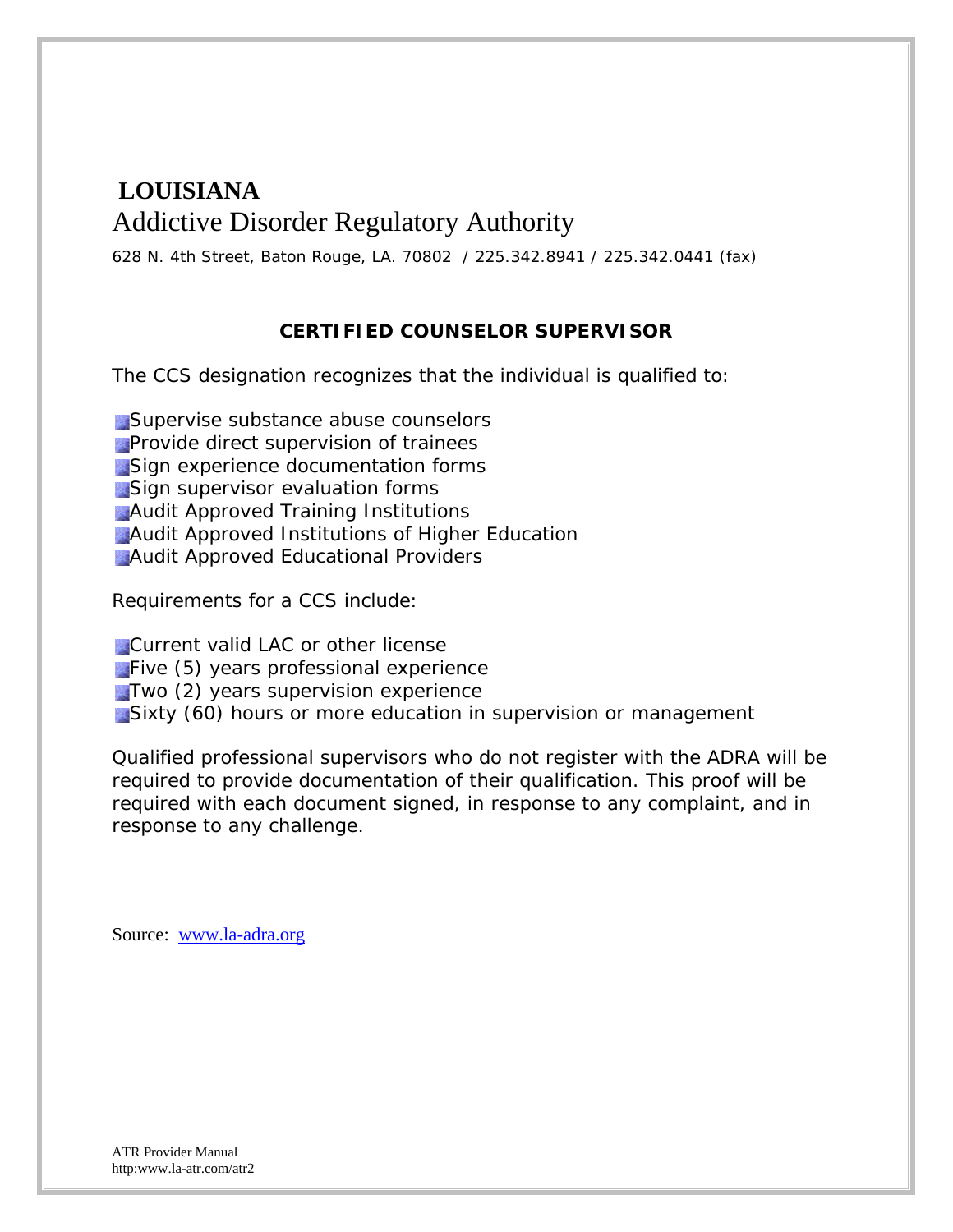Policy and Procedure

RE: ADRA Certified Clinical Supervisor Waiver

Effective: October 12, 2007

The ADRA awards and recognizes several specialty certifications. Certified Clinical Supervisor (CCS) is one of the ADRA specialty certifications. The CCS functions to mentor, and assist in the professional development of, those persons engaged in becoming addiction counselors who hold Counselor in Training (CIT) status with the ADRA. In order to maintain CIT status, a candidate MUST be supervised by a CCS.

In addition to other requirements found in the Practice Act and Rules, candidates for the CCS specialty certification must complete an ADRA approved course on Clinical Supervision and must successfully take the ADRA approved written examination.

The ADRA is cognizant of the fact that, at present, the availability of Certified Clinical Supervisors is not sufficient to meet the needs of everyone seeking to hold CIT status.

In order to foster workforce development, the ADRA is adopting the following policy regarding the issuance of a CCS Waiver to those credentialed professionals not holding the CCS specialty certification who, nonetheless, seek to supervise CIT's.

A. Those credentialed professionals who, with the exception of the course and examination, satisfy all CCS requirements of the Practice Act and Rules may apply for the CCS Waiver. The ADRA shall issue a CCS Waiver to each qualified applicant under the following conditions:

- 1. Any credentialed professional who wishes to supervise a CIT under the provisions of this policy must submit the CCS application. The application must be accompanied by the CCS fee and the Request for CCS Waiver and must verify and document compliance with all requirements of the Practice Act and Rules other than the CCS course and examination.
- 2. Any professional providing clinical supervision, whether as a CCS, or pursuant to this waiver, must maintain on file with the ADRA a current signed "CCS Code of Ethical Responsibility and Accountability".
- 3. The applicant must be in good standing with the ADRA or, in the case of those persons not credentialed by the ADRA, with the appropriate state credentialing authority. "Good standing" shall mean that there are no complaints, investigations or actions pending with the ADRA or other appropriate credentialing authority. Those professionals not credentialed by the ADRA shall authorize the ADRA to obtain a full and complete disclosure from the appropriate credentialing authority. In addition, "good standing" shall mean that there are no pending criminal investigations or prosecutions.
- 4. By applying for the CCS Waiver, the applicant certifies that he or she will take all steps necessary to satisfy the CCS course and examination requirements.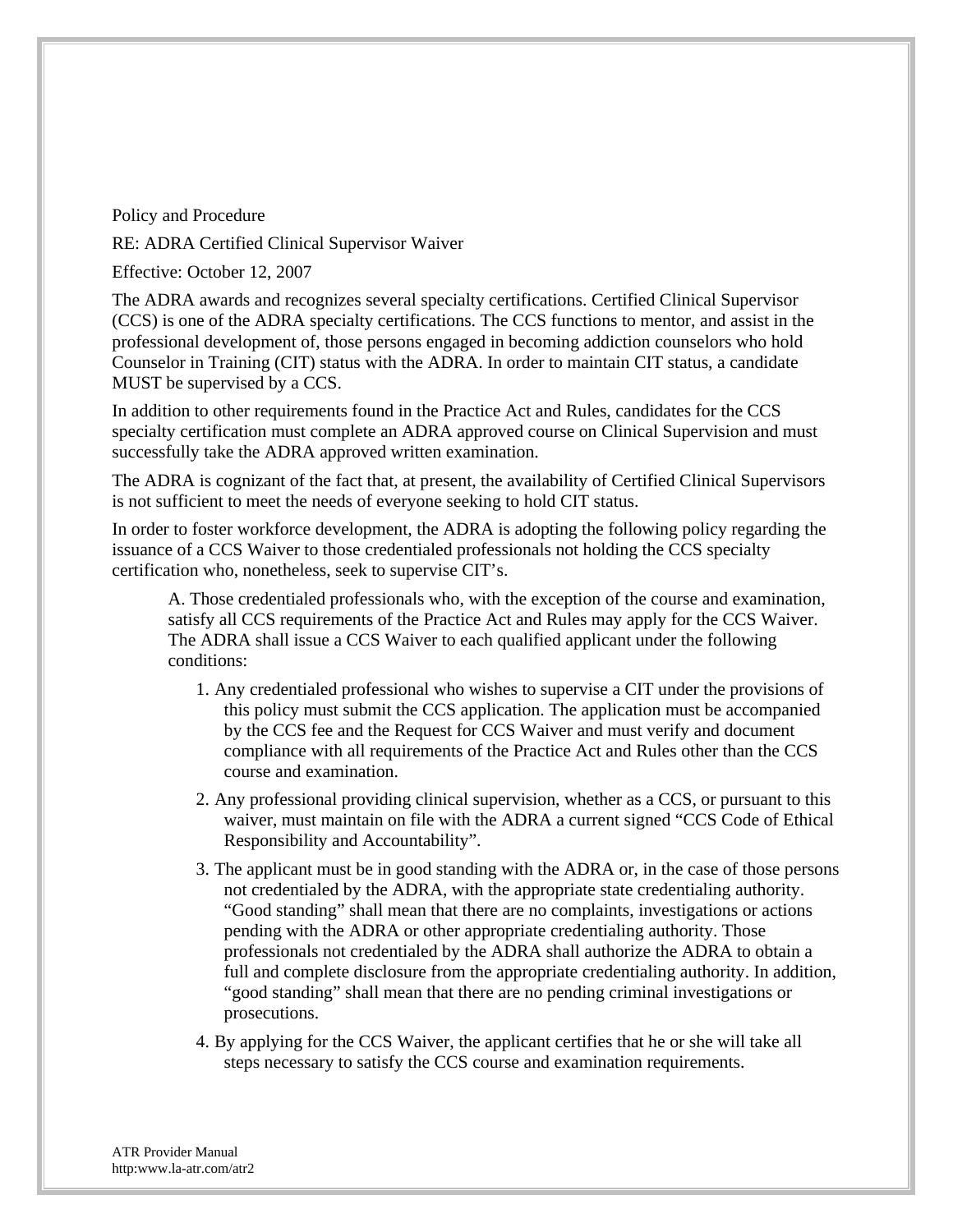- 5. The CCS Waiver shall be valid for a period of six (6) months from the date of issuance.
- 6. The CCS Waiver may be renewed, without the requirement of paying an additional fee, for an additional six (6) months for "good cause" and upon such conditions as the ADRA may deem appropriate or necessary. For purposes of this policy, "good cause" shall mean, at a minimum, that the applicant satisfied the course requirement and took all necessary steps to satisfy the examination requirement.
- 7. Under no circumstance will a CCS Waiver be renewed more than once. Persons providing supervision pursuant to the CCS Waiver for a period of one (1) year, who fail to satisfy both the course and examination requirements, will be ineligible to receive a CCS Waiver. In order to provide clinical supervision, such persons will be required to submit a new CCS application, together with the fee, and will be required to satisfy all requirements of the Practice Act and Rules.
- 8. The ADRA may revoke or suspend any waiver granted herein as it may deem necessary.
- 9. By requesting and accepting the CCS Waiver, the holder agrees to inform any CIT under his or her supervision of the existence and status of the waiver, including the date of expiration.
- 10. Any credentialed professional who received a waiver on or before October 12, 2006 must submit an application for a waiver as provided for by this policy and must document and verify having taken the required course in order to qualify for the CCS waiver.

The provisions of this policy do not change the requirements imposed by law and regulation for the granting of the Clinical Supervision specialty certification. This policy creates no rights to a CCS Waiver nor does such obligate the ADRA to renew any waiver granted.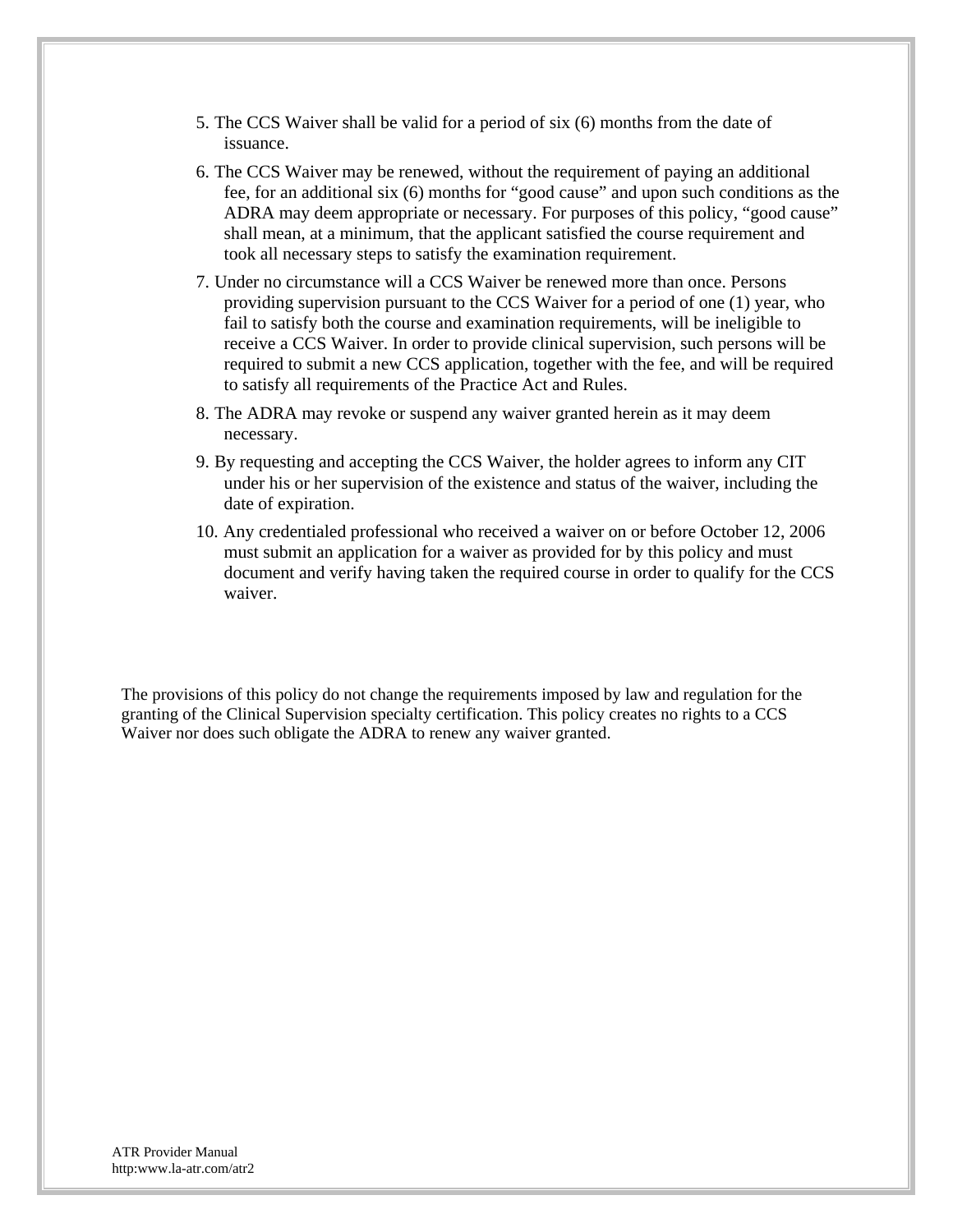# **ADRA Guidelines for CIT and PSIT Supervision**

 These guidelines are meant to serve as **minimum** standards for the persons charged with the responsibility of supervising the clinical experiences and training of CIT's and PSIT's. There is, perhaps, no greater service to the public and to the profession than the opportunity to assist in the clinical development of addiction counselors and prevention professionals. For that reason, the ADRA takes seriously the discharge of the obligation and will hold supervisors accountable in adhering to these minimum standards. The ADRA may institute disciplinary proceedings for any failure to follow the guidelines. Disciplinary proceedings may include investigation by the ADRA and may result in the imposition of sanctions which could include the suspension or revocation of any practice credential, specialty certification or status issued by the ADRA.

 Unless granted a waiver by the ADRA, all persons holding the status of CIT or PSIT shall be supervised. Supervision shall be provided by a Certified Clinical Supervisor. The ADRA may waive this requirement for good cause. In the event this requirement is waived, supervision shall be provided by an individual who, for a period of not less than two (2) years, has either held a practice credential issued by the ADRA or who has been a qualified mental health professional. CIT's shall be supervised by a person holding a treatment practice credential. PSIT's shall be supervised by a person holding a prevention practice credential.

 A supervisor shall not supervise more than four (4) CIT's or PSIT's. The ADRA may waive this requirement for good cause.

 A person holding the status of CIT or PSIT shall be actively engaged in the pursuit of a practice credential. Active pursuit of a practice credential means that the person holding the status is engaged in the training and/or education process in a manner that reasonably allows satisfaction of the requirements for the practice credential in the time allowed for the status.

 The Supervisor and the candidate shall develop a supervision plan designed to timely satisfy the education and/or experience requirements for a practice credential. In addition, the plan shall set forth the goals for the current year. The plan shall be signed and dated by the supervisor and the candidate and be amended as needed. Any amendments shall be signed and dated by the supervisor and the candidate and designated as an amendment to the supervision plan. A copy of the supervision plan and any amendments shall be sent to the ADRA and shall become a part of the candidate's file. At the time that the status is renewed, the supervisor and the candidate shall review the supervision plan for the prior year and, if necessary to maintain active and timely pursuit of a practice credential, shall amend the plan accordingly. The amendment shall be attached to the status renewal form. The renewal form shall be signed by the candidate and the supervisor. The signature of the supervisor on the renewal application shall serve to certify to the ADRA that the candidate is actively engaging in the pursuit of a practice credential.

During the period of registration, the candidate shall:

- 1. Provide direct client care utilizing the core function and the knowledge skills and attitudes (KSA's) of substance abuse counseling **only under** the direct supervision of a Certified Clinical Supervisor, or a supervisor approved by the ADRA;
- 2. Not identify nor represent himself, to any third party, as a counselor or as a prevention professional or as a consultant to any substance abuse facility;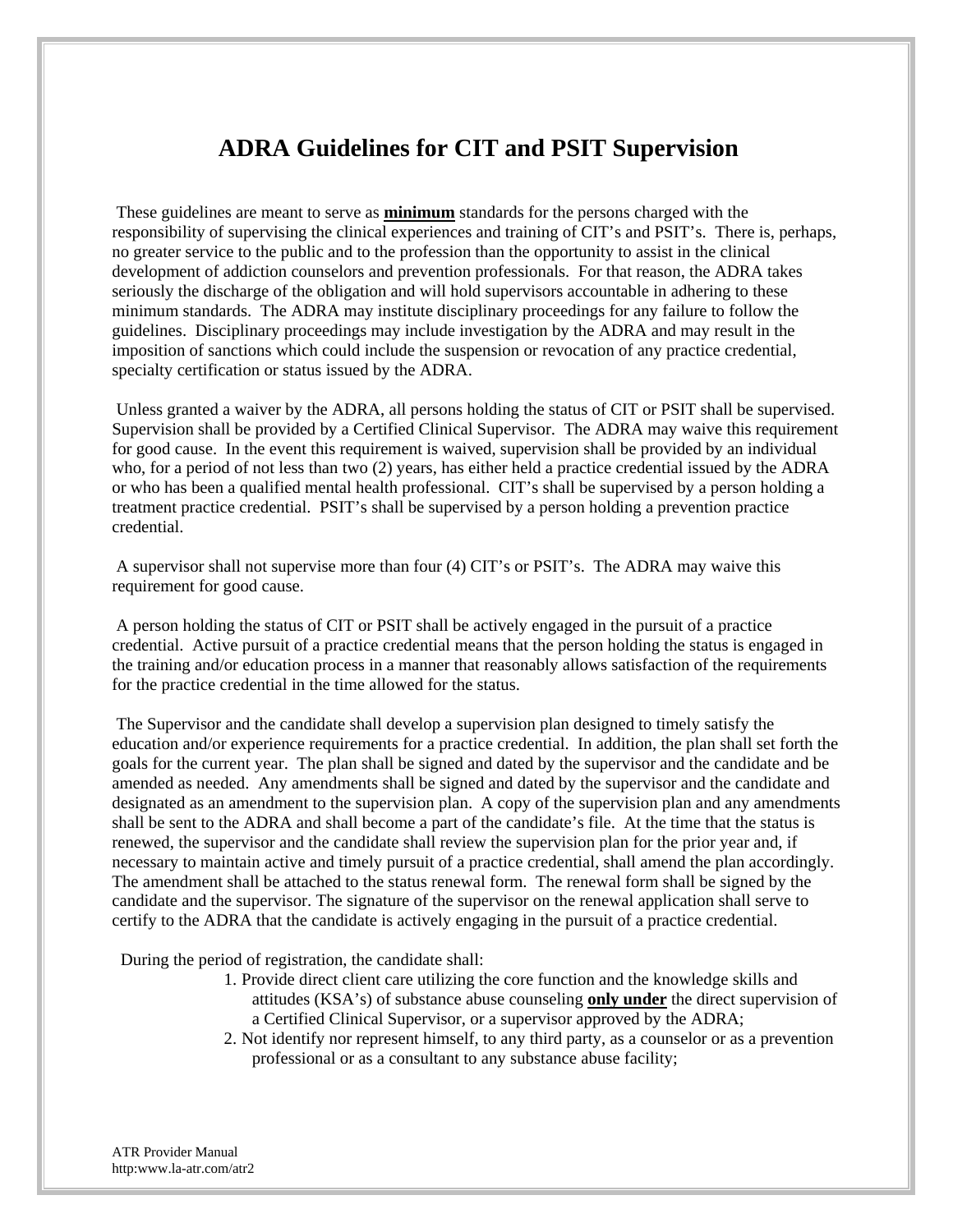3. Notify the ADRA of any change in employment, residence, supervisor, recovery status, legal status (arrests/convictions) and/or intention to actively pursue a practice credential.

As an exception to the requirement of direct supervision, a candidate may perform counseling functions when the supervisor is on duty, or on-call, and available for immediate assistance, if needed, and when the candidate and supervisor have documented and verified to the satisfaction of the ADRA, the following:

- 1. The candidate has successfully completed a minimum of 40 hours of training (including at least 6 hours of ethics, and training in confidentiality, the 12 core functions and the knowledge, skills and attitudes (KSA's) of substance abuse counseling); and
- 2. The candidate has successfully completed a minimum of 120 hours of direct supervision.

 Any candidate, who chooses not to register as a counselor-in-training or prevention specialist-in-training, shall provide detailed documentation and verification of having satisfied the experience requirements for a practice credential. The ADRA may require that the candidate for the practice credential and the person or persons providing supervision appear personally at the offices of the ADRA, or such other location as may be convenient for the ADRA, to answer questions regarding the nature and substance of the supervision and the candidate's clinical experiences.

 The requirement of supervision may be waived for any candidate who maintains full time status as a student at an accredited institution of higher education and pursues a degree which satisfies the degree requirements for a practice credential issued by the ADRA. The candidate must file a degree plan with the ADRA which indicates that he or she will, within the time allowed by the status of CIT or PSIT, complete the requirements for the degree. In order to renew the status, an official copy of the candidate's complete and current transcript(s) must be provided and must indicate that the candidate is in compliance with the degree plan on file with the ADRA. Any amendments to the degree plan shall be provided to the ADRA prior to the conclusion of the first semester in which the amendment to the degree plan is to be effective. The ADRA may refuse to grant the waiver, or may revoke the waiver at any time, when to do so is deemed to be in the best interest of the public or would enhance the candidate's preparation for or pursuit of a practice credential.

 The waiver provided for herein shall not apply to the actual providing of direct client care. CIT's or PSIT's to whom this waiver has been granted, may engage in providing direct client care in the field of addictive disorders/substance abuse **only under** the direct supervision of a Certified Clinical Supervisor, or a supervisor approved by the ADRA. In those instances, all provisions of these guidelines pertinent to the supervision of CIT's and PSIT's shall apply, including but not limited to, the development and submission of the supervision plan.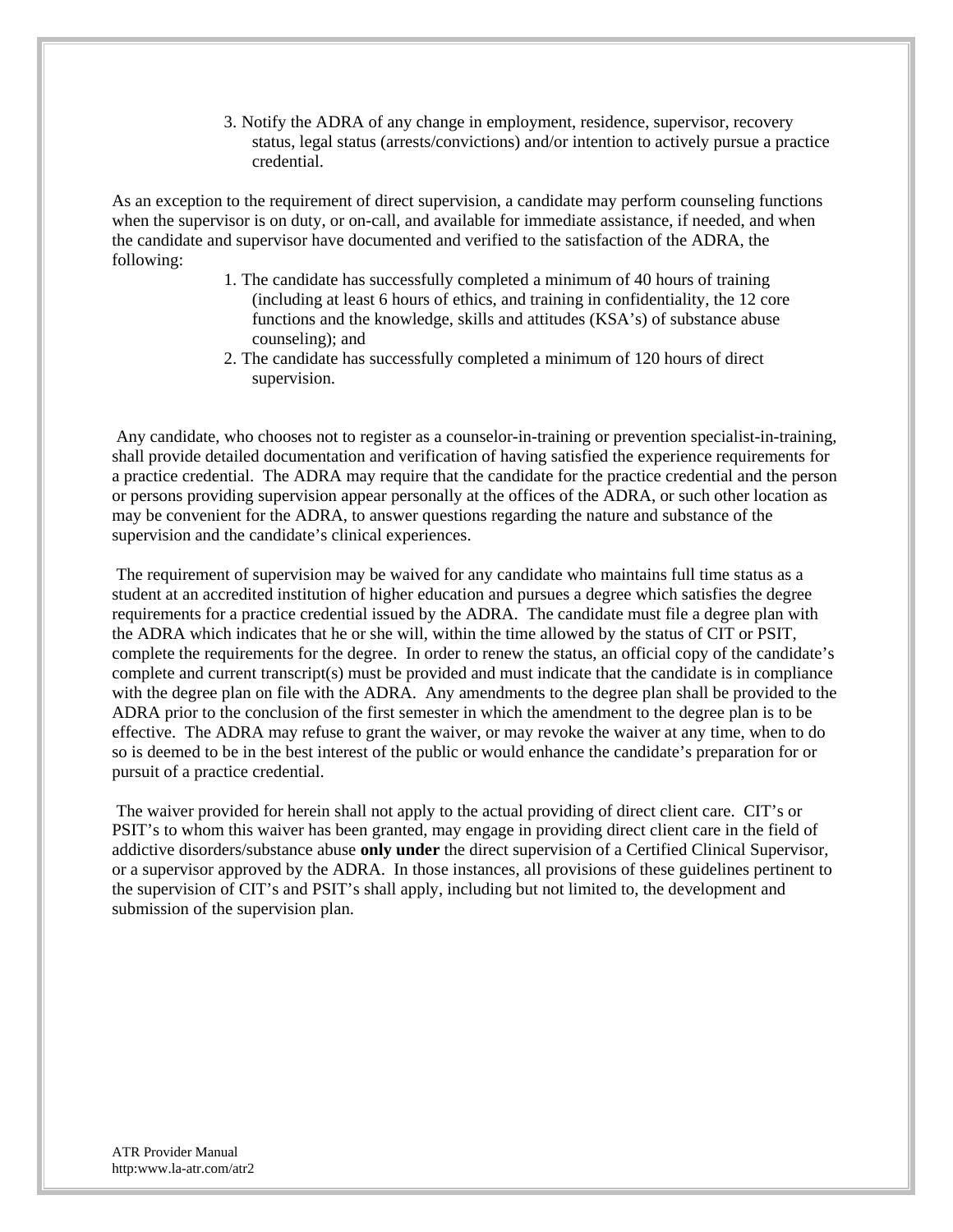| <b>Department of Health and Hospitals – Office for Addictive Disorders</b> | <b>Addictive Disorders Regulatory Authority (ADRA)</b>                                  |                                                        |
|----------------------------------------------------------------------------|-----------------------------------------------------------------------------------------|--------------------------------------------------------|
|                                                                            | <b>Counselor in Training Core Functions Review</b><br><b>Weekly Supervision Session</b> |                                                        |
|                                                                            |                                                                                         |                                                        |
|                                                                            |                                                                                         |                                                        |
|                                                                            |                                                                                         |                                                        |
| CIT Name:                                                                  |                                                                                         | $CIT$ #: $\qquad \qquad$                               |
| Core Function & Global Criteria                                            | <b>Hours of direct supervision</b>                                                      | Hours of weekly work activity                          |
| <b>Screening</b>                                                           |                                                                                         |                                                        |
| <b>Intake</b>                                                              |                                                                                         |                                                        |
| <b>Orientation</b><br><b>Assessment</b>                                    |                                                                                         |                                                        |
| <b>Treatment Planning</b>                                                  |                                                                                         |                                                        |
| <b>Counseling</b>                                                          |                                                                                         |                                                        |
| <b>Case Management</b>                                                     |                                                                                         |                                                        |
| <b>Crisis Intervention</b>                                                 |                                                                                         |                                                        |
| <b>Client Education</b>                                                    |                                                                                         |                                                        |
| <b>Referral</b>                                                            |                                                                                         |                                                        |
| <b>Reports &amp; Record Keeping</b>                                        |                                                                                         |                                                        |
| <b>Consultation with Other Professionals</b>                               |                                                                                         |                                                        |
|                                                                            |                                                                                         | Date: $\frac{1}{\sqrt{1-\frac{1}{2}}\cdot\frac{1}{2}}$ |
|                                                                            |                                                                                         |                                                        |
| <b>ATR Provider Manual</b><br>http:www.la-atr.com/atr2                     |                                                                                         |                                                        |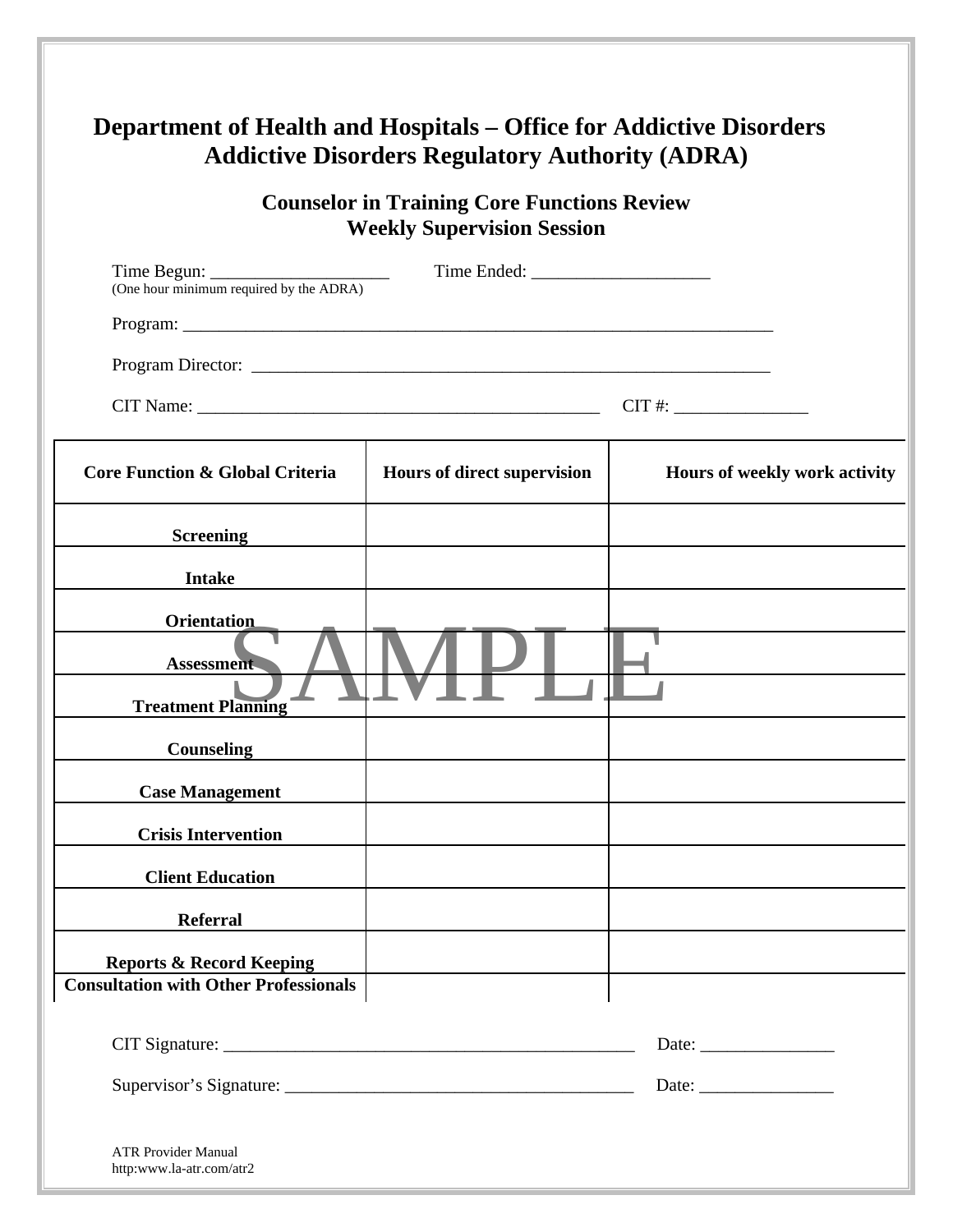| <b>Department of Health and Hospitals – Office for Addictive Disorders</b><br><b>Addictive Disorders Regulatory Authority</b><br>(ADRA) |                                                                                                                                                                                                                                                                                               |  |  |  |  |
|-----------------------------------------------------------------------------------------------------------------------------------------|-----------------------------------------------------------------------------------------------------------------------------------------------------------------------------------------------------------------------------------------------------------------------------------------------|--|--|--|--|
| <b>Sample learning plan for Counselors in Training</b>                                                                                  |                                                                                                                                                                                                                                                                                               |  |  |  |  |
|                                                                                                                                         |                                                                                                                                                                                                                                                                                               |  |  |  |  |
|                                                                                                                                         |                                                                                                                                                                                                                                                                                               |  |  |  |  |
|                                                                                                                                         | For period covering: $\frac{1}{2}$ to $\frac{1}{2}$ to $\frac{1}{2}$ for $\frac{1}{2}$ in $\frac{1}{2}$ is $\frac{1}{2}$ in $\frac{1}{2}$ in $\frac{1}{2}$ is $\frac{1}{2}$ in $\frac{1}{2}$ in $\frac{1}{2}$ is $\frac{1}{2}$ in $\frac{1}{2}$ in $\frac{1}{2}$ in $\frac{1}{2}$ in $\frac{$ |  |  |  |  |
|                                                                                                                                         |                                                                                                                                                                                                                                                                                               |  |  |  |  |
|                                                                                                                                         |                                                                                                                                                                                                                                                                                               |  |  |  |  |
|                                                                                                                                         |                                                                                                                                                                                                                                                                                               |  |  |  |  |
| 2. Objective for month two:                                                                                                             |                                                                                                                                                                                                                                                                                               |  |  |  |  |
|                                                                                                                                         |                                                                                                                                                                                                                                                                                               |  |  |  |  |
|                                                                                                                                         |                                                                                                                                                                                                                                                                                               |  |  |  |  |
|                                                                                                                                         |                                                                                                                                                                                                                                                                                               |  |  |  |  |
| 4. Objective for month four:                                                                                                            |                                                                                                                                                                                                                                                                                               |  |  |  |  |
|                                                                                                                                         |                                                                                                                                                                                                                                                                                               |  |  |  |  |
| <b>ATR Provider Manual</b><br>http:www.la-atr.com/atr2                                                                                  |                                                                                                                                                                                                                                                                                               |  |  |  |  |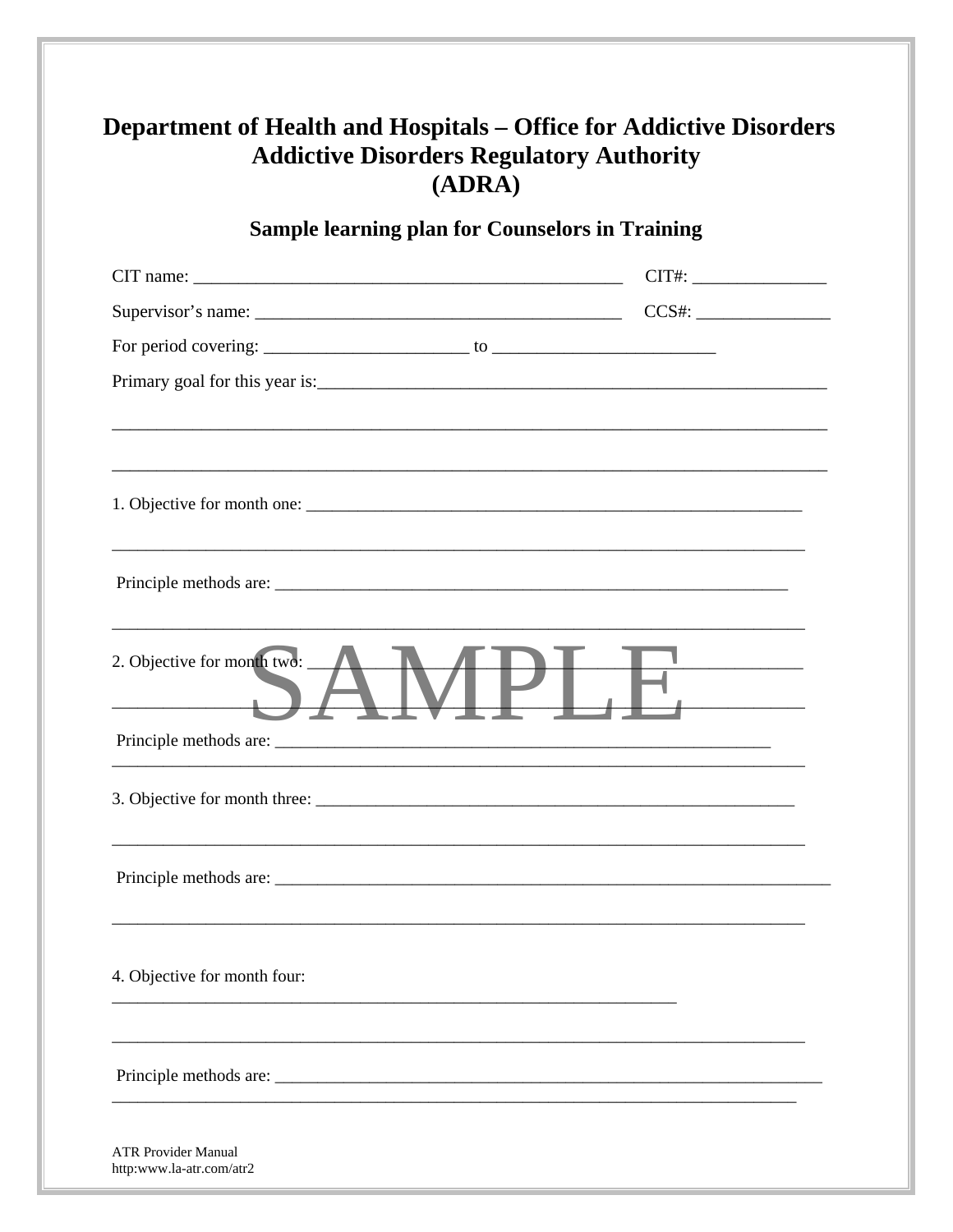| 5. Objective for month five:  |  |
|-------------------------------|--|
|                               |  |
|                               |  |
| 6. Objective for month six:   |  |
|                               |  |
| 7. Objective for month seven: |  |
|                               |  |
| 8. Objective for month eight: |  |
|                               |  |
| 9. Objective for month nine:  |  |
|                               |  |
| 10. Objective for month ten:  |  |
|                               |  |
| <b>ATR Provider Manual</b>    |  |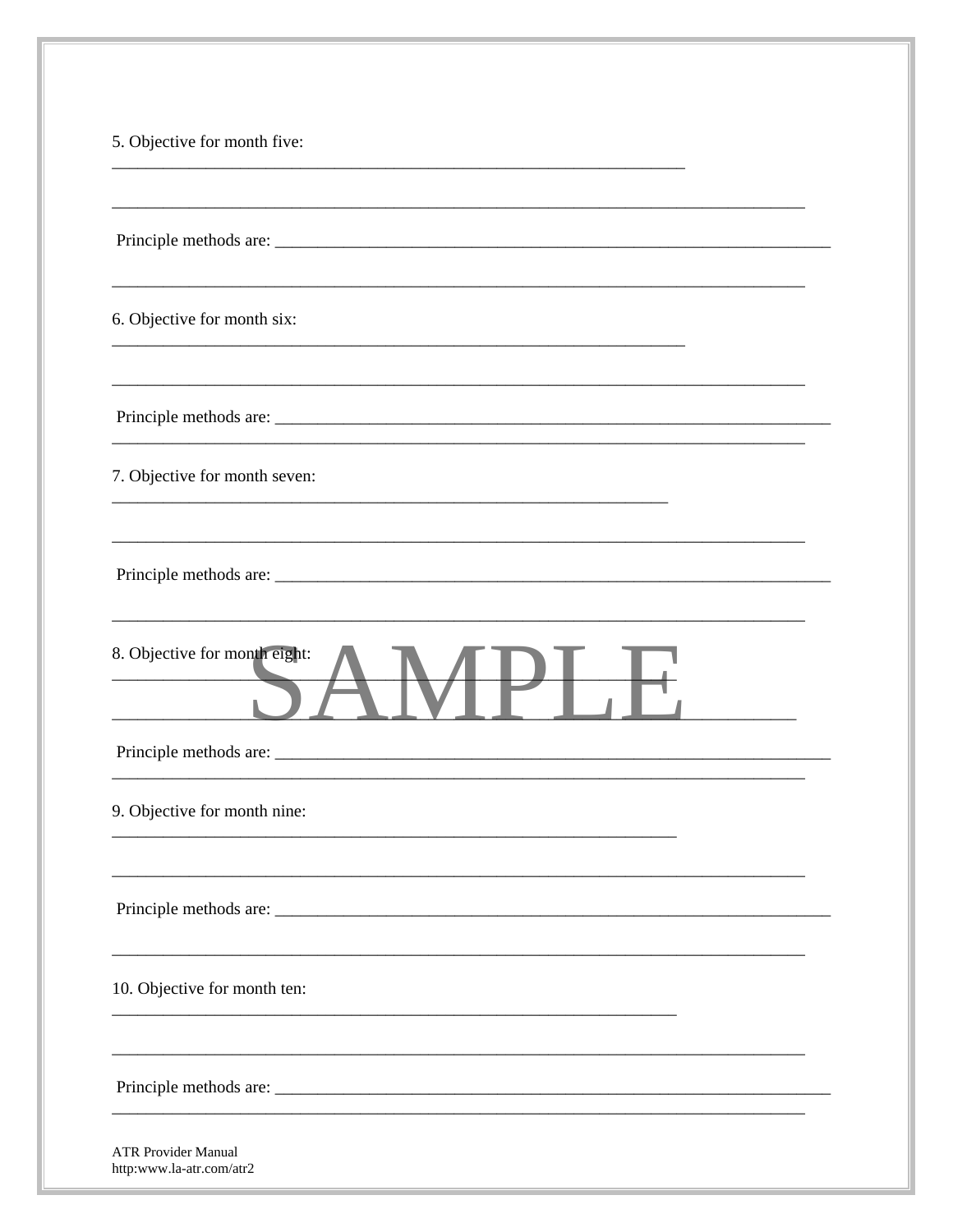| <u> 1989 - Andrea Santana, Amerikaansk politiker (d. 1989)</u><br>Please feel free to replicate this form or modify it to suit your needs. It is meant as a suggested guide only. |
|-----------------------------------------------------------------------------------------------------------------------------------------------------------------------------------|
|                                                                                                                                                                                   |
|                                                                                                                                                                                   |
|                                                                                                                                                                                   |
|                                                                                                                                                                                   |
|                                                                                                                                                                                   |
|                                                                                                                                                                                   |
|                                                                                                                                                                                   |
|                                                                                                                                                                                   |
|                                                                                                                                                                                   |
|                                                                                                                                                                                   |
|                                                                                                                                                                                   |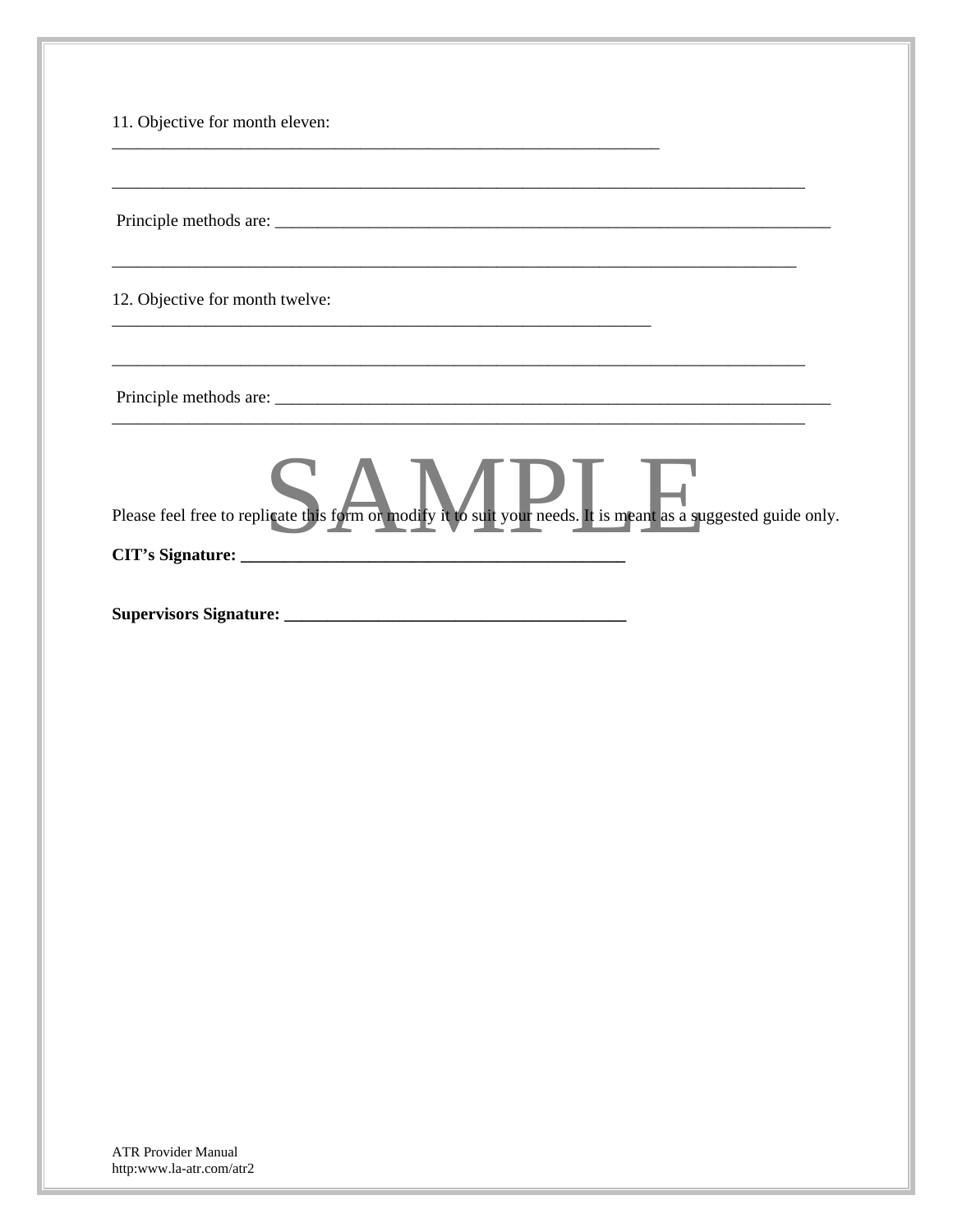# **Department of Health and Hospitals – Office for Addictive Disorders Addictive Disorders Regulatory Authority (ADRA)**

### **THE TWELVE CORE FUNCTIONS AND GLOBAL CRITERIA**

#### **The 12 core functions, the global criteria and your case presentation are the basis for the oral examination.**

#### **I. SCREENING**

Global Criteria

- 1. Evaluate psychological, social, and physiological signs and symptoms of alcohol and other drug use and abuse.
- 2. Determine the client's appropriateness for admission or referral.
- 3. Determine the client's eligibility for admission or referral.
- 4. Identify any coexisting conditions (medical, psychiatric, physical, etc.) that indicate need for additional professional assessment and/or services.
- 5. Adhere to applicable laws, regulations and agency policies governing alcohol and other drug abuse services.

#### **II. INTAKE**

Global Criteria

- 1. Complete required documents for admission to the program.
- 2. Complete required documents for program eligibility and appropriateness.
- 3. Obtain appropriately signed consents when soliciting from or providing information to outside sources to protect client confidentiality and rights.

#### **III. ORIENTATION**

#### Global Criteria

- 1. Provide an overview to the client by describing program goals and objectives for client care.
- 2. Provide an overview to the client by describing program rules, and client obligations and rights.
- 3. Provide an overview to the client of program operations.

### **IV. ASSESSMENT**

Global Criteria

- 1. Gather relevant history from client including but not limited to alcohol and other drug abuse, using appropriate interview techniques.
- 2. Identify methods and procedures for obtaining corroborative information from significant secondary sources regarding client's alcohol and other drug abuse and psycho-social history.
- 3. Identify appropriate assessment tools.
- 4. Explain to the client the rationale for the use of assessment techniques in order to facilitate understanding.
- 5. Develop a diagnostic evaluation of the client's substance abuse and any coexisting conditions based on the results of all assessments in order to provide an integrated approach to treatment planning based on the client's strengths, weaknesses, and identified problems and needs.

#### **V. TREATMENT PLANNING**

#### Global Criteria

- 1. Explain assessment results to client in an understandable manner.
- 2. Identify and rank problems based on individual client needs in the written treatment plan.
- 3. Formulate agreed upon immediate and long-term goals using behavioral terms in the written treatment plan.
- ATR Provider Manual http:www.la-atr.com/atr2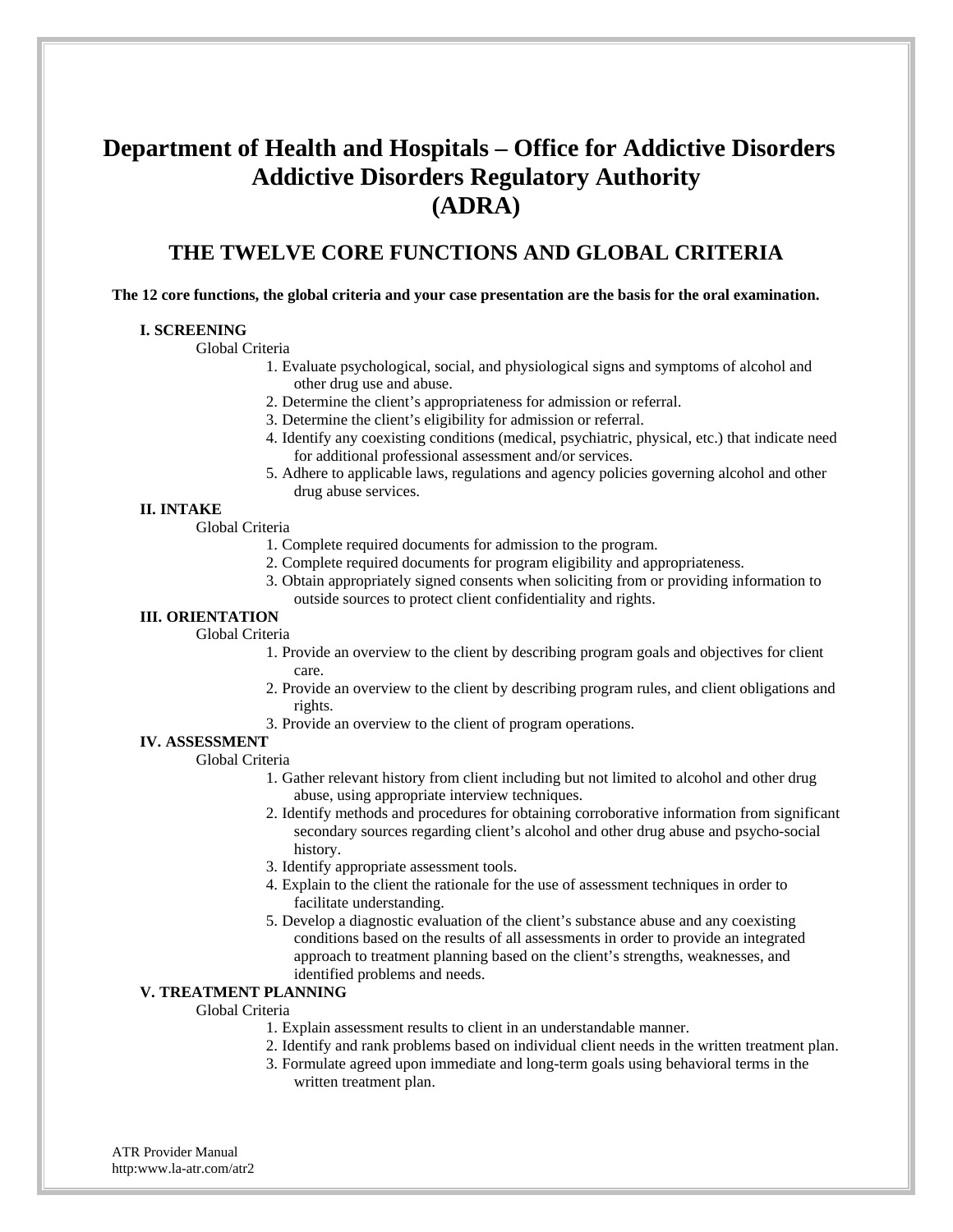4. Identify the treatment methods and resources to be utilized as appropriate for the individual client.

#### **VI. COUNSELING**

Global Criteria

- 1. Select the counseling theory or theories that apply.
- 2. Apply technique(s) to assist the client, group, and/or family in exploring problems and ramifications.
- 3. Apply technique(s) to assist the client, group, and/or family in examining the client's behavior, attitudes, and/or feelings, if appropriate in the treatment setting.
- 4. Individualize counseling in accordance with cultural, gender and lifestyle differences.
- 5. Interact with the client in an appropriate therapeutic manner.
- 6. Elicit solutions and decisions from the client.
- 7. Implement the treatment plan.

#### **VII. CASE MANAGEMENT**

Global Criteria

- 1. Coordinate services for client care.
- 2. Explain the rationale of case management activities to the client.

#### **VIII. CRISIS INTERVENTION**

Global Criteria

- 1. Recognize the elements of the client crisis.
- 2. Implement an immediate course of action appropriate to the crisis.
- 3. Enhance overall treatment by utilizing crisis events.

#### **IX. CLIENT EDUCATION**

Global Criteria

- 1. Present relevant alcohol and other drug use/abuse information to the client through formal and/or informal processes.
- 2. Present information about available alcohol and other drug services and resources.

#### **X. REFERRAL**

Global Criteria

- 1. Identify need(s) and/or problem(s) that the agency and/or counselor cannot meet.
- 2. Explain the rationale for the referral to the client.
- 3. Match client needs and/or problems to appropriate resources.
- 4. Adhere to applicable laws, regulations and agency policies governing procedures related to the protection of the client's confidentiality.
- 5. Assist the client in utilizing the support systems and community resources available.

#### **XI. REPORT AND RECORD KEEPING**

Global Criteria

- 1. Prepare reports and relevant records integrating available information to facilitate the continuum of care.
- 2. Chart pertinent ongoing information pertaining to the client.
- 3. Utilize relevant information from written documents for client care.

#### **XII. CONSULTATION WITH OTHER PROFESSIONALS IN REGARDS TO CLIENT TREATMENT/SERVICES**

#### Global Criteria

- 1. Recognize issues that are beyond the counselor's base of knowledge and/or skill.
- 2. Consult with appropriate resources to ensure the provision of effective treatment services.
- 3. Adhere to applicable laws, regulations, and agency policies governing the disclosure of client-identifying data.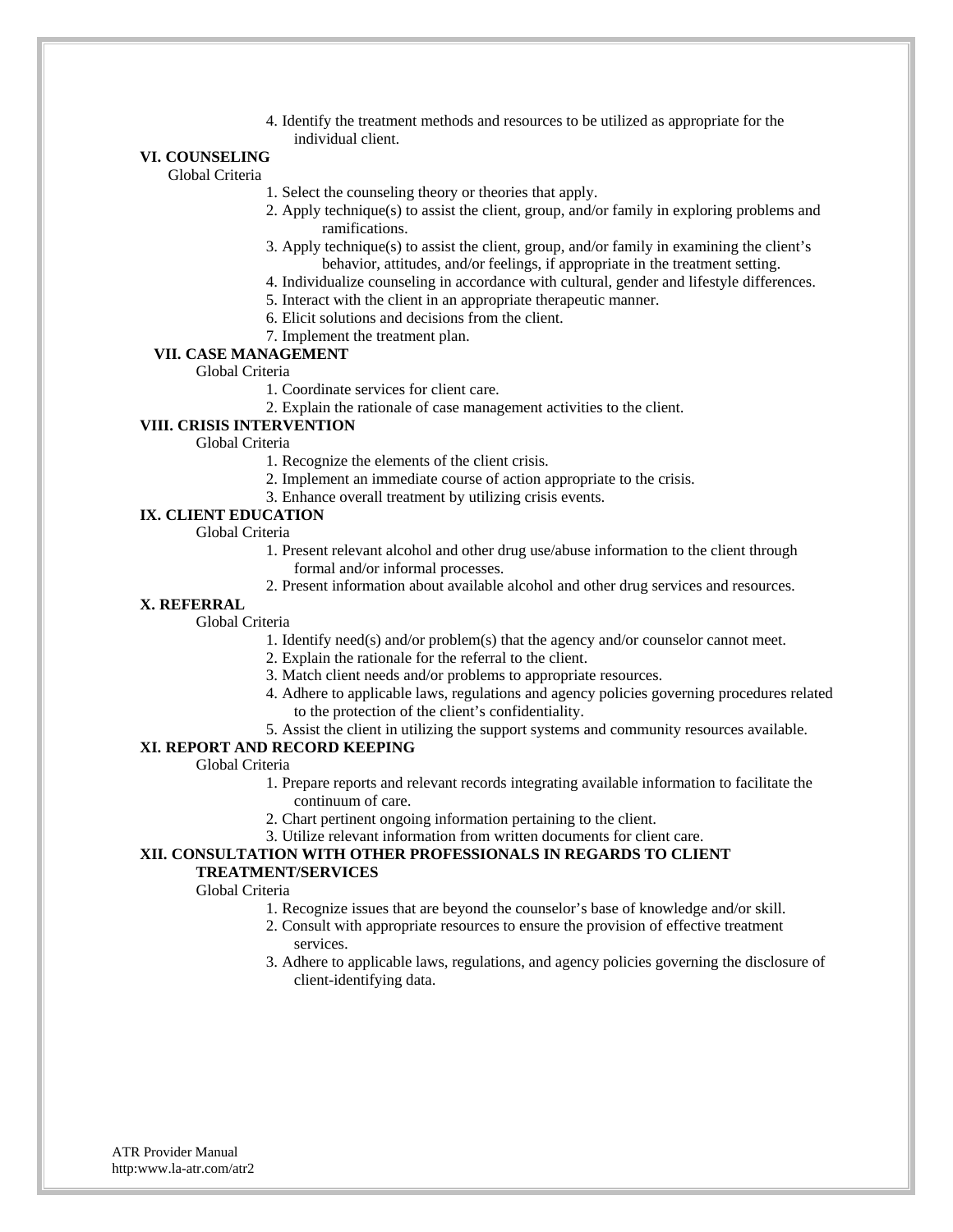# **Department of Health and Hospitals – Office for Addictive Disorders Addictive Disorder Regulatory Authority (ADRA)**

RULES (Title 46, Part LXXX)

### **Counselor/Prevention Specialist in Training**

#### **PROHIBITED ACTIVITIES**

 **§1905.** No person shall hold himself out as holding, or knowingly allow others to conclude or believe he holds, a credential, certification or status issued or recognized by the ADRA, unless he has qualified for such under the provisions of the addictive disorders practice act and been granted the credential, certification or status pursuant to the ADRA's rules.

#### **ENFORCEMENT AUTHORITY**

**§901.** The ADRA shall have the power to deny, revoke, or suspend its certification of any person upon proof that such person:

- 1. Has been convicted of any offense, which constitutes a felony under the laws of this state, whether or not the conviction was in a court in this state.
	- 2. Is convicted of a felony or other serious crimes.
	- 3. Violates any provision of the ethical standards to which the ADRA subscribes.
	- 4. Attempts to practice medicine, psychology, or social work without being licensed in such professions.
	- 5. Is impaired in delivery of professional services because of alcohol or drug abuse, compulsive gambling or because of medical or psychiatric disability.
	- 6. Provides drugs or other restricted chemical substances to another person.
	- 7. Allows his certificate to be used by another person to illegally represent himself as a certified substance abuse counselor.
	- 8. Engages in sexual misconduct with a client or a family member of a client.
	- 9. Obtained certification by means of fraud, misrepresentation, or concealment of material facts.
	- 10. Has been found guilty of fraud or deceit in connection with services rendered.
	- 11. Has been grossly negligent in practice as a substance abuse counselor.
	- 12. Has violated any lawful order, rule, or regulation rendered or adopted by the ADRA.
	- 13. Has violated any provision of the Rules and Regulations of the ADRA.

### **CODE OF ETHICS**

#### **§1501. Professional Representation**

- A. A counselor shall not misrepresent any professional qualifications or associations.
- B. A counselor shall not misrepresent any agency or organization by presenting it as having attributes which it does not possess.
- C. A counselor shall not make claims about the efficacy of any service that go beyond those which the counselor would be willing to subject to professional scrutiny through publishing the results and claims in a professional journal.
- D. A counselor shall not encourage or, within the counselor's power, allow a client to hold exaggerated ideas about the efficacy of services provided by the counselor.

#### **§1503. Relationships with Clients**

- A. A counselor shall make known to a prospective client the important aspects of the professional relationship including fees and arrangements for payment which might affect the client's decision to enter into the relationship.
- B. A counselor shall inform the client of the purposes, goals, techniques, rules of procedure, and limitations that may affect the relationship at or before the time that the counseling relationship is entered.
- C. A counselor shall provide counseling services only in the context of a professional relationship and not by means of newspaper or magazine articles, radio or television programs, mail or means of a similar nature.
- D. No commission or rebate or any other form or remuneration shall be given or received by a counselor for the referral of clients for professional services.
- E. A counselor shall not use relationships with clients to promote, for personal gain or the profit of an agency, commercial enterprises of any kind.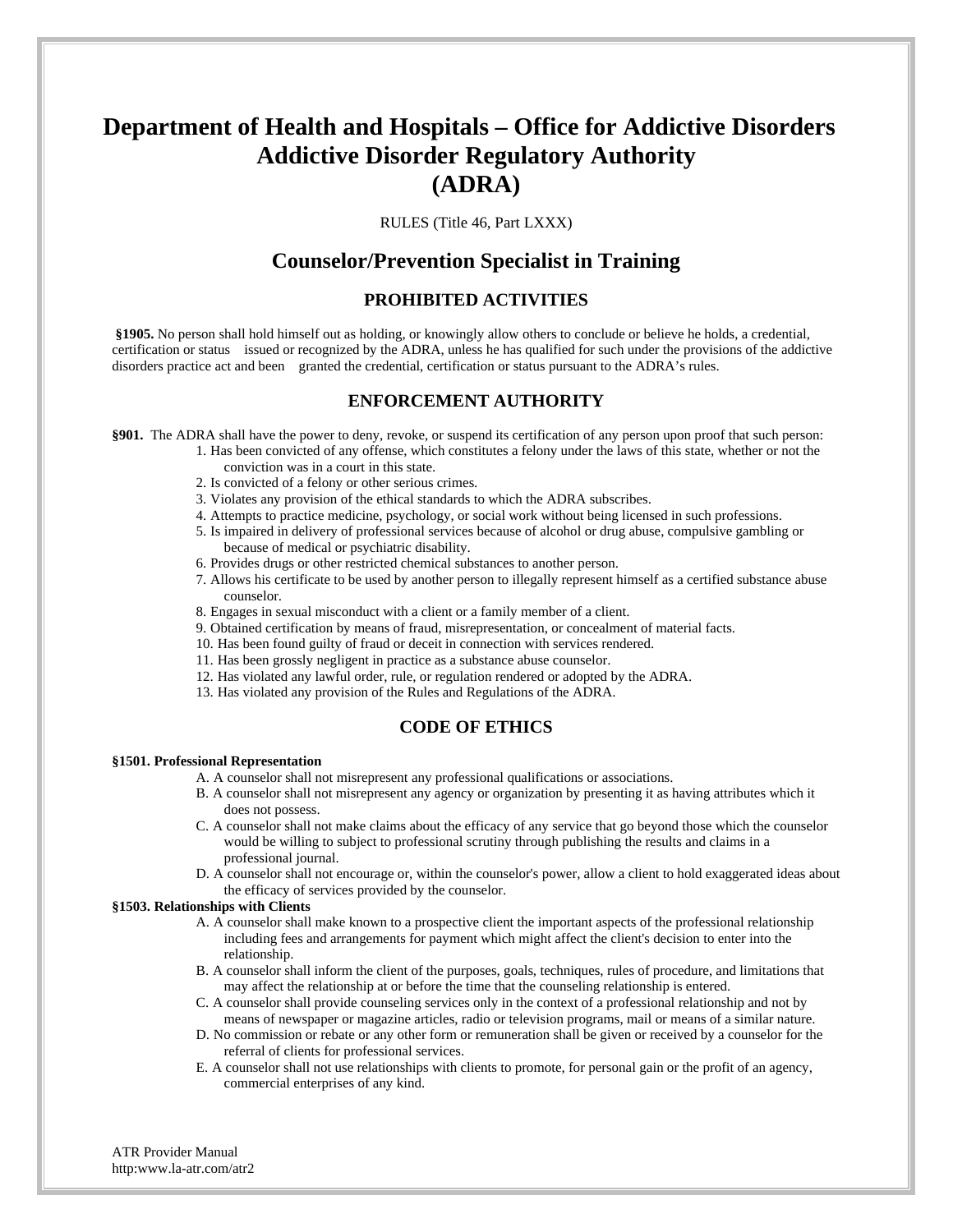- F. A counselor shall not under normal circumstances be involved in the counseling of family members, intimate friends, close associates, or others whose welfare might be jeopardized by such a dual relationship.
- G. A counselor shall not in normal circumstances offer professional services to a person concurrently receiving counseling assistance from another professional except with knowledge of the professional.
- H. A counselor shall take reasonable personal action to inform responsible authorities and appropriate individuals in cases where a client's condition indicates a clear and imminent danger to the client or others.
- I. In group counseling settings, the counselor shall take reasonable precautions to protect individuals from physical and/or emotional trauma resulting from interaction within the group.
- J. A counselor shall not engage in activities that seek to meet the counselor's personal needs at the expense of a client.
- K. A counselor shall not engage in sexual intimacies with any client.
- L. A counselor shall terminate a professional relationship when it is reasonably clear that the client is not benefiting from it.

#### **§1505. Counselors and the ADRA**

- A. Irrespective of any training other than training in counseling which a person may have completed, or any other certification which a person may possess, or any other professional title or label which a person may claim, any person licensed as an LAC, CAC or RAC is bound by the provisions of the Counselor Act and the rules of the ADRA in rendering counseling services.
- B. A counselor shall have the responsibility of reporting alleged misrepresentations or violations of ADRA rules to the ADRA.
- C. A counselor shall keep his/her ADRA file updated by notifying the ADRA of changes of address, telephone number and employment.
- D. The ADRA may ask any applicant for certification (or recertification) as a counselor or specialty designation whose file contains negative references of substance abuse to come before the ADRA for an interview before the certification or specialty designation process may proceed.
- E. The ADRA shall consider the failure of a counselor to respond to a request for information or other correspondence as unprofessional conduct and grounds for disciplinary proceedings.
- F. A counselor must participate in continuing education programs which are required by ADRA rule.
- G. Applicants for certification as a counselor or for specialty designations shall not use current employees of the ADRA as references.

#### **§1507. Advertising and Announcements**

- A. Information used by a counselor in any advertisement or announcement of services shall not contain information, which is false, inaccurate, misleading, partial, out of context, or deceptive.
- B. The ADRA imposes no restrictions on advertising by a counselor with regard to the use of any medium, the counselor's personal appearance or the use of his personal voice, the size or duration of an advertisement by a counselor, or the use of a trade name.

#### **§1509. Every Licensed Addiction Counselor Certified Addiction Counselor and Registered Addiction Counselor (LAC, CAC and RAC) Must Agree to Affirm:**

- A. That my primary goal is recovery for client and family, that I have a total commitment to provide the highest quality care for those who seek my professional services.
- B. That I shall evidence a genuine interest in all clients and do hereby dedicate myself to the best interest of my clients, and to assisting my clients to help themselves.
- C. That at all times I shall maintain an objective, nonpossessive, professional relationship with all clients.
- D. That I will be willing to recognize when it is to the best interest of a client to release or refer him to another program or individual.
- E. That I shall adhere to the rule of confidentiality of all records, material, and knowledge concerning the client.
- F. That I shall not in any way discriminate between clients or professionals, based on race, creed, age, sex, handicaps, or personal attributes.
- G. That I shall respect the rights and views of other counselors and professionals.
- H. That I shall maintain respect for institutional policies and management functions within agencies and institutions, but will take the initiative toward improving such policies, if it will best serve the interest of the client.
- I. That I have a commitment to assess my own personal strengths, limitations, biases, and effectiveness on a continuing basis, that I shall continuously strive for self-improvement, that I have a personal responsibility for professional growth through further education and training.
- J. That I have an individual responsibility for my own conduct.

Signature: \_\_\_\_\_\_\_\_\_\_\_\_\_\_\_\_\_\_\_\_\_\_\_\_\_\_\_\_\_\_\_\_\_\_\_\_\_\_\_\_\_\_\_ Date: \_\_\_\_\_\_\_\_\_\_\_\_\_\_\_\_\_\_\_\_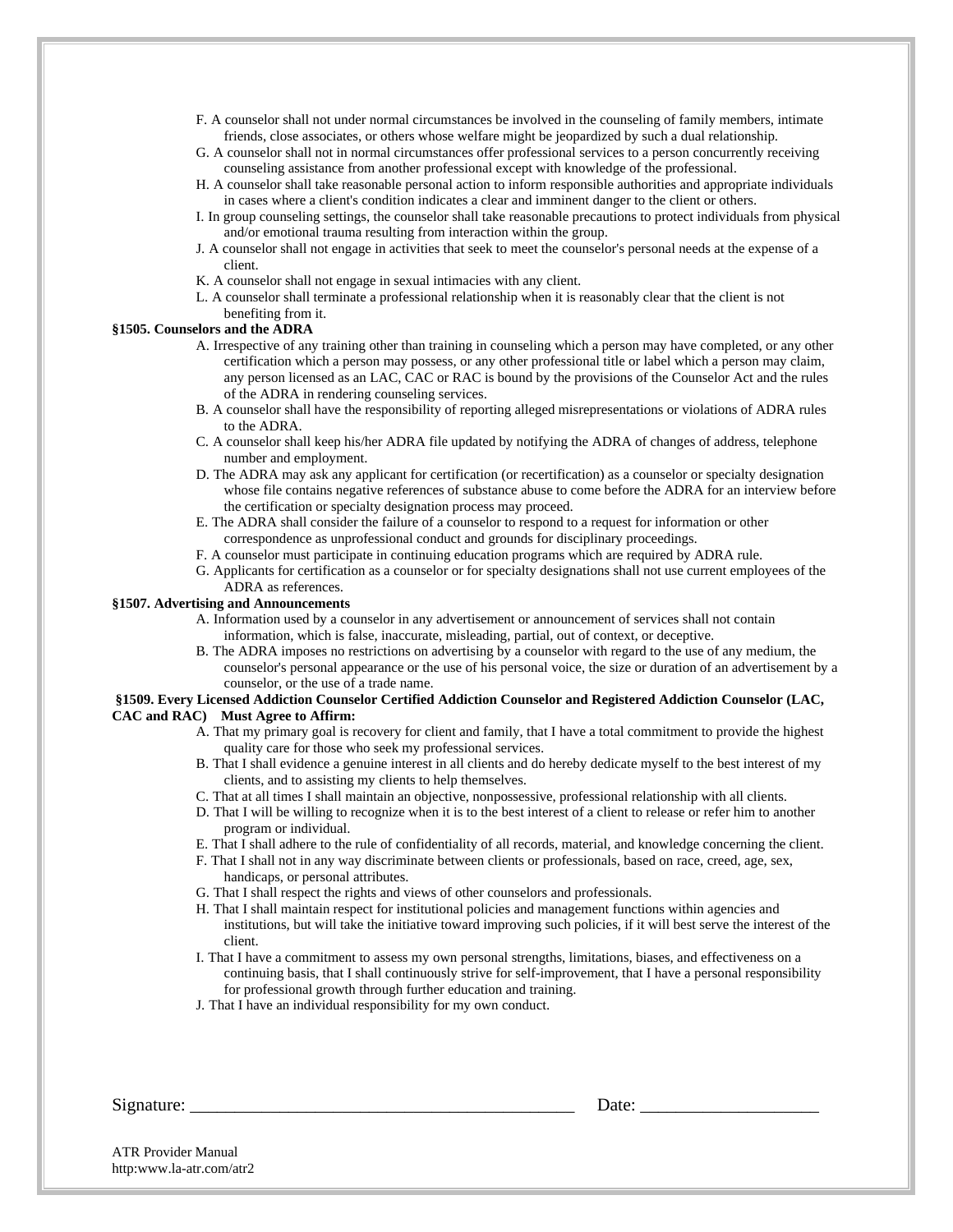# **APPENDIX D**

# **Screening Instruments**

- **CRAFFT Screen**
- **AUDIT Alcohol Use Disorders Identification Test**
- **CAGE AID**
- **5 P's Prenatal Substance Abuse Screen for Alcohol, Drugs and Tobacco**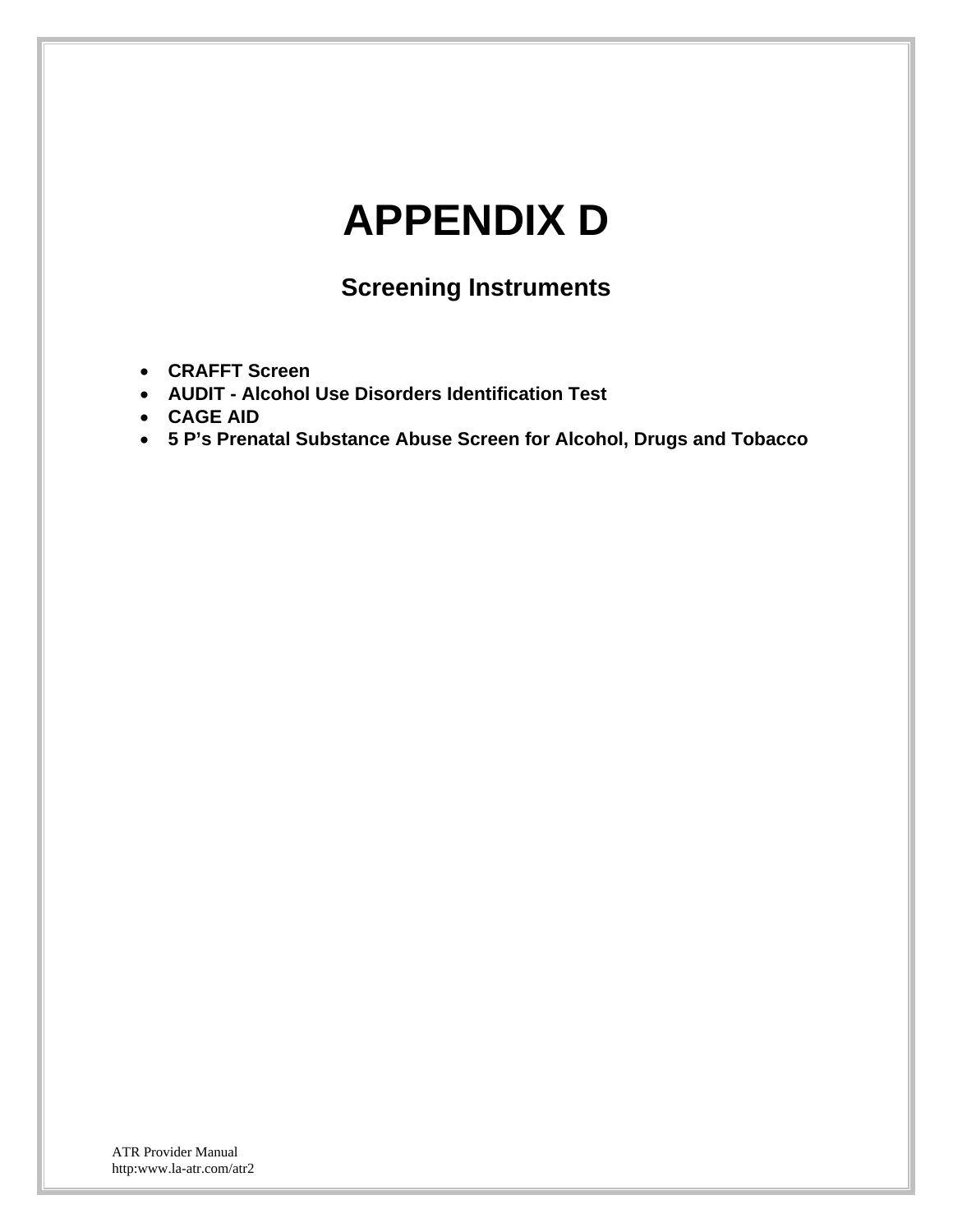# **CRAFFT**

- 1 Have you ever ridden in a **C**ar driven by someone (including yourself) who was high or had been using alcohol or drugs?
- 2 Do you ever use alcohol or drugs to **R**elax, feel better about yourself, or fit in?
- 3 Do you ever use alcohol or drugs while you are by yourself **A**lone?
- 4 Do you ever **F**orget things you did while using alcohol or drugs? Do your **F**amily or **F**riends ever tell you that you should cut down on your drinking or drug use?
- 5 Have you ever gotten into **T**rouble while you were using alcohol or drugs?

Scoring: 2 or more positive items indicate the need for further assessment.

The CRAFFT is intended specifically for adolescents. It draws upon adult screening instruments, covers alcohol and other drugs, and calls upon situations that are suited to adolescents

From: Knight JR; Sherritt L; Shrier LA//Harris SK//Chang G. Validity of the CRAFFT substance abuse screening test among adolescent clinic patients. *Archives of Pediatrics & Adolescent* 156(6) 607-614, 2002.

Reprinted here with permission from Center for Adolescent Substance Abuse Research at Children's Hospital, Boston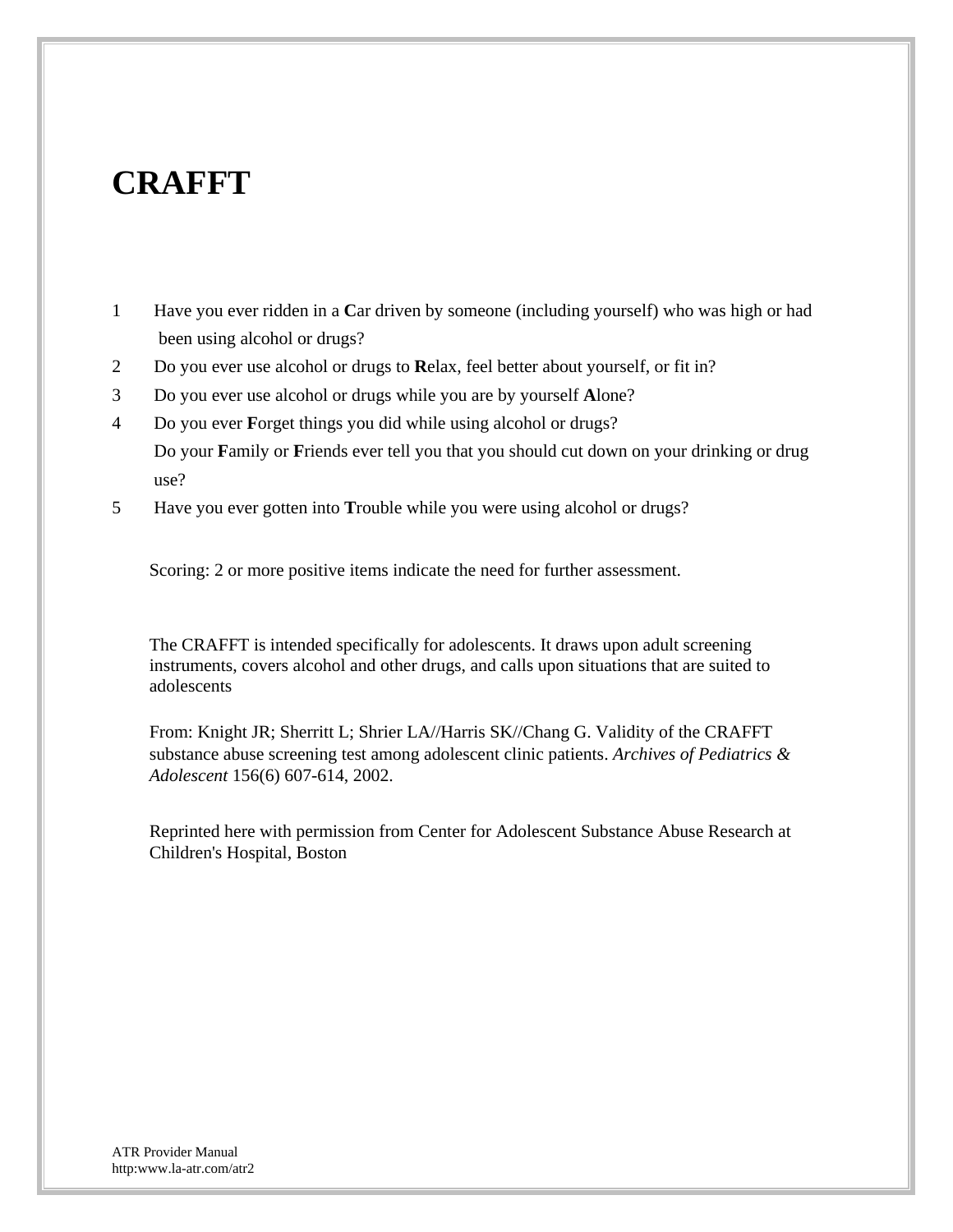

# **Alcohol Use Disorders Identification Test**

### **Please circle the answer that is correct for you:**

1. How often do you have a drink containing alcohol?

 $\Box$  Never  $\Box$  Monthly or less  $\Box$  2-4 times a month  $\Box$  2-3 times a week  $\Box$  4 or more times a week

- 2. How many drinks containing alcohol do you have on a typical day when you are drinking?
- $\Box$  1 or 2  $\Box$  3 or 4  $\Box$  5 or 6  $\Box$  7 to 9  $\Box$  10 or more
- 3. How often do you have six or more drinks on one occasion?

 $\Box$  Never  $\Box$  Less than monthly  $\Box$  Monthly  $\Box$  Weekly  $\Box$  Daily or almost daily

4. How often during the last year have you found it difficult to get the thought of alcohol out of your mind?

 $\Box$  Never  $\Box$  Less than monthly  $\Box$  Monthly  $\Box$  Weekly  $\Box$  Daily or almost daily

5. How often during the last year have you found that you were not able to stop drinking once you had started?

 $\Box$  Never  $\Box$  Less than monthly  $\Box$  Monthly  $\Box$  Weekly  $\Box$  Daily or almost daily

6. How often during the last year have you been unable to remember what happened the night before because you had been drinking?

 $\Box$  Never  $\Box$  Less than monthly  $\Box$  Monthly  $\Box$  Weekly  $\Box$  Daily or almost daily

7. How often during the last year have you needed a first drink in the morning to get yourself going after a heavy drinking session?

 $\Box$  Never  $\Box$  Less than monthly  $\Box$  Monthly  $\Box$  Weekly  $\Box$  Daily or almost daily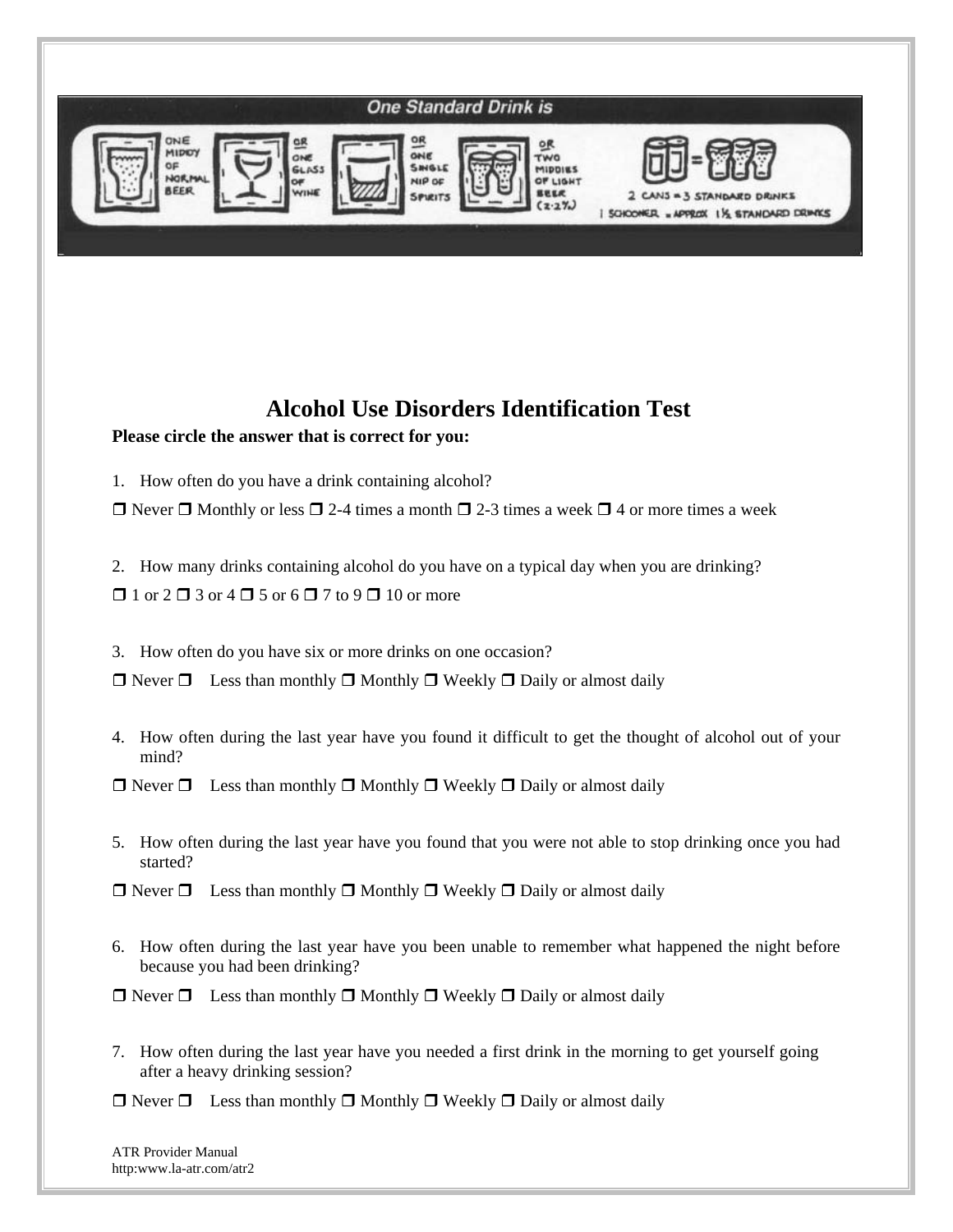8. How often during the last year have you had a feeling of guilt or remorse after drinking?

 $\Box$  Never  $\Box$  Less than monthly  $\Box$  Monthly  $\Box$  Weekly  $\Box$  Daily or almost daily

9. Have you or someone else been injured as a result of your drinking?

 $\Box$  No  $\Box$  Yes, but not in the last year  $\Box$  Yes, during the last year

10. Has a relative, friend, doctor or any other health worker been concerned about your drinking or suggested you cut down?

 $\Box$  No  $\Box$  Yes, but not in the last year  $\Box$  Yes, during the last year

| Questions 1 - 8  | - | $\sim$<br>∸              | $\sqrt{2}$<br>◡ | д |
|------------------|---|--------------------------|-----------------|---|
| Questions 9 - 10 | ∼ | $\overline{\phantom{a}}$ |                 |   |

**The AUDIT questionnaire was developed by the World Health Organisation (1993)**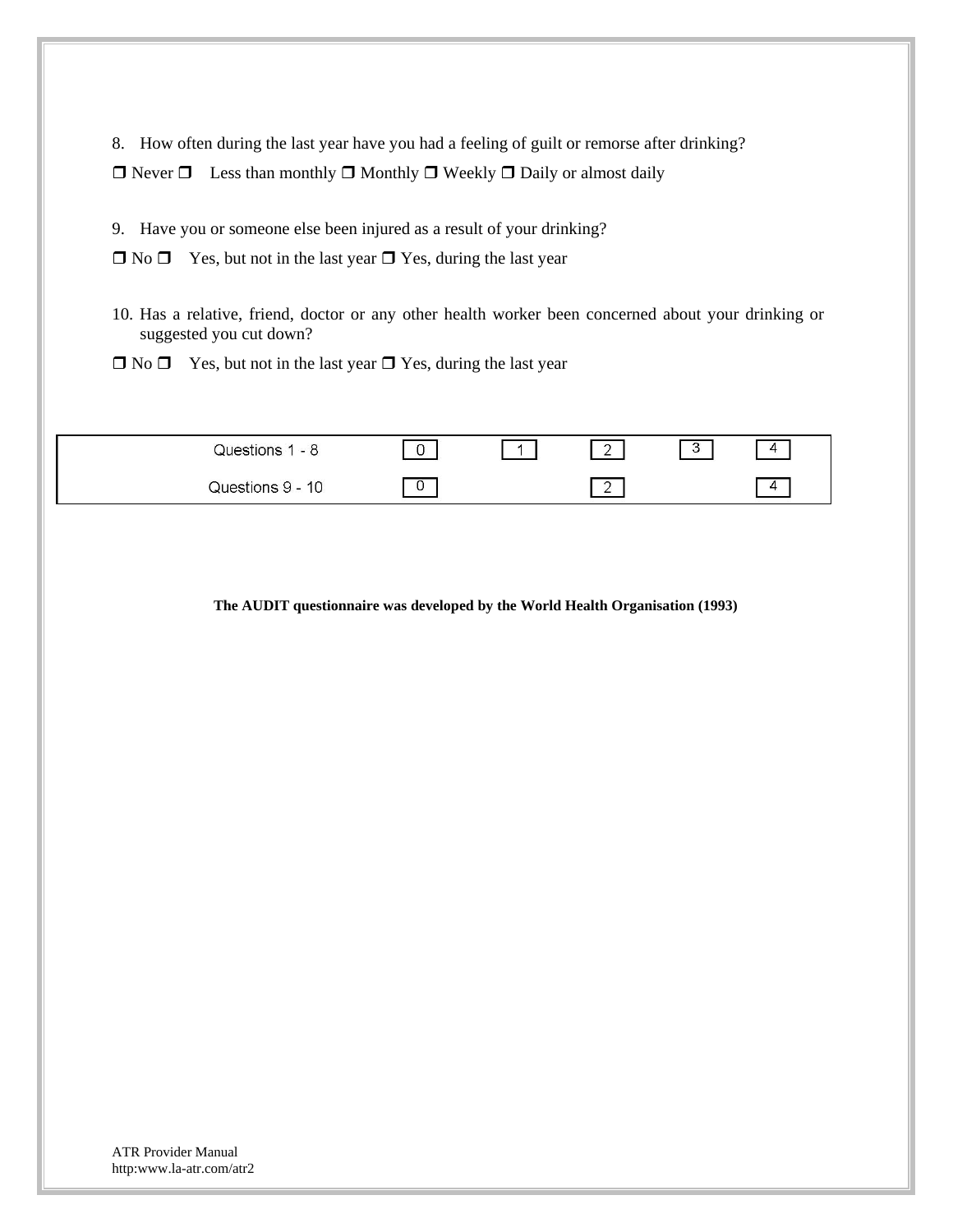### **How to Score Audit…**

To find the total score, add up the scores from Questions 1 to 10. The maximum score is 40. For

more information look at the answers to each section;

#### **Questions 1 to 3:**

A combined score of 4 or more for women or 5 or more for men suggests a level of drinking which is **hazardous.** 

**Questions 4 to six:** A combined score of 4 or more suggests that a person may be **psychologically or physically dependent on alcohol.** 

**Questions 7 to 10:** A combined score of 4 or more suggests **significant problems already exist.** 

*A total score of 8 or more on the questionnaire suggests that the person has a pattern of hazardous or harmful alcohol consumption.* 

*This should be confirmed by checking the responses and by asking some supplementary questions.* 

### **What to do Now…**

If the person scores 8 or more and has no dependence or harmful consequences (or only minor ones) suggest they cut down on drinking.

SAFE DRINKING: Males – no more than 4 drinks, 4 times a week Females – no more than 3 drinks, 3 times a week

There is no definite cut off score for dependence.

As a general guide, if a score is 13 or more it is likely that the person is alcohol dependent. Recommend that they abstain from drinking alcohol and refer for further assessment.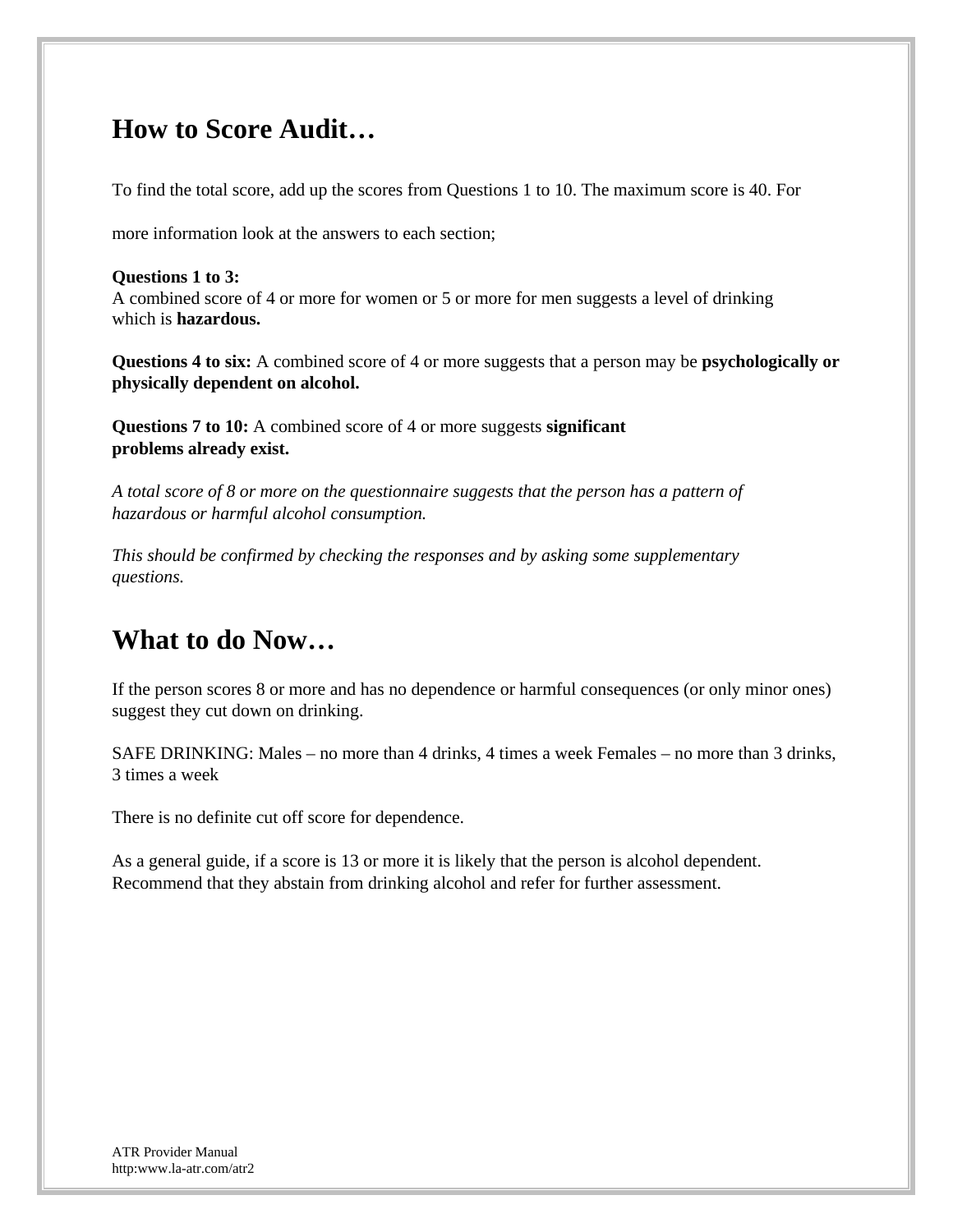#### **CAGE-AID**

- 1 Have you felt you ought to cut down on your drinking or drug use?
- 2 Have people annoyed you by criticizing your drinking or drug use?
- 3 Have you ever felt bad or guilty about your drinking or drug use?
- 4 Have you ever had a drink or used drugs first thing in the morning to steady your nerves, get rid of a hangover, or get the day started?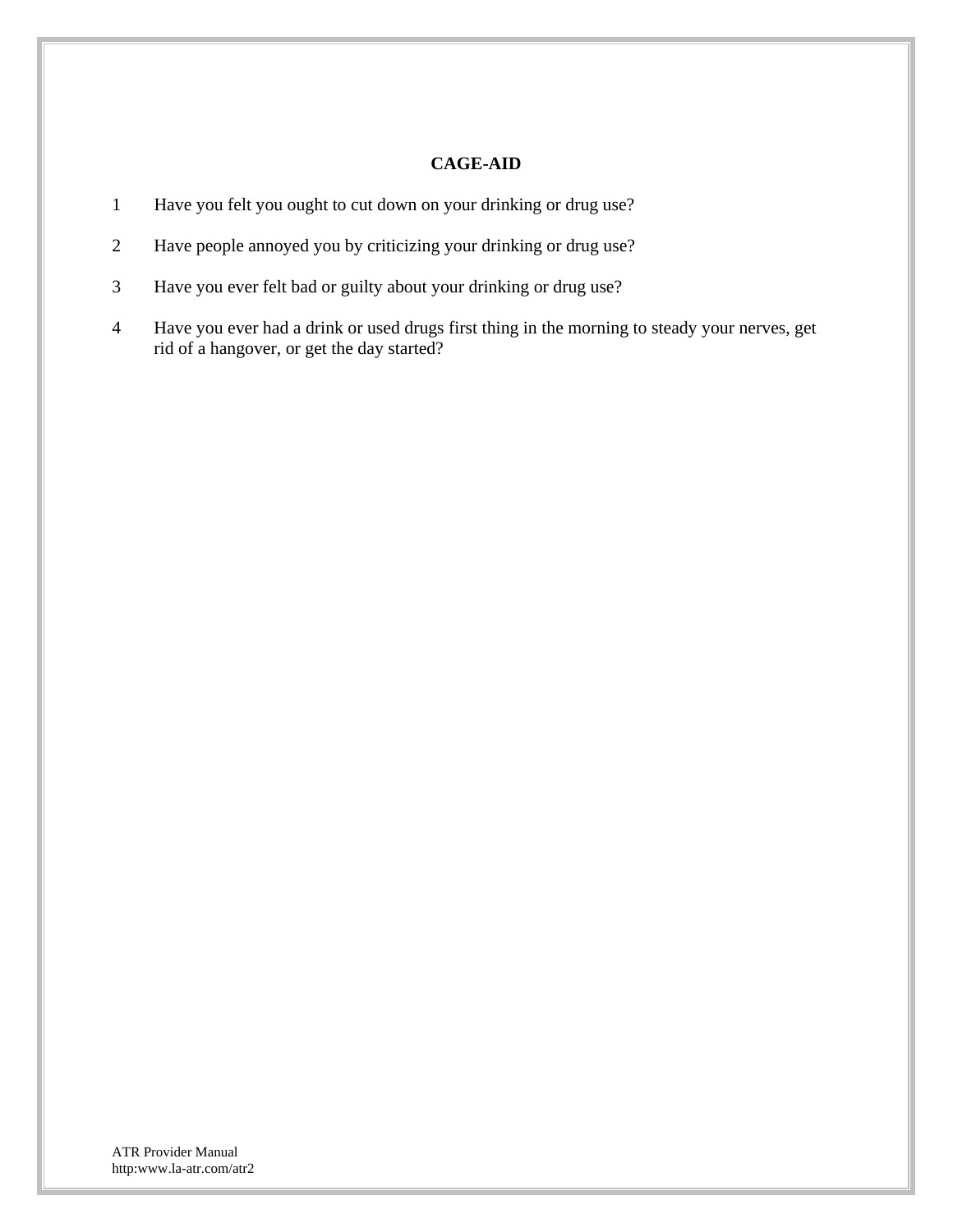### *5Ps\** **Prenatal Substance Abuse Screen for Alcohol, Drugs and Tobacco**

- 1. Did any of your *parents* have a problem with using alcohol or drugs?  $\Box$ No  $\Box$  Yes  $\Box$  No Response
- 2. Do any of your friends *(peers)* have problems with drug or alcohol use?  $\Box$  No  $\Box$  Yes  $\Box$  No Response
- 3. Does your *partner* have a problem with drug or alcohol use?  $\Box$  No  $\Box$  Yes  $\Box$  No Response
- 4. Before you knew you were *pregnant*, how often did you drink beer, wine, wine coolers or liquor or use any kind of drug?  $\Box$  Not at all  $\Box$  Rarely  $\Box$  Sometimes  $\Box$  Frequently  $\Box$  No Response
- 5. In the *past* month, how often did you drink beer, wine, wine coolers or liquor or use any kind of drug?
	- $\Box$  Not at all  $\Box$  Rarely  $\Box$  Sometimes  $\Box$  Frequently  $\Box$  No Response
- 6. How much did you *smoke* before you knew you were pregnant? Don't smoke  $\Box$  1/2 pack/day  $\Box$  1 pack/day  $\Box$  1-2 packs  $\Box$  No response

5Ps Prenatal Substance Abuse Screen and Instructions - November 24, 2003

(based on Institute for Health and Recovery's 5P's)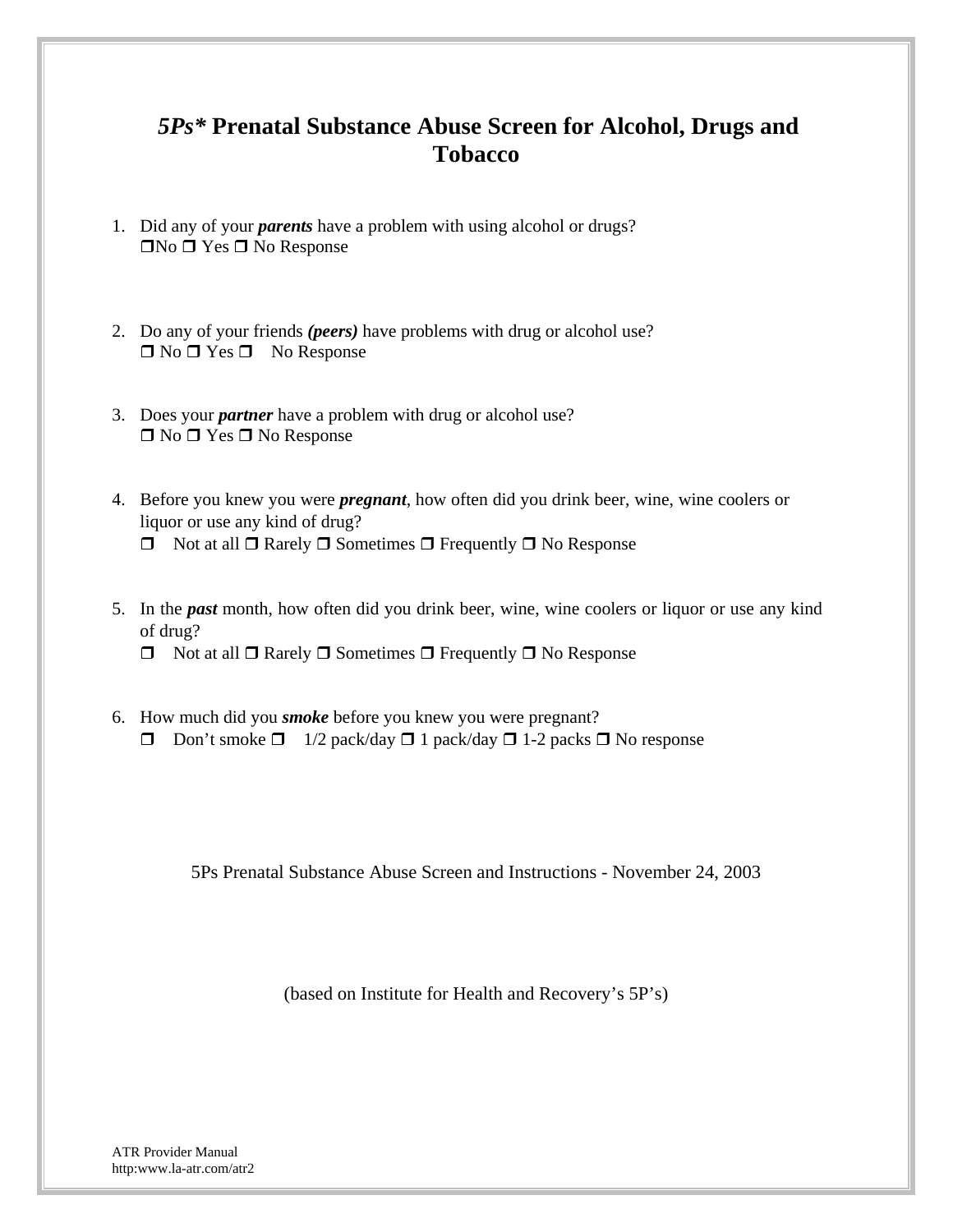### *Instructions to the 5Ps Prenatal Substance Abuse Screen for Alcohol, Drugs and Tobacco*

The 5Ps was adapted by the Massachusetts Institute for Health and Recovery in 1999 from Dr. Hope Ewing's 4Ps (1990). The tool is used for the Alcohol Screening Assessment in Pregnancy (ASAP) Project. The ASAP2 project is in its second year of a replication grant funded by the Federal Maternal and Child Health Bureau through the Massachusetts Department of Public Health Bureau of Family and Community Health. The 5Ps is an effective tool of engagement for use with pregnant women who may use alcohol, drugs or tobacco. The screening tool poses questions related to substance use by a woman's *parents*, her *peers*, her *partner*, during her *pregnancy* and in her *past*, as well as about her tobacco *smoking*. The non-confrontational questions elicit genuine responses that can be useful in evaluating the need for a more complete assessment and possible treatment for substance abuse.

**Develop a comfortable rapport with the client. Advise the client that the responses she provides are confidential and may only be used for her evaluation and treatment. Let her know that if she has discomfort with any topic on the questionnaire "No Answer" is an acceptable response. We recommend this so that women don't feel pressured and will return for further prenatal care.** 

#### *How to Screen*

*Patients with positive or "no response" answers may be drinking at risky levels and warrant further assessment and follow-up.* A Brief Intervention is composed of the following components:

• ASK: Screen using the 5Ps. A positive screen indicates the need for motivational education, further assessment, and possibly treatment for substance abuse.

• ASSESS: Review what the patie nt has just reported to you. Assess the situation, keeping in mind that pregnancy offers a unique window of opportunity to educate women about the risks of substance use, including tobacco use. Using motivational interviewing techniques, ask open-ended questions that can evoke self-motivational statements and intentions to change.

• ADVISE: State your medical concern. Be specific about the risks to the woman and her baby with continued alcohol, tobacco or drug use. ADVISE the pregnant woman to abstain from use in a direct and clear manner. State your health concern in a clear manner. For example: "*For the best health of babies and mothers, we strongly recommend that pregnant women do not use alcohol or tobacco during their pregnancy. Safe levels of use have not been established."* While it is optimal to abstain from all substance use during pregnancy, emphasize the value of harm reduction if a woman is unwilling to abstain. For example, she may not be willing to give up tobacco and alcohol at the same time. Help her decide what course of action is most realistic at this time, and ask how you might be helpful in assisting her to reach her pregnancy goals. Discuss possible methods to help her stop, such as counseling, 12-step programs, and addiction treatment programs.

For useful contacts and information, including directions and maps to substance abuse treatment facilities log onto the Louisiana Office for Addictive Disorders (OAD) website at www.dhh.state.la.us/oada, or call OAD at (225) 342-6717. November 24, 2003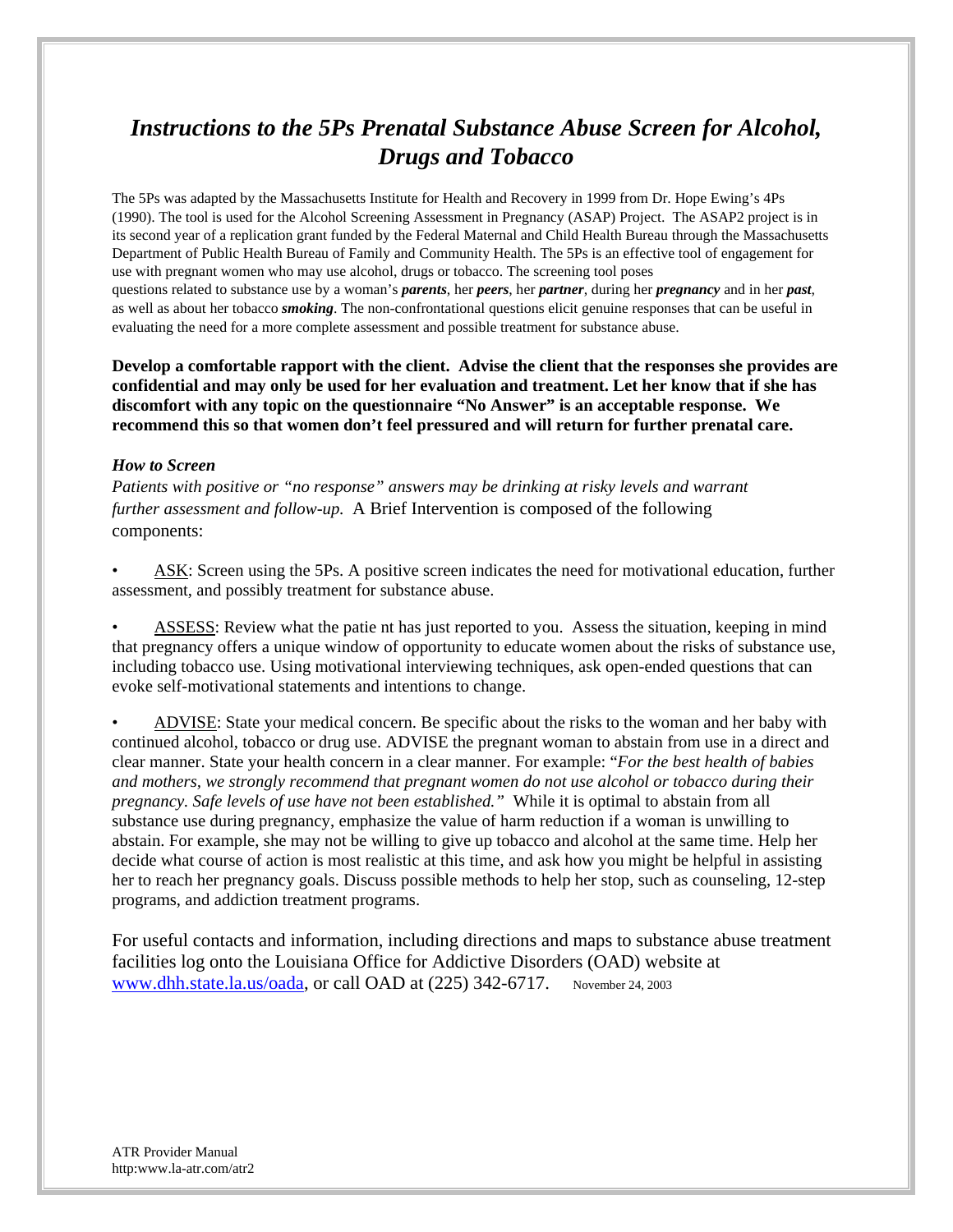## **APPENDIX E**

### **Required Forms**

- **Fee Determination Form**
- **OAD Notification of Patient Rights, Authorizations, and ATR Consent Form**
- **Client Sign-in Sheet**
- **Contractor/Employee Service Log**
- **Medical History Form**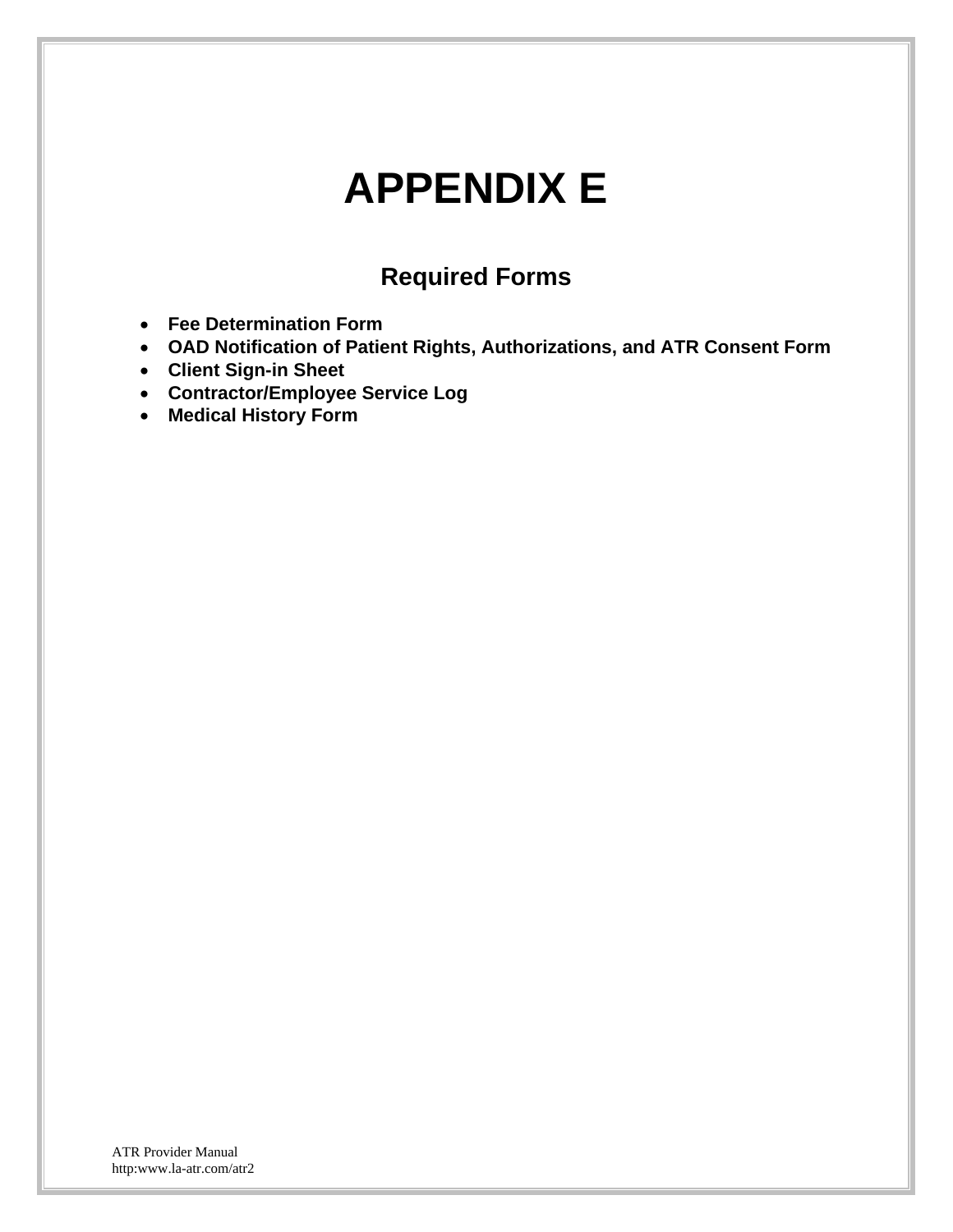## *FEE DETERMINATION FORM*

CLIENT NAME: \_\_\_\_\_\_\_\_\_\_\_\_\_\_\_\_\_\_\_\_\_\_\_\_\_\_\_\_\_\_\_\_\_\_ SSN: \_\_\_\_\_\_\_\_\_\_\_\_\_\_\_\_\_\_

MAILING ADDRESS: \_\_\_\_\_\_\_\_\_\_\_\_\_\_\_\_\_\_\_\_\_\_\_\_\_\_\_\_\_\_\_\_\_\_\_\_\_\_\_\_\_\_\_\_\_\_\_\_\_\_\_\_\_\_\_

CITY: \_\_\_\_\_\_\_\_\_\_\_\_\_\_\_\_\_\_\_\_\_\_\_\_\_\_\_\_\_\_\_\_\_STATE: \_\_\_\_\_\_\_\_\_\_\_\_ZIP: \_\_\_\_\_\_\_\_\_\_\_\_

NO IN FAMILY UNIT:

ANNUAL AMOUNT BY FAMILY MEMBER BY SOURCE

| <b>Income Source</b>                                                                                                                                                                                      | <b>Client</b>                                                                    | <b>Responsible</b><br>Party | <b>Spouse</b>              | <b>Other</b><br>Family<br><b>Member</b> | <b>Total</b><br>Income for<br><b>Source</b> |
|-----------------------------------------------------------------------------------------------------------------------------------------------------------------------------------------------------------|----------------------------------------------------------------------------------|-----------------------------|----------------------------|-----------------------------------------|---------------------------------------------|
| <b>Wage or Salary</b>                                                                                                                                                                                     | $\boldsymbol{\mathsf{S}}$                                                        | $\mathcal{S}$               | \$                         | $\overline{\$}$                         | $\overline{\$}$                             |
| Self-Employ<br>(Net)                                                                                                                                                                                      | $\mathbf{\hat{S}}$                                                               | $\overline{\mathcal{S}}$    | $\overline{\mathbf{s}}$    | $\overline{\mathcal{S}}$                | \$                                          |
| <b>Social Security</b>                                                                                                                                                                                    | $\mathcal{S}$                                                                    | $\mathcal{S}$               | \$                         | $\mathbb{S}$                            | $\mathbf{\hat{S}}$                          |
| <b>SSI</b>                                                                                                                                                                                                | $\mathbb{S}$                                                                     | $\overline{\$}$             | $\boldsymbol{\mathsf{\$}}$ | $\mathcal{S}$                           | \$                                          |
| Dividends,<br>Interest                                                                                                                                                                                    | \$                                                                               | $\mathcal{S}$               | \$                         | \$                                      | \$                                          |
| Retirement                                                                                                                                                                                                | $\boldsymbol{\mathsf{S}}$                                                        | $\overline{\$}$             | $\overline{\$}$            | $\overline{\$}$                         | $\boldsymbol{\mathsf{S}}$                   |
| Pensions,<br>Annuities                                                                                                                                                                                    | $\mathbf{\hat{S}}$                                                               | $\overline{\mathcal{S}}$    | $\overline{\mathcal{S}}$   | $\mathcal{S}$                           | \$                                          |
| Veteran's<br>Pension                                                                                                                                                                                      | $\mathbf{\hat{S}}$                                                               | $\mathbb{S}$                | \$                         | $\mathcal{S}$                           | $\mathcal{S}$                               |
| <b>Unemploy Comp</b>                                                                                                                                                                                      | $\boldsymbol{\mathsf{S}}$                                                        | $\boldsymbol{\mathsf{S}}$   | \$                         | $\mathcal{S}$                           | $\mathbf{\hat{S}}$                          |
| Alimony                                                                                                                                                                                                   | $\mathsf{S}$                                                                     |                             |                            | \$                                      | $\mathcal{S}$                               |
| Child Support                                                                                                                                                                                             | $\overline{\mathcal{S}}$                                                         | $\sqrt{\frac{1}{2}}$        |                            | $\mathcal{S}$                           | $\mathcal{S}$                               |
| <b>Public Assistant</b>                                                                                                                                                                                   | $\boldsymbol{\mathsf{z}}$                                                        | \$                          |                            | \$                                      | $\overline{\mathcal{S}}$                    |
| Other:                                                                                                                                                                                                    |                                                                                  | $\mathbf{\hat{S}}$          |                            |                                         | \$                                          |
| $\mathcal{S}$<br><b>TOTAL ANNUAL FAMILY</b><br><b>INCOME</b>                                                                                                                                              |                                                                                  |                             |                            |                                         |                                             |
|                                                                                                                                                                                                           |                                                                                  |                             | Number of Dependents       |                                         |                                             |
|                                                                                                                                                                                                           |                                                                                  |                             |                            |                                         |                                             |
|                                                                                                                                                                                                           | MEDICAID NUMBER: _________________ MEDICARE NUMBER: ____________________________ |                             |                            |                                         |                                             |
| INSURANCE CO: ___________________                                                                                                                                                                         |                                                                                  |                             |                            |                                         |                                             |
|                                                                                                                                                                                                           |                                                                                  |                             |                            |                                         | Date:                                       |
| I CERTIFY that the information given above is correct to the best of my knowledge. Further, I give my<br>consent for the agency to verify any of the income listed above through the Department of Labor. |                                                                                  |                             |                            |                                         |                                             |
| Signature of Client or Responsible Party                                                                                                                                                                  |                                                                                  |                             |                            | Date                                    |                                             |

\_\_\_\_\_\_\_\_\_\_\_\_\_\_\_\_\_\_\_\_\_\_\_\_\_\_\_\_\_\_\_\_\_ NOTARY PUBLIC

*This document must be notarized to be considered as a valid proof of income.*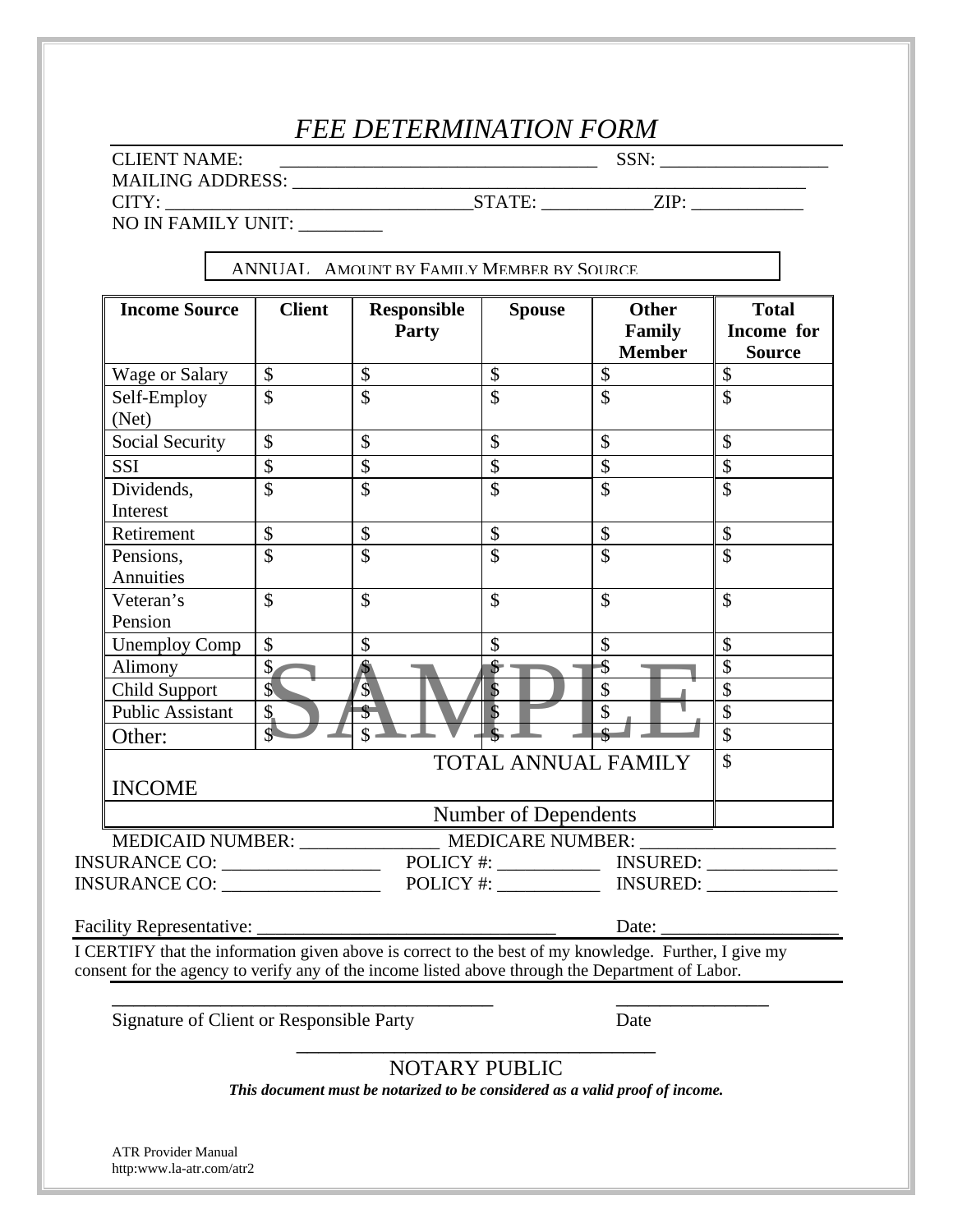#### **Louisiana Office for Addictive Disorders OAD Notification of Patient Rights, Authorizations**

I understand the law and regulations governing licensure of alcohol and drug abuse programs assures me of certain rights, and these apply to me, as a patient, or to my minor child, if my child is in treatment. Copies of these rights are available to me, and also posted on the agency's bulletin board. Some of these rights, as set out in the STANDARDS MANUAL, are copied below:

- 1. I have the right to be served without discrimination as to sex, race, creed, color, religion, or national origin.
- 2. I have the right to have the nature of recommended treatment and any specific risks of such treatment carefully explained to me.
- 3. I have the right to help develop my own treatment plan to meet my own specific needs.
- Such treatment carefully explained to me.<br>
3. I have the right to help develop my own treatment plan to meet my own specific needs.<br>
4. I have the right to confidentiality. Except as may be required by law, no information<br> 4. I have the right to confidentiality. Except as may be required by law, no information concerning me, or my treatment, may be given out without my consent in writing. I have the right to revoke any consent given.
- notified in advance of their arrival and to be shielded from such visitors. My case shall not be discussed by staff in front of visitors or other patients.
- 6. If the agency desires to use cameras or tape recorders to aid in diagnosis, evaluation or treatment, the personnel must have my written permission, and must fully explain to me how they plan to use the pictures or recordings. I understand that staff must obtain advance permission from the program manager before using such equipment. (OAD programs do not use cameras and recording devices routinely).
- 7. I have the right to be told if the program cannot provide the services that I need.
- 8. I have the right to uncensored communication with my family, my attorney, and my personal physician. I further understand that mail and packages delivered to me are to be opened in staff's presence to assure that nothing illegal for me to have has been sent to me.

I have read the above statements and understand them. I also understand that this is only a partial listing of my rights. I certify this understanding by signing below.

Signed: \_\_\_\_\_\_\_\_\_\_\_\_\_\_\_\_\_\_\_\_\_\_\_\_\_\_\_\_\_\_\_\_\_\_\_\_\_\_\_\_\_\_\_\_\_\_\_\_\_\_\_\_\_\_\_\_\_

#### **Authorization for Treatment**

I understand that my (my child's) admission to the (clinic/facility) is (is not) on a voluntary basis and I understand and accept the consequences of treatment as it has been explained to me. If my admission is on a voluntary basis, I am free to accept or reject any special type of treatment, including diagnostic procedures and/or hospitalization which staff may recommend. If my admission is based on a commitment or court order, I do not have this right.

Signed: \_\_\_\_\_\_\_\_\_\_\_\_\_\_\_\_\_\_\_\_\_\_\_\_\_\_\_\_\_\_\_\_\_\_\_\_\_\_\_\_\_\_\_\_\_\_\_\_\_\_\_\_\_\_\_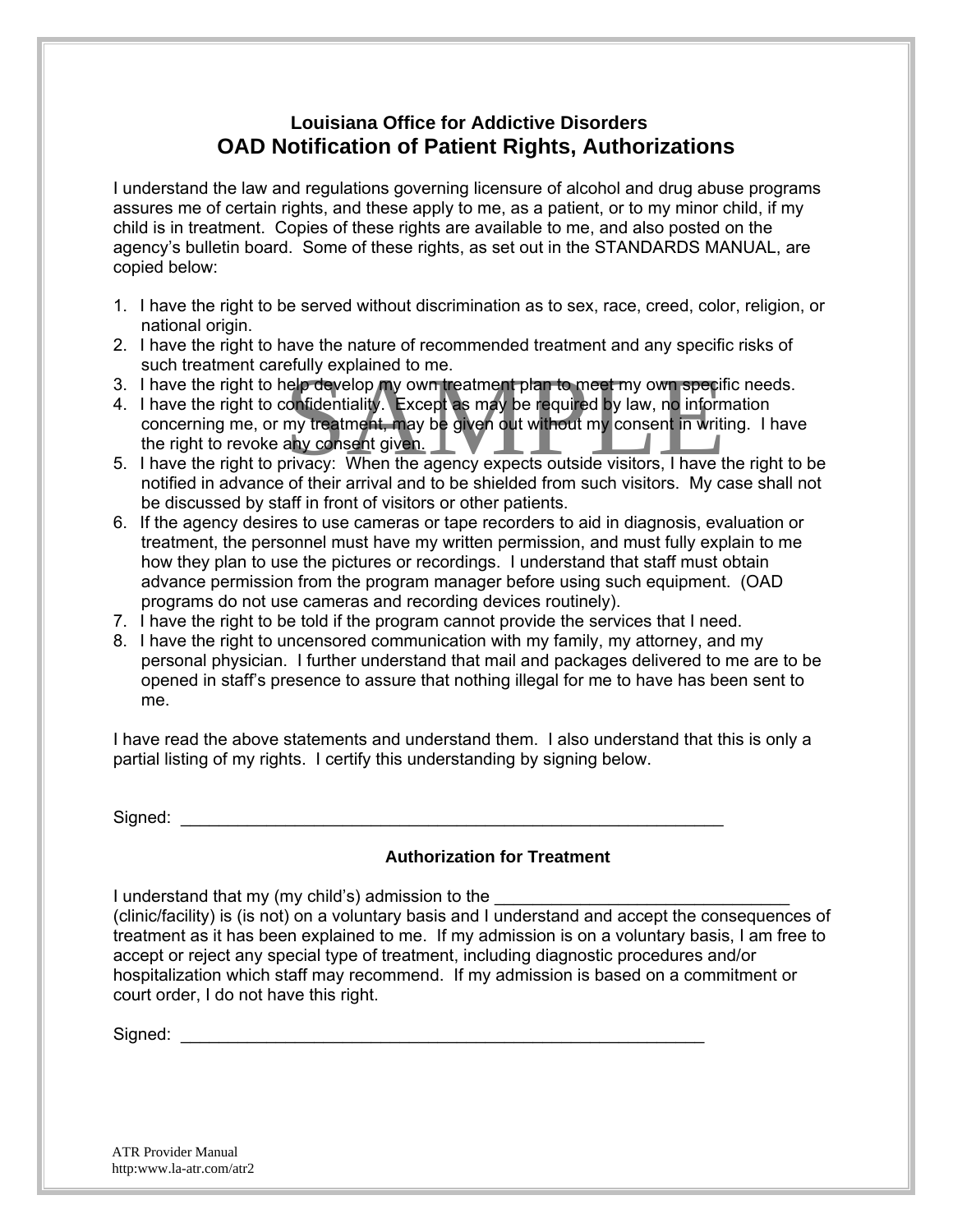#### **Authorization to Use Social Security Number**

| NUMBER as identification for recordkeeping purposes.<br>My SOCIAL SECURITY NUMBER IS $\frac{1}{2}$ $\frac{1}{2}$ $\frac{1}{2}$ $\frac{1}{2}$ $\frac{1}{2}$ $\frac{1}{2}$ $\frac{1}{2}$ $\frac{1}{2}$ | I hereby give consent to the Office for Addictive Disorders to verify and use my SOCIAL SECURITY                                                                                                                                                                                                                                                                                                                                                                                                                                                                                                                                                                                                                                                                                                                                                                                                       |
|------------------------------------------------------------------------------------------------------------------------------------------------------------------------------------------------------|--------------------------------------------------------------------------------------------------------------------------------------------------------------------------------------------------------------------------------------------------------------------------------------------------------------------------------------------------------------------------------------------------------------------------------------------------------------------------------------------------------------------------------------------------------------------------------------------------------------------------------------------------------------------------------------------------------------------------------------------------------------------------------------------------------------------------------------------------------------------------------------------------------|
|                                                                                                                                                                                                      | Date: $\qquad \qquad \qquad \qquad \qquad$                                                                                                                                                                                                                                                                                                                                                                                                                                                                                                                                                                                                                                                                                                                                                                                                                                                             |
| (Signature)                                                                                                                                                                                          |                                                                                                                                                                                                                                                                                                                                                                                                                                                                                                                                                                                                                                                                                                                                                                                                                                                                                                        |
|                                                                                                                                                                                                      |                                                                                                                                                                                                                                                                                                                                                                                                                                                                                                                                                                                                                                                                                                                                                                                                                                                                                                        |
|                                                                                                                                                                                                      |                                                                                                                                                                                                                                                                                                                                                                                                                                                                                                                                                                                                                                                                                                                                                                                                                                                                                                        |
|                                                                                                                                                                                                      |                                                                                                                                                                                                                                                                                                                                                                                                                                                                                                                                                                                                                                                                                                                                                                                                                                                                                                        |
|                                                                                                                                                                                                      |                                                                                                                                                                                                                                                                                                                                                                                                                                                                                                                                                                                                                                                                                                                                                                                                                                                                                                        |
|                                                                                                                                                                                                      | For ATR Participants ONLY / ATR Consent Form                                                                                                                                                                                                                                                                                                                                                                                                                                                                                                                                                                                                                                                                                                                                                                                                                                                           |
| eligibility criteria established.<br>the future.                                                                                                                                                     | Introduction: You are invited to participate in the ACCESS TO RECOVERY (ATR) project being conducted<br>by the Louisiana Office for Addictive Disorders (OAD), with funding provided by the Center for Substance<br>Abuse Treatment (CSAT) because you are seeking alcohol and drug abuse treatment, and meet the financial<br>If you choose to participate, the first six months of your treatment will be covered by a voucher with the<br>Access to Recovery Grant. Participation affords you Freedom of Choice in choosing your treatment and<br>recovery support providers. The choice of providers will include <b>Faith Based</b> service providers within, and<br>outside of your community. There are no other direct benefits, or compensations to you for participating in<br>this project. The information obtained in this project may be beneficial to other substance abuse patients in |
| complete a <b>Customer Satisfaction Survey</b> on the 30 <sup>th</sup> day of receiving services.                                                                                                    | Procedures: If you consent to participate you will be asked to participate in four (4) additional interviews<br>(GPRA interviews), aside from the standard intake interview. Three of these interviews will take<br>approximately 15 minutes, and one will take approximately 45 minutes. In addition, you will be asked to                                                                                                                                                                                                                                                                                                                                                                                                                                                                                                                                                                            |
| data.                                                                                                                                                                                                | Authorized representatives of the Louisiana Office for Addictive Disorders and Clinical staff charged<br>with conducting the project may be provided access to records that identify you by name. If any publications<br>or presentations result from this study, you will not be identified by name. There is no possibility that records<br>which identify you will be inspected by the study sponsor, the Center for Substance Abuse Treatment.<br>However your answers will be supplied to CSAT, with no connections to your name, or any other identifying                                                                                                                                                                                                                                                                                                                                        |
|                                                                                                                                                                                                      | I have received a copy of the consent form and agree to participate in Access to Recovery.                                                                                                                                                                                                                                                                                                                                                                                                                                                                                                                                                                                                                                                                                                                                                                                                             |
| Participant's Name (Printed)                                                                                                                                                                         | Date                                                                                                                                                                                                                                                                                                                                                                                                                                                                                                                                                                                                                                                                                                                                                                                                                                                                                                   |
| Participant's Signature                                                                                                                                                                              |                                                                                                                                                                                                                                                                                                                                                                                                                                                                                                                                                                                                                                                                                                                                                                                                                                                                                                        |
| Name of person obtaining consent (Printed)                                                                                                                                                           | Date                                                                                                                                                                                                                                                                                                                                                                                                                                                                                                                                                                                                                                                                                                                                                                                                                                                                                                   |
| Signature of person obtaining consent                                                                                                                                                                |                                                                                                                                                                                                                                                                                                                                                                                                                                                                                                                                                                                                                                                                                                                                                                                                                                                                                                        |
| <b>ATR Provider Manual</b><br>http:www.la-atr.com/atr2                                                                                                                                               |                                                                                                                                                                                                                                                                                                                                                                                                                                                                                                                                                                                                                                                                                                                                                                                                                                                                                                        |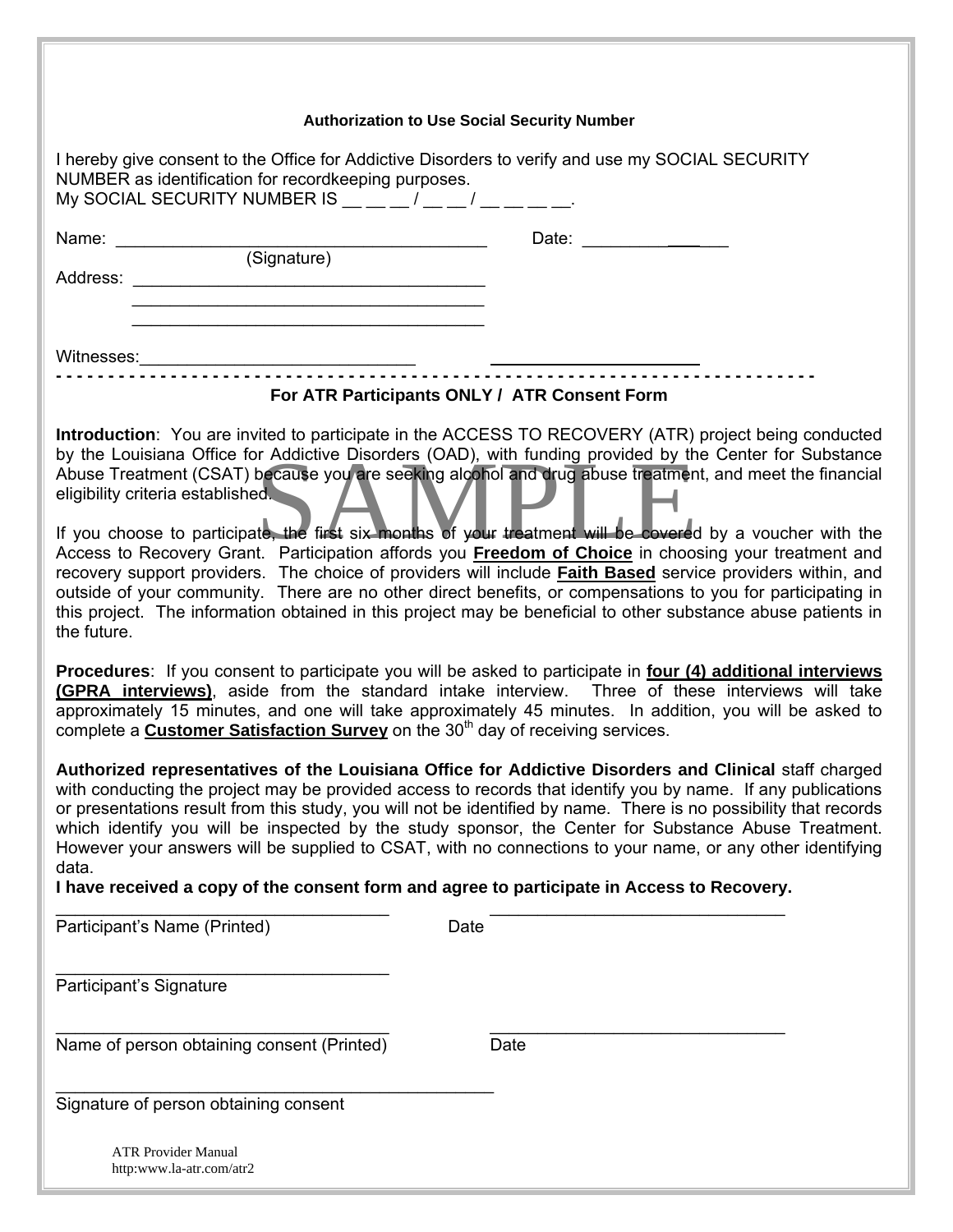(Recommended Format)

#### **CLIENT SIGN-IN SHEET**

\_\_\_\_\_\_\_\_\_\_\_\_\_\_\_\_\_\_\_\_\_\_\_\_\_\_\_\_\_\_\_\_\_\_\_\_\_\_\_\_\_\_\_\_\_\_\_\_\_\_\_\_\_\_\_\_\_\_\_\_\_

|                                                       |                         | (Business Name)                         |
|-------------------------------------------------------|-------------------------|-----------------------------------------|
| DATE:                                                 | <b>TYPE OF SERVICE:</b> | <b>BEGIN TIME:</b>                      |
|                                                       |                         | <b>END TIME:</b>                        |
| <b>Client Name (Print Legible or Type)</b>            |                         | <b>Client Signature</b>                 |
|                                                       |                         |                                         |
|                                                       |                         |                                         |
|                                                       |                         |                                         |
|                                                       |                         |                                         |
|                                                       |                         |                                         |
|                                                       |                         |                                         |
|                                                       |                         |                                         |
|                                                       |                         |                                         |
|                                                       |                         |                                         |
|                                                       |                         |                                         |
|                                                       |                         |                                         |
|                                                       |                         |                                         |
| <b>Counselor/Provider:</b><br>(Print Legible or Type) |                         | <b>Counselor/Provider</b><br>Signature: |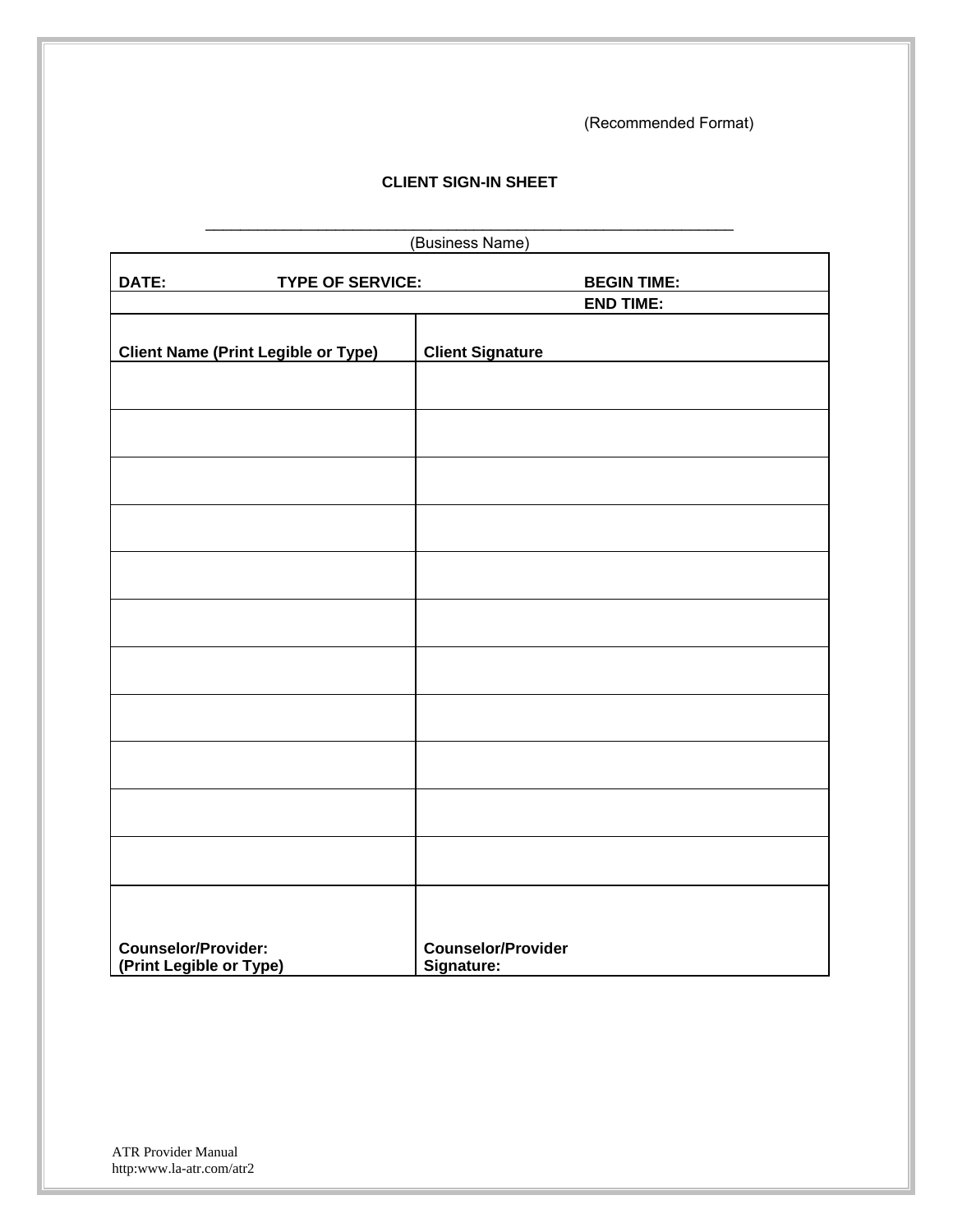(Recommended Format)

#### CONTRACTOR/EMPLOYEE SERVICE LOG

#### **CONTRACTOR/EMPLOYEE NAME:\_\_\_\_\_\_\_\_\_\_\_\_\_\_\_\_\_\_\_\_\_\_\_\_\_\_\_\_\_\_\_\_**

| <b>Date</b> | <b>Time</b> | <b>Type of Service</b> | <b>Description</b> |
|-------------|-------------|------------------------|--------------------|
|             | Begin:      |                        |                    |
|             | End:        |                        |                    |
|             | Begin:      |                        |                    |
|             | End:        |                        |                    |
|             | Begin:      |                        |                    |
|             | End:        |                        |                    |
|             | Begin:      |                        |                    |
|             | End:        |                        |                    |
|             | Begin:      |                        |                    |
|             | End:        |                        |                    |
|             | Begin:      |                        |                    |
|             | End:        |                        |                    |

 **Signature\_\_\_\_\_\_\_\_\_\_\_\_\_\_\_\_\_\_\_\_\_\_\_\_\_\_\_\_\_\_\_\_\_\_\_** 

 **Date: \_\_\_\_\_\_\_\_\_\_\_\_\_\_\_\_\_\_\_\_\_\_\_\_\_\_\_\_\_\_\_\_\_\_\_\_\_**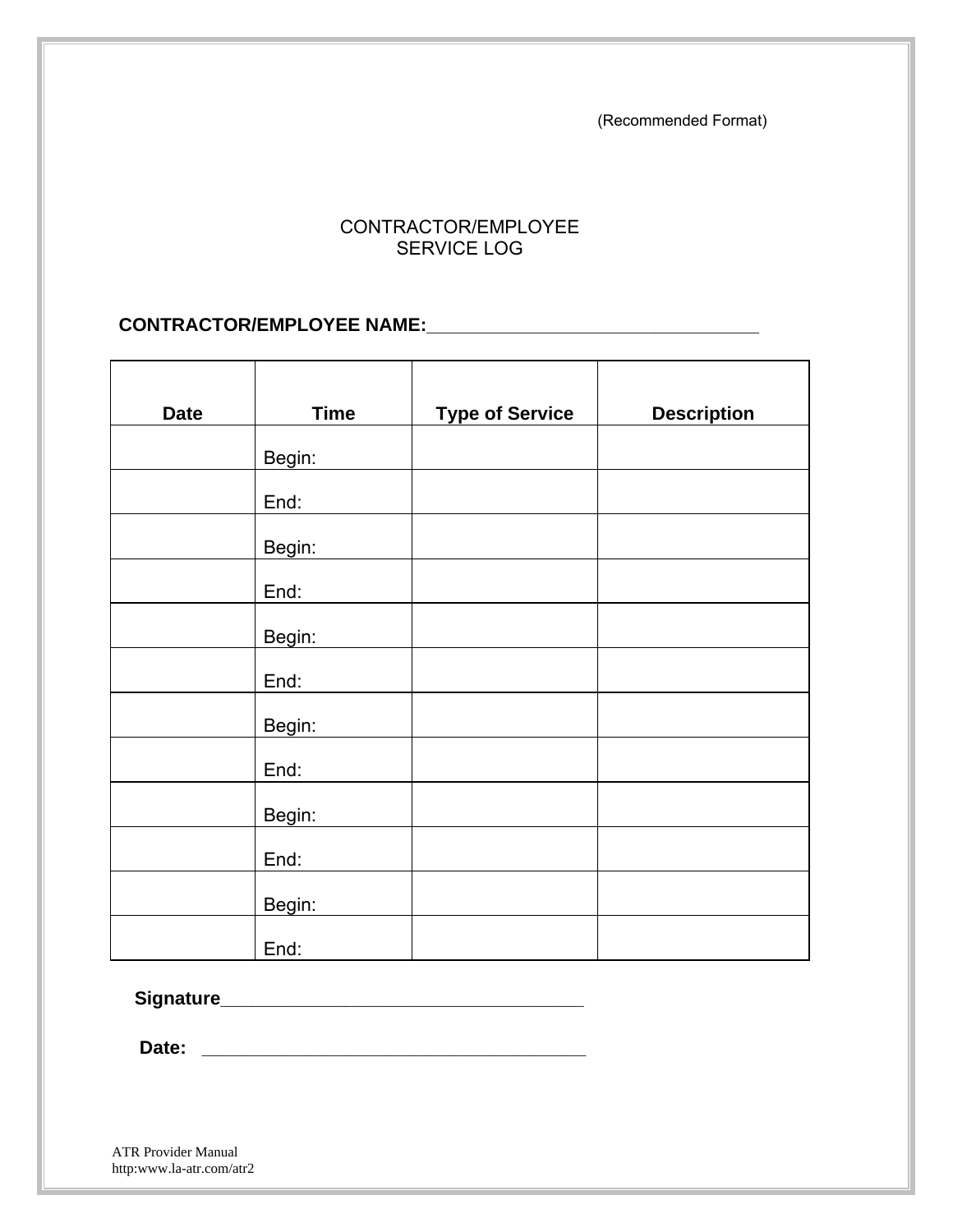|                                                  | Medication taken within last 14 days:                                       |                                   |  |
|--------------------------------------------------|-----------------------------------------------------------------------------|-----------------------------------|--|
|                                                  |                                                                             |                                   |  |
|                                                  |                                                                             |                                   |  |
| Pregnant? Yes / No Birth Control Pills? Yes / No |                                                                             | <b>Cigarette Smoker? Yes / No</b> |  |
|                                                  | Indicate by check mark if you have or had any of the listed health problems |                                   |  |
| () Heart disease                                 | () Kidney disease                                                           | () Diabetes                       |  |
| () Chest pain                                    | () Lung disease                                                             | $()$ Cancer                       |  |
| () Irregular heartbeat                           | () Shortness of breath                                                      | () Bone/Joint                     |  |
| () High blood pressure                           | () Emphysema                                                                | () Chronic headache               |  |
| () Stroke                                        | $( )$ Asthma                                                                | () Chronic pain                   |  |
| () Blood disease                                 | () TB or exposure                                                           | () Mental illness                 |  |
| () Immunological disorder                        | () Gastrointestinal disease                                                 | () Alcoholism                     |  |
| () Liver disease                                 | ()Ulcers                                                                    | () Drug addiction                 |  |
| $( )$ Liver unsease<br>() Hepatitis A,B,C        | () Thyroid Gland disease                                                    | () Withdrawal seizures            |  |
| () Jaundice                                      | () Weight change                                                            | $()$ DT's                         |  |
| () Recurring infections                          | ()Insomnia<br>() Depression                                                 |                                   |  |
|                                                  |                                                                             |                                   |  |
|                                                  | $()$ Surgery—list: $\qquad \qquad$                                          |                                   |  |
|                                                  |                                                                             |                                   |  |
|                                                  | <u> 1989 - Johann Stoff, amerikansk politiker (d. 1989)</u>                 |                                   |  |
|                                                  |                                                                             |                                   |  |
| <b>Counselor's Signature</b>                     | <b>Client's Signature</b>                                                   |                                   |  |
| (FOR MEDICAL PERSONNEL ONLY)                     |                                                                             |                                   |  |
| () Yes, Further medical tx/ eval. indicated      |                                                                             | Disposition:                      |  |
|                                                  | History reviewed by: Deferred to: Deferred to: Date                         |                                   |  |
|                                                  |                                                                             |                                   |  |
|                                                  |                                                                             |                                   |  |
|                                                  |                                                                             |                                   |  |
|                                                  |                                                                             |                                   |  |
| M.D./LPC/LCSW/Psychologist                       |                                                                             | <b>Date</b>                       |  |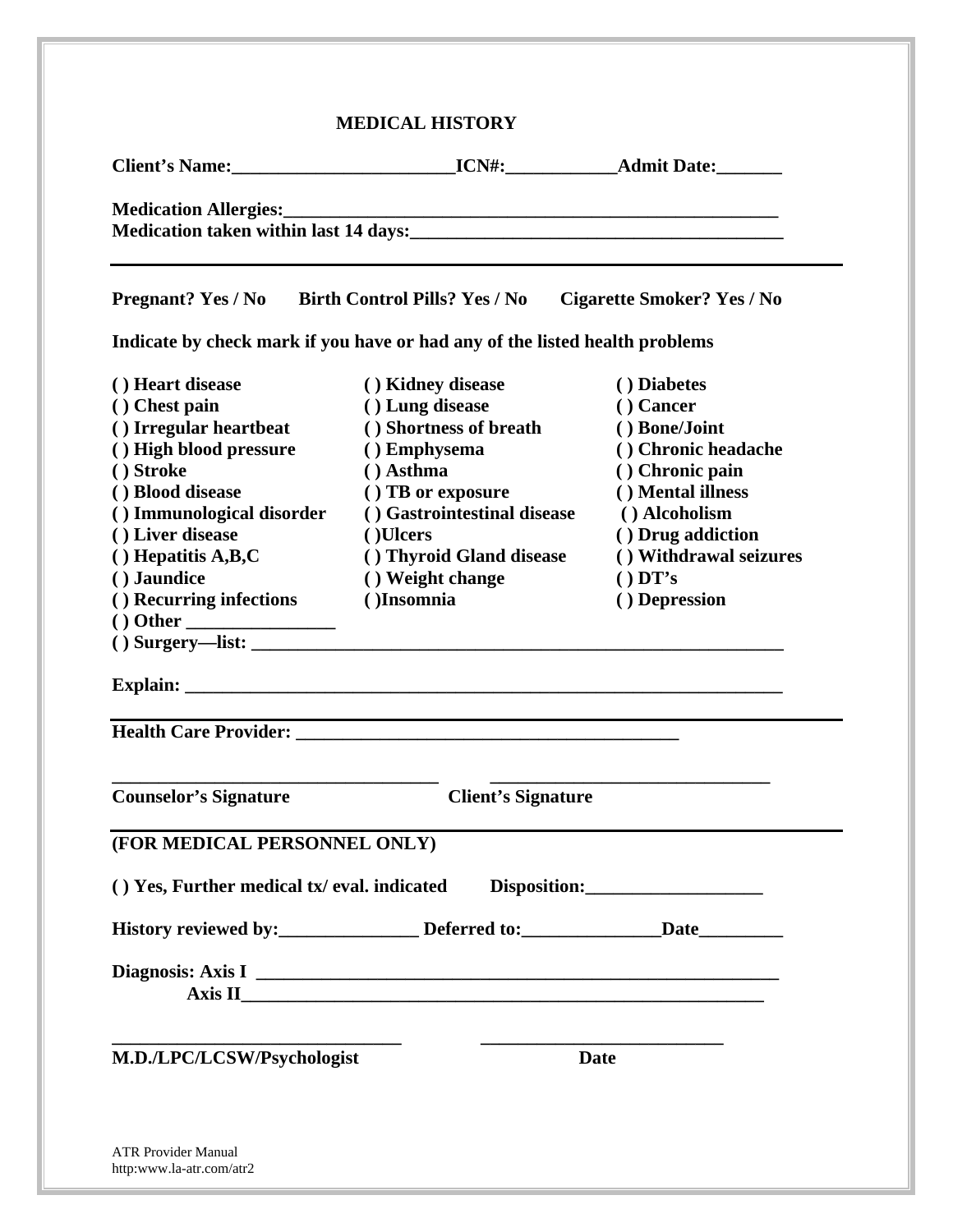# **APPENDIX F**

Freedom of Choice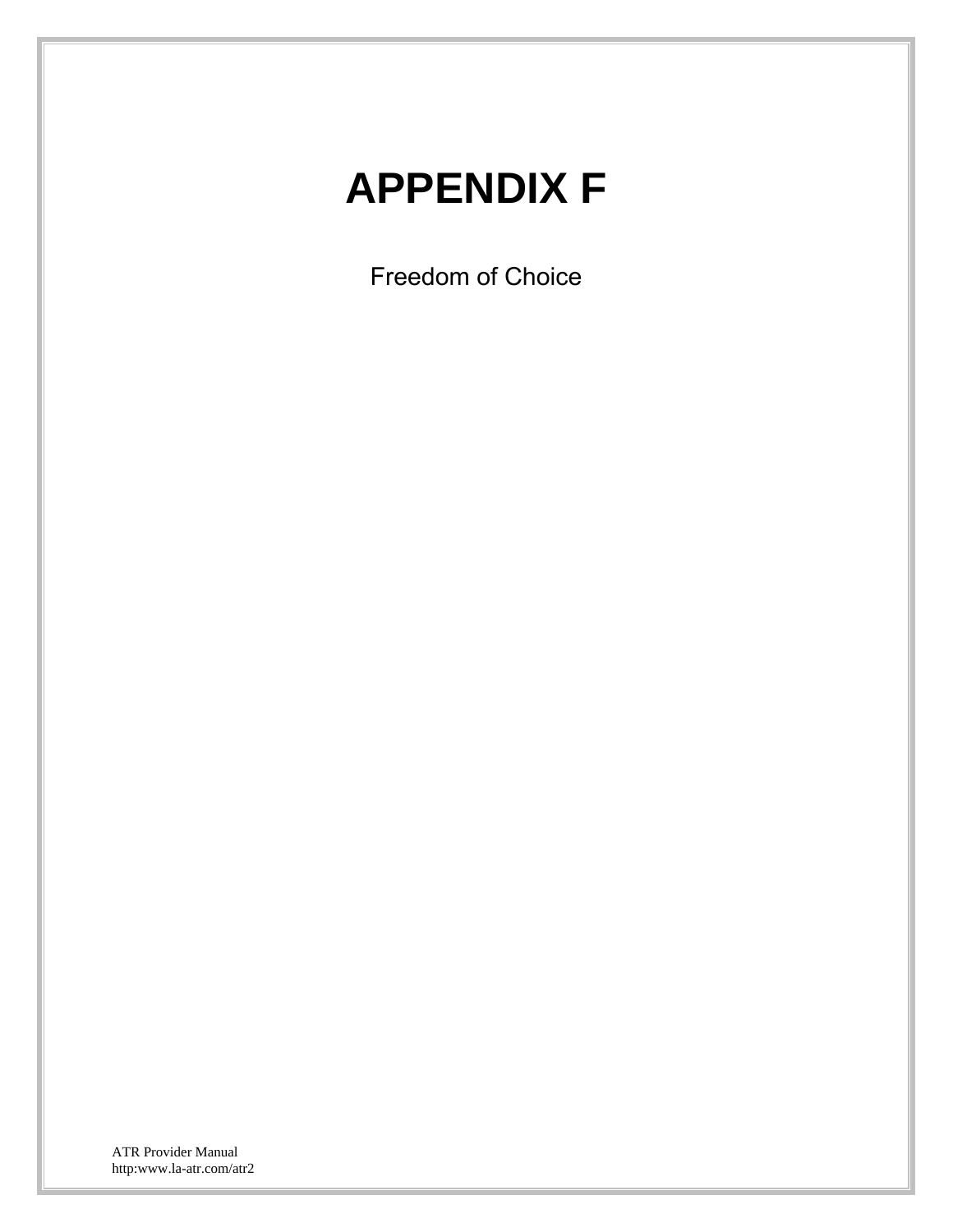|                                                                                                                                                                                     | Access to Recovery Freedom of Choice                                                                                                                                                                                                                                                                                                                                                                                                                                                                                                                                                                                        |
|-------------------------------------------------------------------------------------------------------------------------------------------------------------------------------------|-----------------------------------------------------------------------------------------------------------------------------------------------------------------------------------------------------------------------------------------------------------------------------------------------------------------------------------------------------------------------------------------------------------------------------------------------------------------------------------------------------------------------------------------------------------------------------------------------------------------------------|
|                                                                                                                                                                                     | What is Freedom of Choice?                                                                                                                                                                                                                                                                                                                                                                                                                                                                                                                                                                                                  |
| Free choice means HAVING OPTIONS:<br>you with as many options as possible for your treatment.<br>Free choice is INFORMED:<br>Free choice is INDEPENDENT:<br>of recommended choices. | We cannot choose freely if we don't know about the list of possibilities available. Access to Recovery will provide<br>We cannot choose freely if we don't understand what the different possibilities are all about. Your ATR assessment<br>provider will explain the different choices and answer your questions to the best of his or her ability.<br>We cannot choose freely if we are being pressured by other people. Your ATR assessment provider will explain to<br>you that the choice is completely up to you, and that your voucher can be used for any of the services on your list                             |
|                                                                                                                                                                                     | By signing this form, I acknowledge that my assessment provider has discussed freedom of choice with me, the different<br>treatment options that I have, and that I have freely chosen the providers for my services. By signing this form, I also<br>consent to participating in the ATR Project to receive treatment and/or recovery support services. I have also been<br>informed that part of my participation in the ATR Project will include the use of my information for research purposes and<br>all information shared will remain confidential in accordance with the federal laws that govern confidentiality. |
| <b>Treatment Facility Chosen</b>                                                                                                                                                    | <b>Treatment Facility Not Chosen</b>                                                                                                                                                                                                                                                                                                                                                                                                                                                                                                                                                                                        |
| <b>RSS Provider Chosen</b>                                                                                                                                                          | <b>RSS Provider Not Chosen</b>                                                                                                                                                                                                                                                                                                                                                                                                                                                                                                                                                                                              |
| <b>RSS Provider Chosen</b><br><b>Client Signature</b>                                                                                                                               | RSS Provider Not Chosen<br>Date                                                                                                                                                                                                                                                                                                                                                                                                                                                                                                                                                                                             |
| <b>Client Printed Name</b>                                                                                                                                                          | <b>Provider Signature</b>                                                                                                                                                                                                                                                                                                                                                                                                                                                                                                                                                                                                   |
| Check One)                                                                                                                                                                          | Verification of Completed Assessment, but No Further Services Rendered (Please                                                                                                                                                                                                                                                                                                                                                                                                                                                                                                                                              |
| substance abuse treatment at this time.                                                                                                                                             | Treatment declined by client at this time. By signing here, I acknowledge that my<br>assessment provider has discussed all treatment options available to me, but I choose not to seek                                                                                                                                                                                                                                                                                                                                                                                                                                      |
| <b>Client Signature</b>                                                                                                                                                             | Date                                                                                                                                                                                                                                                                                                                                                                                                                                                                                                                                                                                                                        |

\_\_\_\_\_ Assessment completed, but it was concluded that no treatment needed at this time. By signing here, I acknowledge that an assessment was completed with me, however, it was determined that I was not in need of substance abuse treatment at this time.

**Client Signature** Date

 $\overline{a}$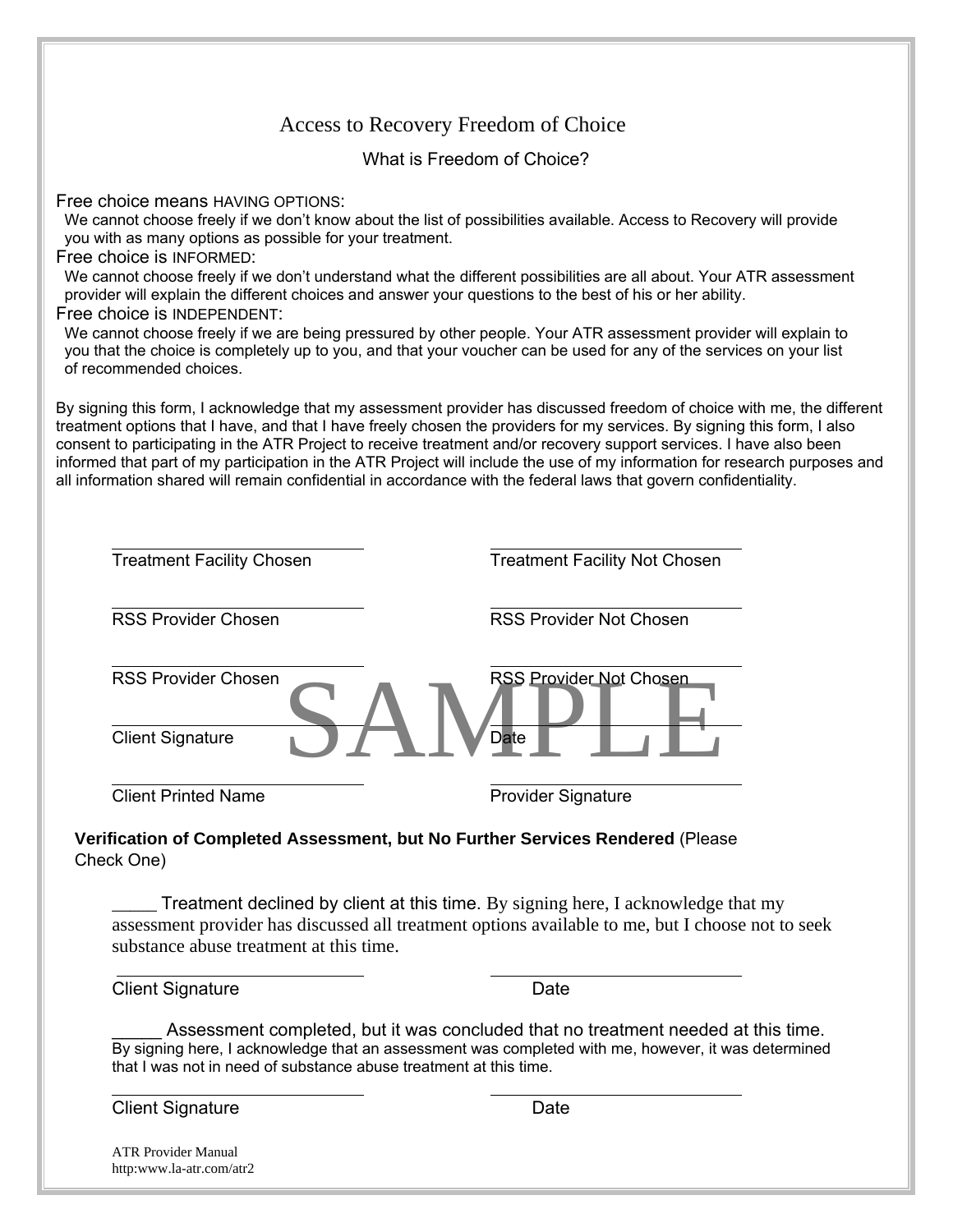## **APPENDIX G**

**ATR-II Matrix of Levels of Care**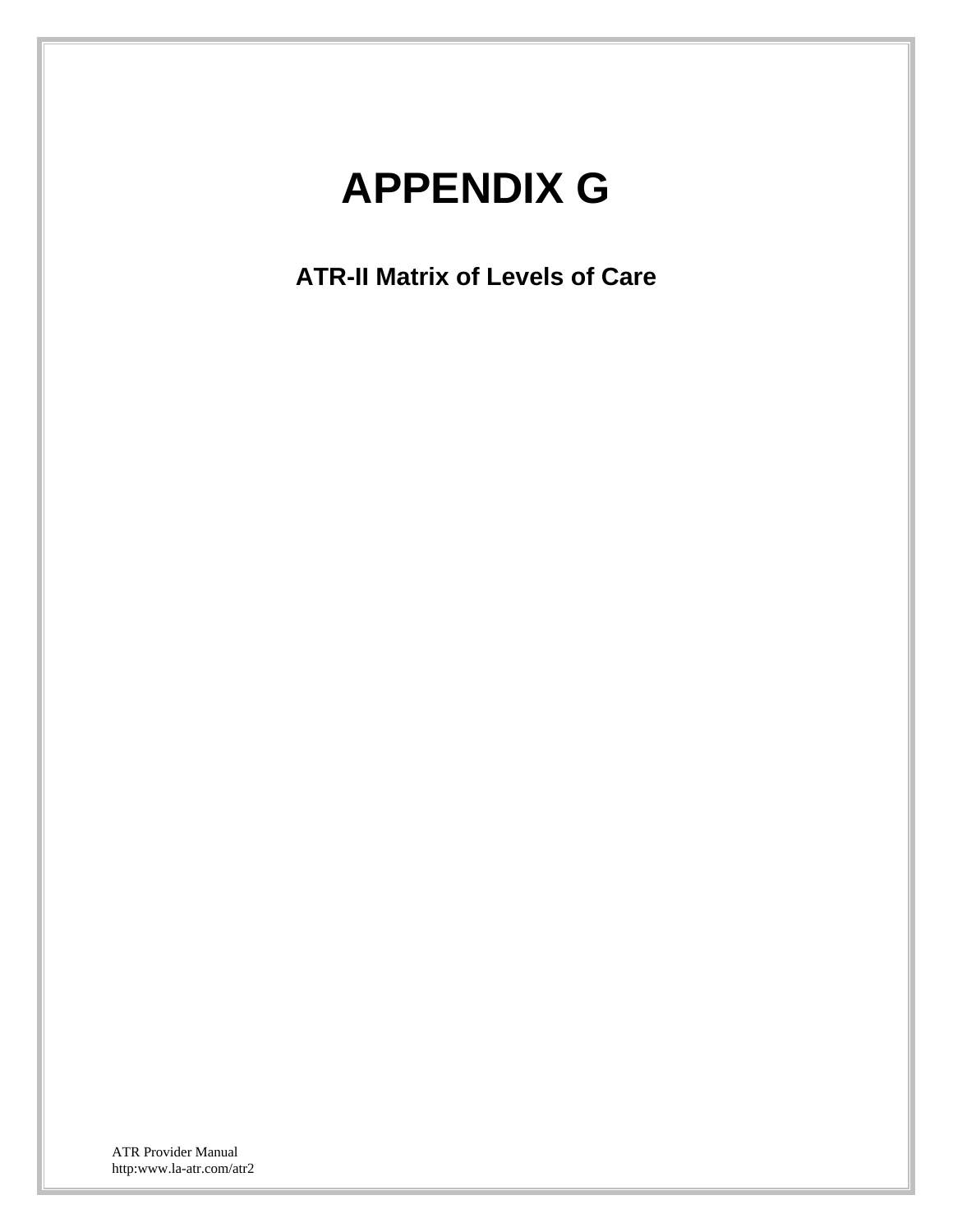| <b>MODALITY</b>                                                                                              | <b>Unit of Cost</b> | <b>Maximum</b><br><b>Units per</b><br><b>Voucher</b> | <b>Cost per Unit</b> | <b>Reimbursement per LOC</b>                                      |
|--------------------------------------------------------------------------------------------------------------|---------------------|------------------------------------------------------|----------------------|-------------------------------------------------------------------|
| <b>Outpatient</b>                                                                                            | Per 1-hr<br>Session | 52                                                   | \$30                 | \$1,560                                                           |
| <b>Intensive Outpatient (3 Day)</b>                                                                          | Per 3-hr<br>Session | 18<br>(6 weeks)                                      | \$80                 | \$1,440                                                           |
| <b>Intensive Outpatient (5 Day)</b>                                                                          | Per 3-hr<br>Session | 30<br>(6 weeks)                                      | \$48                 | \$1,440                                                           |
| <b>Intensive Nighttime</b><br><b>Outpatient</b>                                                              | Per 3-hr<br>Session | 18<br>(6 weeks)                                      | \$80                 | \$1,440                                                           |
| (3 Evenings Per Week)<br><b>Intensive Nighttime</b><br><b>Outpatient</b>                                     | Per 3-hr<br>Session | 24<br>(6 Weeks)                                      | \$60                 | \$1,440                                                           |
| (4 Evenings Per Week<br><b>Intensive Nighttime</b><br><b>Outpatient</b>                                      | Per 3-hr<br>Session | 30<br>(6 weeks)                                      | \$48                 | \$1,440                                                           |
| (5 Evenings Per Week)<br><b>Drug Screening</b>                                                               | Per Service         | 10 (min 4                                            | \$14                 |                                                                   |
| <b>Family Group</b>                                                                                          | Per Session         | regr'd)<br>*4 for IOP, OP                            | \$50                 | \$200                                                             |
| <b>Individual Sessions</b>                                                                                   | Per Session         | and Inpt Tx<br>*4 per each IOP<br>& OP Tx Episode    | \$50                 | \$200                                                             |
| <b>GPRA Discharge</b>                                                                                        | Per Interview       |                                                      | \$40                 |                                                                   |
| <b>GPRA Follow-up</b>                                                                                        | Per Interview       |                                                      | \$40                 |                                                                   |
| <b>SUPERGPRA</b>                                                                                             | Per Interview       | $\mathbf 1$                                          | \$100                | <b>Combination of GPRA Discharge and</b><br><b>GPRA Follow-up</b> |
| <b>Addiction Severity Index</b><br>(ASI) w/Patient Placement<br><b>Decision</b>                              | Per Interview       | $\mathbf 1$                                          | \$100                |                                                                   |
| <b>Comprehensive Adolescent</b><br><b>Systems Inventory (CASI)</b><br>w/Patient Placement<br><b>Decision</b> | Per Interview       |                                                      | \$125                |                                                                   |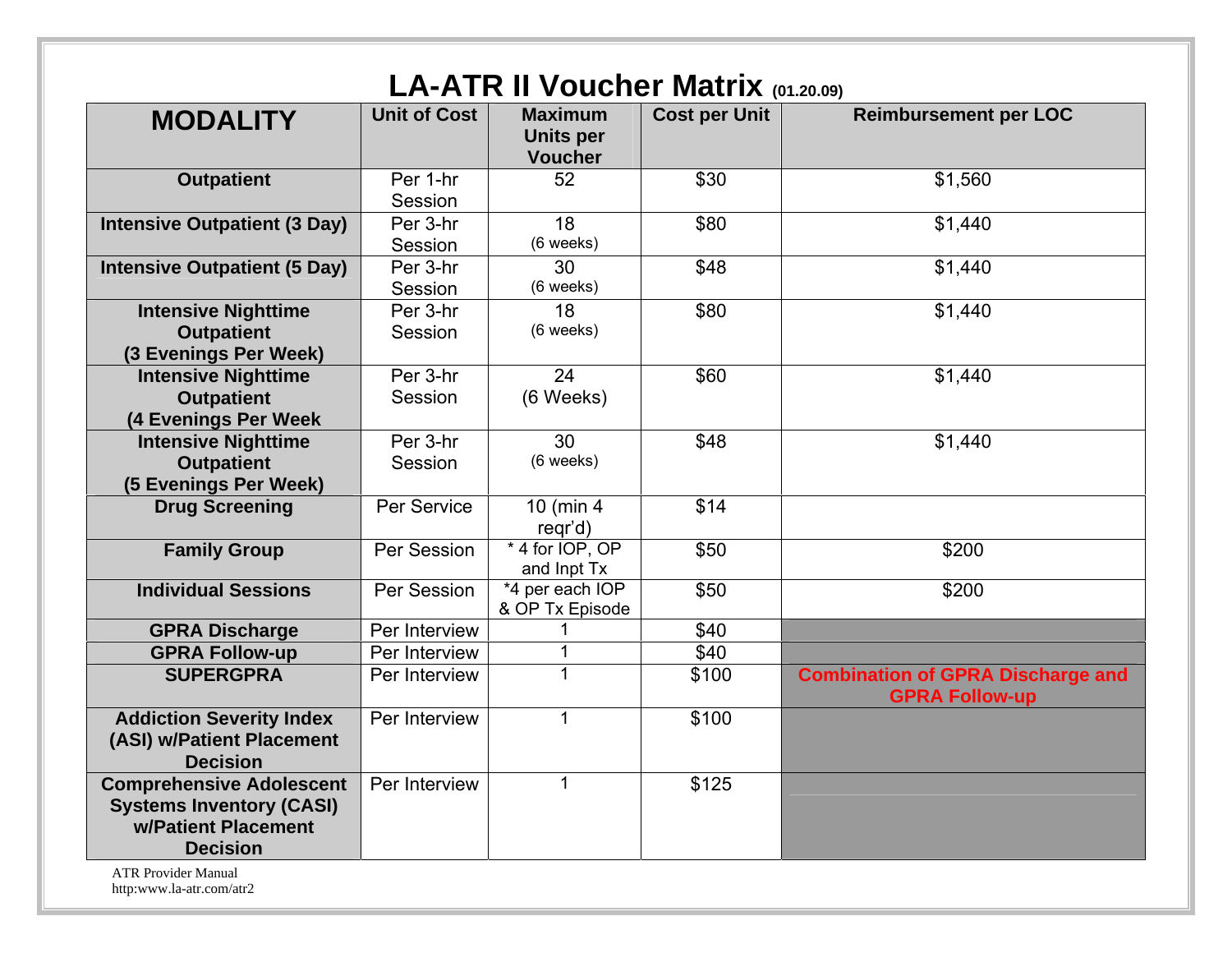## **APPENDIX H**

**ATR-II Matrix of Recovery Support Services**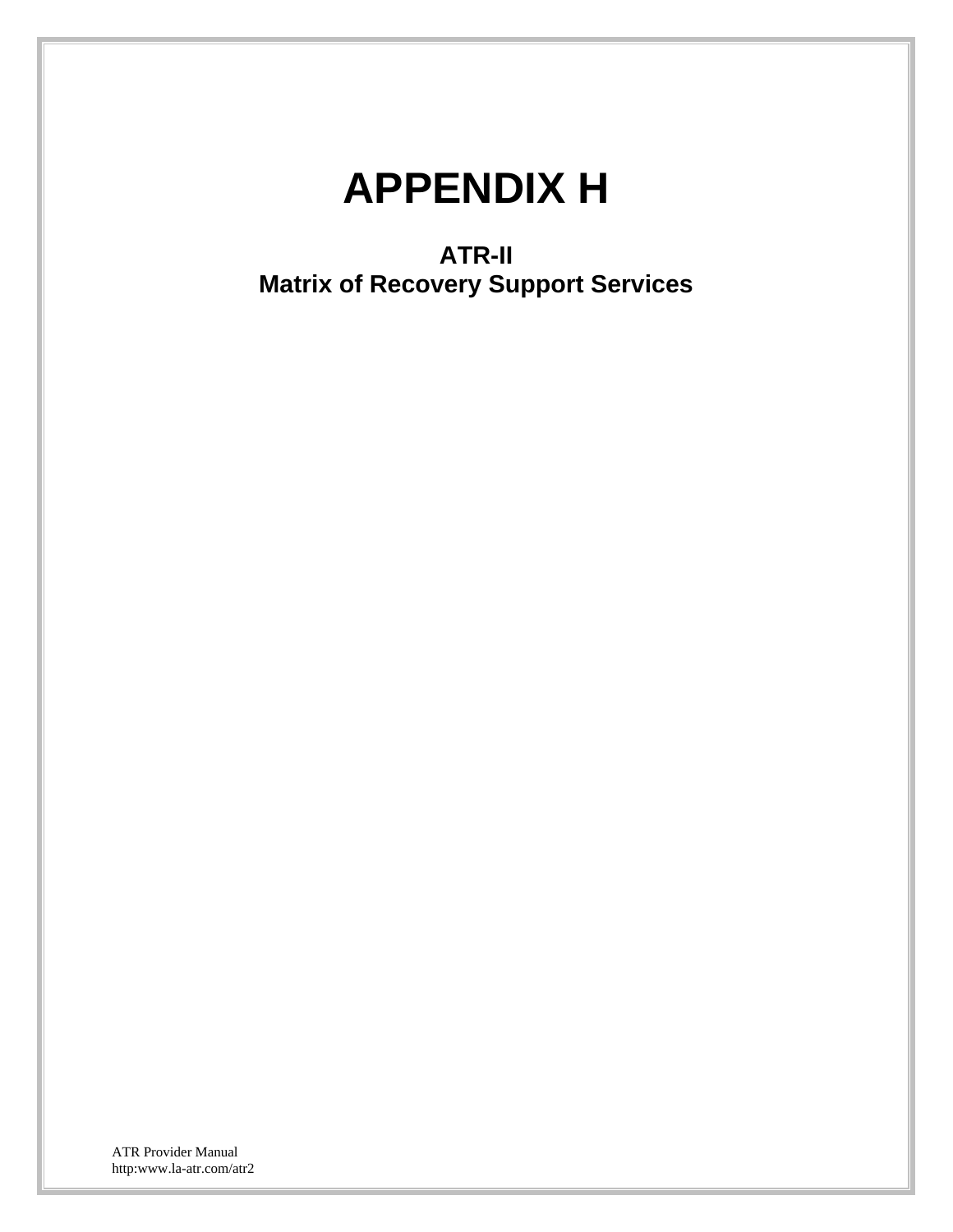|                                                                                                               | <b>RECOVERY SUPPORT SERVICES</b> |                                                                             |                |                                                                                                                |  |  |  |
|---------------------------------------------------------------------------------------------------------------|----------------------------------|-----------------------------------------------------------------------------|----------------|----------------------------------------------------------------------------------------------------------------|--|--|--|
|                                                                                                               | Per Session                      | <b>4 Adult Inpt</b><br>8 Adol Inpt                                          | \$10           | <b>Maximum of 25 per session</b><br>*Last a minimum of 45 minutes per session                                  |  |  |  |
| <b>Alcohol and Drug Free</b><br><b>Social Activities</b>                                                      |                                  | 6 IOP<br><b>12 OP</b>                                                       |                |                                                                                                                |  |  |  |
| <b>Anger Management</b>                                                                                       | Per Session                      | 20                                                                          | \$20           | *Last a minimum of 45 minutes per session                                                                      |  |  |  |
| <b>Care Coordination</b>                                                                                      | Per 15 min                       | Varies                                                                      | \$10 per 15min |                                                                                                                |  |  |  |
| <b>Childcare</b>                                                                                              | Per day/child                    | 20                                                                          | \$30           |                                                                                                                |  |  |  |
| <b>Family Education</b>                                                                                       | Per Session                      | 20                                                                          | \$20           | *Last a minimum of 45 minutes per session                                                                      |  |  |  |
| <b>Halfway House</b>                                                                                          | Per Day                          | 60                                                                          | \$30           |                                                                                                                |  |  |  |
| <b>Job Readiness</b>                                                                                          | Per Session                      | <b>12 IOP</b><br><b>20 OP</b>                                               | \$20           | <b>Maximum of 25 per session</b><br>*Last a minimum of 45 minutes per session                                  |  |  |  |
| <b>Life Skills</b>                                                                                            | Per Session                      | <b>4 Adult Inpt</b><br><b>16 Adol Inpt</b><br><b>15 IOP</b><br><b>20 OP</b> | \$20           | <b>Maximum of 25 per session</b><br>*Last a minimum of 45 minutes per session                                  |  |  |  |
| <b>Pastoral Counseling</b><br>(See Attached Definition)                                                       | Per Session                      | <b>4 Adult Inpt</b><br><b>4 Adol Inpt</b><br>4 IOP<br>4 OP                  | \$25           | <b>Individual Session with Pastor/Licensed</b><br><b>Minister</b><br>*Last a minimum of 45 minutes per session |  |  |  |
| <b>Recreational Therapy</b>                                                                                   | Per Session                      | 20                                                                          | \$20           | *Last a minimum of 45 minutes per session                                                                      |  |  |  |
|                                                                                                               | Per Session                      | <b>4 Adult Inpt</b><br>8 Adol Inpt                                          | \$20           | <b>Maximum of 15 per session</b><br>*Last a minimum of 45 minutes per session                                  |  |  |  |
|                                                                                                               |                                  |                                                                             |                |                                                                                                                |  |  |  |
|                                                                                                               |                                  |                                                                             |                |                                                                                                                |  |  |  |
|                                                                                                               |                                  |                                                                             |                |                                                                                                                |  |  |  |
| <b>Spiritual Support</b><br>(See Attached Definition)<br><b>Transitional Housing</b><br><b>Transportation</b> | Per Day<br>Per Rnd Trip          | <b>12 IOP</b><br><b>16 OP</b><br>60<br>30                                   | \$25<br>\$30   |                                                                                                                |  |  |  |

**Note:** Maximum of **\$3,000** for Recovery Support Services per 6-month voucher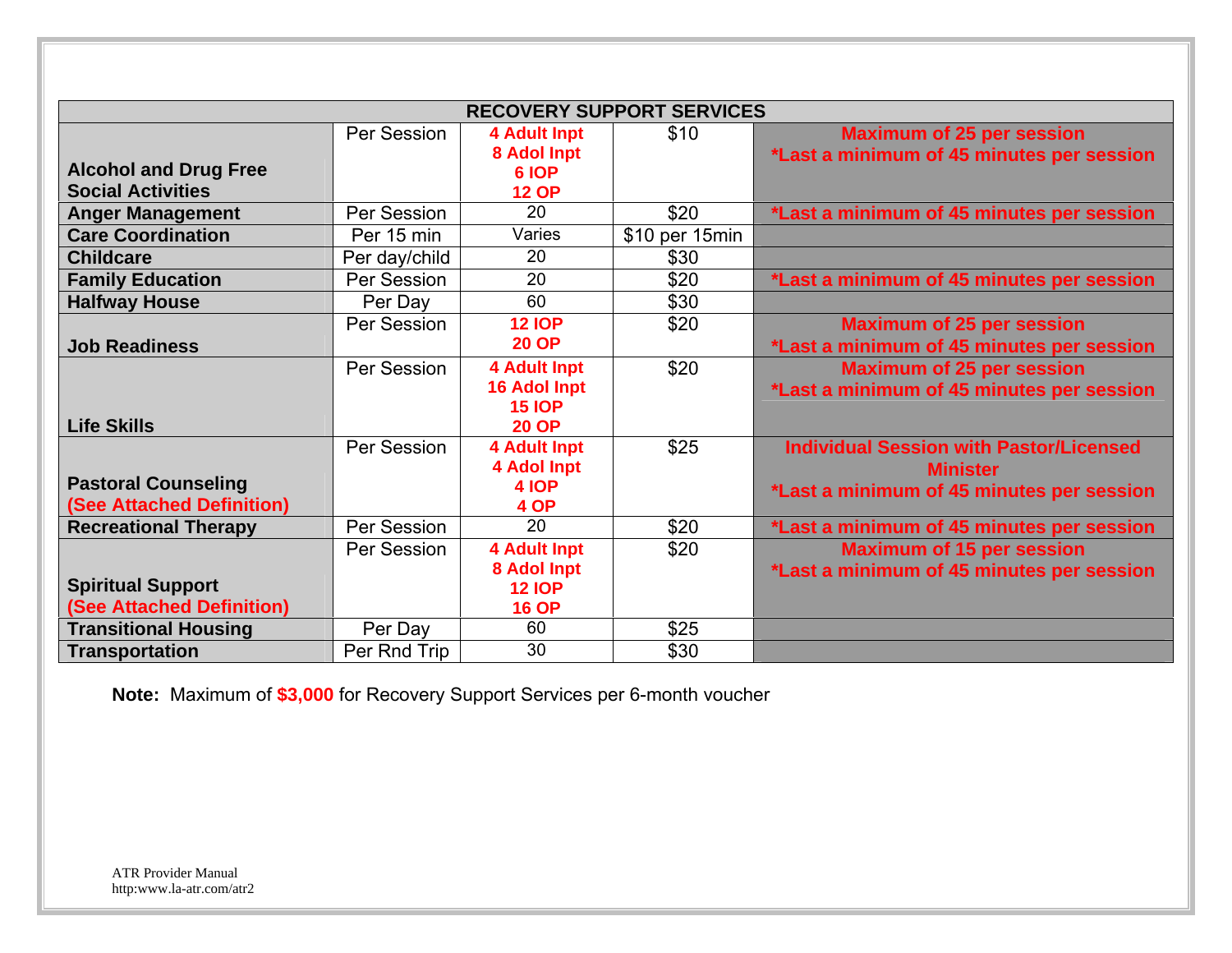#### **Business Rules/Policies:**

- Only transportation, housing and child care may be assigned as recovery support services upon completion of the initial interview. All other recovery support services can only be assigned after the completion of the comprehensive treatment plan utilizing the ATR treatment planning format.
- All recovery support services assigned must be appropriate for the client's current level of care and stage of recovery.
- The selection of recovery support services must include a *clinical justification* for the assigned recovery support services utilizing the ATR RSS clinical justification format.
- **Intensive Outpatient Level of Care:** 
	- o **Maximum of 12 sessions of the following recovery support services may be billed** *per week* **while the client is in Intensive Outpatient Level of Care: Alcohol & Drug Free Social Activities, Spiritual Support, Pastoral Counseling, Job Readiness, Life Skills, Family Education, Anger Management, and/or Recreational Therapy.**
	- o **Maximum of 4 sessions of the following recovery support services may be billed** *per day* **while the client is in Intensive Outpatient Level of Care: Alcohol & Drug Free Social Activities, Spiritual Support, Pastoral Counseling, Job Readiness, Life Skills, Family Education, Anger Management, and/or Recreational Therapy.**
- **Outpatient Level of Care** 
	- o **Maximum of 20 sessions of the following recovery support services may be billed** *per week* **while the client is in Outpatient Level of Care: Alcohol & Drug Free Social Activities, Spiritual Support, Pastoral Counseling, Job Readiness, Life Skills, Family Education, Anger Management, and/or Recreational Therapy.**
	- o **Maximum of 5 sessions of the following recovery support services may be billed** *per day* **while the client is in Intensive Outpatient Level of Care: Alcohol & Drug Free Social Activities, Spiritual Support, Pastoral Counseling, Job Readiness, Life Skills, Family Education, Anger Management, and/or Recreational Therapy.**
- **Two (2) individual sessions prior to engaging client in treatment are not mandatory. This decision is to be based upon assessor's clinical determination following the initial assessment.**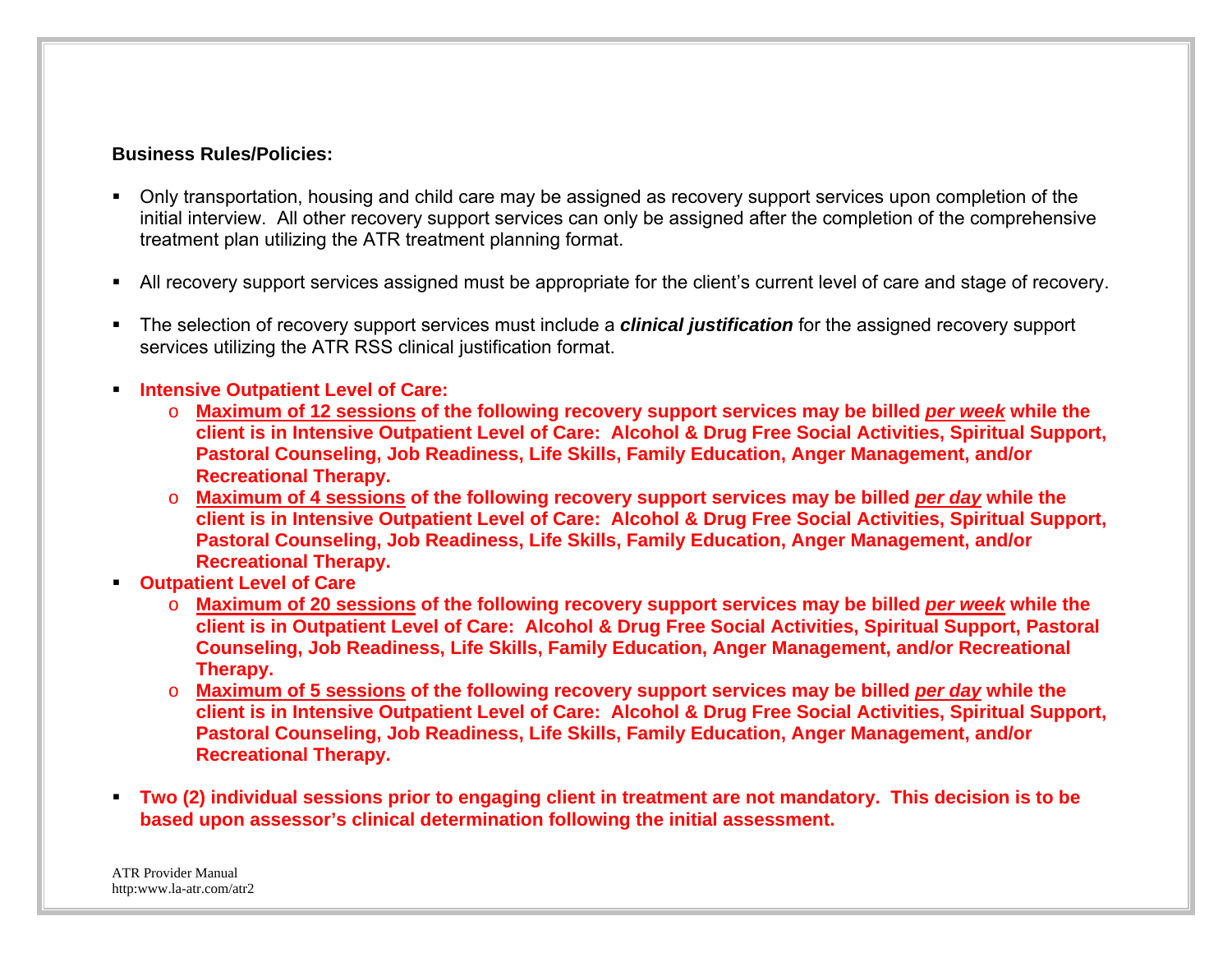- o **Prior to the client completing a level of care (IOP or OP), the client is to be provided with either two individual sessions OR one individual session and one family session.**
- o **Neither treatment nor recovery support services (with the exception of housing, childcare and/or transportation) should occur on the same day as the initial assessment.**
- o **The following recovery support services should not be provided to the client prior to the client receiving clinical treatment services: Alcohol & Drug Free Social Activities, Spiritual Support, Job Readiness, Life Skills, Family Education, Anger Management, and/or Recreational Therapy.**
- **Pastoral Counseling Individual sessions with the client. The client's family may be involved in a Pastoral Counseling session. Pastoral counseling incorporates faith in the substance abuse recovery process. This may include, but is not limited to, assisting clients and their family members in various crises as a result of substance abuse. Pastoral guidance is intended to assist individuals and/or their family members in the processing and resolution of circumstances, attitudes, and/or beliefs that result from substance abuse. Pastoral counseling is delivered by a duly ordained minister or their equivalent such as a rabbi or imam.**
- **Spiritual Support Group session that is not to exceed 15 clients per group. Spiritual Support shall be provided by a trained or certified faith leader or their equivalent, such as a pastor, minister or rabbi. Designed to assist the client in developing their spirituality as an integral part of their recovery and may cover practices and principles such as establishing a relationship with a higher power, identifying a sense of purpose and mission in one's life, achieving serenity and peace of mind, balancing one's body, mind and spirit, utilizing spiritual practices such as prayer, meditation, etc. These groups are based on universal spiritual practices and principles and are not based on specific religious convictions and beliefs. Examples of acceptable models for Spiritual Supports include: Celebrate Recovery, Over Comers Anonymous, and the Christ-Centered Approach to the 12 Steps.**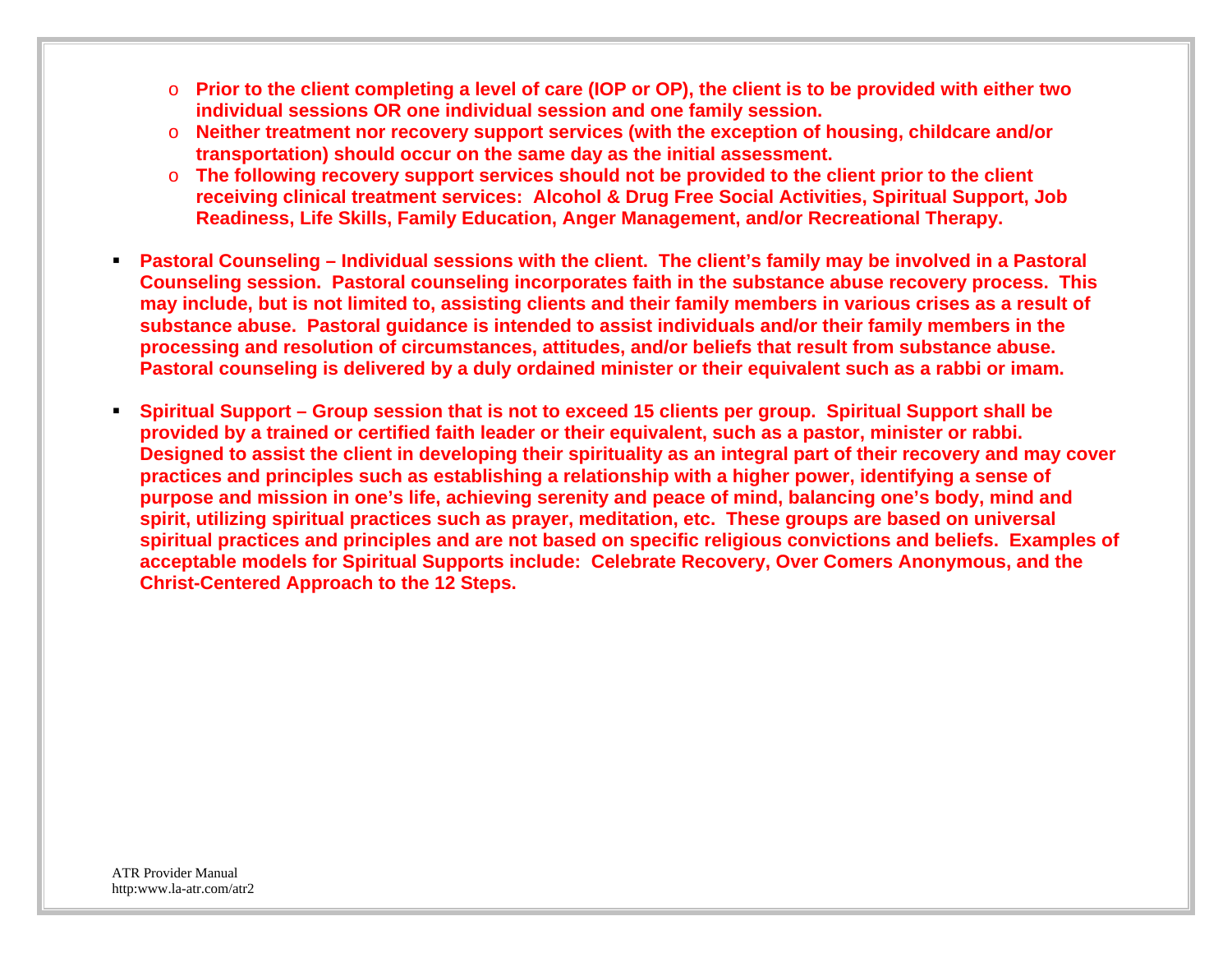## **APPENDIX I**

### **Level of Care Descriptions**

- **ASAM Adult Patient Placement criteria for the Treatment of Psychoactive Substance Use Disorders**
- **Brief Overview and Description of ASAM Levels**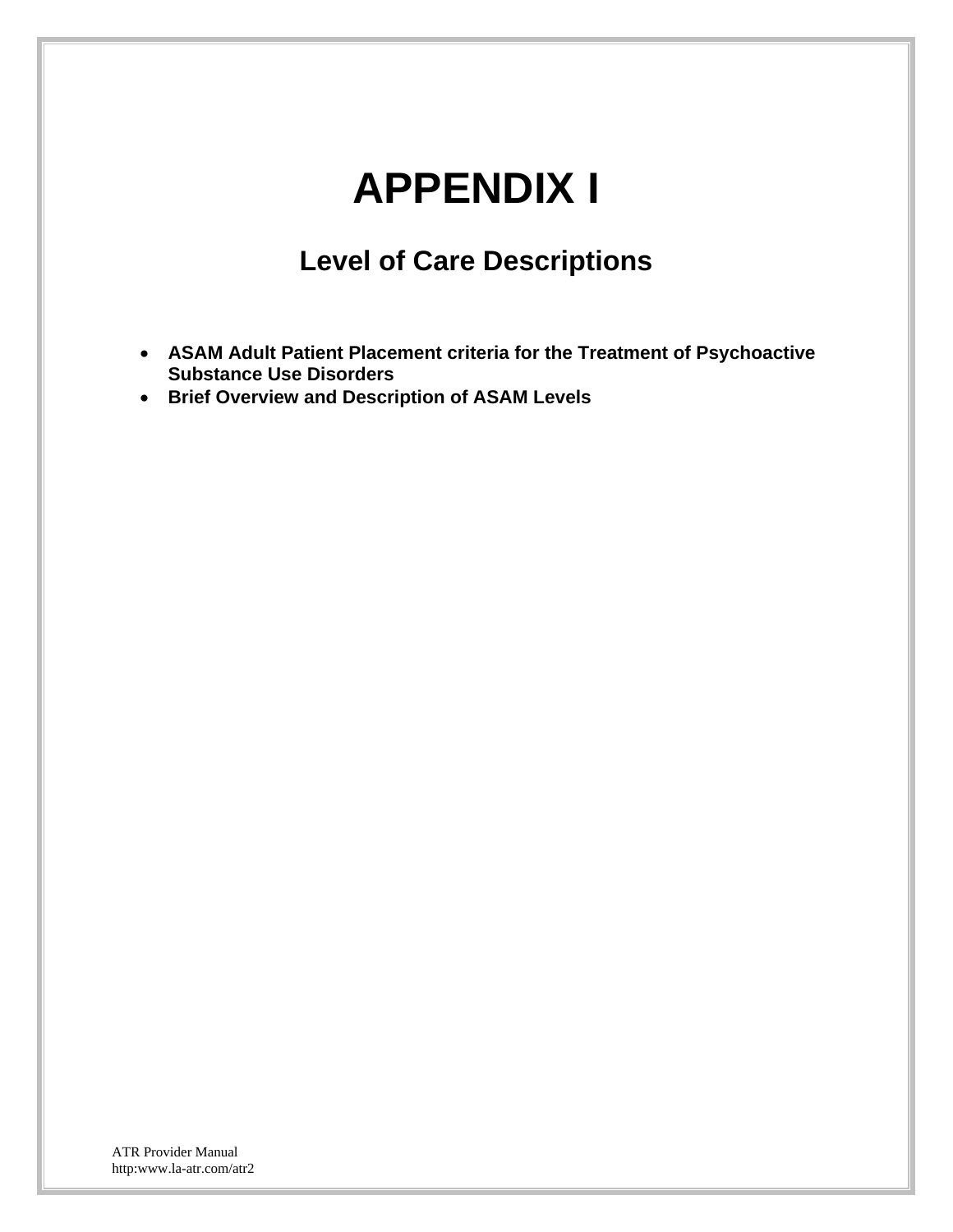| <b>Levels of Care</b>                                                                   | <b>Level I</b><br><b>Outpatient Treatment</b>                                                                   | <b>Level II</b><br><b>Intensive Outpatient</b><br><b>Treatment</b>                                                 | <b>Level III</b><br><b>Medically Monitored</b><br><b>Intensive Inpatient</b><br><b>Treatment</b>                                                      | <b>Level IV</b><br><b>Medically Managed Intensive</b><br><b>Inpatient Treatment</b>           |
|-----------------------------------------------------------------------------------------|-----------------------------------------------------------------------------------------------------------------|--------------------------------------------------------------------------------------------------------------------|-------------------------------------------------------------------------------------------------------------------------------------------------------|-----------------------------------------------------------------------------------------------|
| 1.) Acute Intoxication and/or<br><b>Withdrawal Potential</b>                            | No withdrawal risk                                                                                              | Minimal withdrawal risk                                                                                            | Severe withdrawal risk but<br>manageable in Level III                                                                                                 | Severe withdrawal risk                                                                        |
| 2.) Biomedical Conditions<br>and Complications                                          | None or very stable                                                                                             | None or nondistracting from<br>addiction treatment and<br>manageable in Level II                                   | Requires medical monitoring<br>but not intensive treatment                                                                                            | Requires 24-hour medical, nursing care                                                        |
| 3.) Emotional, Behavioral or<br><b>Cognitive Conditions and</b><br><b>Complications</b> | None or very stable                                                                                             | Mild severity with potential to<br>distract from recovery                                                          | Moderate severity needing a<br>24-hour structured setting                                                                                             | Severe problems requiring 24-hour<br>psychiatric care with concomitant<br>addiction treatment |
| 4.) Readiness To Change                                                                 | Acknowledges<br>problem(s), wants to help<br>or change, expresses<br>willingness to participate<br>in treatment | Reluctant to agree to treatment,<br>ambivalent about commitment,<br>limited awareness of need to<br>change         | Resistance high despite<br>negative consequences,<br>passive and or active<br>opposition to treatment and<br>needs intensive motivating<br>strategies | Problems in this dimension do not<br>qualify patient for Level IV treatment                   |
| 5.) Relapse, Continued Use,<br><b>Continued Problem</b><br><b>Potential</b>             | Able to maintain<br>abstinence and recovery<br>goals with minimal<br>support                                    | Intensification of addiction<br>symptoms and high likelihood of<br>relapse without close monitoring<br>and support | Unable to control use despite<br>active participation in less<br>intensive care and needs 24-<br>hour structure                                       | Problems in this dimension do not<br>qualify patient for Level IV treatment                   |
| 6.) Recovery Environment                                                                | Supportive recovery<br>environment and/or<br>patient has skills to cope                                         | Environment unsupportive but<br>with structure or support, the<br>patient can cope                                 | Environment dangerous for<br>recovery necessitating<br>removal from the<br>environment; logistical<br>impediments to outpatient<br>treatment          | Problems in this dimension do not<br>qualify patient for Level IV treatment                   |

**NOTE:** The above is a general and broad view of the Cross Walk between the Basic Levels of Care, and the Six Dimensions. Not illustrated above are the options of outpatient ambulatory detoxification, inpatient residential detoxification and monitoring, and or the use of opiate substitution therapy which can take place at any level of care. Source: SAMHSA TIP 8: Intensive Outpatient Treatment Approaches / ASAM PPC 2-R. **(Illustration for Conceptual Purposes Only – Updated 2007)**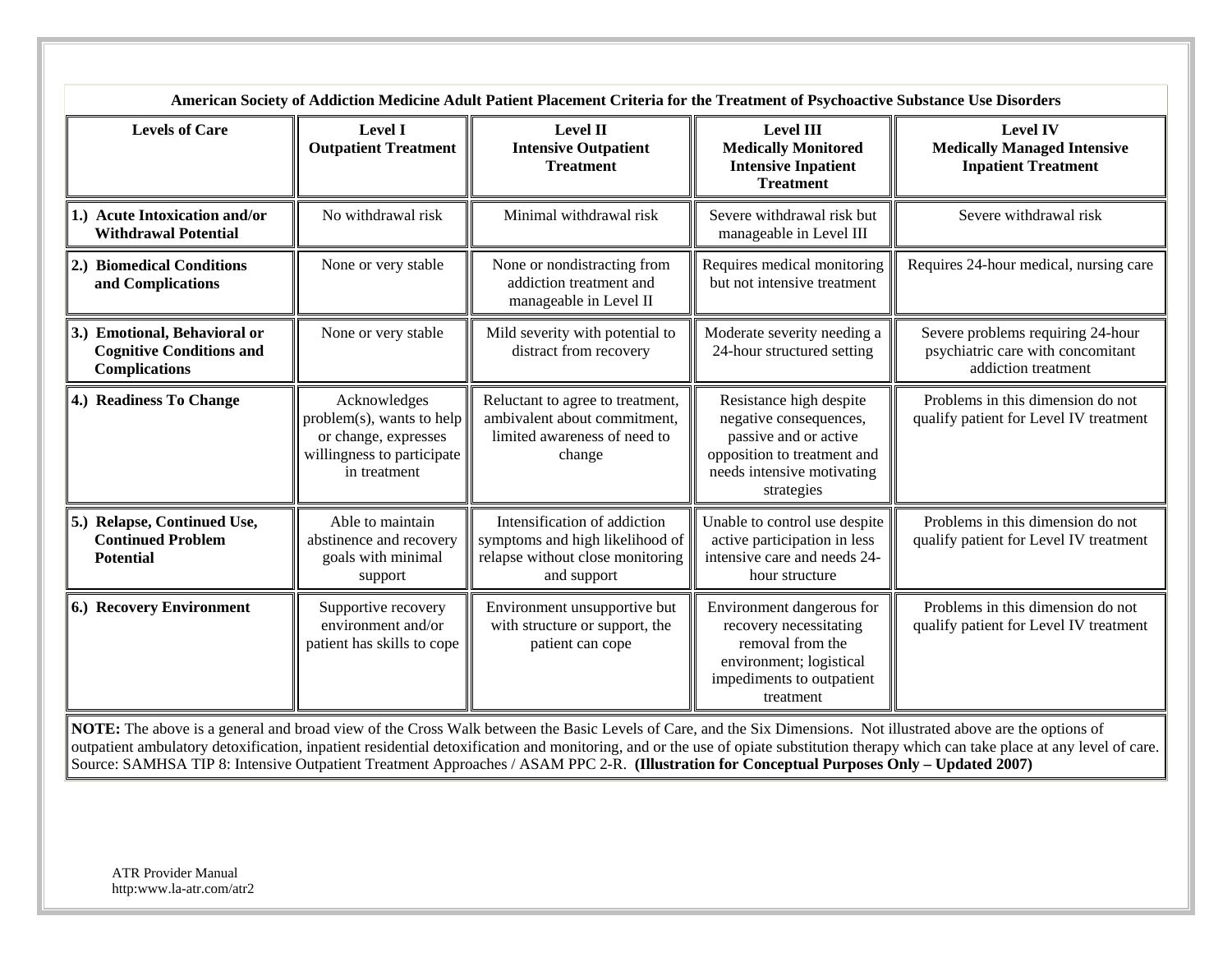|                                | <b>LEVELS</b>  |                                                            |
|--------------------------------|----------------|------------------------------------------------------------|
| <b>ASAM PPC-2R Level</b>       |                |                                                            |
| of Detoxification              |                |                                                            |
| <b>Service for Adults</b>      |                |                                                            |
| <b>OUTPATIENT:</b>             | <b>Level I</b> | • Less than 9 hours of service/week (adults) less than 6   |
| <b>Non-Intensive</b>           |                | hours/week (adolescents) for recovery or motivational      |
|                                |                | enhancement therapies/strategies                           |
|                                |                | • Addiction treatment staff, including addiction-          |
|                                |                | credentialed physicians, provide professionally directed   |
|                                |                | evaluation, treatment and recovery services                |
|                                |                | Services are provided in regularly scheduled sessions of   |
|                                |                | fewer than nine contact hours a week                       |
|                                |                |                                                            |
|                                |                | Services follow a defined set of policies and procedures   |
|                                |                | or clinical protocols                                      |
| <b>OUTPATIENT</b>              | Level II.I     | • 9 or more hours of service/week (adults) less than 6     |
| <b>INTENSIVE:</b>              |                | hours/week (adolescents) for recovery or motivational      |
| <b>Intensive Outpatient</b>    |                | enhancement therapies/strategies                           |
| <b>Treatment (IOP)</b>         |                | Provide 9 or more hours of strutted programming per        |
|                                |                | week, consisting primarily of counseling and education     |
|                                |                | about substance-related and mental health problems         |
|                                |                | • Patient's needs for psychiatric and medical services are |
|                                |                | addressed through consultation and referral                |
|                                |                | arrangements if the patient is stable and requires only    |
|                                |                | maintenance monitoring. Examples: Day or evening           |
|                                |                | outpatient programs.                                       |
| <b>OUTPATIENT</b>              | Level II.5     | • 20 or more hours of service/week for multidimensional    |
| <b>INTENSIVE:</b>              |                | instability not requiring 24 hour care                     |
| <b>Partial Hospitalization</b> |                | " Feature 20 or more hours of clinically intensive         |
|                                |                | programming per week, as specified in the patient's        |
|                                |                | treatment plan                                             |
|                                |                | • Programs typically have direct access to psychiatric,    |
|                                |                | medical and laboratory services. Example: Day              |
|                                |                | treatment programs                                         |
| <b>RESIDENTIAL:</b>            | <b>Level</b>   |                                                            |
|                                |                | • Moderate withdrawal but needs 24-hour support to         |
| <b>Social Detox</b>            | $III.2-D$      | complete detox, and increase likelihood of continuing      |
|                                |                | treatment or recovery                                      |
| <b>RESIDENTIAL:</b>            | Level III.5    | • 24 hour care with trained counselors to stabilize        |
| <b>Therapeutic Residential</b> |                | multidimensional imminent danger and prepare for           |
|                                |                | outpatient treatment able to tolerate and use full active  |
|                                |                | milieu or therapeutic community                            |
|                                |                | • Designed to treat person who have significant social and |
|                                |                | psychological problems                                     |
|                                |                | • Programs are characterized by their reliance on the      |
|                                |                | treatment community as a therapeutic agent                 |
|                                |                | • Treatment goals are to promote abstinence from           |
|                                |                | substance use and antisocial behavior and to effect a      |
|                                |                | global change in participants' lifestyles, attitudes and   |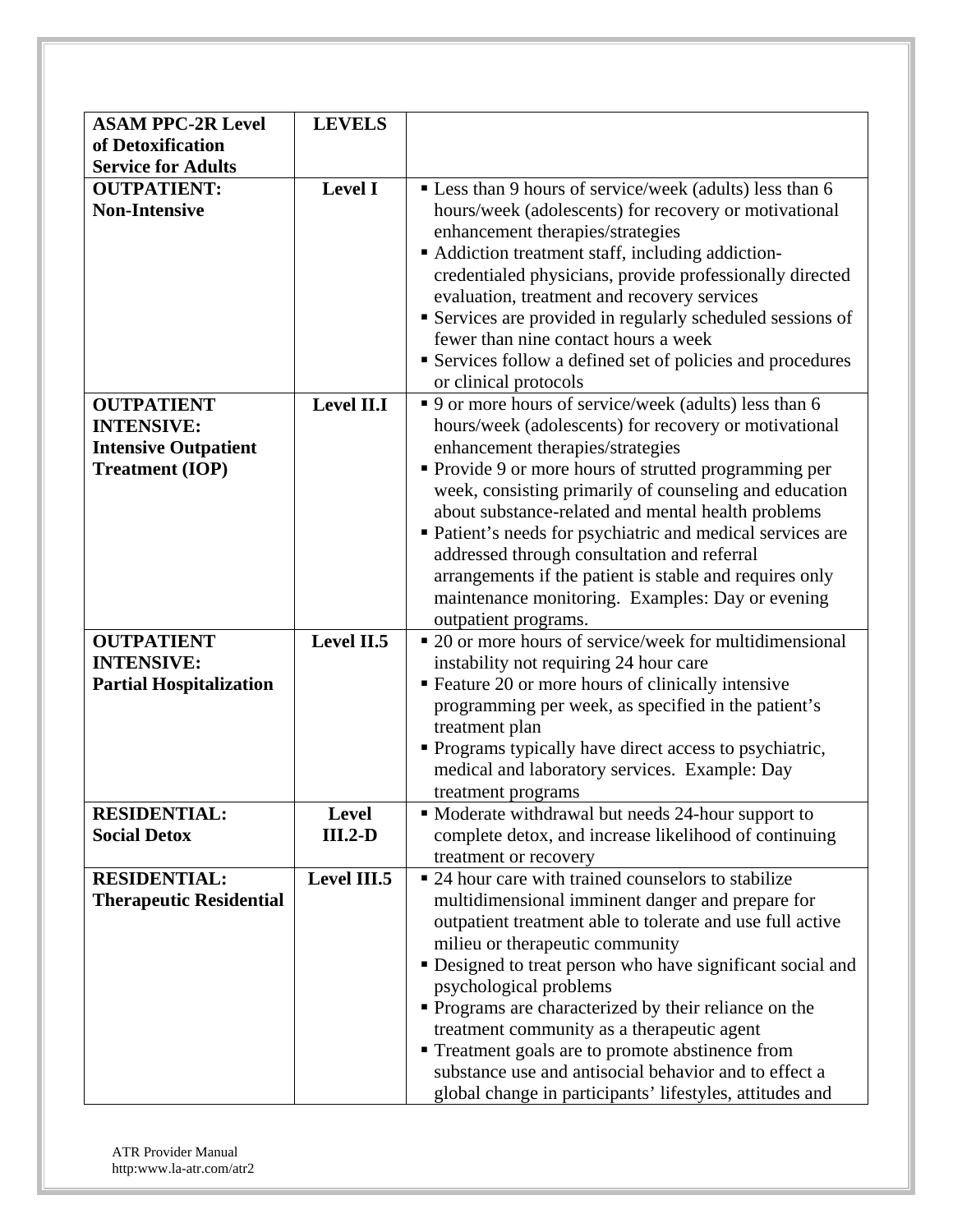| <b>RESIDENTIAL:</b>        | Level III.7     | values<br>Individuals typically have multiple deficits, which may<br>include substance-related disorders, criminal activity,<br>psychological problems, impaired functioning and<br>disaffiliation from mainstream values. Example:<br>Therapeutic Community or Residential Treatment<br>Center<br>• 24 hour nursing care with physician availability for |
|----------------------------|-----------------|-----------------------------------------------------------------------------------------------------------------------------------------------------------------------------------------------------------------------------------------------------------------------------------------------------------------------------------------------------------|
| <b>Medically</b>           |                 | significant problems in Dimensions 1, 2 or 3. Sixteen                                                                                                                                                                                                                                                                                                     |
| <b>Monitored/Medically</b> |                 | hour/day counselor ability                                                                                                                                                                                                                                                                                                                                |
| <b>Supported Detox</b>     |                 | • Provide a planned regiment of 24-hour professionally                                                                                                                                                                                                                                                                                                    |
|                            |                 | directed evaluation, observation, medical monitoring                                                                                                                                                                                                                                                                                                      |
|                            |                 | and addiction treatment in an inpatient setting. They                                                                                                                                                                                                                                                                                                     |
|                            |                 | feature permanent facilities, including inpatient beds,                                                                                                                                                                                                                                                                                                   |
|                            |                 | and function under a defined set of policies, procedures                                                                                                                                                                                                                                                                                                  |
|                            |                 | and clinical protocols                                                                                                                                                                                                                                                                                                                                    |
|                            |                 | Appropriate for patients whose subacute biomedical and                                                                                                                                                                                                                                                                                                    |
|                            |                 | emotional, behavior or cognitive problems are so severe<br>that they require inpatient treatment, but who do not                                                                                                                                                                                                                                          |
|                            |                 | need the full resource of an acute care general hospital                                                                                                                                                                                                                                                                                                  |
|                            |                 | or a medically managed inpatient treatment program.                                                                                                                                                                                                                                                                                                       |
|                            |                 | <b>Example: Inpatient Treatment Center</b>                                                                                                                                                                                                                                                                                                                |
| <b>MEDICALLY</b>           | <b>Level IV</b> | ■ 24 hour nursing care and daily physician care for severe,                                                                                                                                                                                                                                                                                               |
| <b>MANAGED:</b>            |                 | unstable problems in Dimensions 1, 2 or 3. Counseling                                                                                                                                                                                                                                                                                                     |
| Detox (Hospital)           |                 | available to engage patient in treatment.                                                                                                                                                                                                                                                                                                                 |
|                            |                 | An organized service, delivered in an acute care<br>inpatient setting                                                                                                                                                                                                                                                                                     |
|                            |                 | • Appropriate for patients whose acute biomedical,                                                                                                                                                                                                                                                                                                        |
|                            |                 | emotional, behavioral and cognitive problems are so                                                                                                                                                                                                                                                                                                       |
|                            |                 | severe that they require primary medical and nursing                                                                                                                                                                                                                                                                                                      |
|                            |                 | care                                                                                                                                                                                                                                                                                                                                                      |
|                            |                 | • Program encompasses a planned regimen of 24-hour                                                                                                                                                                                                                                                                                                        |
|                            |                 | medically directed evaluation and treatment services,                                                                                                                                                                                                                                                                                                     |
|                            |                 | provided under a defined set of policies, procedures and                                                                                                                                                                                                                                                                                                  |
|                            |                 | clinical protocols                                                                                                                                                                                                                                                                                                                                        |
|                            |                 | Treatment provided 24 hours a day in a permanent<br>facility with inpatient beds                                                                                                                                                                                                                                                                          |
|                            |                 | • Full resources of a general acute care of psychiatric                                                                                                                                                                                                                                                                                                   |
|                            |                 | hospital are available. Examples: Acute care general                                                                                                                                                                                                                                                                                                      |
|                            |                 | hospital, acute psychiatric hospital or psychiatric unit                                                                                                                                                                                                                                                                                                  |
|                            |                 | within an acute care general hospital, a licensed                                                                                                                                                                                                                                                                                                         |
|                            |                 | chemical dependency specialty hospital with acute care                                                                                                                                                                                                                                                                                                    |
|                            |                 | medical and nursing staff.                                                                                                                                                                                                                                                                                                                                |
|                            | <b>OMT</b>      | · Daily or several times weekly opiad medication and                                                                                                                                                                                                                                                                                                      |
|                            |                 | counseling available to maintain multidimensional                                                                                                                                                                                                                                                                                                         |
|                            |                 | stability for those with opioid dependency.                                                                                                                                                                                                                                                                                                               |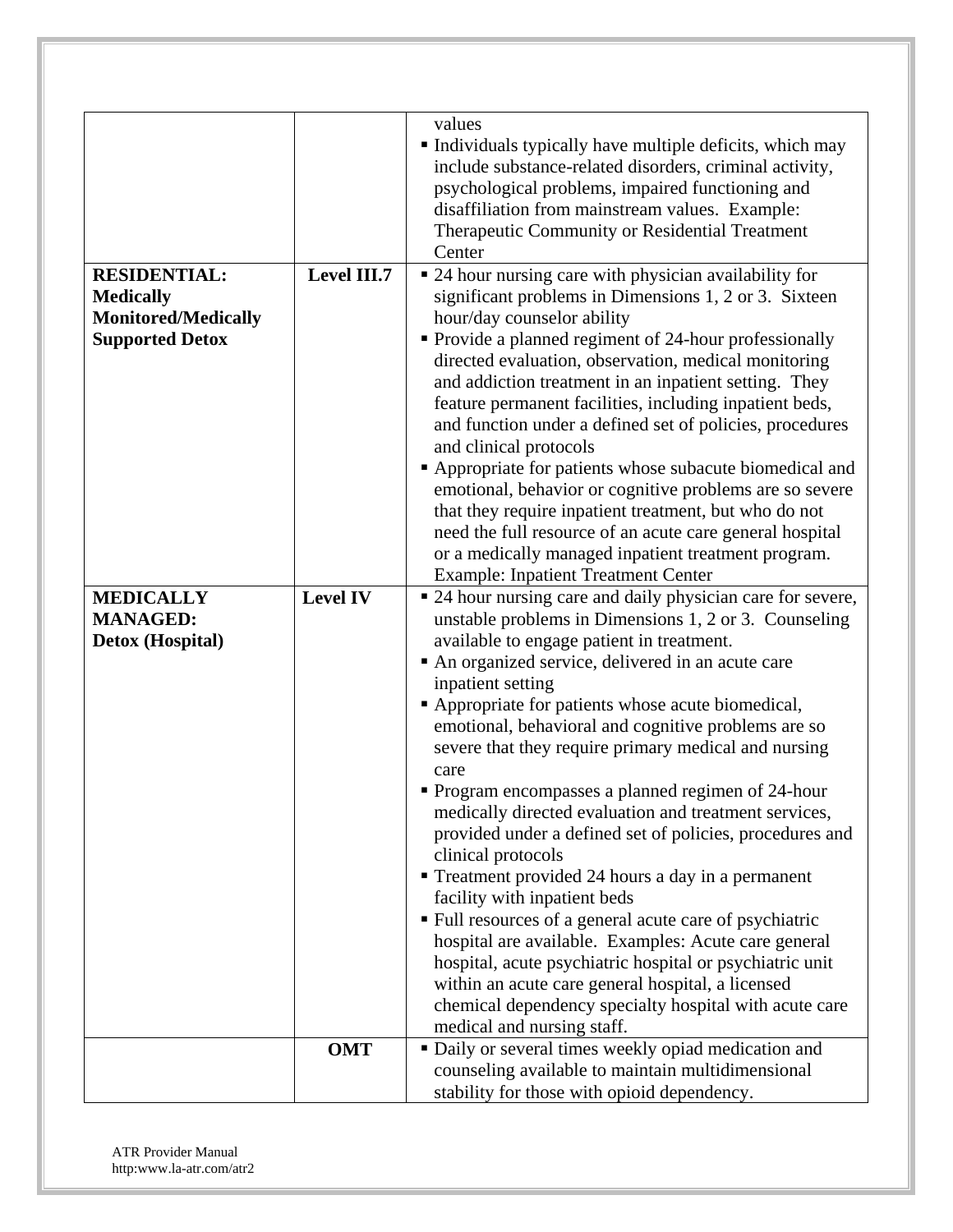## **APPENDIX J**

**Examples of Levels of Care Service Definitions (Note the service definitions are similar to but not that of ASAM)**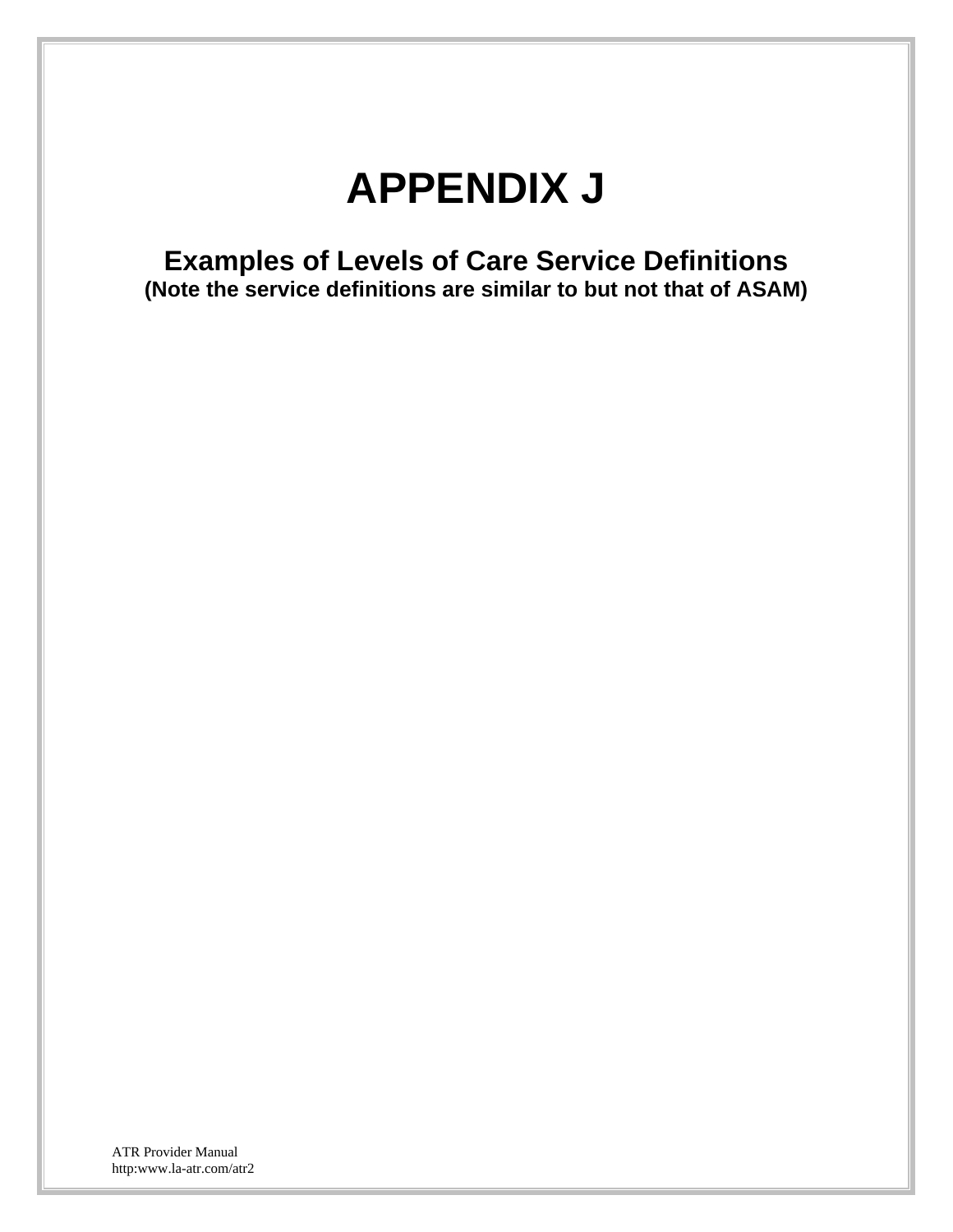|                              | <b>Service Definitions</b>                                                                                                                                                                                                                                                                                                                                                                                                                                                                                                                                                                      |
|------------------------------|-------------------------------------------------------------------------------------------------------------------------------------------------------------------------------------------------------------------------------------------------------------------------------------------------------------------------------------------------------------------------------------------------------------------------------------------------------------------------------------------------------------------------------------------------------------------------------------------------|
|                              | <b>BEHAVIORAL HEALTH (BH) &amp; MEDICAID MANAGED CARE (NMMCP)</b>                                                                                                                                                                                                                                                                                                                                                                                                                                                                                                                               |
| <b>Service Name</b>          | <b>COMMUNITY SUPPORT - SA (Non-residential)</b>                                                                                                                                                                                                                                                                                                                                                                                                                                                                                                                                                 |
|                              | <b>ASAM LEVEL I</b>                                                                                                                                                                                                                                                                                                                                                                                                                                                                                                                                                                             |
| <b>Setting</b>               | Community-based, most frequently provided in community locations or client's home consistent with individual consumer need.                                                                                                                                                                                                                                                                                                                                                                                                                                                                     |
| <b>Facility license</b>      | Not facility based                                                                                                                                                                                                                                                                                                                                                                                                                                                                                                                                                                              |
| <b>Basic definition</b>      | Rehabilitative and support service for persons with primary Axis I substance dependence. Skilled paraprofessionals provide direct rehabilitation and<br>support services and interventions and assist in developing services and supports necessary to maintain abstinence, stable community living,<br>prevention of relapse and admission to higher levels of care. Provided to consumers who are not in a residential setting. Generally requires daily to<br>weekly contact to maintain adequate level of functioning. May be utilized as supplement to non-residential treatment services. |
|                              | Collect information and develop Individual Program/Service Plan within 72 days of enrollment. Service plan will include specific<br>methods/interventions to address consumer needs as identified on assessment                                                                                                                                                                                                                                                                                                                                                                                 |
|                              | Individual service plan includes crisis/relapse prevention plan. ISP shall include methods/interventions to address consumer strengths and needs in<br>areas of relapse prevention, interpersonal skills, job readiness skills, transportation, education, and housing-budgeting-independent living skills.                                                                                                                                                                                                                                                                                     |
| <b>Services</b>              | Participation in and reporting to Care Coordinator on the progress in areas of relapse prevention, substance use/abuse, application of education &<br>skills, recovery environment (areas identified in plan).                                                                                                                                                                                                                                                                                                                                                                                  |
|                              | Service Coordination and case management activities including coordination or assistance in accessing medical, social, education, housing,<br>transportation, or other appropriate support services as well as linkage to more/less intensive community services.                                                                                                                                                                                                                                                                                                                               |
|                              | Support and intervention in times of crisis. Crisis/relapse intervention and involvement to transition consumer's return to community and avoid<br>need for higher level of care.                                                                                                                                                                                                                                                                                                                                                                                                               |
|                              | Monitor and document progress and contacts                                                                                                                                                                                                                                                                                                                                                                                                                                                                                                                                                      |
|                              | Facilitates communication between treatment providers                                                                                                                                                                                                                                                                                                                                                                                                                                                                                                                                           |
| <b>Programming</b>           | Program/service plan reviewed/updated every 30 days<br>Frequency of face to face contacts based upon need - estimate minimum of 6 / month<br>Access to Care Coordinator worker for support, intervention, coordination during times of crisis. 24/7 access to respond or intervene to real /<br>potential crisis                                                                                                                                                                                                                                                                                |
|                              | Service delivery NOT provided during same service delivery hour of other outpatient services                                                                                                                                                                                                                                                                                                                                                                                                                                                                                                    |
|                              | CS will be provided ONLY when client is actively involved in substance abuse treatment.                                                                                                                                                                                                                                                                                                                                                                                                                                                                                                         |
|                              |                                                                                                                                                                                                                                                                                                                                                                                                                                                                                                                                                                                                 |
|                              | OAD approved curriculums must be utilized for any recovery support services                                                                                                                                                                                                                                                                                                                                                                                                                                                                                                                     |
| Length of Stay               | 6 month duration<br>Direct care workers: Minimum staff qualifications of Bachelor's degree or post high school course work in psychology, social work, sociology,                                                                                                                                                                                                                                                                                                                                                                                                                               |
| <b>Staffing</b>              | and/or other related fields, with specific training relative to chemical dependency and recovery; two years experience in the delivery of substance<br>abuse services or other related human service programs; plus demonstrated skills and competencies to work with consumers with substance use<br>Completion of the staff training curriculum for initial orientation and continuing education<br>Clinical supervision by licensed alcohol and drug counselor or licensed clinician with three to five years experience in the delivery of substance                                        |
|                              | abuse recovery services                                                                                                                                                                                                                                                                                                                                                                                                                                                                                                                                                                         |
| <b>Staff to Client Ratio</b> | Caseload 1:25                                                                                                                                                                                                                                                                                                                                                                                                                                                                                                                                                                                   |
| <b>Hours of Operation</b>    | 24/7. Access to service during weekend/evening hours or in time of crisis. Directly provide or otherwise demonstrate consumer has on-call access to<br>SA provider 24/7.                                                                                                                                                                                                                                                                                                                                                                                                                        |
| <b>Consumer Need</b>         | DSM (current version) of substance abuse or dependence                                                                                                                                                                                                                                                                                                                                                                                                                                                                                                                                          |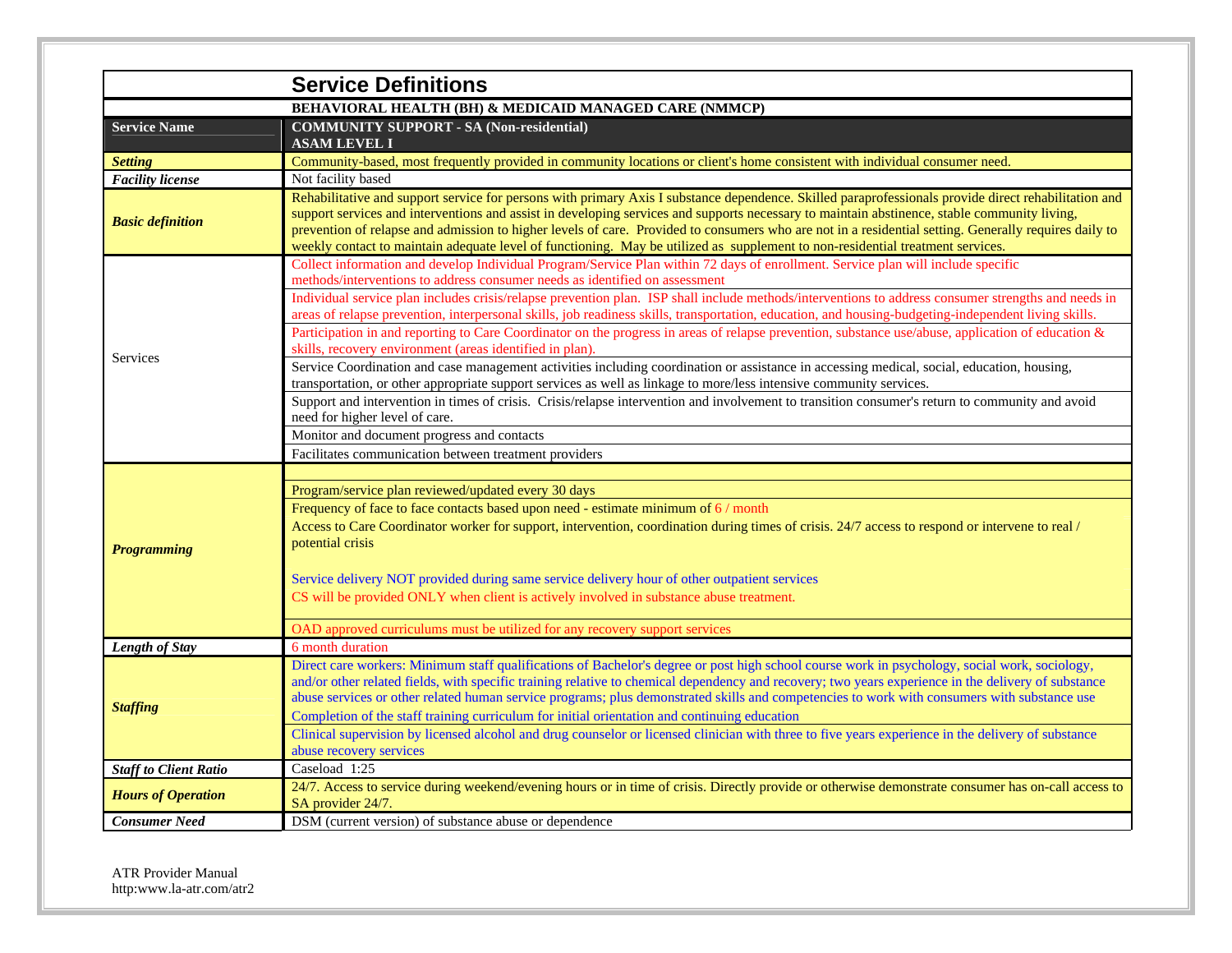|                         | High risk of relapse without external supports, unstable recovery living environment                                                                                                    |
|-------------------------|-----------------------------------------------------------------------------------------------------------------------------------------------------------------------------------------|
|                         | Moderate to high need for external supportive structure in relapse prevention. Requires active skill development and interventions.                                                     |
|                         | Moderate to high need for external supportive structure in one of five functional areas: Job readiness/vocational/education, housing, child care, life<br>skills, and care coordination |
|                         | Medically and psychiatrically stable                                                                                                                                                    |
|                         | Precipitating condition and relapse potential stabilized such that condition can be managed without paraprofessional external supports and<br><i>interventions</i>                      |
| <b>Consumer Outcome</b> |                                                                                                                                                                                         |
|                         | Service plan goals in primary problem areas substantially met                                                                                                                           |
|                         | Crisis/relapse prevention plan implemented                                                                                                                                              |
|                         | Consumer linked or transitioned to the next appropriate level of the continuum                                                                                                          |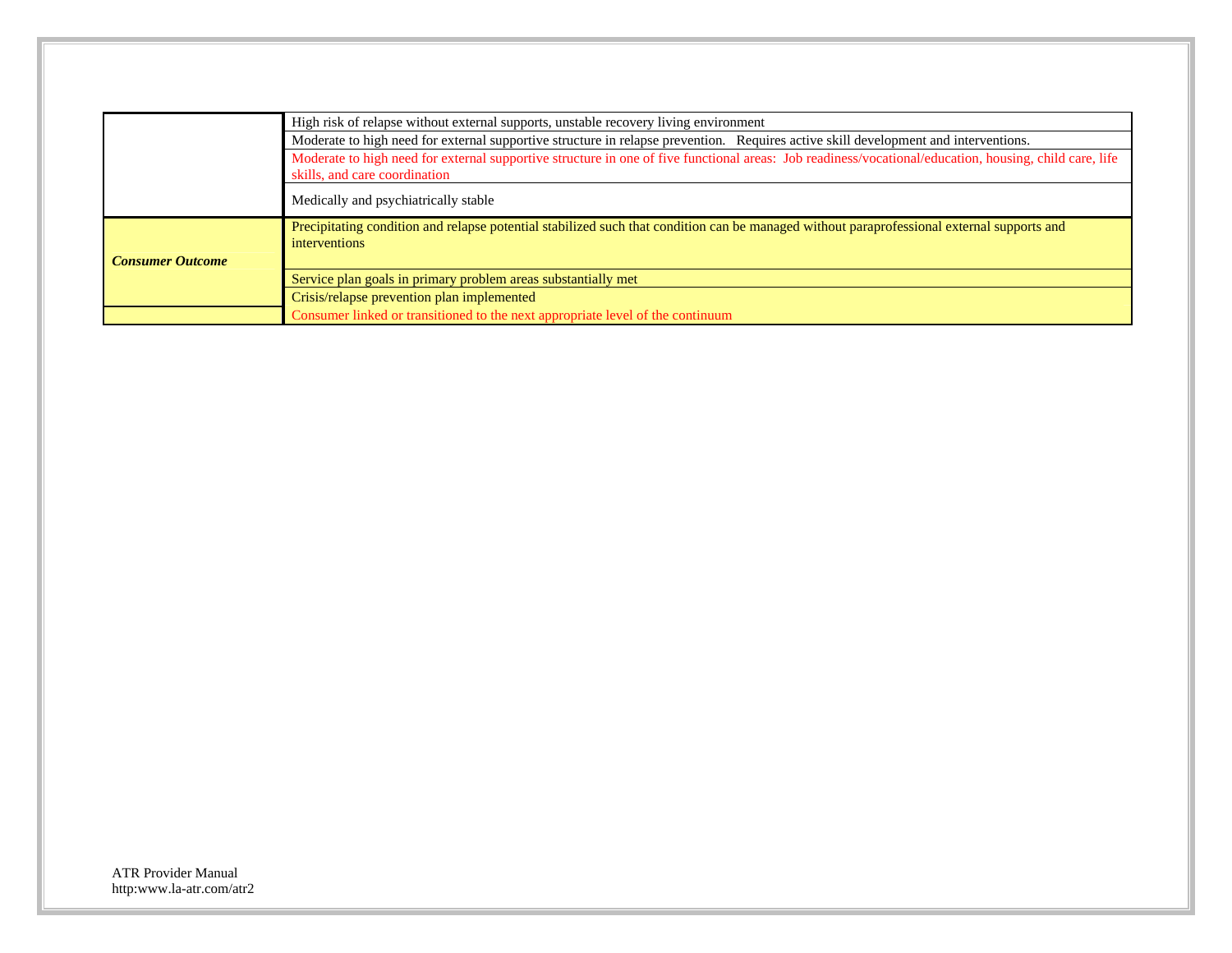|                              | <b>Service Definitions</b>                                                                                                                                                                                                                                                                                                                                                                                                                                                                                                                                                                                                                                                                                                    |
|------------------------------|-------------------------------------------------------------------------------------------------------------------------------------------------------------------------------------------------------------------------------------------------------------------------------------------------------------------------------------------------------------------------------------------------------------------------------------------------------------------------------------------------------------------------------------------------------------------------------------------------------------------------------------------------------------------------------------------------------------------------------|
|                              | <b>BEHAVIORAL HEALTH (BH) &amp; MEDICAID MANAGED CARE (NMMCP)</b>                                                                                                                                                                                                                                                                                                                                                                                                                                                                                                                                                                                                                                                             |
| <b>Service Name</b>          | <b>OUTPATIENT - SA (Non-residential)</b><br><b>ASAM LEVEL I</b>                                                                                                                                                                                                                                                                                                                                                                                                                                                                                                                                                                                                                                                               |
| <b>Setting</b>               | Any appropriate setting that meets state licensure or certification criteria                                                                                                                                                                                                                                                                                                                                                                                                                                                                                                                                                                                                                                                  |
| <b>Facility license</b>      | Department of Health & Hospitals Bureau of Health Services Financing                                                                                                                                                                                                                                                                                                                                                                                                                                                                                                                                                                                                                                                          |
| <b>Basic definition</b>      | Provision of professionally directed, face to face structured Substance Abuse day or evening treatment program available to adults or adolescents<br>that is scheduled and occurs fewer than 9 contact hours a week. Services are goal oriented interactions with the individual or in group settings.<br>Evaluation, treatment, and recovery services are provided for persons experiencing a wide range of substance abuse problems or dependency<br>problems that cause moderate and/or acute disruptions in the individual's life.                                                                                                                                                                                        |
|                              | Comprehensive biopsychosocial strengths-based assessment and substance abuse evaluation                                                                                                                                                                                                                                                                                                                                                                                                                                                                                                                                                                                                                                       |
|                              | Individual/Family/Group counseling                                                                                                                                                                                                                                                                                                                                                                                                                                                                                                                                                                                                                                                                                            |
|                              | Individualized treatment plan within 72 hours identifying short and long term goals for reducing or eliminating at-risk behavior                                                                                                                                                                                                                                                                                                                                                                                                                                                                                                                                                                                              |
|                              | Discharge plan begins at admission                                                                                                                                                                                                                                                                                                                                                                                                                                                                                                                                                                                                                                                                                            |
| <b>Services</b>              | Relapse prevention plan part of discharge plan                                                                                                                                                                                                                                                                                                                                                                                                                                                                                                                                                                                                                                                                                |
|                              | Adjunctive services include information gathering, reporting, and coordination of services, referral facilitation and collateral contacts. Adjunctive<br>services are limited to individuals who are not also admitted to community support services.                                                                                                                                                                                                                                                                                                                                                                                                                                                                         |
|                              | Use of treatment models that are research-based and outcome oriented for individuals with addictive disorders in need of physical, mental and<br>emotional rehabilitation in a non-residential setting.                                                                                                                                                                                                                                                                                                                                                                                                                                                                                                                       |
|                              | Consultation and/or referral on general medical, psychiatric and psychopharmacology (dual capable).                                                                                                                                                                                                                                                                                                                                                                                                                                                                                                                                                                                                                           |
|                              | Monitoring stabilized co-occurring mental health problems                                                                                                                                                                                                                                                                                                                                                                                                                                                                                                                                                                                                                                                                     |
| <b>Programming</b>           | Therapies include: motivational enhancement, individual/family/group counseling, educational groups, relapse prevention, recovery skills,<br>psychiatric education for co-occurring conditions, relapse prevention awareness and supports, case coordination, facilitate the recipient's active<br>participation in community-based support systems, identification and intervention with a wide range of psychosocial problems including housing,<br>employment, adherence to probation and child protective custody issues, referral to recovery self help and support services, foster behavior<br>changes that support abstinence and a new lifestyle, and improve recipient's problem solving and coping strategy skills |
|                              | Scheduled sessions of fewer than 9 (nine) contact hours per week                                                                                                                                                                                                                                                                                                                                                                                                                                                                                                                                                                                                                                                              |
|                              | Evaluations and treatment must integrate strengths & needs                                                                                                                                                                                                                                                                                                                                                                                                                                                                                                                                                                                                                                                                    |
|                              | Treatment and Discharge plans must be specific, individualized                                                                                                                                                                                                                                                                                                                                                                                                                                                                                                                                                                                                                                                                |
|                              | Treatment plan reviews every 90 days                                                                                                                                                                                                                                                                                                                                                                                                                                                                                                                                                                                                                                                                                          |
|                              | Introduction of self help groups and community supports                                                                                                                                                                                                                                                                                                                                                                                                                                                                                                                                                                                                                                                                       |
| Length of Stay               | Varies with severity of illness or response to treatment, generally 3? months                                                                                                                                                                                                                                                                                                                                                                                                                                                                                                                                                                                                                                                 |
| <b>Staffing</b>              | Service can be delivered by all Master's level Licensed Professionals including LCSW, LPC, and Licensed Addiction Counselor. Service may only<br>be delivered by Certified Addictions Counselor (CAC) or Registered Addictions Counselor (RAC) if under the direct supervision of a Certified<br>Clinical Supervisor (CCS) who is also a Licensed Addictions Counselor. If working with adolescent recipients with addictive diagnosis, then an<br>additional one (1) year of experience working in an adolescent treatment environment with adolescents who have addictive or co-occurring<br>disorders is required                                                                                                          |
| <b>Staff to Client Ratio</b> | Individual: 1 to1, Groups: 1:12 Group                                                                                                                                                                                                                                                                                                                                                                                                                                                                                                                                                                                                                                                                                         |
| <b>Hours of Operation</b>    | Normal business hours with morning and evening hours available to consumers                                                                                                                                                                                                                                                                                                                                                                                                                                                                                                                                                                                                                                                   |
| <b>Consumer Need</b>         | DSM (current version) for substance related disorder including substance use, dependency and substance induced disorder                                                                                                                                                                                                                                                                                                                                                                                                                                                                                                                                                                                                       |
|                              | Mental health disorder, if present, is stabilized so as to enable participation.                                                                                                                                                                                                                                                                                                                                                                                                                                                                                                                                                                                                                                              |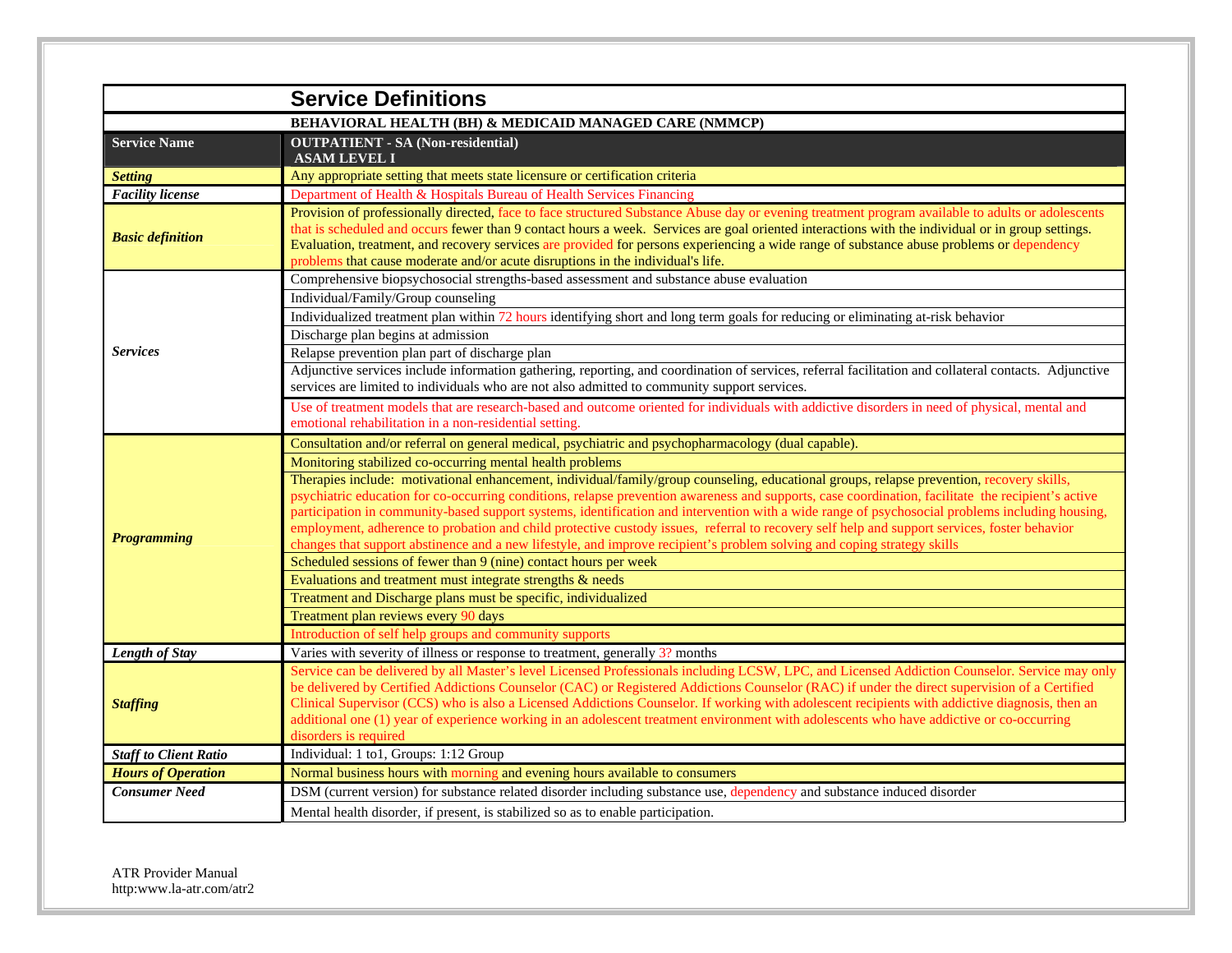|                         | Meets criteria in all six ASAM dimensions: not in withdrawal or can be safely managed, biomedically stable, psychiatric symptoms stable, willing<br>to participate and attend AND assessed for readiness for change, able to achieve and maintain abstinence and related recovery goals with support,                                                                                                                                                              |
|-------------------------|--------------------------------------------------------------------------------------------------------------------------------------------------------------------------------------------------------------------------------------------------------------------------------------------------------------------------------------------------------------------------------------------------------------------------------------------------------------------|
|                         | No risk of harm to self or others                                                                                                                                                                                                                                                                                                                                                                                                                                  |
|                         | Meets ASAM risk profile                                                                                                                                                                                                                                                                                                                                                                                                                                            |
|                         | Precipitating condition and relapse potential stabilized such that condition can be managed with less professional structure                                                                                                                                                                                                                                                                                                                                       |
|                         | Low need for professional structure                                                                                                                                                                                                                                                                                                                                                                                                                                |
|                         | Low risk of relapse                                                                                                                                                                                                                                                                                                                                                                                                                                                |
| <b>Consumer Outcome</b> | Substantially Achieved goals articulated in individualized treatment plan                                                                                                                                                                                                                                                                                                                                                                                          |
|                         | Relapse prevention plan is in place                                                                                                                                                                                                                                                                                                                                                                                                                                |
|                         | Formal and informal supports have been established                                                                                                                                                                                                                                                                                                                                                                                                                 |
|                         | If goals are unmet, refer at another level of care of more or less intensity, if indicated                                                                                                                                                                                                                                                                                                                                                                         |
|                         | Consumer linked or transitioned to the next appropriate level of the continuum                                                                                                                                                                                                                                                                                                                                                                                     |
|                         | <b>Service Definitions</b>                                                                                                                                                                                                                                                                                                                                                                                                                                         |
|                         |                                                                                                                                                                                                                                                                                                                                                                                                                                                                    |
|                         | <b>BEHAVIORAL HEALTH (BH) &amp; MEDICAID MANAGED CARE (NMMCP)</b>                                                                                                                                                                                                                                                                                                                                                                                                  |
| <b>Service Name</b>     | <b>HALFWAY HOUSE - SA (Transitional Residential)</b><br><b>ASAM LEVEL III.1</b>                                                                                                                                                                                                                                                                                                                                                                                    |
| <b>Setting</b>          | Any appropriate setting that meets state licensure or certification criteria                                                                                                                                                                                                                                                                                                                                                                                       |
| <b>Facility license</b> | Department of Health & Hospitals Bureau of Health Services Financing                                                                                                                                                                                                                                                                                                                                                                                               |
| <b>Basic definition</b> | Transitional 24 hour structured supportive living / treatment facility in the community for adults seeking to reintegrate into the community<br>generally after primary treatment. Services provide safe housing, structure and support affording consumers an opportunity to develop and<br>practice their interpersonal and group living skills, strengthen recovery skills and reintegrate into their community, and ifnd or return to school or<br>employment. |
|                         | <b>Screening and Orientation</b>                                                                                                                                                                                                                                                                                                                                                                                                                                   |
|                         | Comprehensive biopsychosocial assessment upon admission, including physical and mental health screening                                                                                                                                                                                                                                                                                                                                                            |
|                         | Treatment Planning and Discharge plan begins at admission                                                                                                                                                                                                                                                                                                                                                                                                          |
|                         | Discharge plan begins at admission                                                                                                                                                                                                                                                                                                                                                                                                                                 |
|                         | Relapse prevention plan                                                                                                                                                                                                                                                                                                                                                                                                                                            |
|                         | Individual/family/group counseling                                                                                                                                                                                                                                                                                                                                                                                                                                 |
| <b>Services</b>         | <b>Educational</b> groups                                                                                                                                                                                                                                                                                                                                                                                                                                          |
|                         | <b>Care Coordination</b>                                                                                                                                                                                                                                                                                                                                                                                                                                           |
|                         | <b>Life Skills Training</b>                                                                                                                                                                                                                                                                                                                                                                                                                                        |
|                         | Job Readiness, Vocational Rehabilitation Services or linkage to resource in the community                                                                                                                                                                                                                                                                                                                                                                          |
|                         | Other services could include 24 hour crisis management, family education, self-help group and support group orientation                                                                                                                                                                                                                                                                                                                                            |
|                         | Evaluations and treatment must integrate strengths & needs                                                                                                                                                                                                                                                                                                                                                                                                         |
|                         | Treatment and Discharge plans must be specific, individualized                                                                                                                                                                                                                                                                                                                                                                                                     |
| <b>Programming</b>      | Consultation by professionals on general medical, psychiatric and psychopharmacology                                                                                                                                                                                                                                                                                                                                                                               |
|                         | Minimum of 8 hours per week of treatment and recovery focused services per week                                                                                                                                                                                                                                                                                                                                                                                    |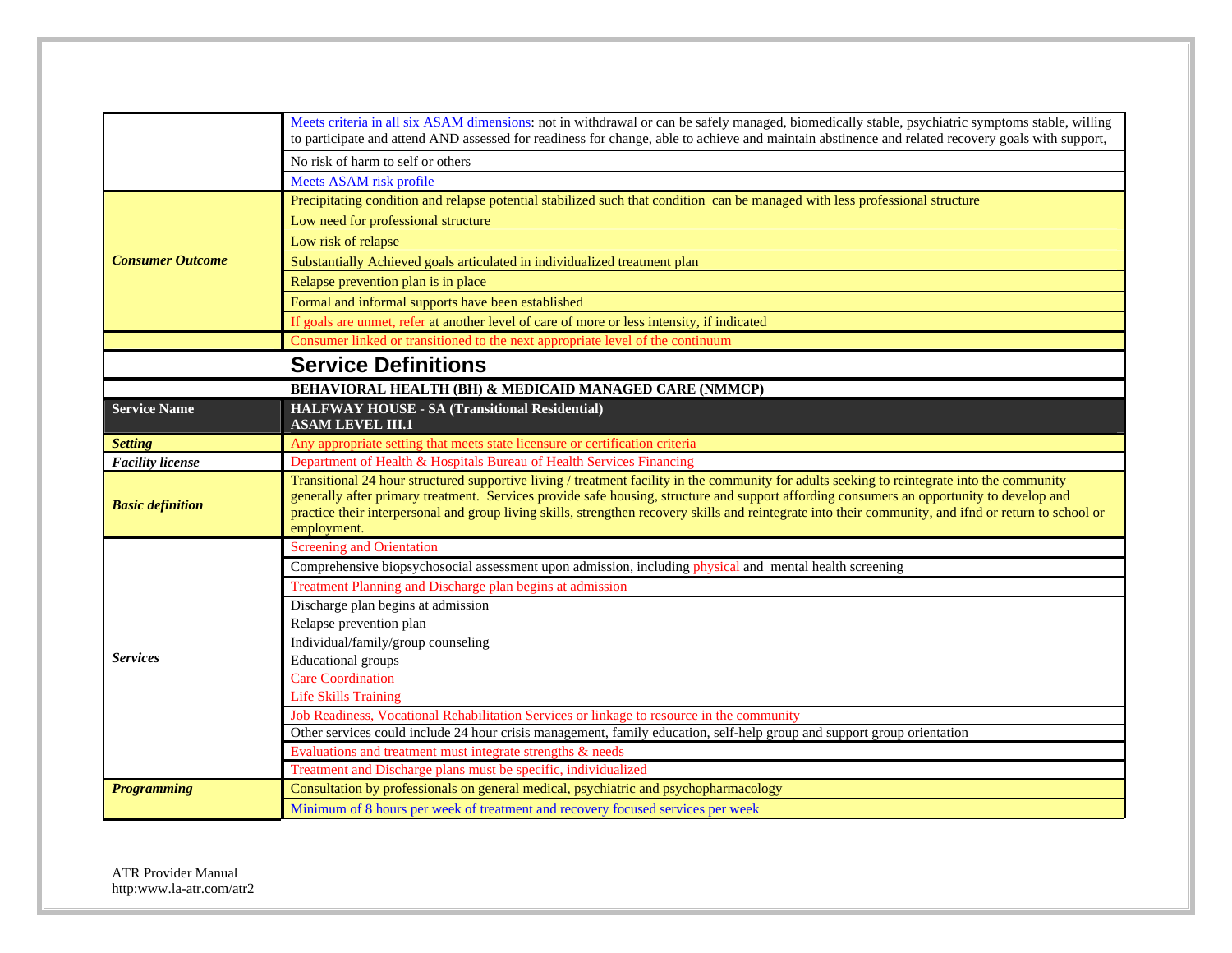|                              | Therapies include: individual and group counseling, educational groups, motivational enhancement and engagement strategies, counseling and<br>monitoring to promote successful reintegration in regular, productive daily activity such as work or school or family living, relapse prevention,<br>recovery skills, psychiatric education for co-occurring conditions, relapse prevention awareness and supports, case coordination, facilitate the<br>recipient's active participation in community-based support systems, identification and intervention with a wide range of psychosocial problems<br>including housing, employment, adherence to probation and child protective custody issues, referral to recovery self help and support services,<br>foster behavior changes that support abstinence and a new lifestyle, and improve recipient's problem solving and coping strategy skills<br>Monitoring stabilized mental health problems<br>Individualized treatment plan within 72 hours and reviewed monthly thereafter or every 90 days?. |
|------------------------------|----------------------------------------------------------------------------------------------------------------------------------------------------------------------------------------------------------------------------------------------------------------------------------------------------------------------------------------------------------------------------------------------------------------------------------------------------------------------------------------------------------------------------------------------------------------------------------------------------------------------------------------------------------------------------------------------------------------------------------------------------------------------------------------------------------------------------------------------------------------------------------------------------------------------------------------------------------------------------------------------------------------------------------------------------------|
| <b>Length of Stay</b>        | 6 to 12 month duration, as long as medically necessary                                                                                                                                                                                                                                                                                                                                                                                                                                                                                                                                                                                                                                                                                                                                                                                                                                                                                                                                                                                                   |
|                              | <b>Program Director and Clinical Supervisor</b>                                                                                                                                                                                                                                                                                                                                                                                                                                                                                                                                                                                                                                                                                                                                                                                                                                                                                                                                                                                                          |
| <b>Staffing</b>              | Service can be delivered by all Master's level Licensed Professionals including LCSW, LPC, and Licensed Addiction Counselor. Service may only<br>be delivered by Certified Addictions Counselor (CAC) or Registered Addictions Counselor (RAC) if under the direct supervision of a Certified<br>Clinical Supervisor (CCS) who is also a Licensed Addictions Counselor. If working with adolescent recipients with addictive diagnosis, then an<br>additional one (1) year of experience working in an adolescent treatment environment with adolescents who have addictive or co-occurring<br>disorders is required                                                                                                                                                                                                                                                                                                                                                                                                                                     |
|                              | One or more clinicians with competence in the treatment of addictions are available on-site or by telephone 24/7.                                                                                                                                                                                                                                                                                                                                                                                                                                                                                                                                                                                                                                                                                                                                                                                                                                                                                                                                        |
|                              | Residential tech staff is on-site 24/7.                                                                                                                                                                                                                                                                                                                                                                                                                                                                                                                                                                                                                                                                                                                                                                                                                                                                                                                                                                                                                  |
| <b>Staff to Client Ratio</b> | Staff to Client Ratio 1:12 Day and Night. Staff shall be awake overnight.                                                                                                                                                                                                                                                                                                                                                                                                                                                                                                                                                                                                                                                                                                                                                                                                                                                                                                                                                                                |
| <b>Hours of Operation</b>    | 24 hours per day with a minimum of 8 hours of treatment and recovery focused services per week                                                                                                                                                                                                                                                                                                                                                                                                                                                                                                                                                                                                                                                                                                                                                                                                                                                                                                                                                           |
|                              | DSM (current version) Axis I diagnosis of substance dependence disorder                                                                                                                                                                                                                                                                                                                                                                                                                                                                                                                                                                                                                                                                                                                                                                                                                                                                                                                                                                                  |
|                              | No withdrawal risk or minimal or stable withdrawal.                                                                                                                                                                                                                                                                                                                                                                                                                                                                                                                                                                                                                                                                                                                                                                                                                                                                                                                                                                                                      |
| <b>Consumer Need</b>         | Emotional/Behavioral/Cognitive conditions: None or minimal; not distracting to recovery.                                                                                                                                                                                                                                                                                                                                                                                                                                                                                                                                                                                                                                                                                                                                                                                                                                                                                                                                                                 |
|                              | Readiness to Change: Open to recovery, but needs a structured environment to maintain therapeutic gains.                                                                                                                                                                                                                                                                                                                                                                                                                                                                                                                                                                                                                                                                                                                                                                                                                                                                                                                                                 |
|                              | Relapse, Cont. Use potential: Understands relapse but needs structure to maintain therapeutic gains.                                                                                                                                                                                                                                                                                                                                                                                                                                                                                                                                                                                                                                                                                                                                                                                                                                                                                                                                                     |
|                              | Recovery Environment: Environment is dangerous but recovery is achievable with 24 hour structure.                                                                                                                                                                                                                                                                                                                                                                                                                                                                                                                                                                                                                                                                                                                                                                                                                                                                                                                                                        |
|                              | Treatment plan goals substantially met                                                                                                                                                                                                                                                                                                                                                                                                                                                                                                                                                                                                                                                                                                                                                                                                                                                                                                                                                                                                                   |
| <b>Consumer Outcome</b>      | Client can maintain at lesser level of care                                                                                                                                                                                                                                                                                                                                                                                                                                                                                                                                                                                                                                                                                                                                                                                                                                                                                                                                                                                                              |
|                              | Crisis/relapse prevention plan implemented                                                                                                                                                                                                                                                                                                                                                                                                                                                                                                                                                                                                                                                                                                                                                                                                                                                                                                                                                                                                               |
|                              | Consumer linked or transitioned to the next appropriate level of the continuum                                                                                                                                                                                                                                                                                                                                                                                                                                                                                                                                                                                                                                                                                                                                                                                                                                                                                                                                                                           |
|                              | <b>Service Definitions</b>                                                                                                                                                                                                                                                                                                                                                                                                                                                                                                                                                                                                                                                                                                                                                                                                                                                                                                                                                                                                                               |
| <b>Service Name</b>          | <b>BEHAVIORAL HEALTH (BH) &amp; MEDICAID MANAGED CARE (NMMCP)</b><br><b>OPIOD / METHADONE MAINTENANCE THERAPY - SA (Non-residential</b><br><b>ASAM LEVEL III - 7D</b>                                                                                                                                                                                                                                                                                                                                                                                                                                                                                                                                                                                                                                                                                                                                                                                                                                                                                    |
| <b>Setting</b>               | <b>Facility</b> based                                                                                                                                                                                                                                                                                                                                                                                                                                                                                                                                                                                                                                                                                                                                                                                                                                                                                                                                                                                                                                    |
| <b>Facility</b> license      | Department of Health & Hospitals Bureau of Health Services Financing                                                                                                                                                                                                                                                                                                                                                                                                                                                                                                                                                                                                                                                                                                                                                                                                                                                                                                                                                                                     |
| <b>Basic definition</b>      | Methadone Maintenance and Detoxification programs detoxify chronic opiate addicted adults from opiates and opiate derivatives and maintain the<br>chronic opiate addicted adults utilizing a synthetic narcotic until the client can achieve recovery through spectrum of counseling and other                                                                                                                                                                                                                                                                                                                                                                                                                                                                                                                                                                                                                                                                                                                                                           |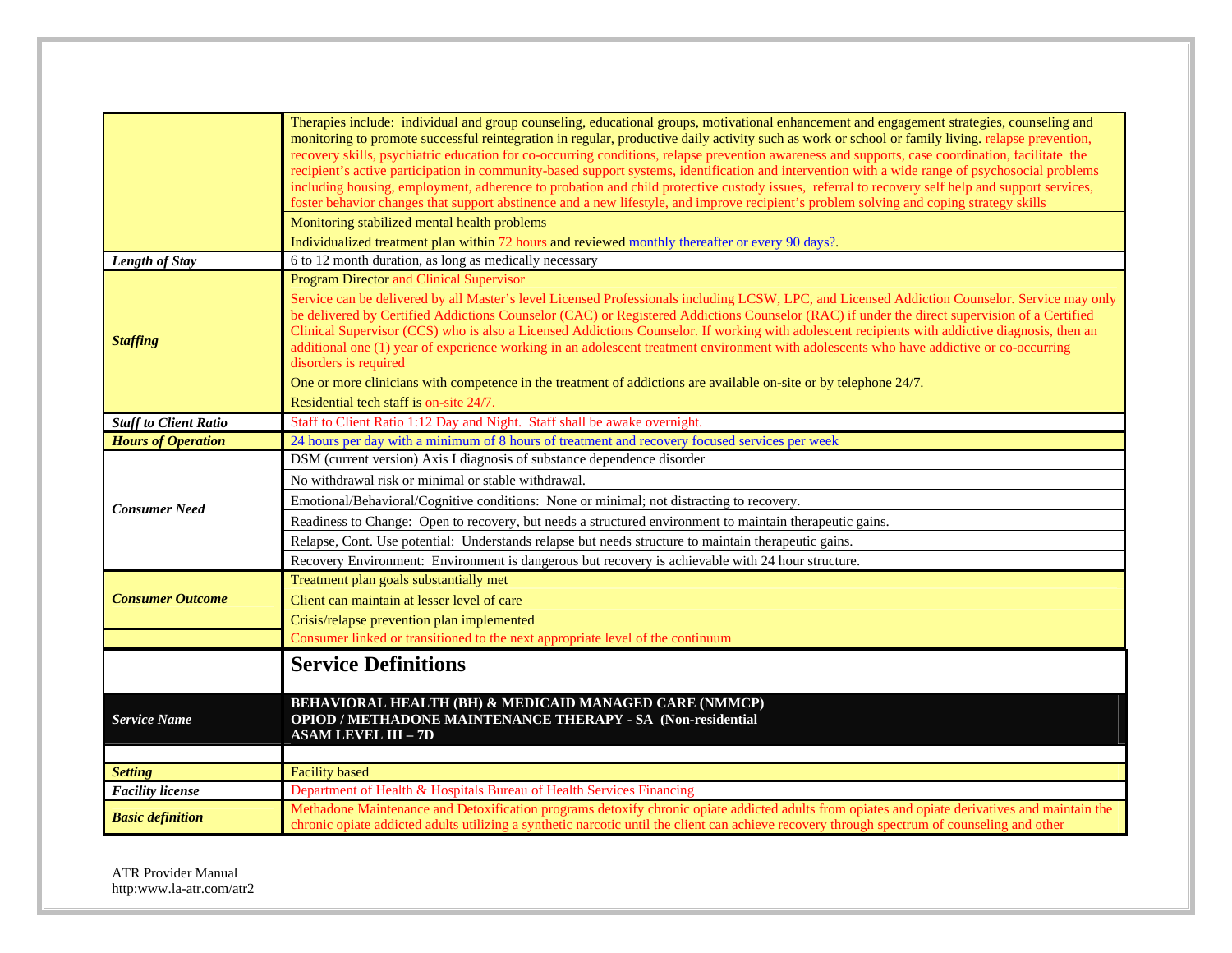|                              | supportive rehabilitative                                                                                                                        |
|------------------------------|--------------------------------------------------------------------------------------------------------------------------------------------------|
|                              | Comprehensive biopsychosocial strengths based assessment upon admission, including mental health screening                                       |
|                              | Treatment / maintenance plan within 30 days, reviewed monthly. Ability to adjust dosage of methadone daily if needed. Initial treatment planmust |
|                              | include initial dose of medication and plan for treatment off critical health or social issues                                                   |
| <b>Services</b>              | Provide medically-approved and medically-supervised assistance to client that request withdrawal for the synthetic narcotic                      |
|                              | Crisis / Relapse prevention plan                                                                                                                 |
|                              | Dispensing of methadone in decreasing doses to alleviate symptoms of withdrawal                                                                  |
|                              | Education and counseling minimum of once per month                                                                                               |
|                              | Case management and referral                                                                                                                     |
|                              | Consultation by professionals licensed/credentialed on general medical, psychiatric and psychopharmacology                                       |
|                              | Documented evaluation by a physician or advanced practice registered nurse                                                                       |
|                              | Continued monitoring of use of methadone with ability to adjust plan daily if needed                                                             |
|                              | Ability to provide daily methadone dispensing                                                                                                    |
| <b>Programming</b>           | Establishment of social supports to enhance recovery.                                                                                            |
|                              | Therapies include: individual and group counseling, health education, motivational enhancement and engagement strategies and counseling.         |
|                              | Programming and services provided under a defined set of policies and procedures stipulated by state and federal statutes and regulations.       |
|                              | Continued evaluation                                                                                                                             |
|                              | Monitored urine testing                                                                                                                          |
|                              | Treatment Phase Approach to include; Initial Treatment, Early Stabilization, Long-Term Treatment and Withdrawal                                  |
| Length of Stay               | 12 months, as long as medically necessary                                                                                                        |
|                              | Program Director for clinical supervision                                                                                                        |
| <b>Staffing</b>              | On staff or through consultant agreements: Pharmacist for dispensing of medications, physicians, registered nurse                                |
|                              | Licensed Addiction Counselor/Registered Addictions Counselor. One full time for each 50 clients                                                  |
|                              | <b>Case Management</b>                                                                                                                           |
| <b>Staff to Client Ratio</b> | 1:50                                                                                                                                             |
| <b>Hours of Operation</b>    | 24/7                                                                                                                                             |
|                              | DSM (current version) for Opiod Dependence disorder                                                                                              |
|                              | Demonstrate specific objective and subjective signs of opiate dependence, as define by federal regulations                                       |
|                              | Physiologically dependent and requires OMT to prevent withdrawal                                                                                 |
| <b>Consumer Need</b>         | Biomedically stable or manageable with outpatient medical services                                                                               |
|                              | Psychiatrically stable                                                                                                                           |
|                              | Ready to change the negative effects of opiate use but not ready for total abstinence                                                            |
|                              | High risk of relapse or continued use                                                                                                            |
|                              | Recovery environment supportive and/or client has skills to cope                                                                                 |
| <b>Consumer Outcome</b>      | Consumer stabilized on OMT regimen                                                                                                               |
|                              | Treatment plan goals substantially met                                                                                                           |
|                              | Crisis/relapse prevention plan implemented                                                                                                       |
|                              | Consumer linked or transitioned to the next appropriate level of the continuum                                                                   |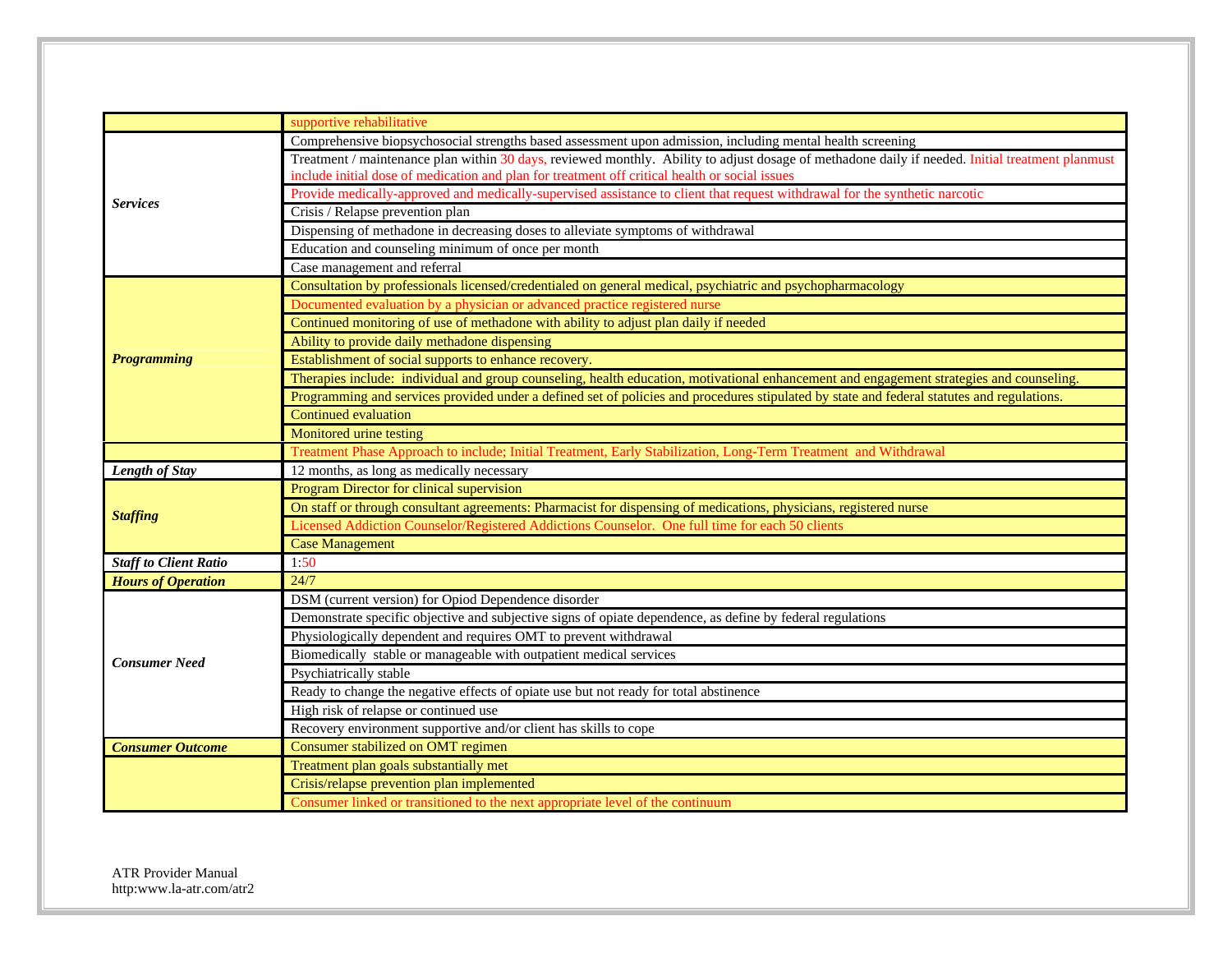|                              | <b>Service Definitions</b>                                                                                                                                                                                                                                                                                                                                                                                                                                                                                                                                                                                                                                                                               |
|------------------------------|----------------------------------------------------------------------------------------------------------------------------------------------------------------------------------------------------------------------------------------------------------------------------------------------------------------------------------------------------------------------------------------------------------------------------------------------------------------------------------------------------------------------------------------------------------------------------------------------------------------------------------------------------------------------------------------------------------|
|                              | BEHAVIORAL HEALTH (BH) & MEDICAID MANAGED CARE (NMMCP)                                                                                                                                                                                                                                                                                                                                                                                                                                                                                                                                                                                                                                                   |
| <b>Service Name</b>          | <b>Clinically Managed Residential Detoxification (SOCIAL DETOXIFICATION - SA (Emergency)</b><br><b>ASAM LEVEL III.2D</b> (Equivalent to OAD Social Detox Level of Care)                                                                                                                                                                                                                                                                                                                                                                                                                                                                                                                                  |
| <b>Setting</b>               | Any appropriate setting that meets state licensure or certification criteria                                                                                                                                                                                                                                                                                                                                                                                                                                                                                                                                                                                                                             |
| <b>Facility</b> license      | Department of Health & Hospitals Bureau of Health Services Financing                                                                                                                                                                                                                                                                                                                                                                                                                                                                                                                                                                                                                                     |
| <b>Basic definition</b>      | Social setting emergency detoxification programs provide intervention in substance abuse emergencies on a 24 hour per day basis to individuals<br>experiencing acute intoxication. Such programs must have the capacity to provide a safe residential setting with staff present for observation and<br>monitoring, and delivery of treatment services designed to physiologically restore the individual from an acute state of intoxication. Programs<br>provide care to persons whose condition necessitate observation by qualified personnel but do not necessitate medical treatment. Clients must be<br>medically approved and whose detoxification process can be predicted.(Clinically managed) |
|                              | Comprehensive biopsychosocial strengths based assessment upon admission, including mental health screening                                                                                                                                                                                                                                                                                                                                                                                                                                                                                                                                                                                               |
|                              | Discharge plan begins at admission                                                                                                                                                                                                                                                                                                                                                                                                                                                                                                                                                                                                                                                                       |
| <b>Services</b>              | Crisis / Relapse prevention plan                                                                                                                                                                                                                                                                                                                                                                                                                                                                                                                                                                                                                                                                         |
|                              | Capacity to assess for medical needs and administration of fluids                                                                                                                                                                                                                                                                                                                                                                                                                                                                                                                                                                                                                                        |
|                              | Education, counseling and referral                                                                                                                                                                                                                                                                                                                                                                                                                                                                                                                                                                                                                                                                       |
|                              | Consultation by professionals licensed/credentialed on general medical, psychiatric and psychopharmacology.                                                                                                                                                                                                                                                                                                                                                                                                                                                                                                                                                                                              |
|                              | Establishment of social supports to enhance recovery.                                                                                                                                                                                                                                                                                                                                                                                                                                                                                                                                                                                                                                                    |
| <b>Programming</b>           | Therapies include: individual and group counseling, health education, motivational enhancement and engagement strategies and counseling.                                                                                                                                                                                                                                                                                                                                                                                                                                                                                                                                                                 |
|                              | Implementation of physician approved protocols                                                                                                                                                                                                                                                                                                                                                                                                                                                                                                                                                                                                                                                           |
|                              | Clinical records document assessment, therapies, and monitoring of physical status (detoxification rating scale and monitoring of vital signs)                                                                                                                                                                                                                                                                                                                                                                                                                                                                                                                                                           |
| Length of Stay               | $2-5$ days                                                                                                                                                                                                                                                                                                                                                                                                                                                                                                                                                                                                                                                                                               |
|                              | Program Director for clinical supervision                                                                                                                                                                                                                                                                                                                                                                                                                                                                                                                                                                                                                                                                |
| <b>Staffing</b>              | Service can be delivered by all Master's level Licensed Professionals including LCSW, LPC, and Licensed Addiction Counselor. Service may only<br>be delivered by Certified Addictions Counselor (CAC) or Registered Addictions Counselor (RAC) if under the direct supervision of a Certified<br>Clinical Supervisor (CCS) who is also a Licensed Addictions Counselor. If working with adolescent recipients with addictive diagnosis, then an<br>additional one (1) year of experience working in an adolescent treatment environment with adolescents who have addictive or co-occurring<br>disorders is required                                                                                     |
|                              | Consultation, i.e. physician, registered nurse, LMHP, psychopharmacology, etc. shall be available and used as needed by staff and/or with<br>consumers                                                                                                                                                                                                                                                                                                                                                                                                                                                                                                                                                   |
|                              | All clinical staff must be knowledgeable about the biological and psychosocial dimensions of abuse/dependence.                                                                                                                                                                                                                                                                                                                                                                                                                                                                                                                                                                                           |
| <b>Staff to Client Ratio</b> | $1$ to $10$                                                                                                                                                                                                                                                                                                                                                                                                                                                                                                                                                                                                                                                                                              |
| <b>Hours of Operation</b>    | 24/7                                                                                                                                                                                                                                                                                                                                                                                                                                                                                                                                                                                                                                                                                                     |
| <b>Consumer Need</b>         | Experiencing signs and symptoms of withdrawal or there is evidence that withdrawal is imminent. The individual is assessed as not being at risk of<br>severe withdrawal syndrome and moderate withdrawal is safely manageable at this level of service.                                                                                                                                                                                                                                                                                                                                                                                                                                                  |
|                              | Individual is assessed as not requiring medication but requires this level of service to complete detoxification and enter into continued treatment or<br>self-help recovery.                                                                                                                                                                                                                                                                                                                                                                                                                                                                                                                            |
| <b>Consumer Outcome</b>      | Consumer successfully detoxified and assessed for service/treatment needs.                                                                                                                                                                                                                                                                                                                                                                                                                                                                                                                                                                                                                               |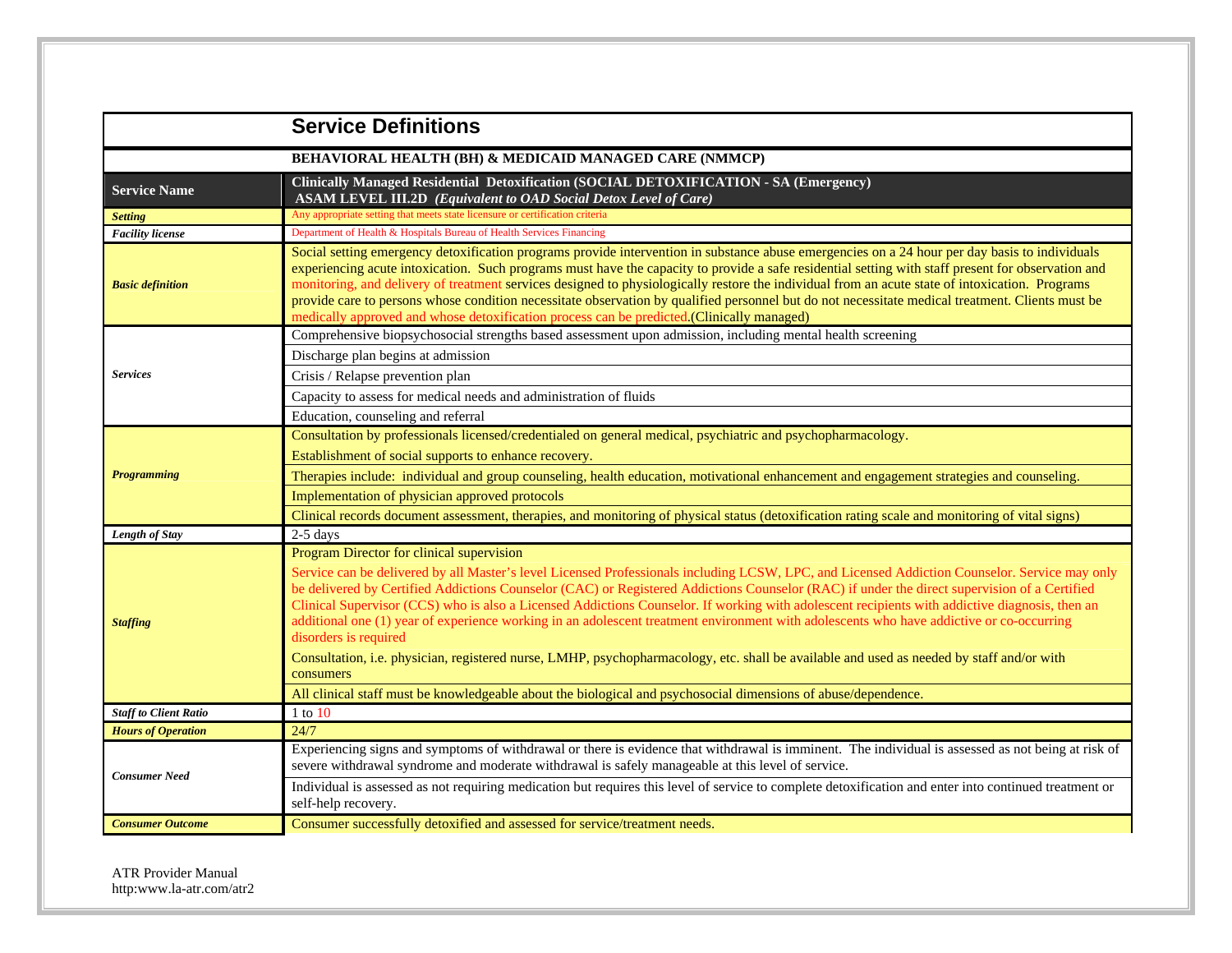|                         | Crisis/relapse prevention plan implemented                                                                                                                                                                                                                                                                                                                                                                                                                                                                                                                                                                                                                                                                                                                                                                                                                                                           |
|-------------------------|------------------------------------------------------------------------------------------------------------------------------------------------------------------------------------------------------------------------------------------------------------------------------------------------------------------------------------------------------------------------------------------------------------------------------------------------------------------------------------------------------------------------------------------------------------------------------------------------------------------------------------------------------------------------------------------------------------------------------------------------------------------------------------------------------------------------------------------------------------------------------------------------------|
|                         |                                                                                                                                                                                                                                                                                                                                                                                                                                                                                                                                                                                                                                                                                                                                                                                                                                                                                                      |
|                         | Consumer linked or transitioned to the next appropriate level of the continuum                                                                                                                                                                                                                                                                                                                                                                                                                                                                                                                                                                                                                                                                                                                                                                                                                       |
|                         | <b>Service Definitions</b>                                                                                                                                                                                                                                                                                                                                                                                                                                                                                                                                                                                                                                                                                                                                                                                                                                                                           |
|                         | <b>BEHAVIORAL HEALTH (BH) &amp; MEDICAID MANAGED CARE (NMMCP)</b>                                                                                                                                                                                                                                                                                                                                                                                                                                                                                                                                                                                                                                                                                                                                                                                                                                    |
| <b>Service Name</b>     | Clinically Managed Medium Intensity Residential Treatment - SA (Intermediate Residential)<br><b>ASAM LEVEL III.3</b> (Equivalent to OAD Residential Level of Care)                                                                                                                                                                                                                                                                                                                                                                                                                                                                                                                                                                                                                                                                                                                                   |
| <b>Setting</b>          | Any appropriate setting that meets state licensure or certification criteria                                                                                                                                                                                                                                                                                                                                                                                                                                                                                                                                                                                                                                                                                                                                                                                                                         |
| <b>Facility</b> license | Department of Health & Hospitals Bureau of Health Services Financing                                                                                                                                                                                                                                                                                                                                                                                                                                                                                                                                                                                                                                                                                                                                                                                                                                 |
| <b>Basic definition</b> | Residential treatment for adults with Primary Axis I diagnosis of substance dependence for whom shorter term treatment is inappropriate, either<br>because of the pervasiveness of the impact of dependence on the individual's life or because of a history of repeated short term or less restrictive<br>treatment failures. Typically more supportive than therapeutic communities or half way house setting and rely less on peer dynamics in treatment<br>approach.                                                                                                                                                                                                                                                                                                                                                                                                                             |
|                         | <b>Screening and Orientation</b>                                                                                                                                                                                                                                                                                                                                                                                                                                                                                                                                                                                                                                                                                                                                                                                                                                                                     |
|                         | Comprehensive biopsychosocial assessment upon admission, including mental health screening                                                                                                                                                                                                                                                                                                                                                                                                                                                                                                                                                                                                                                                                                                                                                                                                           |
|                         | Treatment Planning and Discharge plan begins at admission                                                                                                                                                                                                                                                                                                                                                                                                                                                                                                                                                                                                                                                                                                                                                                                                                                            |
|                         | Discharge plan begins at admission                                                                                                                                                                                                                                                                                                                                                                                                                                                                                                                                                                                                                                                                                                                                                                                                                                                                   |
|                         | Crisis / Relapse prevention plan                                                                                                                                                                                                                                                                                                                                                                                                                                                                                                                                                                                                                                                                                                                                                                                                                                                                     |
|                         | Individual/family/group counseling                                                                                                                                                                                                                                                                                                                                                                                                                                                                                                                                                                                                                                                                                                                                                                                                                                                                   |
|                         | <b>Educational</b> groups                                                                                                                                                                                                                                                                                                                                                                                                                                                                                                                                                                                                                                                                                                                                                                                                                                                                            |
| <b>Services</b>         | <b>Care Coordination</b>                                                                                                                                                                                                                                                                                                                                                                                                                                                                                                                                                                                                                                                                                                                                                                                                                                                                             |
|                         | <b>Life Skills Training</b>                                                                                                                                                                                                                                                                                                                                                                                                                                                                                                                                                                                                                                                                                                                                                                                                                                                                          |
|                         | Job Readiness, Vocational Rehabilitation Services or linkage to resource in the community                                                                                                                                                                                                                                                                                                                                                                                                                                                                                                                                                                                                                                                                                                                                                                                                            |
|                         | Other services could include 24 hour crisis management, family education, self-help group and support group orientation                                                                                                                                                                                                                                                                                                                                                                                                                                                                                                                                                                                                                                                                                                                                                                              |
|                         | Evaluations and treatment must integrate strengths & needs                                                                                                                                                                                                                                                                                                                                                                                                                                                                                                                                                                                                                                                                                                                                                                                                                                           |
|                         | Treatment and Discharge plans must be specific, individualized                                                                                                                                                                                                                                                                                                                                                                                                                                                                                                                                                                                                                                                                                                                                                                                                                                       |
|                         | Other services could include 24 hour crisis management, family education, self-help group and support group orientation                                                                                                                                                                                                                                                                                                                                                                                                                                                                                                                                                                                                                                                                                                                                                                              |
| <b>Programming</b>      | Consultation by professionals licensed/credentialed on general medical, psychiatric and psychopharmacology                                                                                                                                                                                                                                                                                                                                                                                                                                                                                                                                                                                                                                                                                                                                                                                           |
|                         | 25 hours per week of structured treatment activities including counseling and educational activities. At least three additional hours must be                                                                                                                                                                                                                                                                                                                                                                                                                                                                                                                                                                                                                                                                                                                                                        |
|                         | organized social and/or recreational activities.                                                                                                                                                                                                                                                                                                                                                                                                                                                                                                                                                                                                                                                                                                                                                                                                                                                     |
|                         | Programming characterized by motivational enhanced treatment a person centered approach, which can be altered for slower paced interventions<br>and purposefully repetitive to meet special consumer treatment needs                                                                                                                                                                                                                                                                                                                                                                                                                                                                                                                                                                                                                                                                                 |
|                         | Therapies include: individual and group counseling, educational groups, motivational enhancement and engagement strategies, counseling and<br>monitoring to promote successful reintegration in regular, productive daily activity such as work or school or family living. Relapse prevention,<br>recovery skills, psychiatric education for co-occurring conditions, relapse prevention awareness and supports, case coordination, facilitate the<br>recipient's active participation in community-based support systems, identification and intervention with a wide range of psychosocial problems<br>including housing, employment, adherence to probation and child protective custody issues, referral to recovery self help and support services,<br>foster behavior changes that support abstinence and a new lifestyle, and improve recipient's problem solving and coping strategy skills |